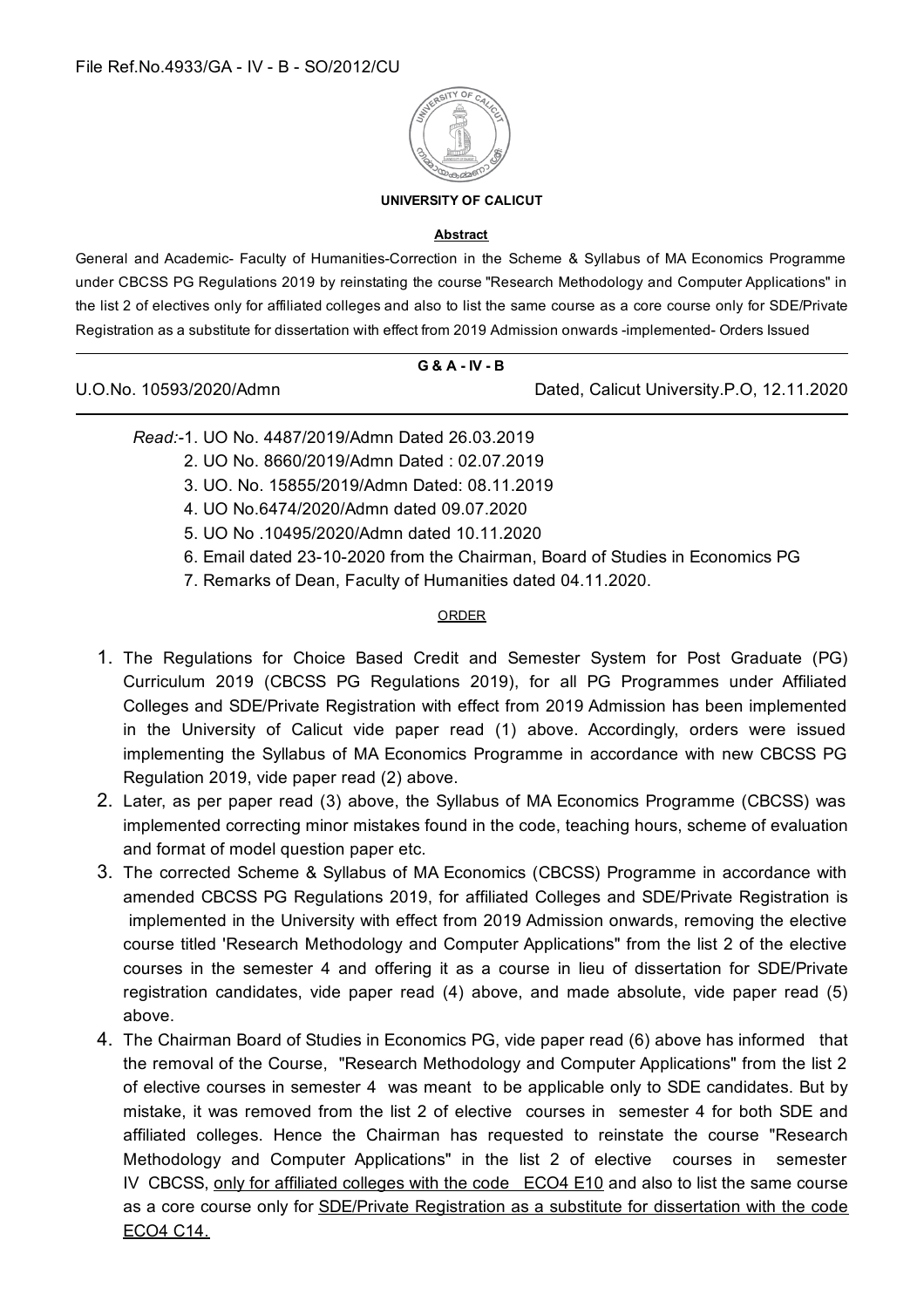- 5. The Dean, Faculty of Humanities has approved the suggestions of the Chairman, Board of Studies in Economics (PG), vide paper read (7) above. The Vice Chancellor has accorded sanction, on 05.11.2020, to implement the corrections suggested by the Chairman Board of Studies, in the Scheme & Syllabus of MA Economics Programme in accordance with the new CBCSS PG Regulations 2019, as approved by the Dean , Faculty of Humanities, in the University with effect from 2019 Admission onwards.
- 6. The corrected Scheme & Syllabus of MA Economics (CBCSS) Programme in accordance with amended CBCSS PG Regulations 2019, for affiliated Colleges and SDE/Private Registration is therefore implemented in the University with effect from 2019 Admission onwards, reinstating the elective course titled, 'Research Methodology and Computer Applications" in the list 2 of the elective courses in semester IV **only for affiliated Colleges with the code ECO4 E10** and also to list the same course as a core course **only for SDE/Private Registration** as a substitute for dissertation with the **code ECO4 C14** .
- 7. Orders are issued accordingly. (Corrected Scheme & Syllabus is appended )
- 8. UO read (4) above is modified to this extent.

Arsad M

Assistant Registrar

To

The Principals of all affiliated Colleges

Copy to: PS to VC/PA to PVC/ PA to Registrar/PA to CE/JCE I/JCE V/DoA/EX and EG Sections/GA I F/Digital Wing/DoA/CHMK Library/ Information Centres /SF/DF/FC

Forwarded / By Order

Section Officer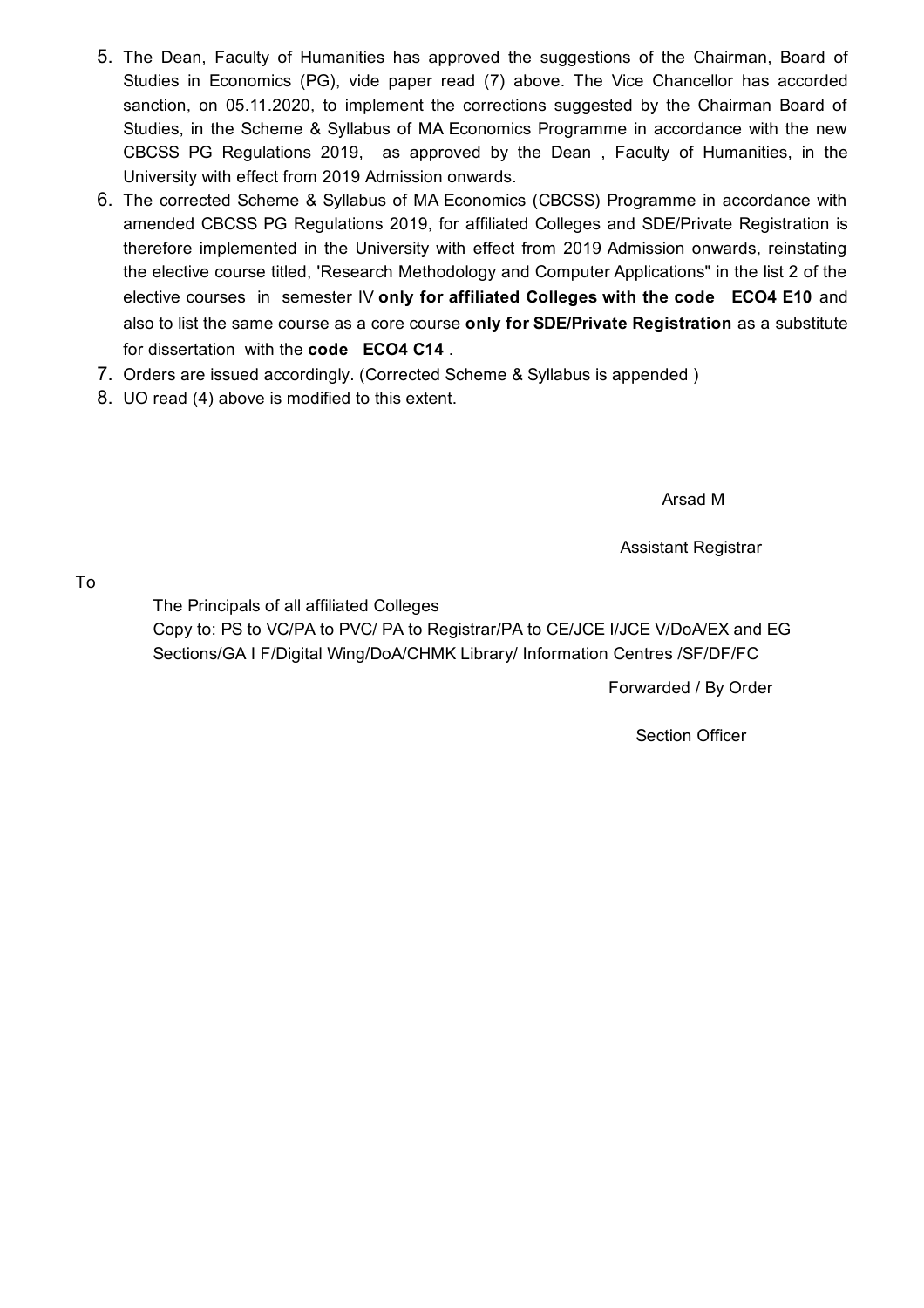# **UNIVERSITY OF CALICUT**

# **POSTGRADUATE PROGAMME IN MAECONOMICS**

# **CHOICE BASED CREDIT SEMESTER SYSTEM** (CBCSS)



# **SCHEME & SYLLABUS** (2019-20 Academic Year onwards in Affiliated Colleges)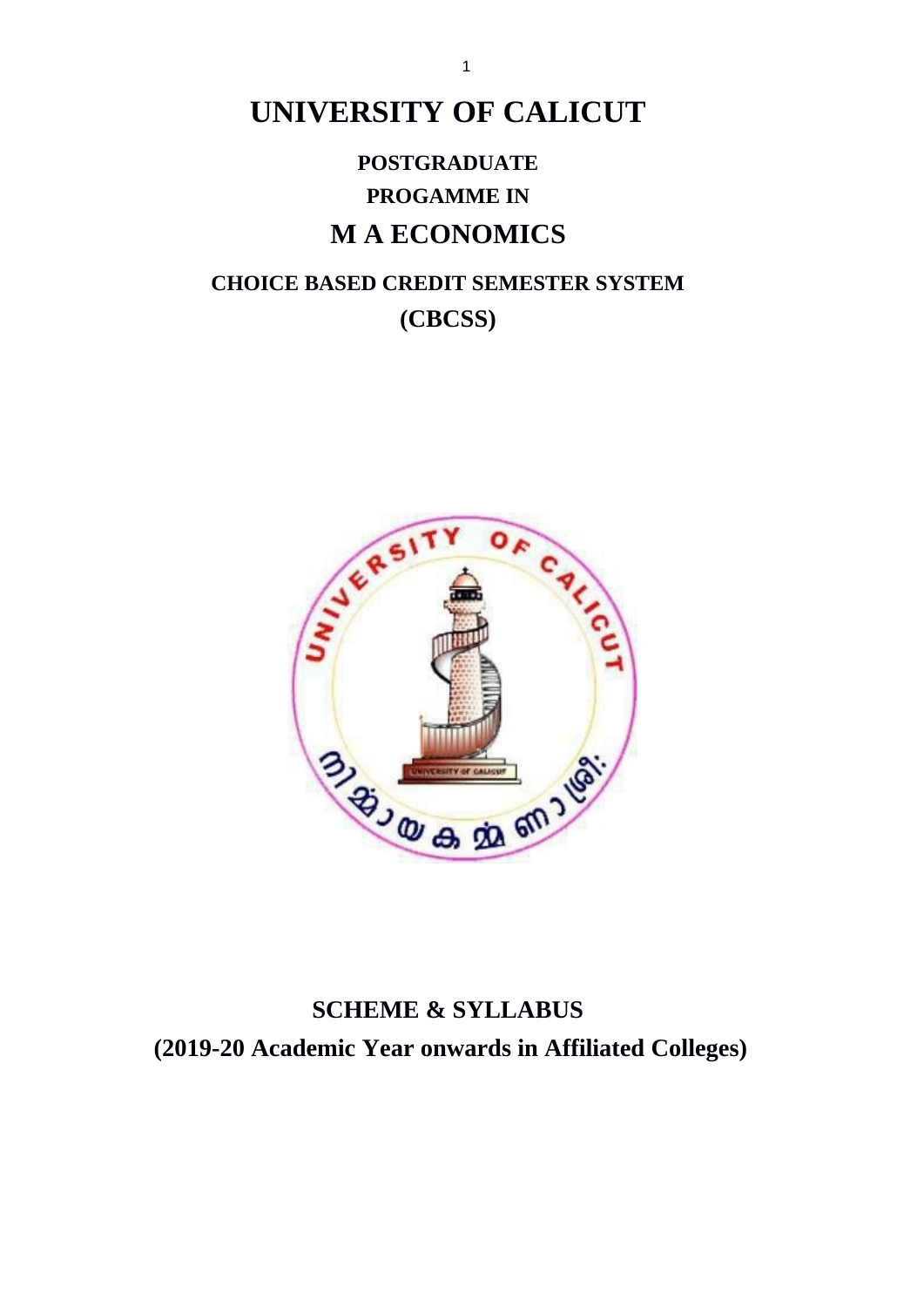# **CONTENTS**

| <b>PARTICULARS</b>                                                           | <b>PAGE</b>      |
|------------------------------------------------------------------------------|------------------|
| <b>Preface</b>                                                               | 3                |
| <b>Members of the Board of Studies</b>                                       | $\boldsymbol{4}$ |
| <b>Eligibility Criteria</b>                                                  | 5                |
| <b>Scheme of the Programme</b>                                               | 6                |
| <b>Evaluation Schemes</b>                                                    | 7                |
| <b>List of Core Courses</b>                                                  | 8                |
| <b>List of Elective Courses</b>                                              | 8                |
| <b>Audit Courses</b>                                                         | 9                |
| <b>Dissertation Format</b>                                                   | <b>10</b>        |
| <b>Detailed Syllabi-Core Papers</b>                                          | $11 - 40$        |
| <b>Detailed Syllabi-Elective Papers</b>                                      | $41 - 67$        |
| <b>Detailed Syllabi-Additional Paper in</b><br>lieu of Project (SDE/Private) | 68               |
| <b>Model Question Paper</b>                                                  | 69-70            |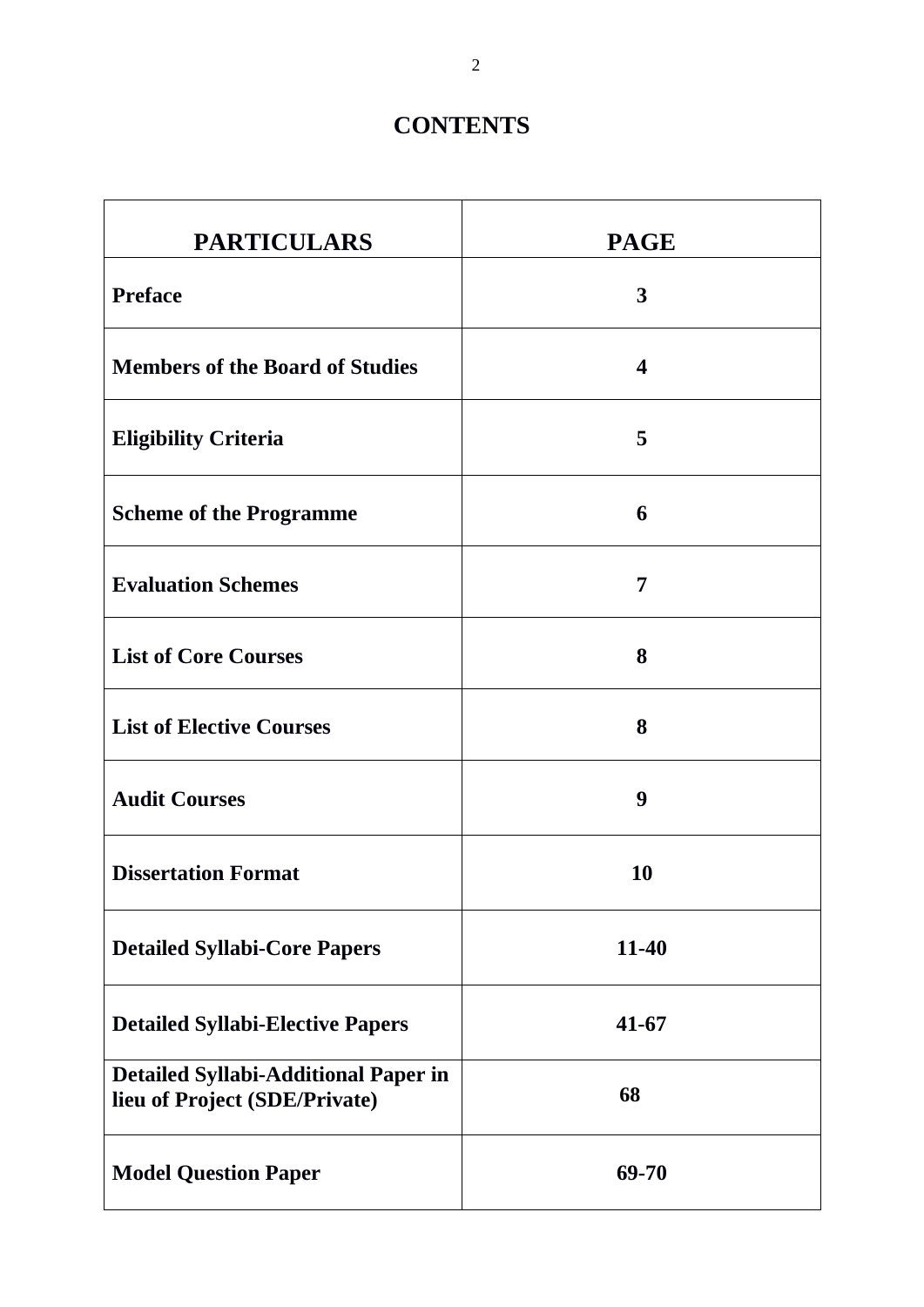# **PREFACE**

The Master of Arts (M A) in Economics is a two-year full-time programme, with each year comprising of two semesters. Regular updation of both curriculum and syllabus in economics is unavoidable because the subject of economics has a rapid growth compared to most of the other fields in social sciences. Accordingly, timely modifications and updations are to be made in the curriculum in tune with the latest developments in economic theories, techniques and methods of analysis and the rapidly changing global economic environment.

The present syllabus is designed after making a thorough review of the existing curriculum and as per the CBCSS PG Regulations 2019. It incorporates a wide range of electives for the students. Thoroughly revised contents, evaluation schemes, model question papers and a format to prepare the dissertation are the major components of the new syllabus. The revised syllabus is the outcome of a series of sittings of the members of the board of studies and consultations with the faculty members handling various papers and experts in the respective areas. The draft syllabus has been sent to the faculty in different colleges for their expert opinion and suggestions.

Valuable comments and suggestions given by them have been incorporated in the syllabi before finalizing it. I express my deep sense of gratitude to the members of the Board of Studies in Economics (PG), experts from different fields and economics faculty of various colleges for the help and support extended by them in materializing it.

> **DrKXJosephC** hairman, Board of Studies in Economics(PG) **University of Calicut**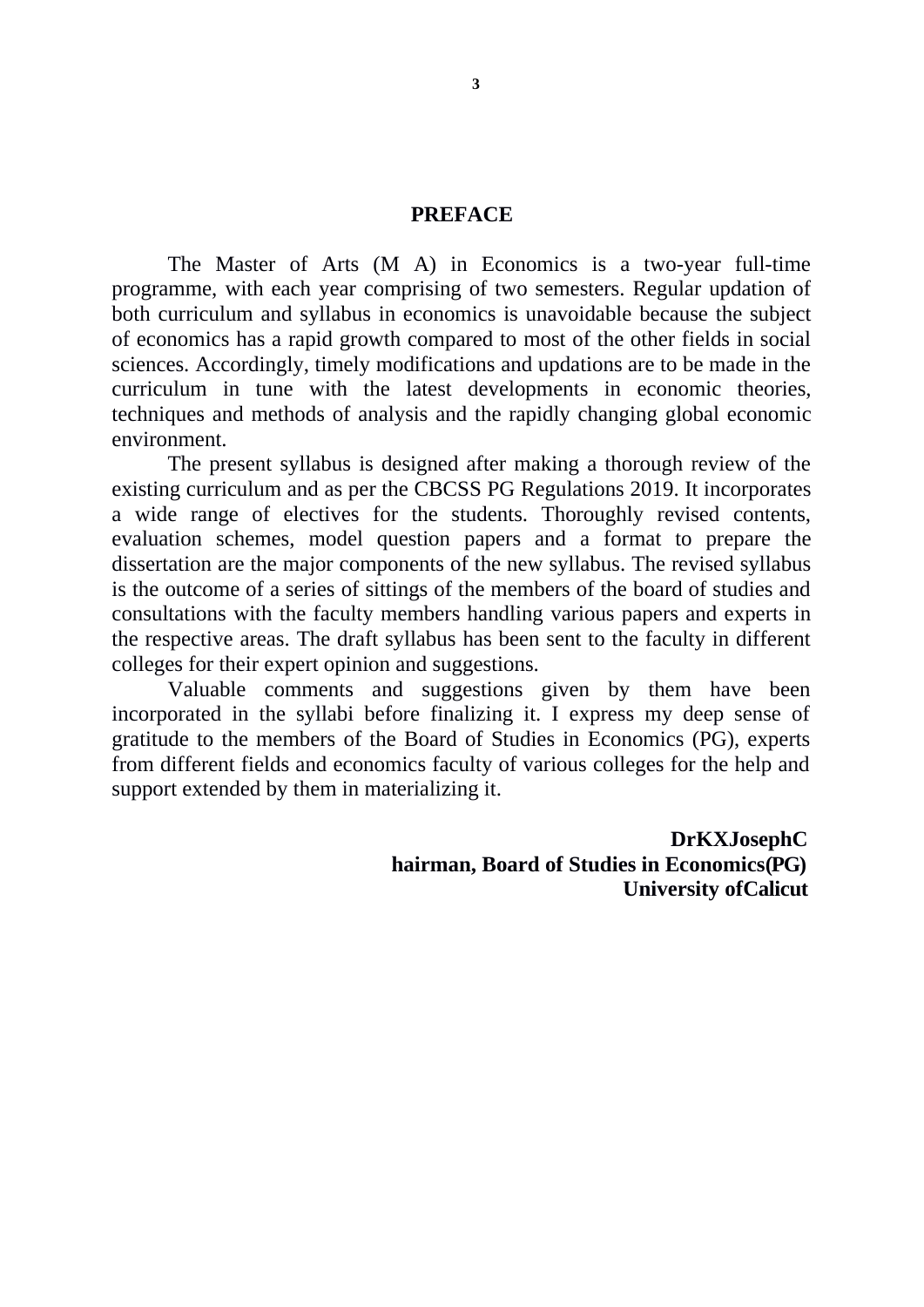# **MEMBERS OF THE P G BOARD OF STUDIES IN ECONOMICS**

- 1. Dr K X Joseph, Prof: of Economics (Rtd) Dr John Matthai Centre(Chairman)
- 2. Shri. Rajasekharan P V, Associate Professor, SKVC, Thrissur.
- 3. Shri. Bose Rapheal, HOD, Christ College, Irinjalakkuda.
- 4. Dr D Shyjan, HOD, Department of Economics, Dr John MatthaiCentre.
- 5. Dr Shiby M Thomas, Associate Professor, St. Joseph's College, Devagiri.
- 6. Dr C Krishnan, Associate Professor, Govt College, Kodanchery.
- 7. Shri Mohammed Najeeb P M, Asso: Professor, EMEA College, Kondotty.
- 8. Smt. P K Prasanna, Associate Professor, Govt College, Pattambi.
- 9. Dr K P Shabeer, Assistant Professor, Govt College, Kodanchrry.
- 10. Dr Shibinu S, Assistant Professor, PSMO College, Thirurangadi.
- 11. Dr C P James, Associate Professor, St Aloysius College, Elthuruth.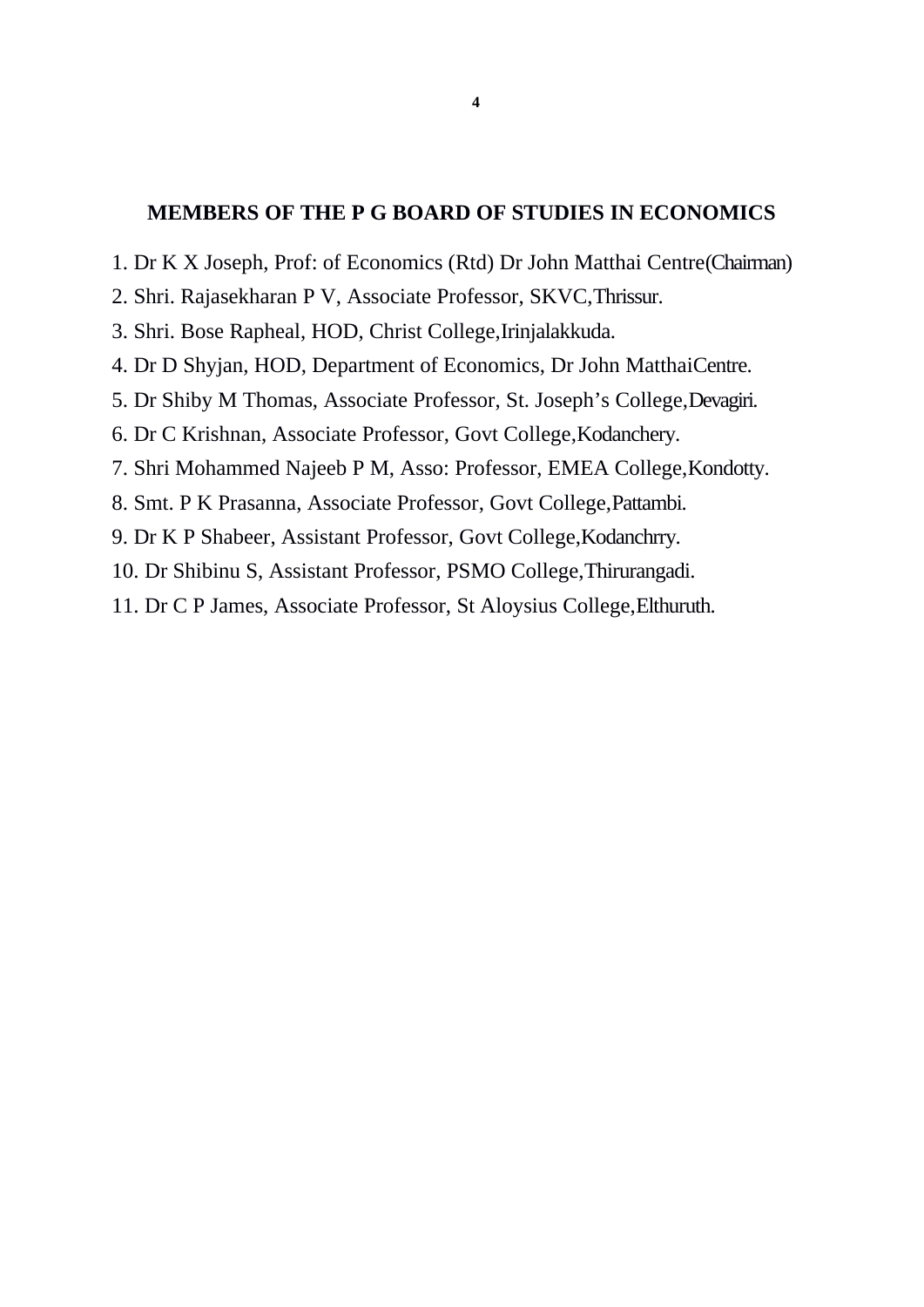## **ELIGIBILITY CRITERIA WITHOUT**

#### **ENTRANCEUNDER MARK SYSTEM**

BA degree of this university with Economics/Foreign Trade/Development Economics (Main) or equivalent degree with at least 45% marks for Part III (excluding subsidiaries) Or BSc degree of this University with Statistics/Mathematics (Main) or equivalent degree with at least 70% marks for Part III (excluding subsidiaries). OBC/OEC candidates are eligible to relaxation up to 5%. SC/ST candidates need only to get apass.

# **UNDER GRADE SYSTEM**

BA degree of this university with Economics/Foreign Trade/Development Economics (Main) or equivalent degree with Overall CGPA, at least equivalent to 50% or BSc degree of this University with Statistics/Mathematics (Main) or equivalent degree with equivalent grade to 70%. OB/OEC candidates are eligible for relaxation up to 5%. SC/ST candidates need only to get a pass.

# **LANGUAGE OF EXAMINATION**

The language of writing the examination shall be English only.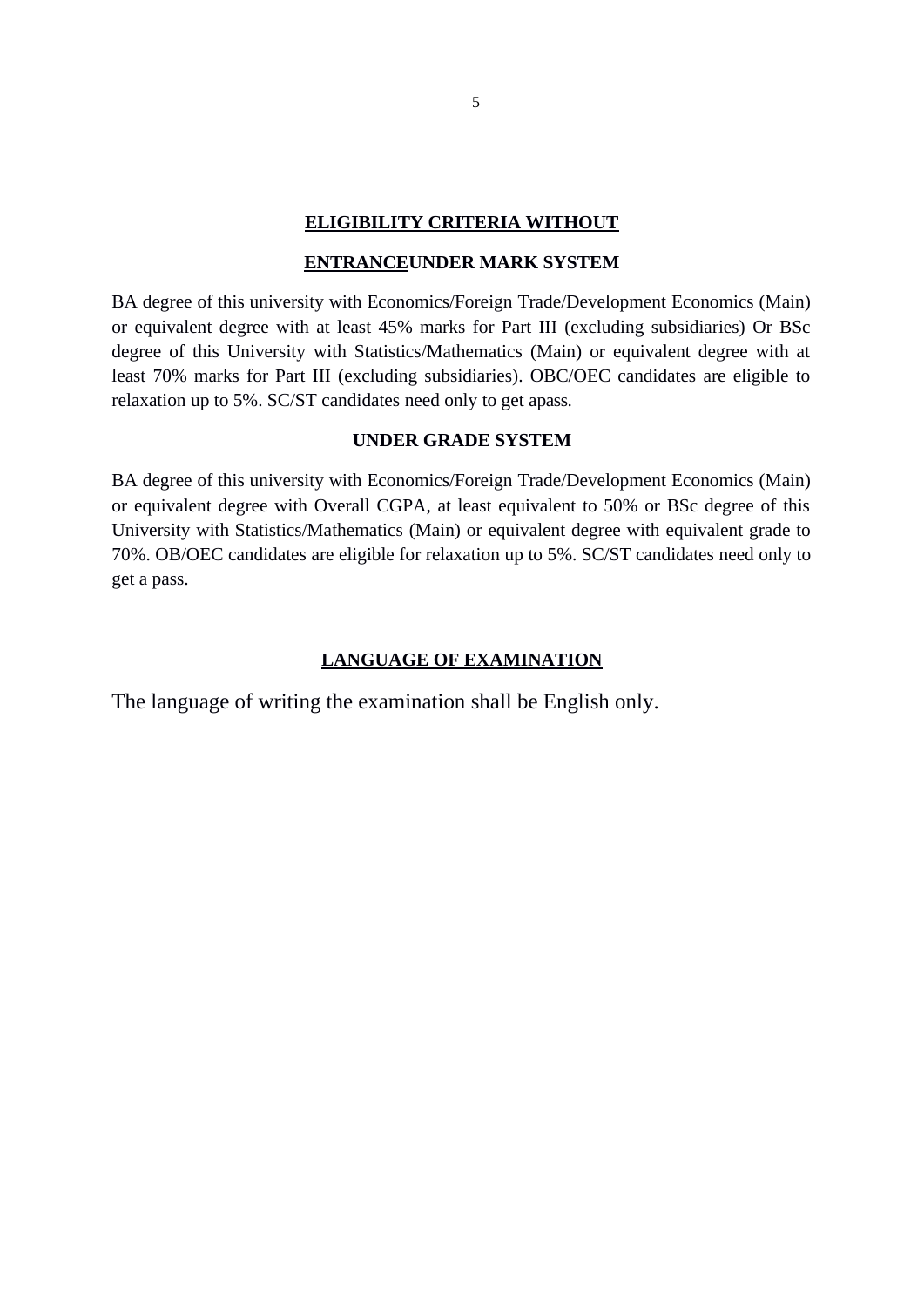| <b>Semester</b> | <b>Name of the Course</b><br><b>Credit</b>       |                                  | Hours/         | <b>Total Weightage</b> |                                  |
|-----------------|--------------------------------------------------|----------------------------------|----------------|------------------------|----------------------------------|
|                 |                                                  |                                  | <b>Week</b>    | <b>External</b>        | <b>Internal</b>                  |
|                 | ECO1 C01 Microeconomics: Theory                  | 5                                | 7              | 30                     | 5                                |
|                 | and Applications I                               |                                  |                |                        |                                  |
|                 | ECO1 C02 Macroeconomics: Theories                | 5                                | 6              | 30                     | 5                                |
| $\mathbf I$     | and Policies I                                   |                                  |                |                        |                                  |
|                 | ECO1 C03 Indian Economy: Problems                | 5                                | 6              | 30                     | 5                                |
|                 | and Policies                                     |                                  |                |                        |                                  |
|                 | <b>ECO1 C04 Quantitative Methods for</b>         | $\overline{4}$                   | 6              | 30                     | 5                                |
|                 | Economic Analysis I                              |                                  |                |                        |                                  |
|                 | ECO1 A01 Ability Enhancement                     | $4*$                             |                |                        |                                  |
|                 | Course                                           |                                  |                |                        |                                  |
|                 | ECO2 C05 Microeconomics: Theory                  | 5                                | 6              | 30                     | 5                                |
|                 | and Applications II                              |                                  |                |                        |                                  |
| $\mathbf{I}$    | ECO2 C06 Macroeconomics: Theories                | 5                                | 6              | 30                     | 5                                |
|                 | and Policies II                                  |                                  |                |                        |                                  |
|                 | ECO2 C07 Public Finance: Theory                  | 5                                | $\overline{7}$ | 30                     | 5                                |
|                 | and Practice                                     |                                  |                |                        |                                  |
|                 | ECO2 C08 Quantitative Methods for                | 5                                | 6              | 30                     | 5                                |
|                 | <b>Economic Analysis II</b>                      |                                  |                |                        |                                  |
|                 | ECO2 A02- Professional Competency                | $4*$                             |                |                        |                                  |
|                 | Course                                           |                                  |                |                        |                                  |
|                 | ECO3 C09 International Trade                     | 5                                | 6              | 30                     | 5                                |
|                 | <b>ECO3 C10 Growth and Development</b>           | $\overline{5}$                   | 6              | 30                     | 5                                |
| III             | <b>ECO3 C11 Basic Econometrics</b>               | $\overline{5}$                   | $\overline{7}$ | 30                     | $\overline{5}$<br>$\overline{5}$ |
|                 | Elective I                                       | $\overline{4}$<br>$\overline{3}$ | 6              | 30                     |                                  |
|                 | <b>ECO4 C12 International Finance</b>            | $\overline{3}$                   | 6              | 30                     | $\overline{5}$                   |
|                 | <b>ECO4 C13 Financial Markets</b><br>Elective II | $\overline{4}$                   | 6<br>6         | 30<br>$\overline{30}$  | 5<br>$\overline{5}$              |
| IV              | Elective III                                     | $\overline{4}$                   | $\overline{6}$ | $\overline{30}$        | $\overline{5}$                   |
|                 | ECO4 P14 Project                                 |                                  |                |                        |                                  |
|                 | <b>OR</b>                                        | $\overline{4}$                   | $\mathbf{1}$   | 4                      | 1                                |
|                 | ECO4 C14 Research Methodology and                |                                  |                |                        |                                  |
|                 | <b>Computer Applications</b>                     |                                  |                |                        |                                  |
|                 | (Only for SDE/Private Registration)              |                                  |                |                        |                                  |
|                 | ECO4 V15 Comprehensive Viva Voce                 | $\overline{4}$                   |                |                        |                                  |
|                 | <b>Total Credits</b>                             | $\overline{\bf 80}$              |                |                        |                                  |

# MA ECONOMICS (CBCSS) 2019-20 ADMISSION-SCHEME OF THE **PROGRAMME**

 $\omega$  1 elective course in Semester 3 and 2 elective courses (1 each from the two lists) in semester 4 are to be selected from the appended lists of elective courses. \*The credits will not be counted for evaluating the overall SGPA & CGPA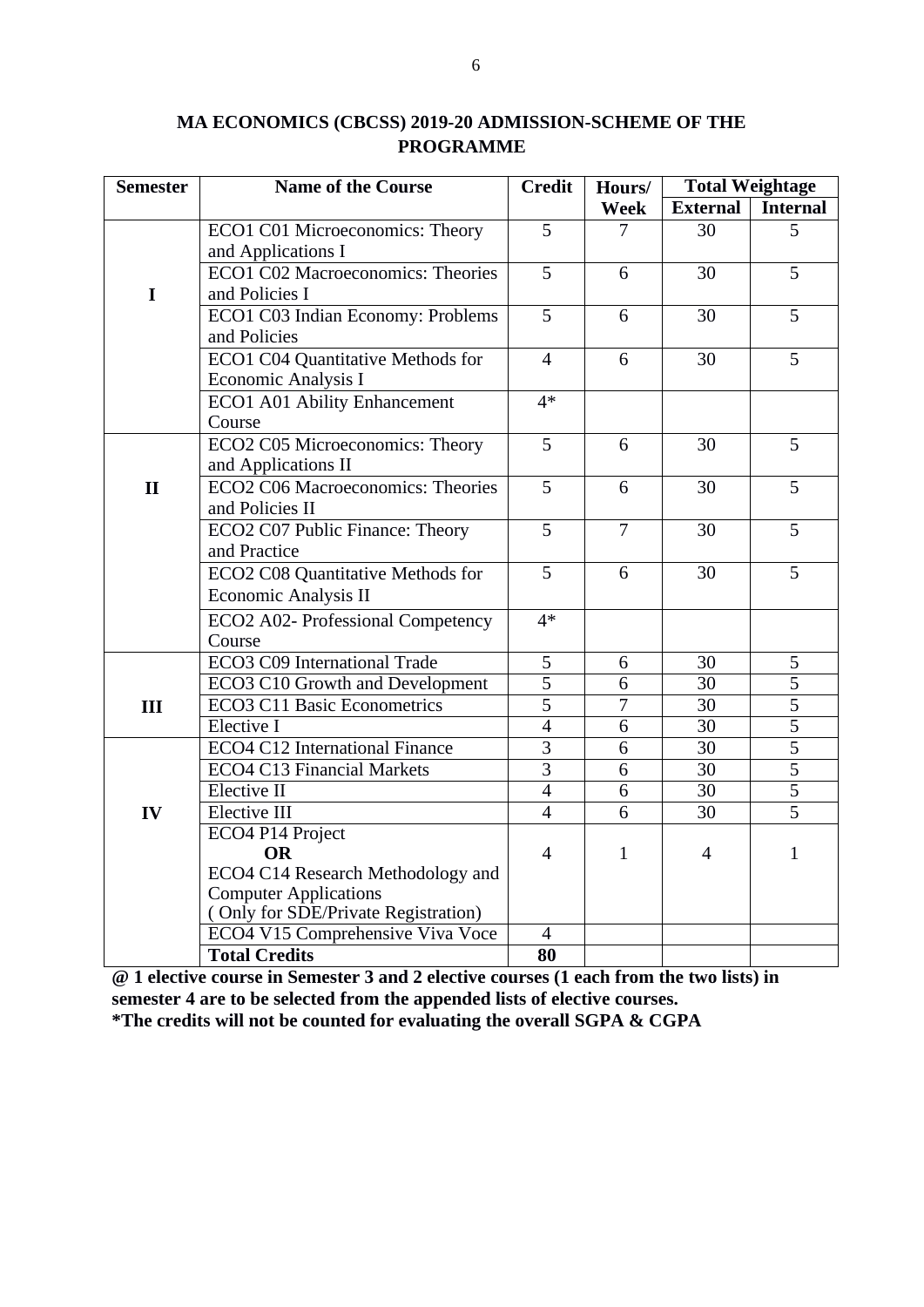# **EVALUATION SCHEMES**

#### **COURSE EVALUATION (INTERNAL)**

| <b>COMPONENT</b>       | <b>WEIGHTAGE</b> |
|------------------------|------------------|
| <b>Assignment</b>      |                  |
| <b>Seminar</b>         |                  |
| <b>Attendance</b>      |                  |
| <b>Test Papers (2)</b> |                  |
| Total                  |                  |

#### **COURS EVALUATION (EXTERNAL)**

| PART | <b>COMPOMENT</b>          | <b>WEIGHTAGE</b> |
|------|---------------------------|------------------|
|      | <b>15 Questions x 1/5</b> |                  |
|      | 5 Questions x 1           |                  |
|      | <b>7 Questions x 2</b>    |                  |
|      | 2 Questions x 4           |                  |

# **Part A (Multiple Choice Questions)**

**Answer all 15 Questions** 

 $(15 \times 1/5$  Weightage = 3 Weightage)

**Part B (Very Short Answer** 

**Questions)**Answer any 5 questions out of **8 questions**(5 questions  $x$  1 = 5 Weightage)

### **Part C (Short Answer Questions)**

Answer any 7 questions out of 10 questions (7 questions  $x$  2 = 14 Weightage)

#### **Part D (Essay Questions)**

#### Answer any 2 questions out of 4 questions.

(2 questions  $x$  4 = 8 Weightage)

# $Total = 30 Weightage$

#### PROJECT EVALUATION (INTERNAL AND EXTERNAL)

| Sl <sub>No</sub> | Criteria                           | Weightage | Weightage       | Weightage       |
|------------------|------------------------------------|-----------|-----------------|-----------------|
|                  |                                    |           | <b>External</b> | <b>Internal</b> |
|                  | Relevance of the Topic             |           |                 |                 |
|                  | and Statement of the Problem       | 60%       |                 |                 |
|                  | Methodology and Analysis           |           |                 |                 |
| פ                | Quality of Report and Presentation |           |                 |                 |
|                  | Viva-voce                          | 40%       | 16              |                 |
|                  | <b>Total Weightage</b>             | 100%      | 40              | 10              |

# **EVALUATION OF AUDIT COURSES**

Evaluation and grading of students in audit courses may be done on the basis of a presentation made by the students about Ability Enhancement Course (AEC) and Professional Competency Course (PCC) undertaken. Minimum pass requirement in each audit course is 1 5 credits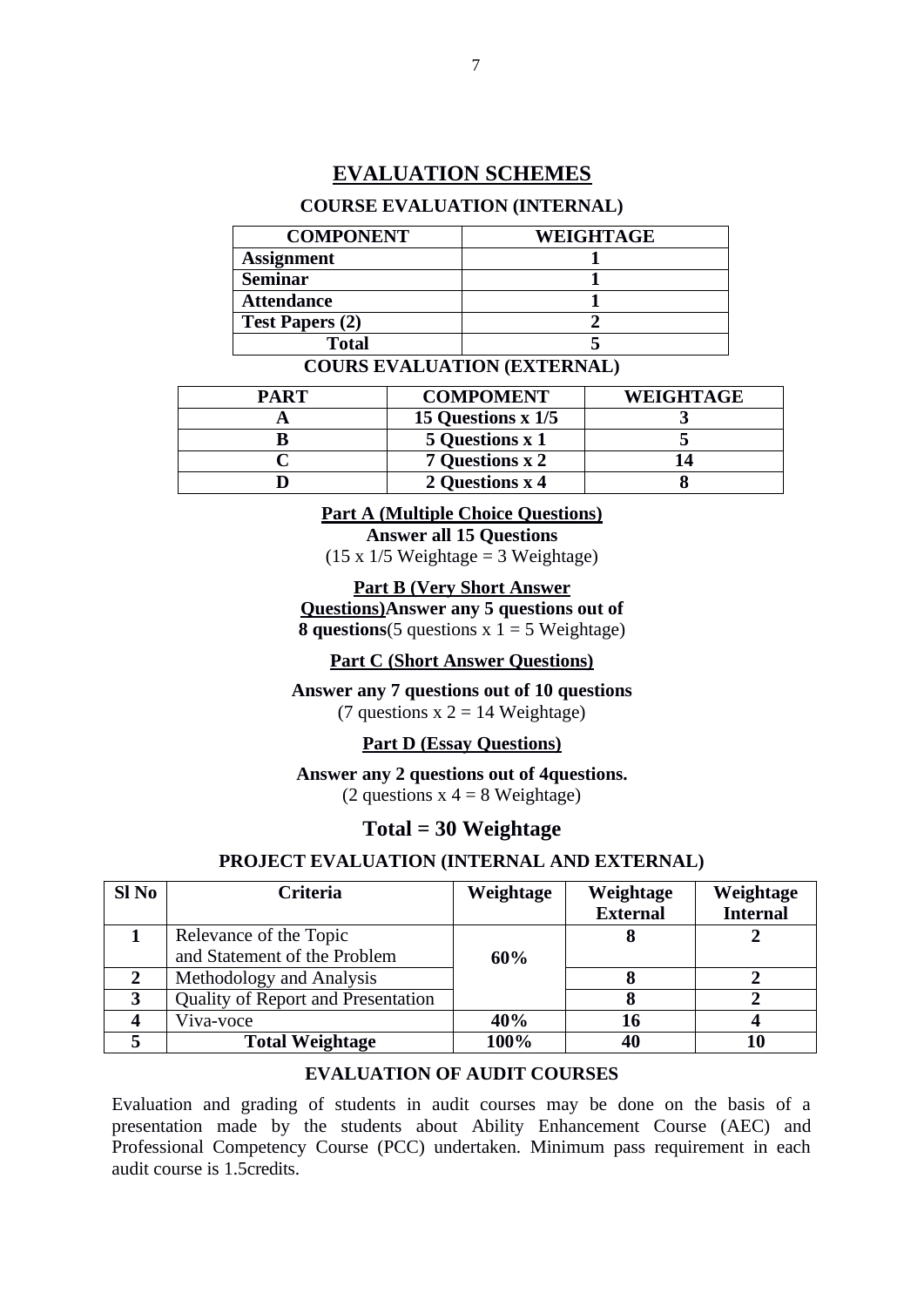# **LIST OF CORE COURSES**

| $\mathbf{1}$ | Course I    | ECO1 C01- Microeconomics: Theory and Applications I            |
|--------------|-------------|----------------------------------------------------------------|
| 2            | Course II   | ECO1 C02- Macroeconomics: Theories and Policies I              |
| 3            | Course III  | ECO1 C03- Indian Economy: Problems and Policies                |
| 4            | Course IV   | ECO1 C04- Quantitative Methods for Economic Analysis-I         |
| 5            | Course V    | ECO2 C05- Microeconomics: Theory and Applications II           |
| 6            | Course VI   | ECO2 C06- Macroeconomics: Theories and Policies II             |
| 7            | Course VII  | ECO2 C07- Public Finance: Theory and Practice                  |
| 8            | Course VIII | ECO2 C08- Quantitative Methods for Economic Analysis-II        |
| 9            | Course IX   | ECO3 C09- International Trade                                  |
| 10           | Course $X$  | ECO3 C10- Growth and Development                               |
| 11           | Course XI   | <b>ECO3 C11- Basic Econometrics</b>                            |
| 12           | Course XII  | ECO4 C12- International Finance                                |
| 13           | Course XIII | ECO4 C13- Financial Markets                                    |
|              |             | ECO4 P14- Project                                              |
| 14           | Course XIV  | <b>OR</b>                                                      |
|              |             |                                                                |
|              |             | <b>ECO4 C14-Research Methodology and Computer Applications</b> |
|              |             | (Only for SDE/Private Registration)                            |
| 15           | Course XV   | ECO4 V15- Comprehensive Viva Voce                              |

# **LIST OF ELECTIVE COURSES**

# **SEMESTERIII**

| $1$ Course I        | ECO3 E01- Banking: Theory and Practice |
|---------------------|----------------------------------------|
| 2 $\vert$ Course II | <b>ECO3 E02- Industrial Economics</b>  |
| Course III          | ECO3 E03- Labour Economics             |
| Course IV           | <b>ECO3 E04- Regional Economics</b>    |

# **SEMESTERIV**

# **List1**

| 5 | Course V    | <b>ECO4 E01 - Advanced Econometrics</b>            |  |
|---|-------------|----------------------------------------------------|--|
| 6 | Course VI   | ECO4 E02 - Business Economics                      |  |
|   | Course VII  | ECO4 E03 - Demography                              |  |
|   | Course VIII | ECO4 E04 - Environmental Economics                 |  |
|   | Course IX   | <b>ECO4 E05 - Political Economy of Development</b> |  |
|   |             |                                                    |  |

# **List2**

| 10 Course X    | ECO4 E06 - Agricultural Economic                   |
|----------------|----------------------------------------------------|
| 11 Course XI   | ECO4 E07 - Gender Economics                        |
| 12 Course XII  | <b>ECO4 E08 - Health Economics</b>                 |
| 13 Course XIII | <b>ECO4 E09 - Mathematical Economics</b>           |
| 14 Course XIV  | ECO4 E10 – Research Methodology and Computer       |
|                | <b>Applications</b> (Only for Affiliated Colleges) |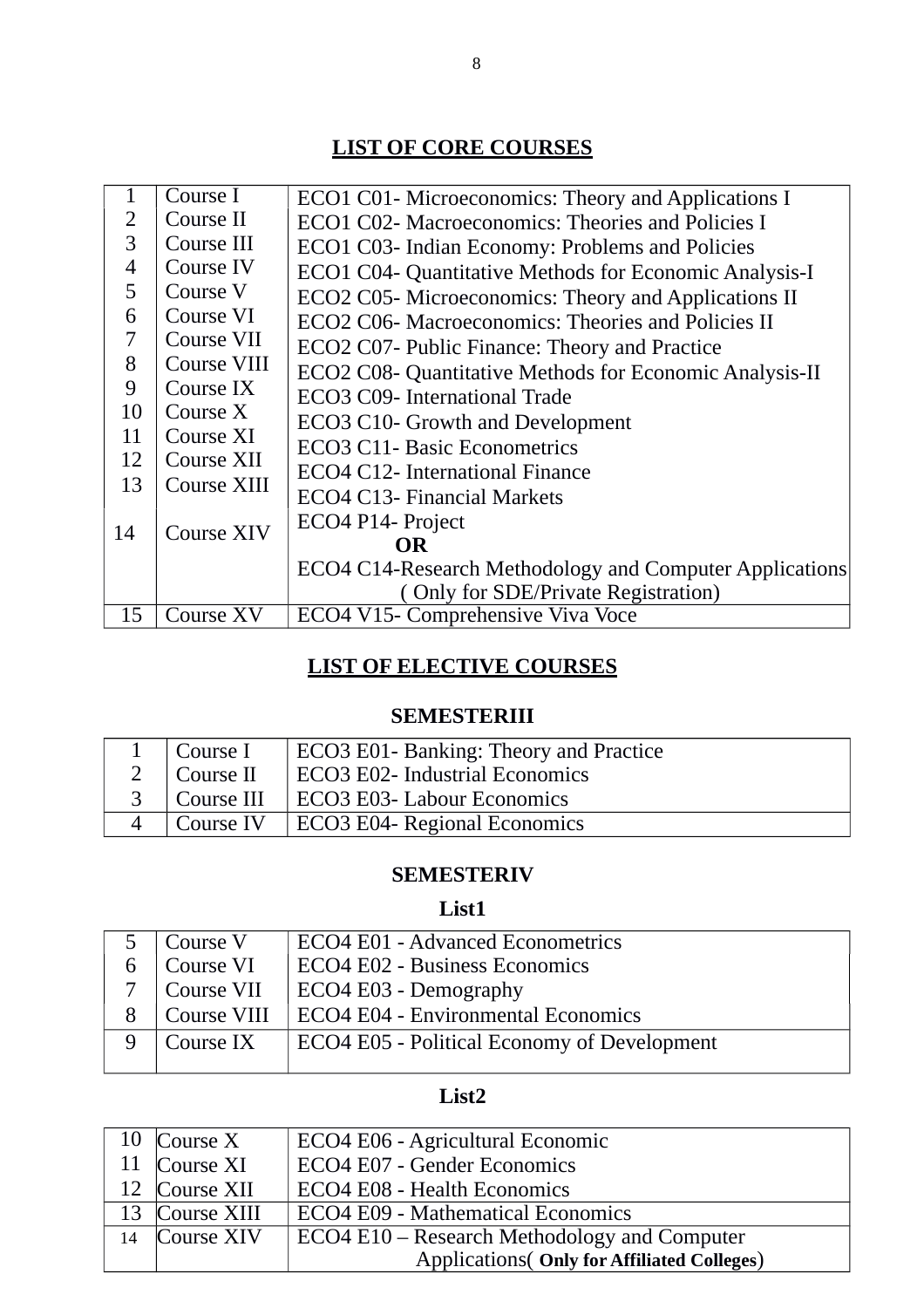# **AUDIT COURSES**

The students will have to undergo two audit courses with 4 credits each. The credits will not be counted for evaluating the overall SGPA & CGPA. Audit courses are not part of the normal workload.

# **GENERAL GUIDELINES**

# **Semester I: Ability Enhancement Course (AEC) 4 Credits**

The student can attempt any one of the following for securing 4 credits.

- 1. An internship in an academic/research institution or in any related organization suitable to the topic under study, under a supervisor/teacher official.
- 2. One seminar presentation of 15 minutes duration, on a relevant topic.
- 3. One case study analysis approved by the Department Council.
- 4. Community Linkage Programme in a nearby Local Government.
- 5. Review of one recently published book related to Economics.

#### **Semester II: Professional Competency Course (PCC) 4 Credits**

The student should acquire skill in at least one of the software such as SPSS/R/Econometrics/Python/Stata or any software relevant to Economics and use the software to do any one of the following with the help of a supervising teacher.

- 1. Calculation of descriptive measures in statistics.
- 2. Calculation of correlation and regression.
- 3. Fitting of normal curve and parabola.
- 4. Perform ANOVA.
- 5. Multiple regression models.
- 6. Calculation of growth rate, elasticity etc.
- 7. Perform  $t$ , chi square and F test.
- 8. Perform any non-parametric test.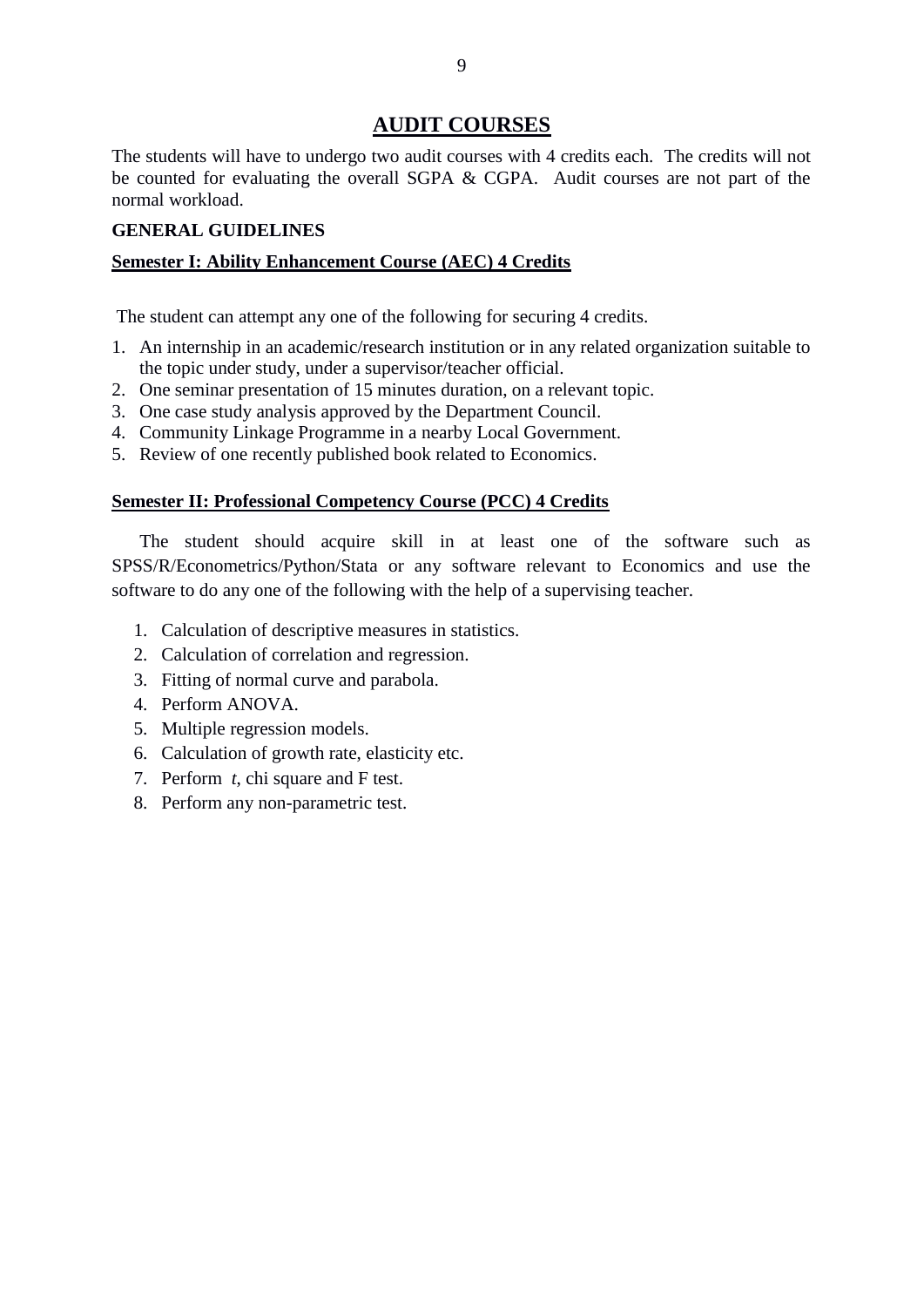# **M A ECONOMICS PROJECT FORMAT**

# **STRUCTURE OF THE PROJECT**

#### **Cover Page and Front Page**

- a. Title of the project
- b. Degree for which project is submitted.
- c. Name of the Candidate & Roll Number
- d. Name of the College

e. Month and year the project is presented

#### **Contents**

- a. Certificate of the supervising teacher.
- b. Certificate of the head of the department.
- c. Declaration by the student.
- d. Acknowledgement.
- e. Table of Contents
- f. List of Tables
- g. List of Figures
- h. Introductory Chapter
- i. Analyses Chapters
- i. Concluding Chapter
- k. Bibliography

m. Appendix

# **CONTENTS OF THE INTRODUCTORY CHAPTER**

- 1. Introduction
- 2. Statement of objectives
- 3. Hypotheses (optional)
- 4. Methodology
- a. Data sources (primary/secondary)
- b. Tools of analysis (statistical & mathematical)
- 5. Scope of the study (sample size & period of study)
- 6. Significance of the study
- 7. Limitations of the study
- 8. Conceptual framework-Optional (specification of terms and concepts)
- 10. Review of literature (references are to be given in footnotes)

11. Chapter outlines.

#### **STYLE OF PRESENTATION**

- 1. Report Length: 50 to 70 pages excluding Appendix and Certificates
- 2. Alignment: Justify
- 3. Font: Times New Roman
- 4. Font size: 12
- 5. Line spacing: 1.5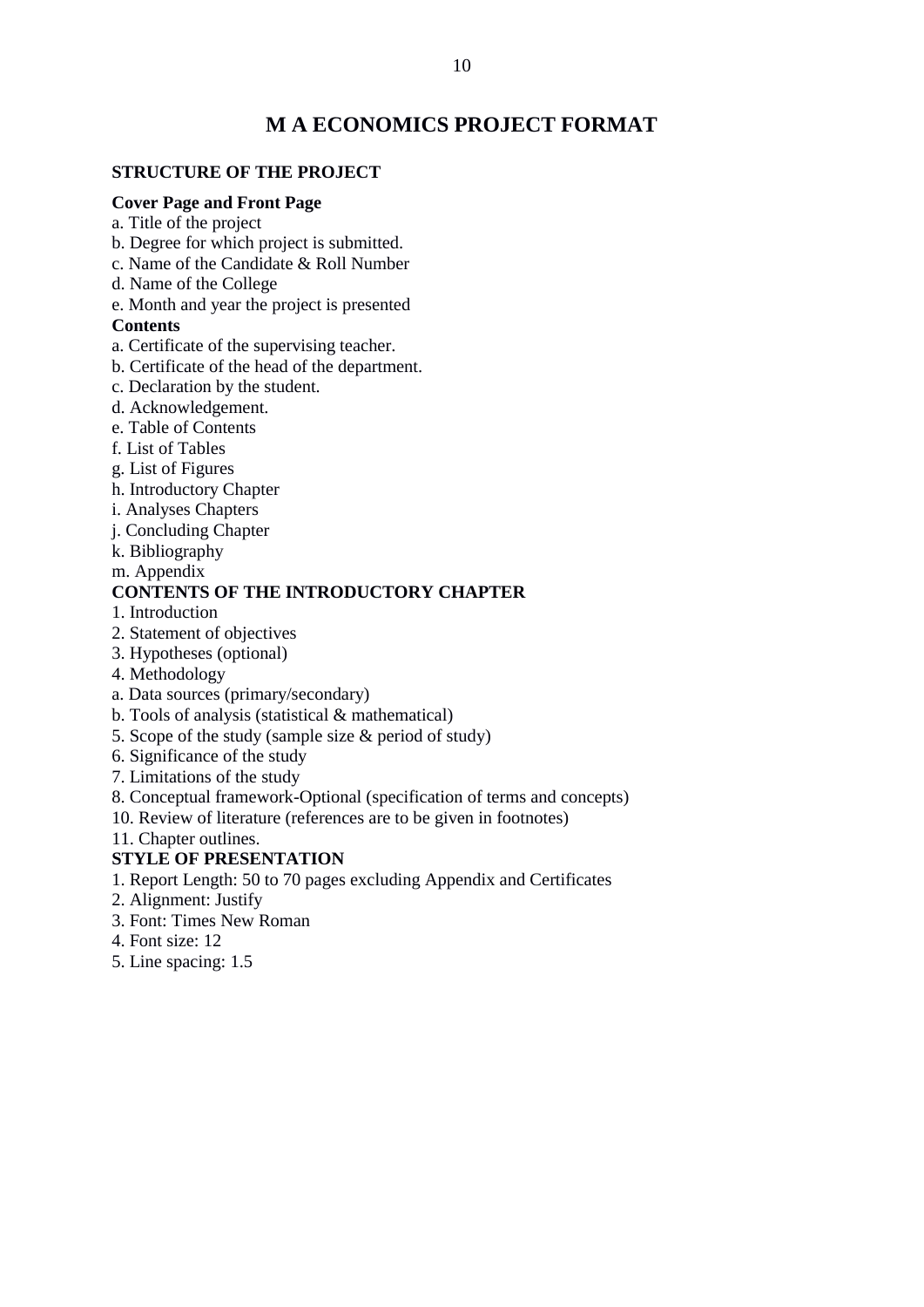# **SEMESTER I**

| Core          | <b>Title of Course</b>                       | Hours/      | <b>Credit</b> |
|---------------|----------------------------------------------|-------------|---------------|
| <b>Course</b> |                                              | <b>Week</b> |               |
|               | Microeconomics: Theory and Applications I    |             |               |
|               | Macroeconomics: Theories and Policies I      |             |               |
| Ш             | Indian Economy: Problems and Policies        |             |               |
| IV            | Quantitative Methods for Economic Analysis I |             |               |
|               | <b>Ability Enhancement Course</b>            |             |               |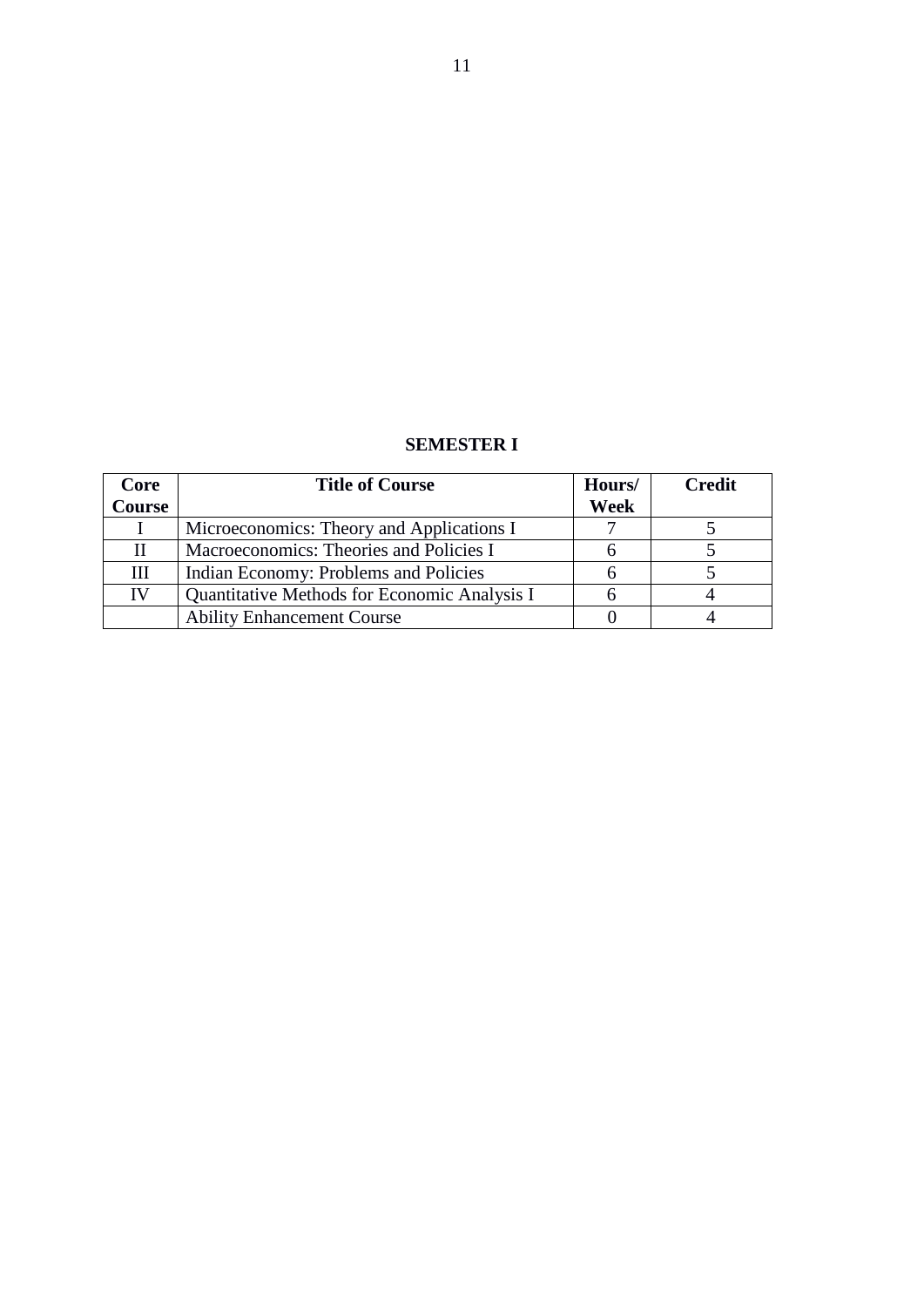# **Core Course-I MA ECONOMICS (CBCSS) I SEMESTER ECO1 C01 - MICROECONOMICS: THEORY AND APPLICATIONS-I** (Credit 5)

#### **Module I Consumer Behaviour under Uncertainty and Risk**

Choice under uncertainty- Representing uncertainty by Probability distributions- Expected Value and Variability- Maximising expected utility- Fair gambles and expected utility hypothesis- St. Petersburg paradox-Neumann-Morgenstern utility index- Friedman Savage hypothesis-Markowitz hypothesis- Utility functions and attitudes towards risk- risk neutrality, risk aversion, risk preference, certainty equivalent, demand for risky assets- reducing risksdiversification, insurance, flexibility, information- The state preference approach to choice under uncertainty.

#### **Module II Market Demand for Commodities**

Deriving market demand- Network externalities- Bandwagon effect, Snob effect and Veblen effect- Empirical estimation of demand- Linear demand curve, Constant elasticity demand function- Dynamic versions of demand functions-Nerlove, Houthakker and Taylor-Linear expenditure system- Characteristic approach to demand function.

#### **Module III Theory of Production and Costs**

Short run and long run production function- returns to scale- elasticity of substitution-Homogeneous production function- Linear homogeneous production function- Fixed proportion production function- Cobb Douglas production function and CES production function- Technological progress and production function- Cost function- Cost minimising input choices- properties of cost functions- Economies of scope- The Learning curve -Estimating and Predicting cost-Short run and long run distinction.

#### **Module IV Theory of Imperfect Markets**

Oligopoly- Characteristics- Collusive versus non-collusive oligopoly- Non-collusive models-Cournot model- Bertrand model- Chamberlin's model-Kinked demand curve model of Sweezy- Stackelberg's model- Welfare properties of duopolistic markets- Collusive models-Cartels and Price leadership

#### **Module V Theory of Games**

Basic concepts-Cooperative versus non-cooperative game- Zero sum versus non- zero sum game- Prisoner's dilemma- Dominant strategies- Nash equilibrium- Prisoner's dilemma- Pure strategies- Mixed strategies- repeated games- Sequential games- Threats, commitments and credibility.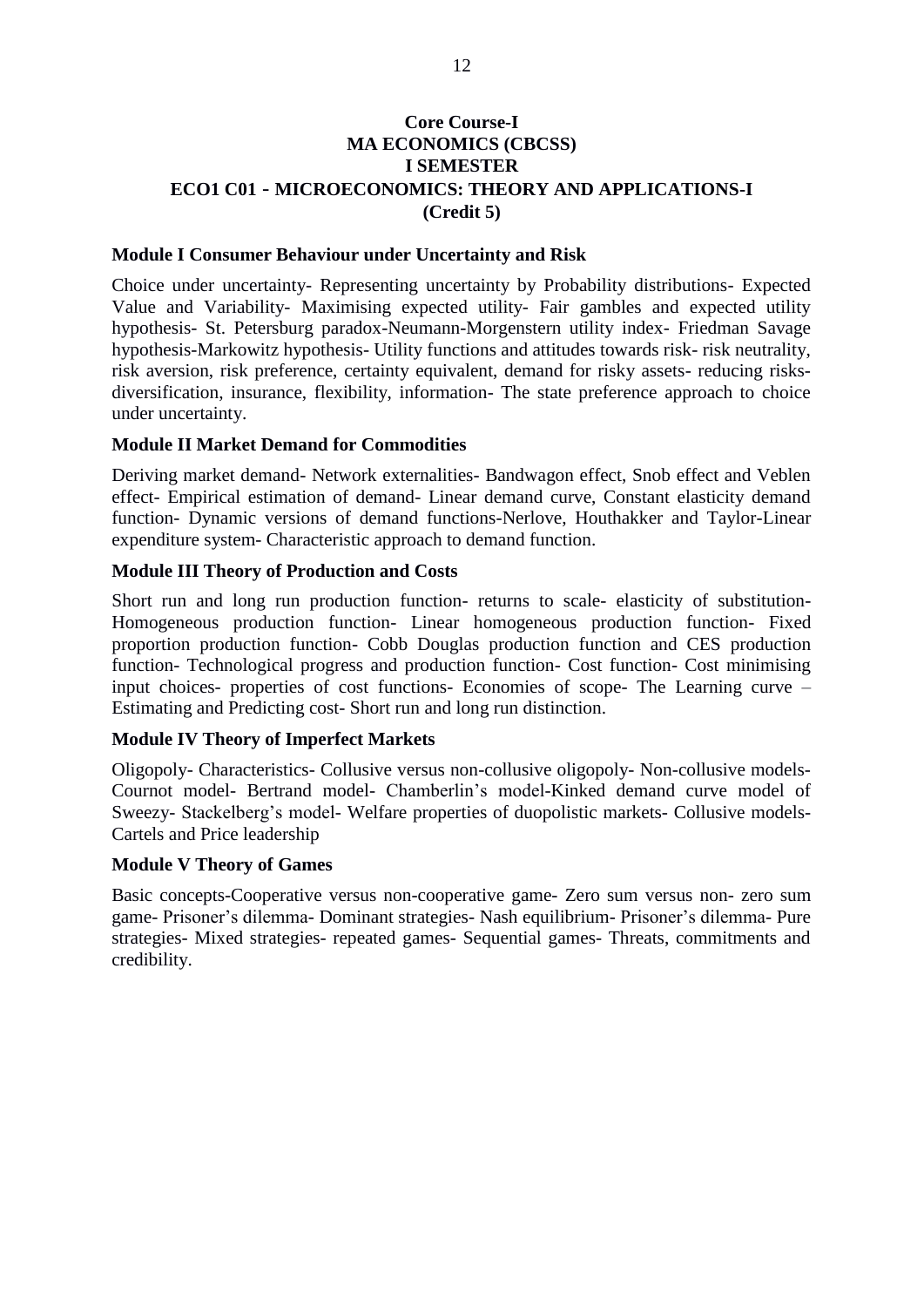# **References**

- 1. Walter Nicholson and Christopher Snyder (2017): Microeconomic Theory- Basic Concepts and Extensions, 12<sup>th</sup> edition, Cengage Learning India Private Limited.
- 2. Andrew Schotter (2009): Microeconomics: A Modern Approach- 1<sup>st</sup> edition, South Western Cengage Learning.
- 3. Michael E Wetzstein (2013): Microeconomic Theory- Concepts and Connections, 2<sup>nd</sup> edition, Routledge.
- 4. Robert S Pindyck and Daniel L Rubinfeld (2017): Microeconomics- 8<sup>th</sup> edition, Pearson.
- 5. Thomas J Nechyba (2010): Microeconomics: An Intuitive Approach with Calculus- 1<sup>st</sup> edition, South Western Cengage Learning.
- 6. Andreu Mas-Colell, Michael D Whinston and Jerry R Greene (1995): Microeconomic Theory- 1<sup>st</sup> edition, Oxford University Press.
- 7. Geoffrey A Jehle (2010): Advanced Microeconomic Theory- 3<sup>rd</sup> edition, Prentice Hall
- 8. Hall R Varian (2014): Intermediate Microeconomics- A Modern Approach, WW Norton and  $Co.$
- 9. Jeffrey M Perloff (2019): Microeconomics  $-7<sup>th</sup>$  edition, Pearson
- 10. Hugh Gravelle and Ray Rees (2007): Microeconomics- 3<sup>rd</sup> edition, Pearson Education
- 11. Edgar K Browning and Mark Zupan (2011): Microeconomics: Theory and Applications- 3<sup>rd</sup> edition.
- 12. Dominick Salvatore (2009): Microeconomics  $-5<sup>th</sup>$  edition, Oxford University Press.
- 13. A Koutsoyiannis (1979): Modern Microeconomics- 2<sup>nd</sup> edition, Macmillan.
- 14. Robert Y Awh (1976): Microeconomics: Theory and Applications- John Wiley & Sons
- 15. Watson and Getz (2004): Price Theory and its Uses- 5<sup>th</sup> edition, AITBS Publishers and Distributors.
- 16. James H Henderson and Richard E Quandt (1980): Microeconomic Theory: A Mathematical Approach-8<sup>th</sup> edition, McGraw-Hill
- 17. G S Madalla and Ellen Miller (1989): Microeconomics: Theory and Applications- 1<sup>st</sup> Edition, Tata McGraw-Hill.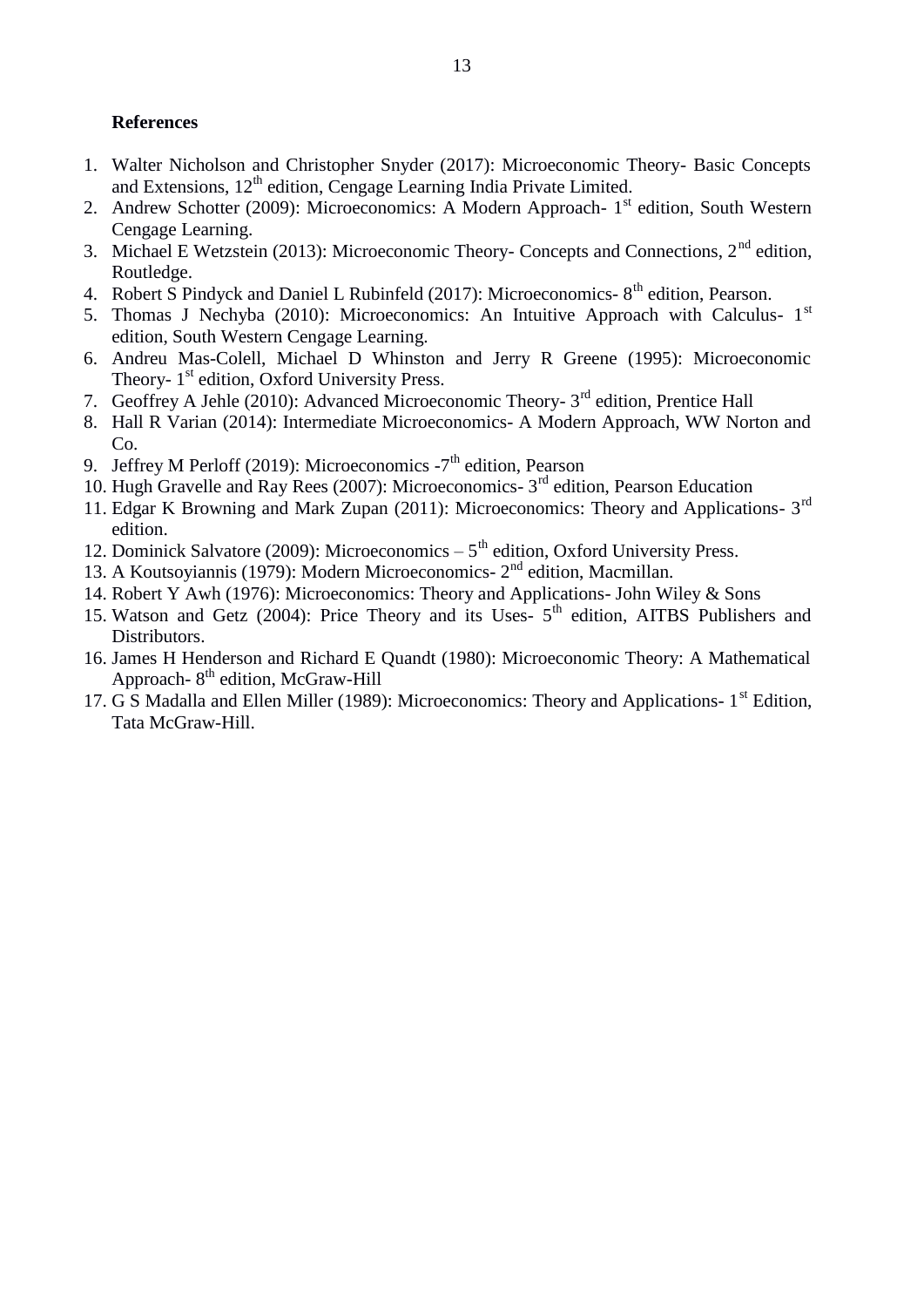# **Core Course-II MA ECONOMICS (CBCSS) I SEMESTER ECO1 C02 - MACROECONOMICS: THEORIES AND POLICIES I** (Credit 5)

### **Module I: Aggregate Demand**

**Consumption Function:** Keynes' psychological law-Absolute income hypothesis- Kuznet's consumption puzzle - Relative income hypothesis - Fisher's inter-temporal choice model -Permanent income hypothesis- Life cycle hypothesis.

Investment Function - MEC and MEI approaches -user cost and Neo-classical theory of investment- Tobin's q-ratio- Accelerator theory of investment (simple and flexible acceleration models).

**Demand for Money-** Classical approach to demand for money- Quantity theory approaches, Fisher's equation, Cambridge quantity theory, Keynes's liquidity preference approach - Post-Keynesian approaches to demand for money: Friedman's restatement of Quantity theory of money, Approaches of Baumol and Tobin.

Supply of Money - Measures of money supply (RBI definition) - The H theory of money supply- Money multiplier process-Behavioural and endogenous money supply models- Fisher effect.

# **Module II: Theories of Inflation and Unemployment**

Keynesian and monetarist approach to inflation- Structuralist theory of inflation- Inflation unemployment trade off-Phillips Curve- Short run and long run Phillips curve -The natural rate of unemployment hypothesis- Modified Phillips curve- Adaptive expectation hypothesis-Augmented Phillips curve- NAIRU- Okun's Law-The new microeconomics of the labour market and search theory-Rational expectations.

#### **Module III: Theories of Business Cycles**

Business cycles- Monetary theory of Hawtrey- Over investment theory of Hayek- Innovation theory of Schumpeter-Models of Samuelson, Hicks and Kaldor-Keynesian theory of business cycle-The real business cycle theory- Political business cycle theory

# **Module IV: Neo-Classical and Keynesian Synthesis**

The IS-LM model-equilibrium in goods and money market - ISLM model with government sector; Relative effectiveness of monetary and fiscal policies; Extension of IS-LM models with labour market and flexible prices. The three sector macro model with Keynesian and Neoclassical versions.

#### **Module V: Macroeconomic Policy**

Macroeconomic policies- Objectives of macroeconomic policies- Target variable and instrument variable-Monetary policy-Instruments- The issue of central bank autonomy-Rules versus discretion- The Taylor rule-Time inconsistency of policy- Fiscal policy- Instruments-Policy lags - Inside and outside lags- Fiscal policy and budget deficit- Crowding out effect and government budget- The Ricardian Equivalance- Income policy- Stabilization policy.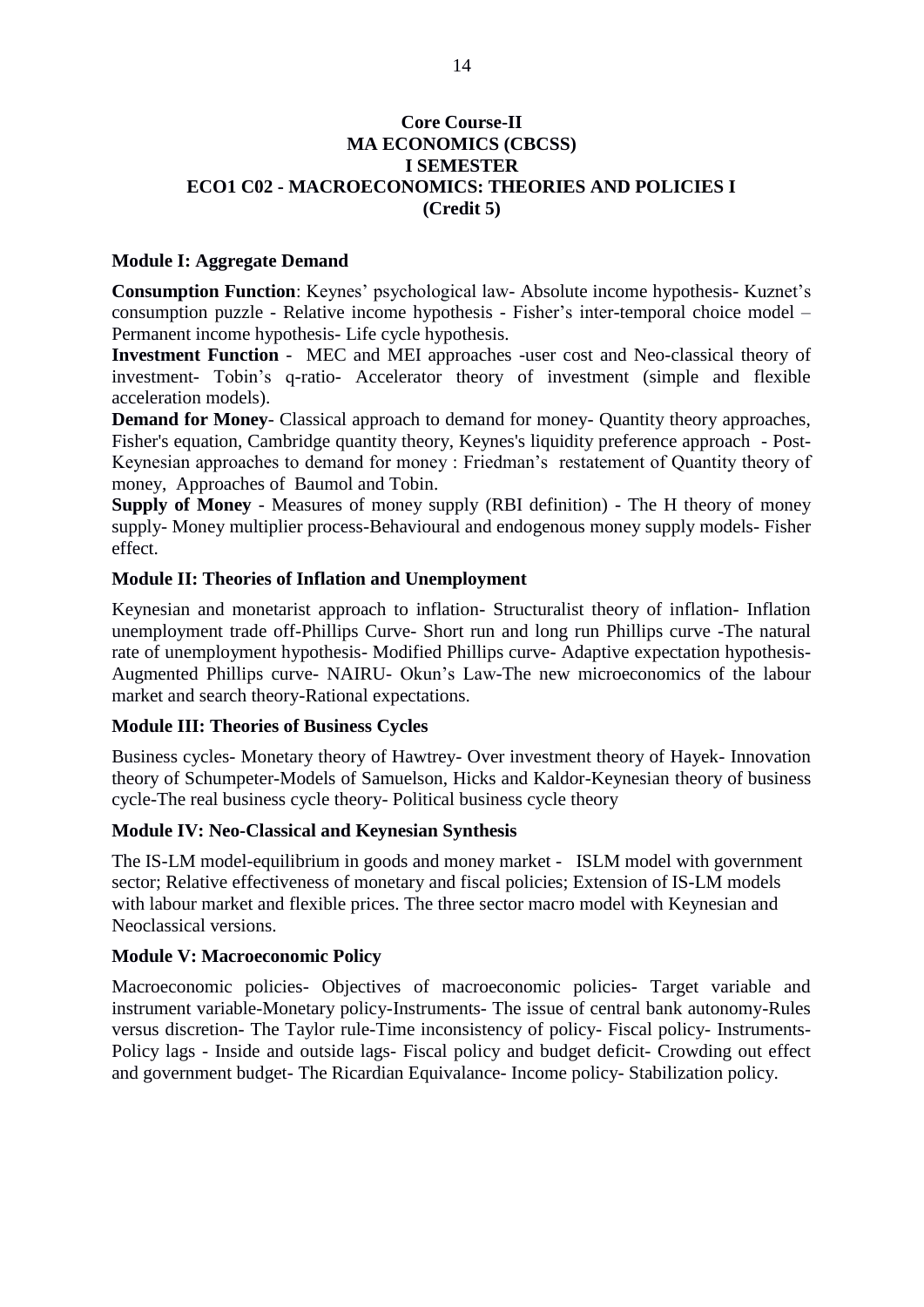# **References**

1. Gregory Mankiw (2008): Macroeconomics- Worth Publishers NY, 6th ed.

2. Richard T Froyen (2005): Macroeconomics: Theories and Policies- Pearson (LPE), Seventh ed.

3. Rosalind Levacic and Alexander Rebman (1982): Macroeconomics: An Introduction to Keynesian-Neoclassical Controversies- 2nd ed. Macmillan.

4. Eric Pentacost: Macroeconomics-An Open Economy Approach- Macmillan.

5. Rudiger Dornbusch, Stanley Fisher and Richard Startz (2004): Macroeconomics- Tata McGraw Hill, 9th ed.

6. Errol D'Souza (2008): Macroeconomics- Pearson Education.

7. P.N Junankar (1972): Investment: Theories and Evidence- Macmillan.

8. Fred R Glahe (1985): Macroeconomics: Theory and Policy- Harcourt Publishers, New Delhi.

9. Veneries and Sebold (1977): Macroeconomics: Models and Policies- John Wiley & Sons.

10. Gurley J and Shaw E S (1960): Money in a Theory of Finance- Washington: Brookings Institution.

11. Samuelson and Nordhaus (1998): Macroeconomics- 16th ed. Irwin McGraw Hill.

12. Robert J Gordon: Macroeconomics- Eastern Economy Edition.

13. Edward Shapiro: Macroeconomics- Galgotia Publications, New Delhi.

14. Mervyn K.Lewis and Paul D Mizen (2000): Monetary Economics- Oxford University Press.

15. Jagdish Handa (2000): Monetary Economics-Routledge.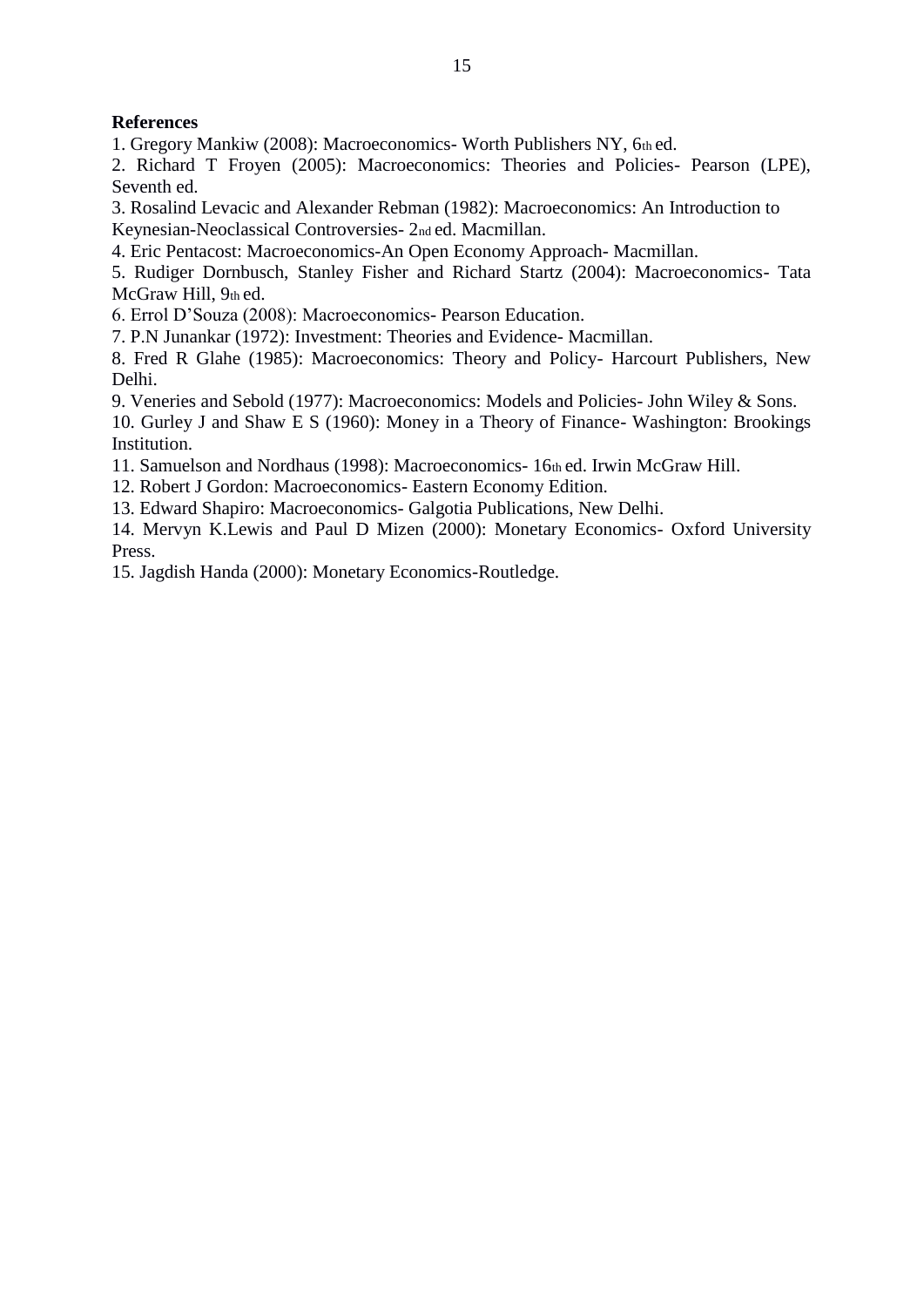## **Core Course-III MA ECONOMICS (CBCSS) I SEMESTER ECO1 C03 - INDIAN ECONOMY: PROBLEMS AND POLICIES** (Credit 5)

#### Module I: Growth, Structural Changes and Challenges of the Indian Economy

Economic growth in India- CSO and national income related aggregates- Contribution of different sectors to GVA, GDP and Employment- Trends in savings and investment since reforms- Migration, diaspora and remittance - Regional disparity in growth and development-Analysis of poverty, unemployment and inequality in India

#### **Module II: Review of Economic Development**

Assessment of Indian agriculture sector and recent initiatives by the government for its growth-Inter regional dimensions of industrial growth in India- Make in India initiative-Service sector: growth rate, share in exports and imports, software exports- Infrastructure at cross roads -Prices: Headline inflation-Inflation based on WPI and CPI combined, food inflation, core inflation- Monetary management in India prior to1990 and position after 1990s-New initiatives of the government towards black money-Inclusive policies of the government-A global deal on climate change: possible role for India.

#### **Module III: Economic Planning in India**

Planning and economic development-Objectives of planning-Techniques of planning-Achievements of planning- Bottom up and Step down approaches in planning- Evaluation of Five Year Plans-NITI Aavog and its Vision Documents- Welfare programmes announced in the last two Union Budgets.

#### **Module IV: Economic Reforms Since 1991**

Background of economic reforms- Washington Consensus- Industrial policy reforms- Trade policy reforms- Fiscal policy reforms- Financial sector reforms- Foreign investment policy reforms- Second generation economic reforms-An appraisal of India's economic reforms-Post reform Infrastructure Investment Models-PPP- Cooperative federalism with special reference to GST.

#### **Module V: Kerala Economy**

Economic liberalization and economic growth in Kerala- Kerala model of development-Agricultural performance-Industrial backwardness- Health and education - Migration of casual workers to Kerala- Decentralization-Achievements of decentralization-Poverty and unemployment in Kerala - State finances of Kerala- Causes of acute fiscal crisis of Kerala.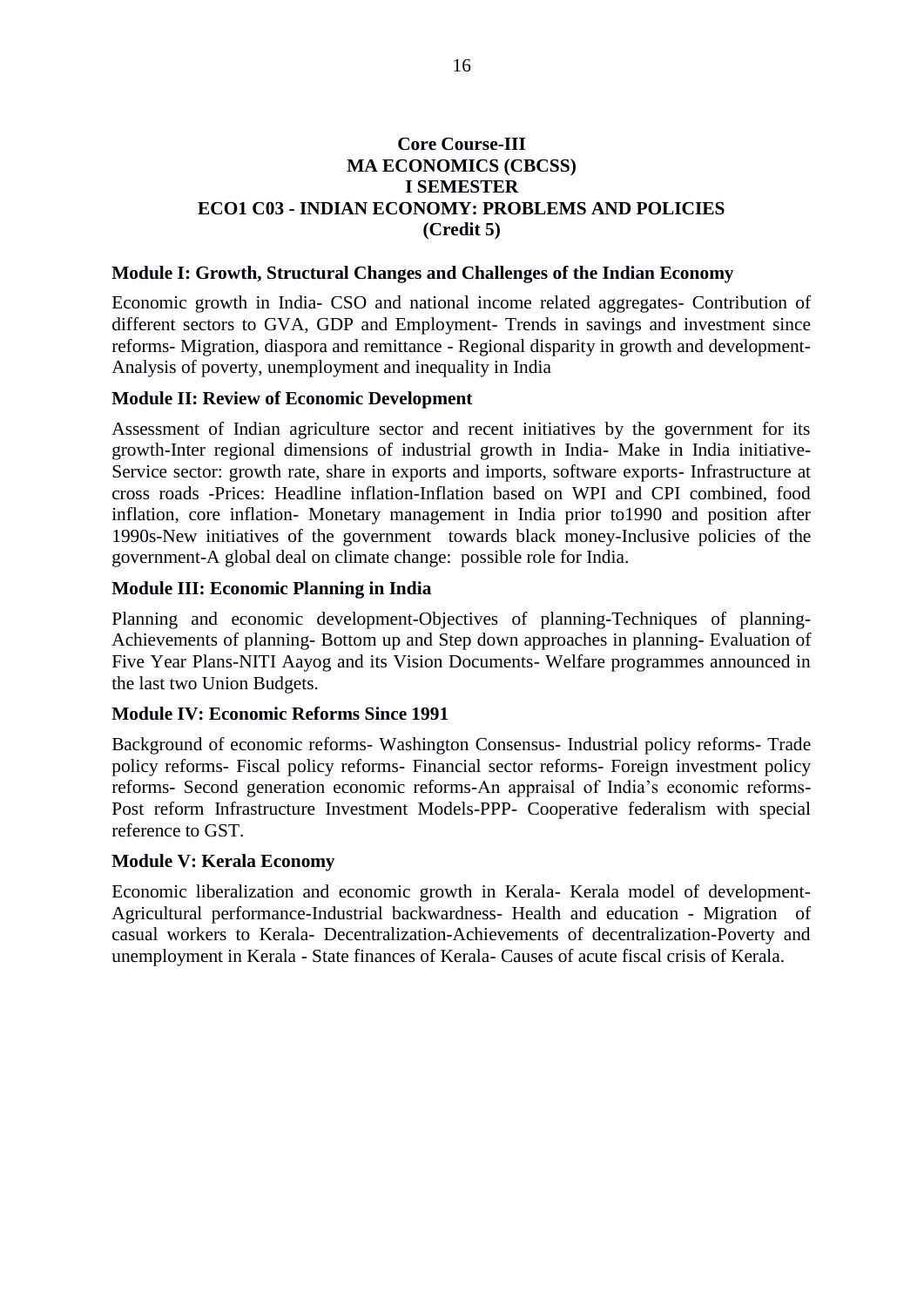# **References**

1. Vijay Joshi and IMD Little: India: Macroeconomics and Political Economy: 1964-1991-Oxford University Press, New Delhi 1994.

2. Uma Kapila (ed): Indian Economy Since Independence- Academic Foundation, New Delhi 2004.

3. Vijay Joshi and I. M.D Little: India's Economic Reforms: 1991-2001- Oxford University Press, New Delhi, 1996.

4. VM Dandekar and Nilakant Rath: Poverty in India- Indian School of Political Economy, Pune, 1971.

5. Jagdish Bhagwati: India in Transition-Oxford University Press, Delhi, 1994.

6. Dr. S Murthy: Structural Reforms of Indian Economy-Atlantic Publishers, 1995.

7. H W Singer, Neelambar Hatti and Rameshwar Tandon (eds): Trade Liberalisation in the 1990's- Indus Publishing Company, New Delhi, 1990.

8. Jagdish Bhagwati and TN Srinivasn: Foreign Trade Regimes and Economic Development: India- NBER, New York, 1986.

9. Isher Judge Ahluwalia and IMD Little (ed): India's Economic Reforms and Development: Essays for Manmohan Singh-Oxford University Press, Delhi, 1998.

10. KR Gupta (Ed): Liberalization and Globalization of Indian Economy- Atlantic Publishers. New Delhi 1995.

11. Deepak Lal: India in the World Economy- Oxford University Press, 1999.

12. Datt. R. (2001): Second Generation Economic Reforms in India- Deep and Deep Publications, New Delhi.

13. Mahendra K Premi (2009): India's Changing Population Profile- National Book Trust, New Delhi

14. B A Prakash (Ed): Indian Economy Since 1991-Pearson Education.

15. Shanker Acharya and Rakesh Mohan (Eds) (2011): India's Economy: Performance and Challenges- Oxford University Press, New Delhi.

16. Jayaraj D and Subramanian S (2010): Poverty, Inequality and Population- Oxford University Press, New Delhi.

17. Mahendradev S (2010): Inclusive Growth in India-Oxford University Press, New Delhi.

18. CT Kurien: Poverty, Planning and Social Transformation in India- Allied Publishers, Delhi, 1978.

19. BA Prakash (Ed): Kerala's Economic Development: Issues and Problems- Sage publishers, New Delhi, 1999.

20. ET Mathew (1997): Employment and Unemployment in Kerala- Sage publishers.

21. George K K (1999): Limits to Kerala Model of Development- CDS, Trivandrum.

22. Sunil Mani, Anjii Kochar, Arun M Kumar: Crouching Tiger Sacred Cows- D C Books, Kottayam.

23. K Rajan: Kerala Economy: Trends during the Post-reform Period-Serial Publishers, New Delhi.

24. CDS (1975): Poverty Unemployment and Development Policy: A Case Study of Selected Issues with Reference to Kerala- CDS, Trivandrum.

25.K.K. George and K.K. Krishnakumar (2012): Trends in Kerala State Finances-1991-92 to 2012-13: A Study in the Backdrop of Economic Reforms in India-Working Paper N0.28-Centre for Socio-economic & Environmental Studies-Kochi (available online).

26. K R Guptha, Indian Economy in 3 volumes: Atlantic Publishers.

27. BA Prakas and Jerry Alwin, Kerala's Economic Development: Emerging Issues and Challenges, Sage publishers, 2018.

28. RBI Annual Reports.

29. Ministry of Finance: Economic Survey-Various Issues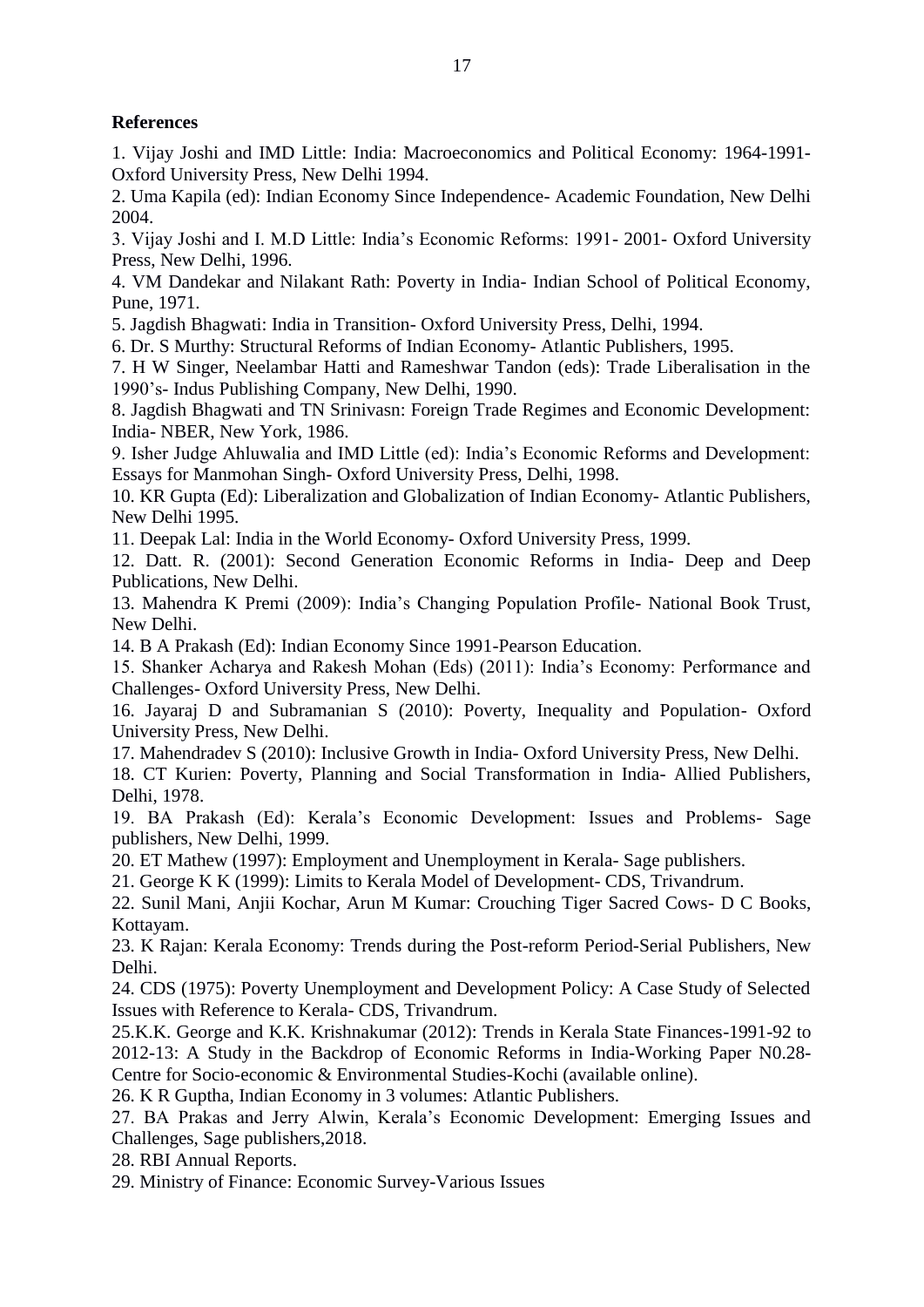# **Core Course-IV MA ECONOMICS (CBCSS) I SEMESTER** ECO1 C04 - QUANTITATIVE METHODS FOR ECONOMIC ANALYSIS I (Credit 4)

### **Module I: Linear Algebra**

Different types of functions and its graphs, Constant Linear, Quadratic, Cubic, Polynomial, Exponential and logarithmic functions. Applications of linear functions in Economics-Vectors and Matrices, determinants, solution of a system of equations - Inverse method and Crammer's rule- Rank of a matrix-characteristic equations and characteristic roots and vectors.

#### **Module II: Differential Calculus**

Functions, limit of a function, continuity of a function, Derivative of a function - Rules of Differentiation, Higher order derivatives, differentiation of logarithmic functions, exponential functions and implicit functions- Application of Derivatives- Meaning of a Derivative- rate of change- slope of a curve- Marginal concepts related to demand, supply, cost, revenue and production functions. Maxima and minima- Economic applications.

# **Module III: Functions of Several Variables**

Functions of several variables - Partial differentiation- Optimisation of Multivariable functions- constrained optimization with Lagrangian multipliers-Consumers and producers Differentials- Total and Partial derivativesequilibrium using constrained optimization Total derivatives- Rules of integration- Definite integral, area under a curve-estimation of producers and consumers surplus.

#### **Module IV: Differential and Difference Equations**

First order Differential equations -Definitions and concepts, general formula for Differential equations – Economic applications-Differential equations for limited and unlimited growth -First order Difference equations- Solution of first order difference equations - General formula for First order Linear Difference equations, applications - stability conditions, Cobb Web model.

#### **Module V: Financial Mathematics**

Arithmetic and geometric sequence and series- Simple interest, compound interest and annual percentage rates- Depreciation- Net present value and internal rate of return- Annuities, debt repayments, sinking funds- The relationship between interest rates and the price of bonds.

#### **References**

1. Essential Mathematics for Economics and Business, Teresa Bradley and Paul Patton, Revised by Teresa Bradley, Wiley Student Edition Chapter-2 and Chapter-4.

- 2. Introduction to Mathematical Economics Edward T. Dowling Third Edition Chapter-8.
- 3. Taro Yamane: Statistics An Introductory Analysis, Harper & Row, Edition 3.
- 4. Hoel PG: Introduction to Mathematical Statistics, John Wiley & Sons, Edition.
- 5. RGD Allen Mathematical Analysis for Economics.
- 6. Tulsian, P.C and Vishal Pandey: Ouantitative Techniques, Pearson Education, New Delhi.
- 7. S.P. Gupta: Statistical Methods, Sultan Chand and Sons, New Delhi.
- 8. Hooda R.P. Statistics for Business and Economics, Macmillan, New Delhi.
- 9. Alpha C Chiang: Fundamental Methods of Mathematical Economics, 2nd Ed.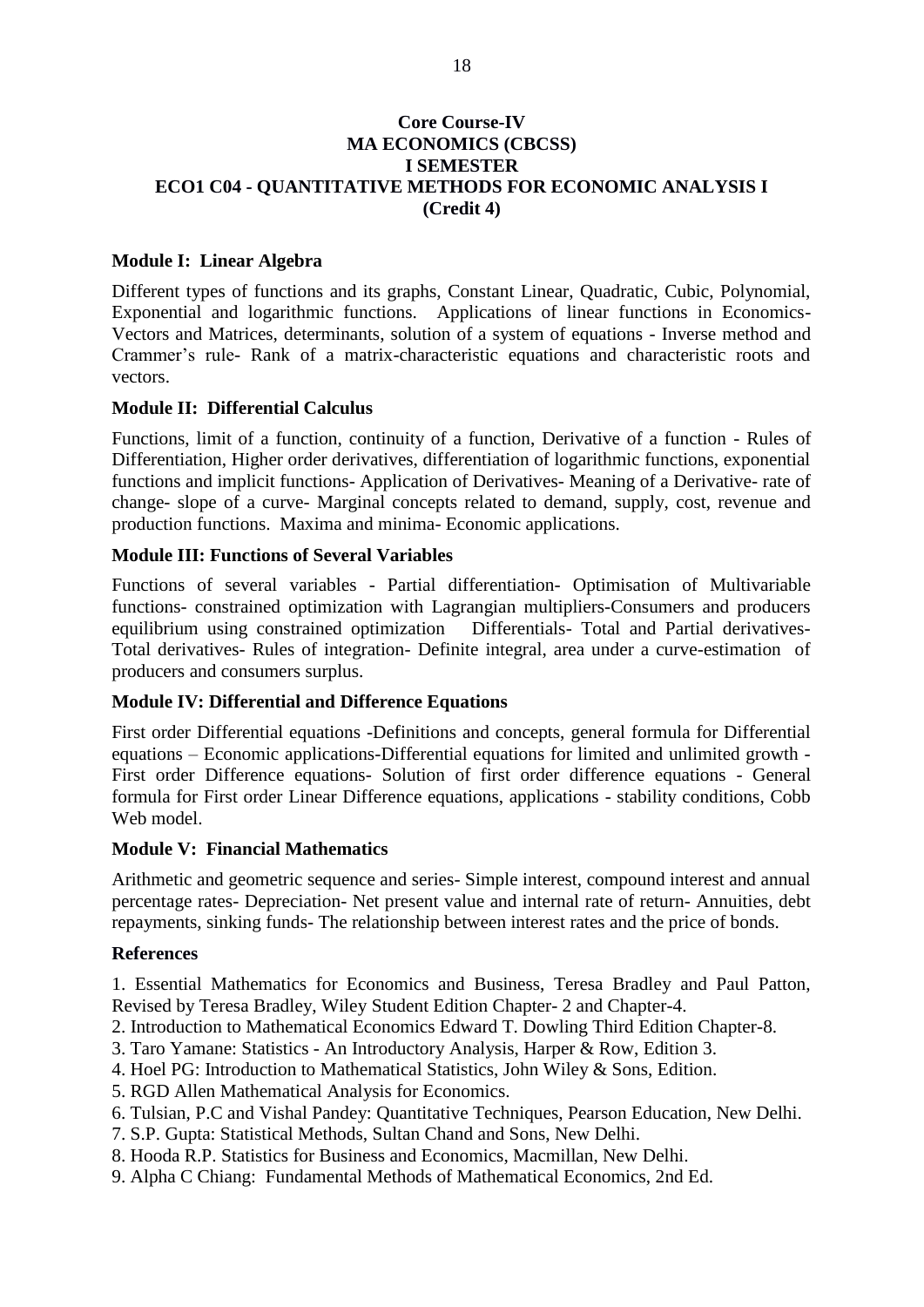Inter National Student Edition, Mc Grawhill.

10. Edward T Dowling: Introduction to Mathematical Economics, Third Edition, Schaum's Outlines, Tata Mc Grawhill Publishing Co. Ltd, New Delhi.

11. Sreenath Baruah: Basic Mathematics and its Applications in Economics, Macmillan India Ltd.

12. Joseph K.X, Quantitative Techniques, CUCCS Ltd, Calicut University.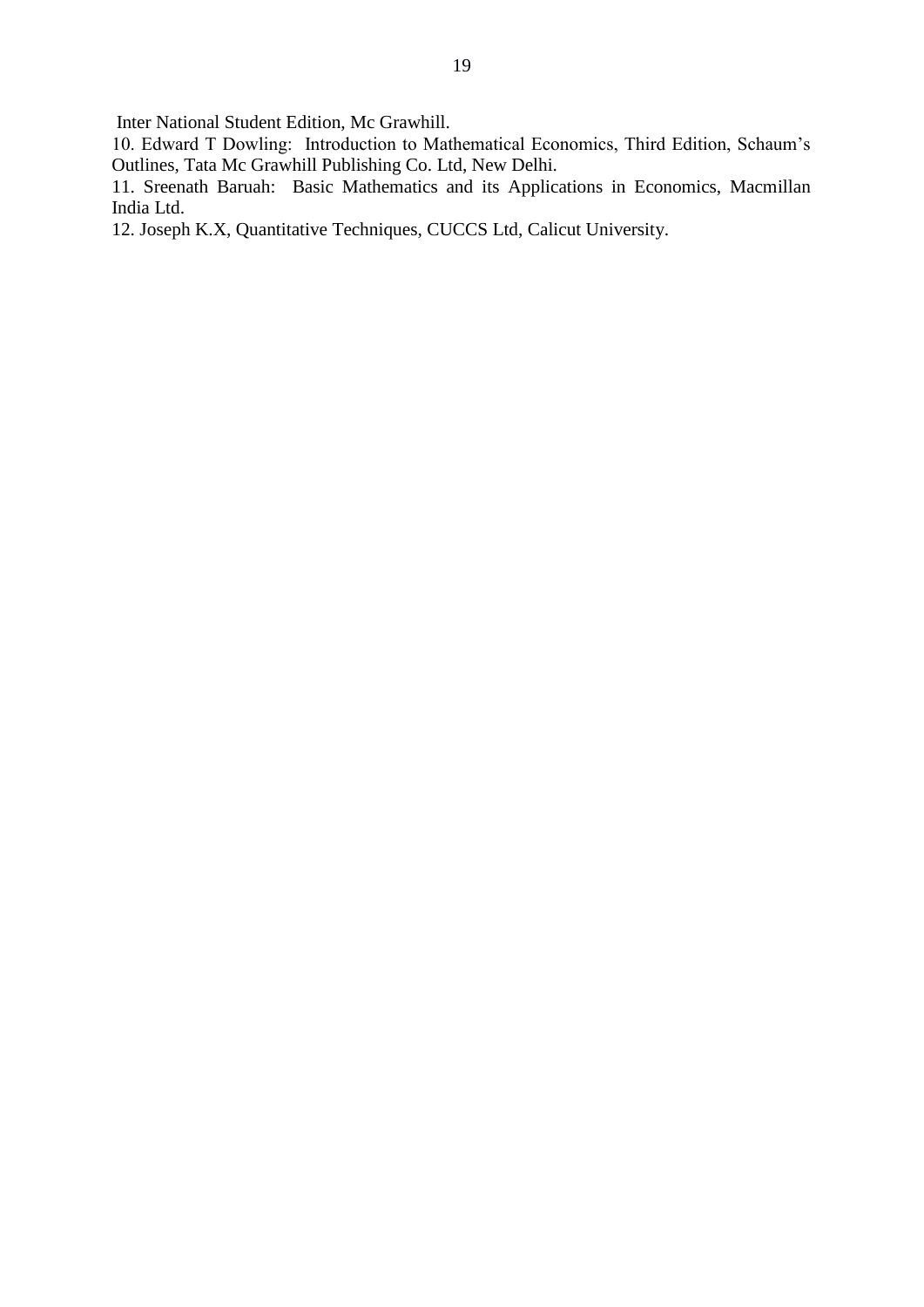# **SEMESTER II**

| Core          | <b>Title of Course</b>                        | <b>Hours/Week</b> | <b>Credit</b> |
|---------------|-----------------------------------------------|-------------------|---------------|
| <b>Course</b> |                                               |                   |               |
|               | Microeconomics: Theory and Applications II    |                   |               |
| VI            | Macroeconomics: Theories and Policies II      |                   |               |
| VII           | Public Finance: Theory and Practice           |                   |               |
| VIII          | Quantitative Methods for Economic Analysis II |                   |               |
|               | <b>Professional Competency Course</b>         |                   |               |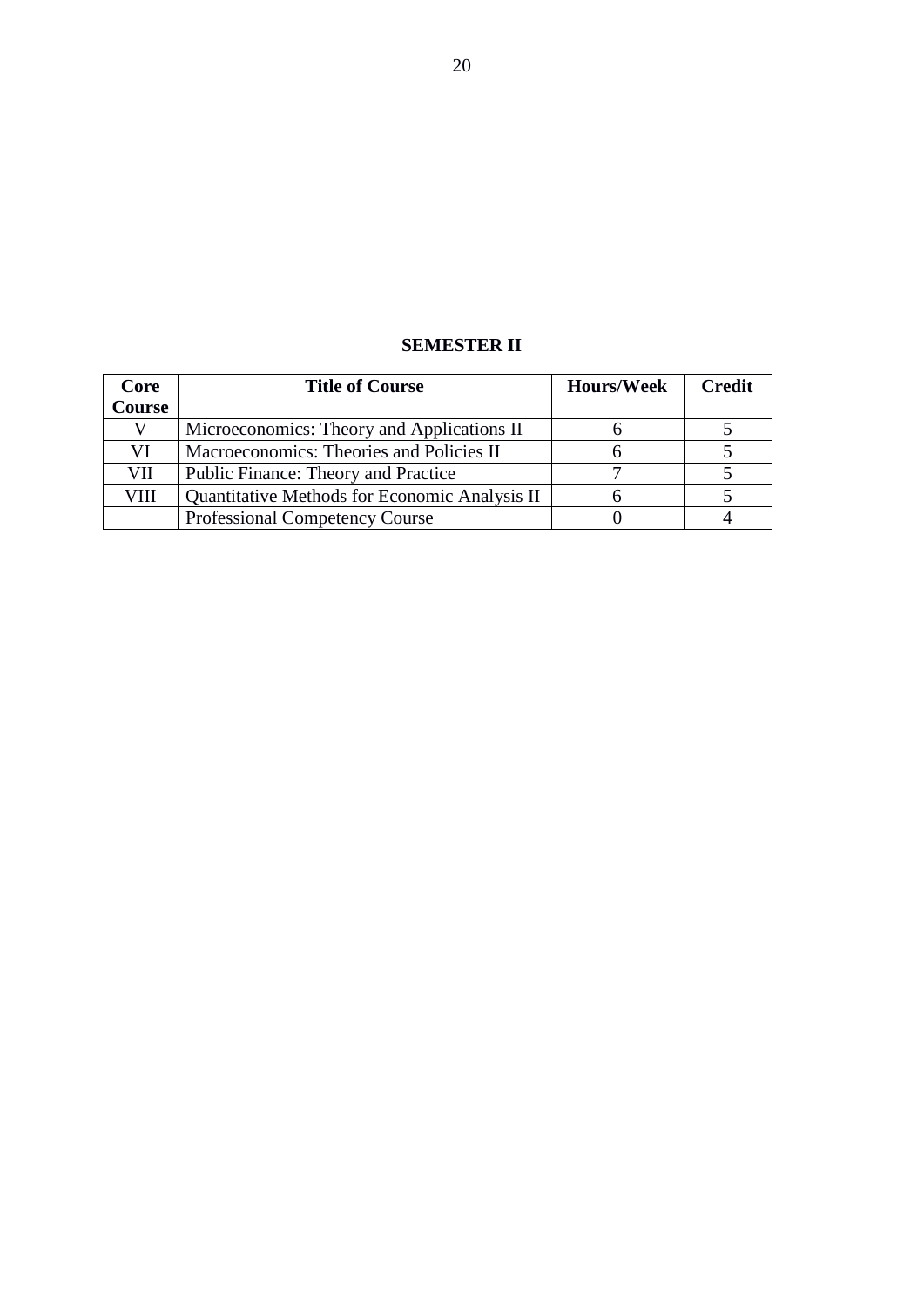# **Core Course-V MA ECONOMICS (CBCSS) II SEMESTER ECO2 C05 - MICROECONOMICS: THEORY AND APPLICATIONS-II** (Credit 5)

#### **Module I: Intertemporal Choice and Capital Decisions**

Capital and the rate of return- Determining the rate of return- Demand for future goods-Utility maximisation- Effects of changes in r- Supply of future goods- Equilibrium price of future goods- Rate of return- Real interest rates and nominal interest rates- Pricing of risky assets- The firm's demand for capital- The net present value criterion for capital investment decisions- Adjustment for risks- Diversification versus non-diversifiable risks- The capital assets pricing model.

#### **Module II: General Equilibrium and Welfare Economics**

Elements of general equilibrium analysis-General equilibrium of exchange- General equilibrium of production- Efficiency of competitive markets- Welfare economics- Criteria of social welfare-Pareto optimality-Kaldor-Hicks compensation criterion- Scitovsky criterion-Deriving a Social welfare function- Theory of second best-Arrow's impossibility theorem-Rawls theory of justice- First Theorem of welfare economics- Second Theorem of welfare economics.

#### **Module III: Externalities and Public Goods**

Externalities-Negative externalities in consumption and production-Positive externalities in consumption and production-Externalities and inefficiency-Ways of correcting market failure- Externalities and property rights-Coase theorem- Common property resources-Tragedy of commons-Public goods-Characteristics- Public goods and market failure-Provision of public goods- Free rider problem- Lindahl pricing.

#### **Module IV: Asymmetric information**

Asymmetric information- Implications of asymmetric information- The lemons problem-Adverse selection- Hidden information- Moral hazard (hidden action)- Insurance markets-Market signalling-Principal-agent problem-The efficiency wage theory.

#### **Module V: Behavioural Economics**

Behavioural economics- Reference points and consumer preferences- Rules of thumb and biases in decision making.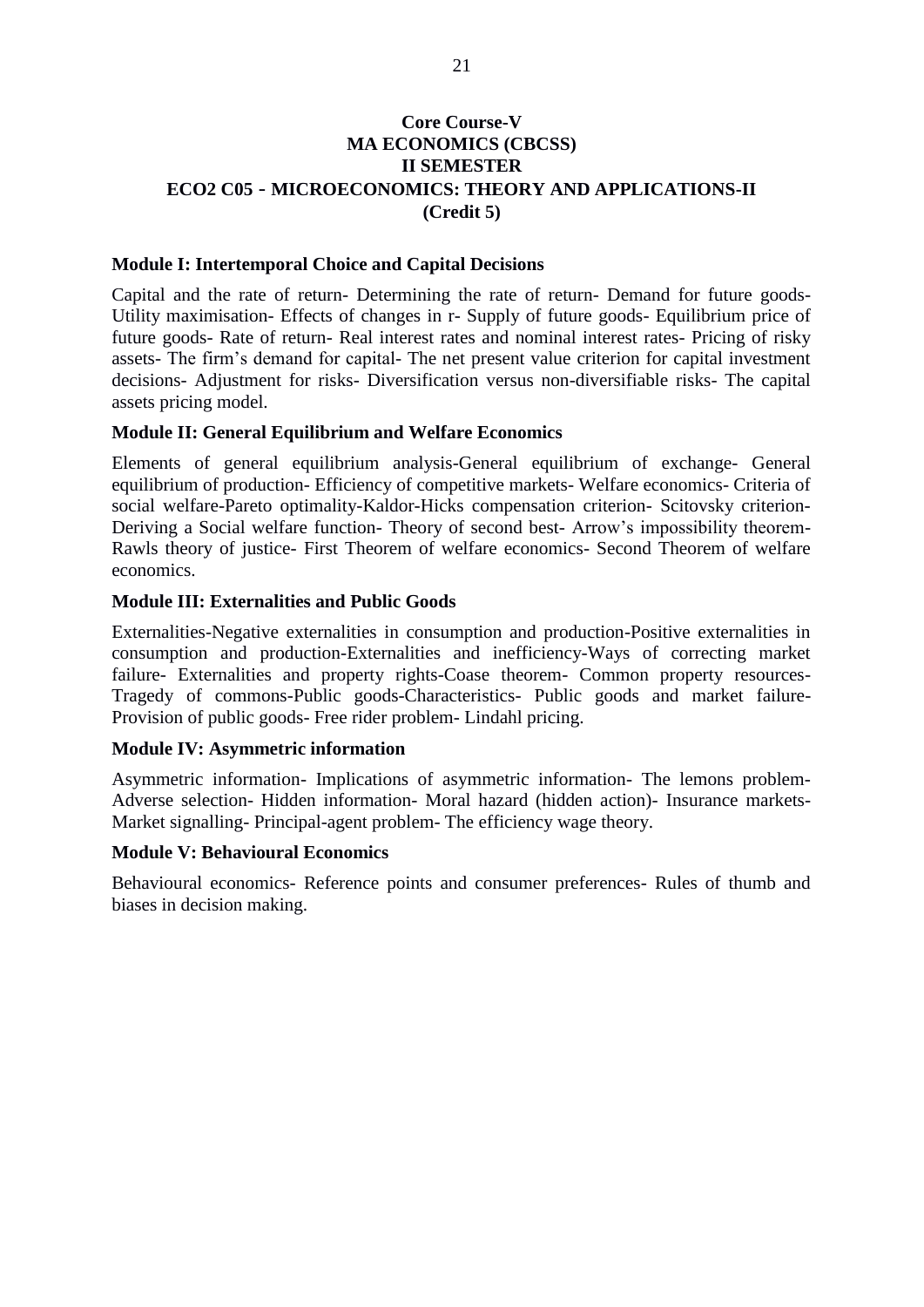### **References**

- 1. Walter Nicholson and Christopher Snyder (2017): Microeconomic Theory- Basic Concepts and Extensions, 12<sup>th</sup> edition, Cengage Learning India Private Limited.
- 2. Andrew Schotter (2009): Microeconomics: A Modern Approach- 1<sup>st</sup> edition, South Western Cengage Learning.
- 3. Michael E Wetzstein (2013): Micro economic Theory- Concepts and Connections,  $2<sup>nd</sup>$ edition, Routledge.
- 4. Robert S Pindyck and Daniel L Rubinfeld (2017): Microeconomics- 8<sup>th</sup> edition, Pearson.
- 5. Thomas J Nechyba (2010): Microeconomics: An Intuitive Approach with Calculus- 1<sup>st</sup> edition, South Western Cengage Learning.
- 6. Andreu Mas-Colell, Michael D Whinston and Jerry R Greene (1995): Microeconomic Theory- 1<sup>st</sup> edition, Oxford University Press.
- 7. Geoffrey A Jehle (2010): Advanced Microeconomic Theory- 3<sup>rd</sup> edition, Prentice Hall
- 8. Hall R Varian (2014): Intermediate Microeconomics- A Modern Approach, WW Norton and Co.
- 9. Jeffrey M Perloff (2019): Microeconomics  $-7<sup>th</sup>$  edition, Pearson
- 10. Hugh Gravelle and Ray Rees (2007): Microeconomics- 3<sup>rd</sup> edition. Pearson Education
- 11. Edgar K Browning and Mark Zupan (2011): Microeconomics: Theory and Applications- $3<sup>rd</sup>$  edition.
- 12. Dominick Salvatore (2009): Principles of Microeconomics  $-5^{\text{th}}$  edition, Oxford **University Press.**
- 13. A Koutsoyiannis (1979): Modern Microeconomics- 2<sup>nd</sup> edition, Macmillan.
- 14. Robert Y Awh (1976): Microeconomics: Theory and Applications- John Wiley & Sons
- 15. Watson and Getz (2004): Price Theory and its Uses- 5<sup>th</sup> edition, AITBS Publishers and Distributors.
- 16. James H Henderson and Richard E Quandt (1980): Microeconomic Theory: A Mathematical Approach-8<sup>th</sup> edition, McGraw-Hill
- 17. G S Madalla and Ellen Miller (1989): Microeconomics: Theory and Applications- 1<sup>st</sup> edition, Tata McGraw-Hill.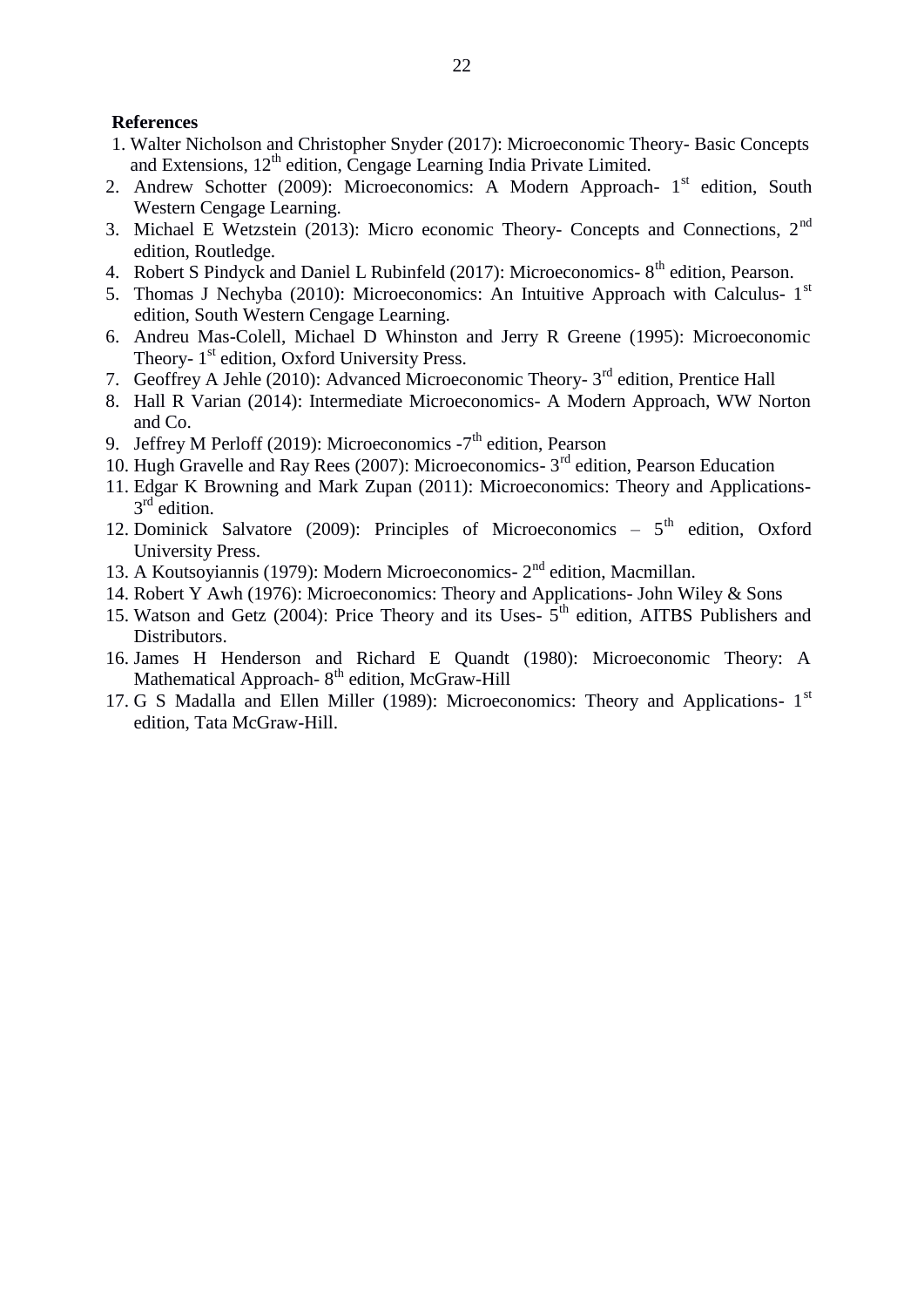# **Core Course-VI MA ECONOMICS (CBCSS) II SEMESTER ECO2 C06 - MACROECONOMICS: THEORIES AND POLICIES II** (Credit 5)

#### **Module I: Classical vs Keynes**

Classical Macroeconomics -Classical revolution, production, employment, equilibrium output and employment, quantity theory of money, classical aggregate demand curve, classical theory of interest rate, policy implications of the classical equilibrium model. Classical model of output and employment

Keynes's General Theory: Keynes' main propositions, Keynes's analysis of the labour market, Keynes's rejection of Say's Law, Keynes and the quantity theory of money, Keynesian aggregate demand and supply schedules, Keynes and international macroeconomics- How to pay for the war, Causes and consequences of the Great Depression, Keynesian policy conclusions.

#### **Module II: Monetarism**

The quantity theory of money approach, The expectations-augmented Phillips curve analysis, The monetary approach to balance of payments theory and exchange rate determination. The monetarist view of great depression, fiscal and monetary policy effectiveness.

#### Module III: New Classical Macroeconomics, Real Business Cycle School and Supply **Side Economics**

The new classical macroeconomics: Rational expectations hypothesis, Lucas' surprise supply function, The inter-temporal substitution model, Policy ineffectiveness argument, The Lucas critique- Real business cycle school: central features of real business cycle models, a simple real business cycle model, macroeconomic policy in a real business cycle model -**Supply-side macroeconomics:** Supply shocks and stagflation, Laffer curve, Policy implications

#### **Module IV: New Keynesian Economics**

The fall and rise of Keynesian economics- A Keynesian resurgence, New Keynesian economics, Core propositions and features of new Keynesian economics, Nominal rigidities, Real rigidities, Small menu cost model, Implicit wage contract model- Efficiency wage theories-Insider-outsider model, New Keynesian business cycle theory, Hysteresis and the NAIRU, Policy implications

#### **Module V: The New Political Macroeconomics**

Political distortions and macroeconomic performance, Political influences on policy choice, The role of government, Politicians and stabilization policy, Alternative approaches to the political business cycle, The Nordhaus opportunistic model, The Hibbs partisan model, The decline and renaissance of opportunistic and partisan models, Rational political business cycles, Policy implications of politico-economic models: an independent central bank?, The political economy of debt and deficits, Political and economic instability.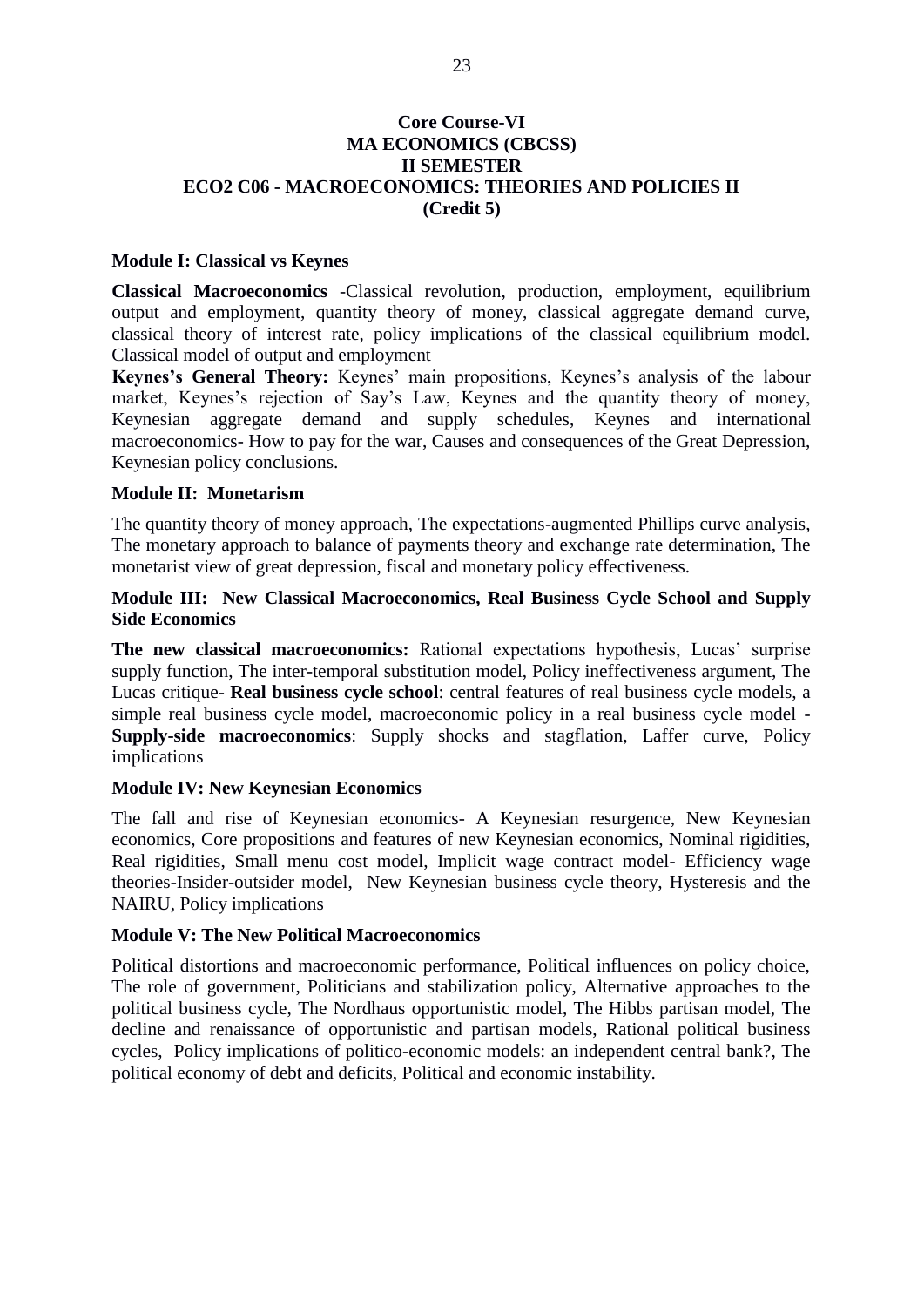# **References**

1. Gregory Mankiw (2008): Macroeconomics- Worth Publishers NY, 6th ed.

2. Richard T Froyen (2008): Macroeconomics: Theories and Policies- Pearson (LPE), Seventh ed.

3. Brian Snowdown and Howard Vane (2005): Modern Macroeconomics: Its Origin, Development and Current State-Edward Elgar Cheltenham, UK. Northampton, USA.

4. Levacic, Rosalind and Rebman, Alexander (1982): Macroeconomics: An Introduction to Keynesian-Neoclassical Controversies- 2nd ed. Macmillan.

5. Eric Pentacost: Macroeconomics-An Open Economy Approach- Macmillan.

6. Rudiger Dornbusch: Stanley Fisher and Richard Startz (2004) Macroeconomics-Tata Mc Graw Hill, 9th ed.

7. Hargreaves Heap S.P (1992): The New Keynesian Macroeconomics: Time, Belief and Social Independence Edward Elgar Publishing.

8. D'Souza, Errol (2008): Macroeconomics- Pearson Education.

9. Fred R Glahe, (1985): Macroeconomics: Theory and Policy- Harcourt Publishers, New Delhi.

10. Veneries and Sebold, (1977): Macroeconomics: Models and Policies- John Wiley & Sons.

11. Samuelson and Nordhaus (1998): Macroeconomics- 16th ed. Irwin McGraw Hill.

12. Robert J Gordon: Macroeconomics- Eastern Economy Edition.

13. Edward Shapiro: Macroeconomics- Golgotha Publications, New Delhi.

14. Brian Showdown, Howard Vane and Peter Wynarczyk (2001): A Modern Guide to Macroeconomics: An Introduction to Competing Schools of Thought- Edward Elgar.

15. Mervyn K.Lewis and Paul D Mizen (2000): Monetary Economics- Oxford University Press.

16. Jagdish Handa (2000): Monetary Economics- Routledge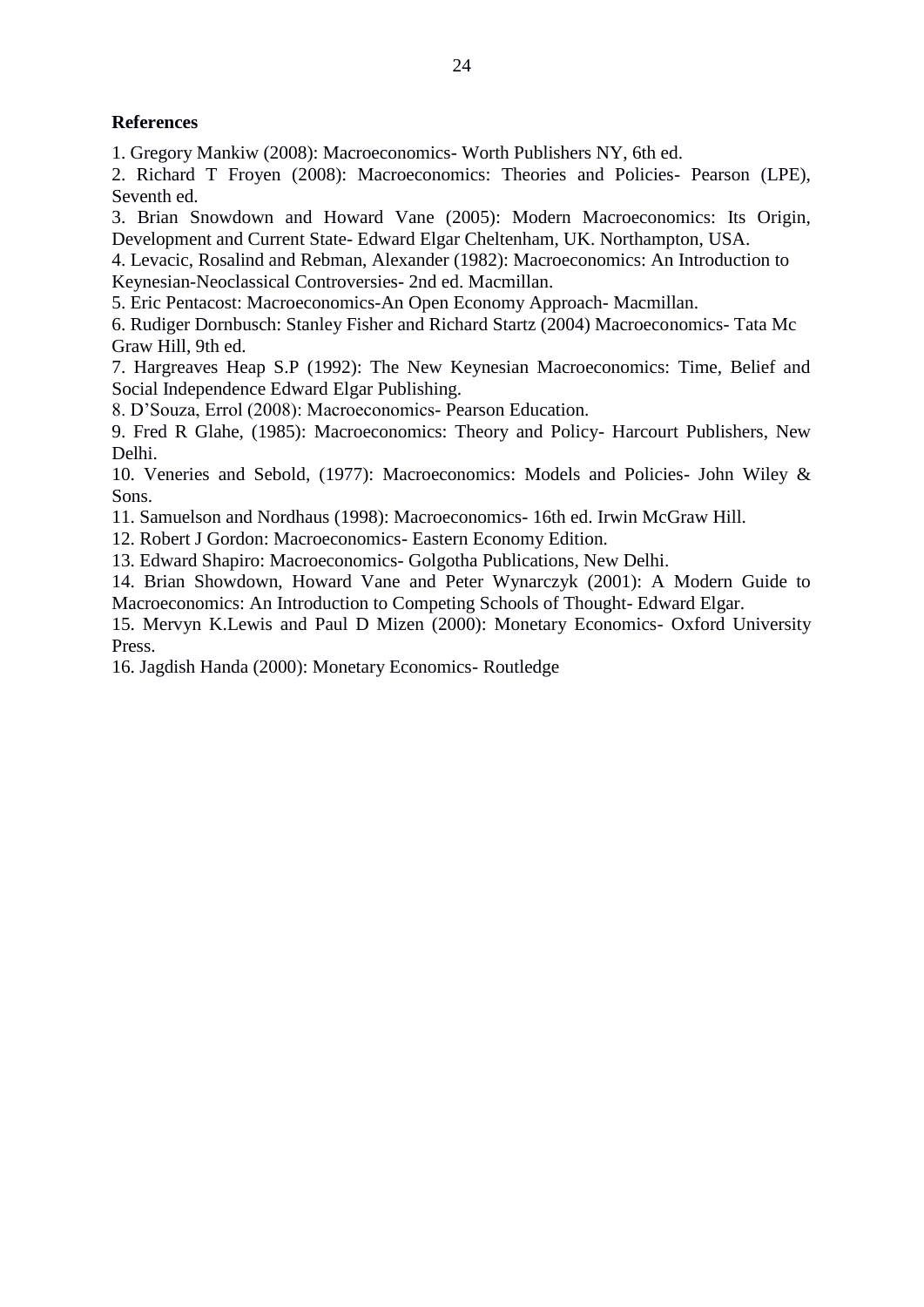## **Core Course-VII MA ECONOMICS (CBCSS) II SEMESTER** ECO2 C07 - PUBLIC FINANCE: THEORY AND PRACTICE (Credit 5)

#### **Module I: The Case for Public Sector**

The role of government in the national economy-Concepts of club goods, public goods-Tiebout hypothesis, merit goods, externalities, Pigovian tax.

#### **Module II: Public Revenue and Policy**

Theory of tax- Partial and general equilibrium analysis- Shifting and incidence of tax- Theory of optimal taxation- Distributional considerations in public finance- Fiscal and monetary policies -Comparative analysis- Balanced budget multiplier- Zero based budgeting.

#### **Module III: Public Expenditure and Debt**

Pure theory of public expenditure-Pricing of public utilities-Public choice theory-The Median Voter theorem- Concept of subsidy-Macroeconomic impacts of deficits- Debt burden and inter-generational equity- Sustainability of public debt and Domar stability condition.

### **Module IV: Fiscal Federalism**

Theory of fiscal federalism- Theory of inter-governmental transfers- fiscal decentralisation-Problems of centre-state financial relations in India-Vertical and horizontal imbalance in inter-governmental transfers in India.

#### **Module V: Indian Public Finance**

Trend and sources of revenue in the union, states and local bodies in India-Trends in public expenditure and public debt in India- VAT and GST in federal set-up- The FRBM Act-Federalism and issues of Centrally Sponsored Schemes- Finance Commissions and the changing centre- state relations during the reform period-Analysis of the latest union budget.

#### **References**

1. Harvey, Rosen, and Ted Gayer. Public Finance (2013)- McGraw-Hill Higher Education,

2. Dalton, Hugh. Principles of Public Finance (2003) - Vol. 1. Psychology Press,

3. Pen, Jan. Income Distribution (1974)-Penguin (Non-Classics).

4. Musgrave, RA and Musgrave, PB (1989)- Public Finance in Theory and Practice, McGraw Hill, New York

5. Boadway, R. W. (1979) - Public sector economics Winthrop, Cambridge, MA.

6. Due, John F and Friedlaender, Ann F (1973)- Government Finance: Economics of the Public Sector, Richard Irwin

7. Brown, Charles Victor, and Peter McLeod Jackson (1990) Public Sector Economics. Vol. 76. Oxford: Basil Blackwell,

8. Hyman, David N (1973), Economics of Government Activity, Holt, Rinchard and Winston **Inc** 

9. Browning, Edgar K., and Jacqulene M. Browning (1979) Public Finance and the Price System. Macmillan.

10. Mundle, Sudipto, ed. Public Finance: Policy Issues for India (1997) Oxford University Press, USA,

11. Dwivedi, D. N., ed. Readings in Indian Public Finance (1981) Chanakya Publications,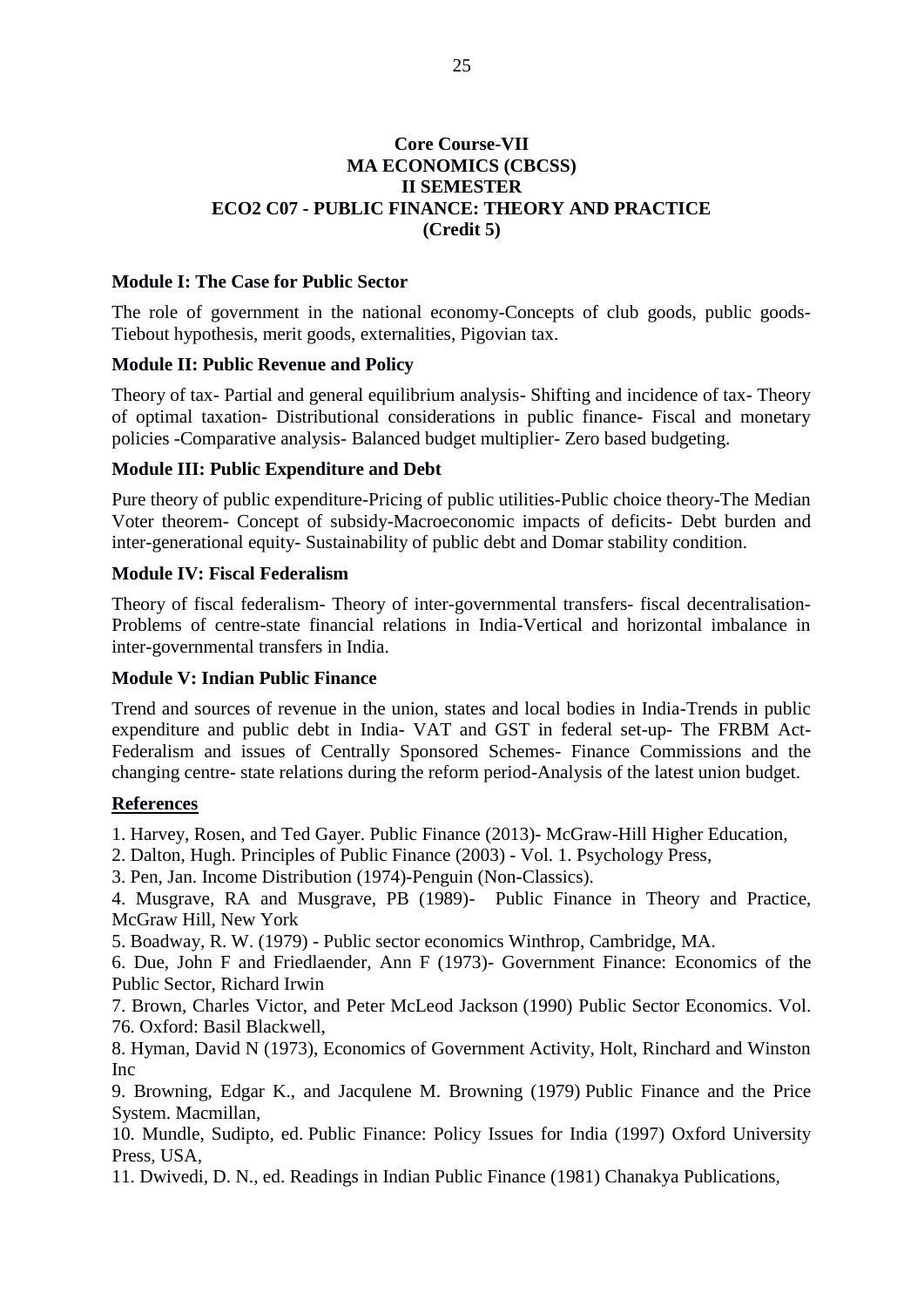12. Laffont, Jean-Jacques. Fundamentals of Public Economics (1988) -MIT Press Books 1

13. Auerbach, Alan J. The Theory of Excess Burden and Optimal Taxation-Handbook of Public Economics 1 (1985): 61-127

14. Atkinson, Anthony B., and Joseph E. Stiglitz (2015) - Lectures on Public Economics. Princeton University Press,

15. Alan T. Peacock, (1979) The Economic Analysis of Governments, and Related Themes, St Martin Press, New York.

16. Amaresh Bagchi, (2005) Readings in Public Finance, Oxford University Press, USA.

17. Jha, Raghbendra (1998)-Modern Public Economics- Routledge, London.

18. Cullis, John, and Philip R. Jones (2009) - Public Finance and Public Choice: Analytical Perspectives-Oxford University Press.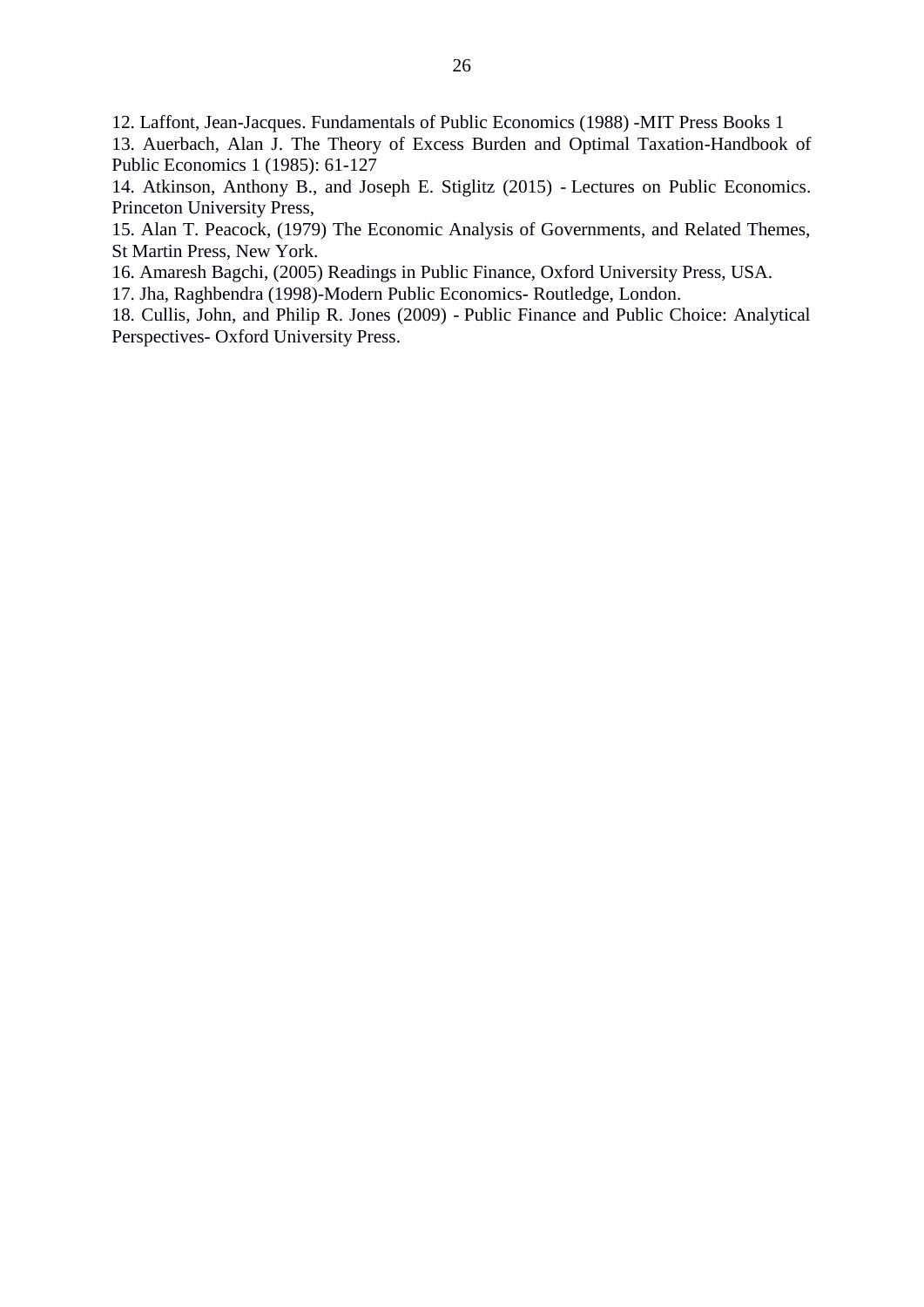## **Core Course-VIII MA ECONOMICS (CBCSS) II SEMESTER** ECO2 C08 - QUANTITATIVE METHODS FOR ECONOMIC ANALYSIS II (Credit 5)

#### **Module I: Probability and Probability Distributions**

Concepts- Set theory- Permutations and Combinations, Definitions of Probability - classical, axiomatic approaches- Addition and multiplication laws, conditional empirical and probability- Bay's theorem, Random variables- probability distribution- Mathematical expectation- moments- Two random variables, joint, Marginal and conditional probability functions, expectation of two random variables.

#### **Module II: Discrete and Continuous Probability Distribution**

Probability Distributions - Discrete Probability Distributions, Binomial, Poisson, Uniform simple applications-Continuous probability distributions- Normal, Lognormal and Exponential Distributions (Derivations are not expected), concept of law of large numbers and Central limit theorem.

#### **Module III: Theory of Estimation**

Statistical Inference, Concept of population, sample- Sampling distributions- Standard error-Distributions of sample mean, Sample variance - chi square Student's t, and F distributions-Small and large sample properties of Z, t, Chi Square and F- Estimations of populations parameters- point and interval estimation- Fisher's properties of estimators-Confidence interval for Mean and Proportion and variance- Methods of estimation-Methods of least squares, Method of maximum likelihood.

#### **Module IV: Testing of Hypothesis**

Parametric and Non-parametric tests of Hypothesis - Testing of hypothesis- simple and composite hypothesis- Null and alternative hypothesis- Type I and Type II error, Critical region- Level of significance, Power of a test- Test procedure - Test of significance in respect of Mean, Proportion, Variance and Correlation coefficient and their differences -Chi Square test of goodness of fit, and test for independence of attributes. Non parametric tests, sign test, Wilcoxon- Mann Whitney U Test, Signed rank test, Kruskal Wallis test, Wald-Wolfowitz test.

#### **Module V: Analysis of Variance**

Analysis of Variance- Meaning, assumptions-One way classification and Two way classifications, simple applications.

#### **References**

- 1. Taro Yamane, Statistics: An Introductory Analysis, Harper & Row, Edition 3, 1973
- 2. Hoel PG: Introduction to Mathematical Statistics, John Wiley & Sons, Edition 4, 1971
- 3. YP Agarwal: Statistical Methods: Concepts, Application and Computation, Sterling Publishers 1986
- 4. Sidney Siegal, N. John Castellan: Non parametric Statistics for Behaviour Sciences, Edition 2, 1988, Mc Graw-Hill
- 5. Tulsian, P.C and Vishal Pandey: Quantitative Techniques, Pearson Education, New Delhi
- 6. S.P. Gupta: Statistical Methods, Sulthan Chand and Sons, New Delhi.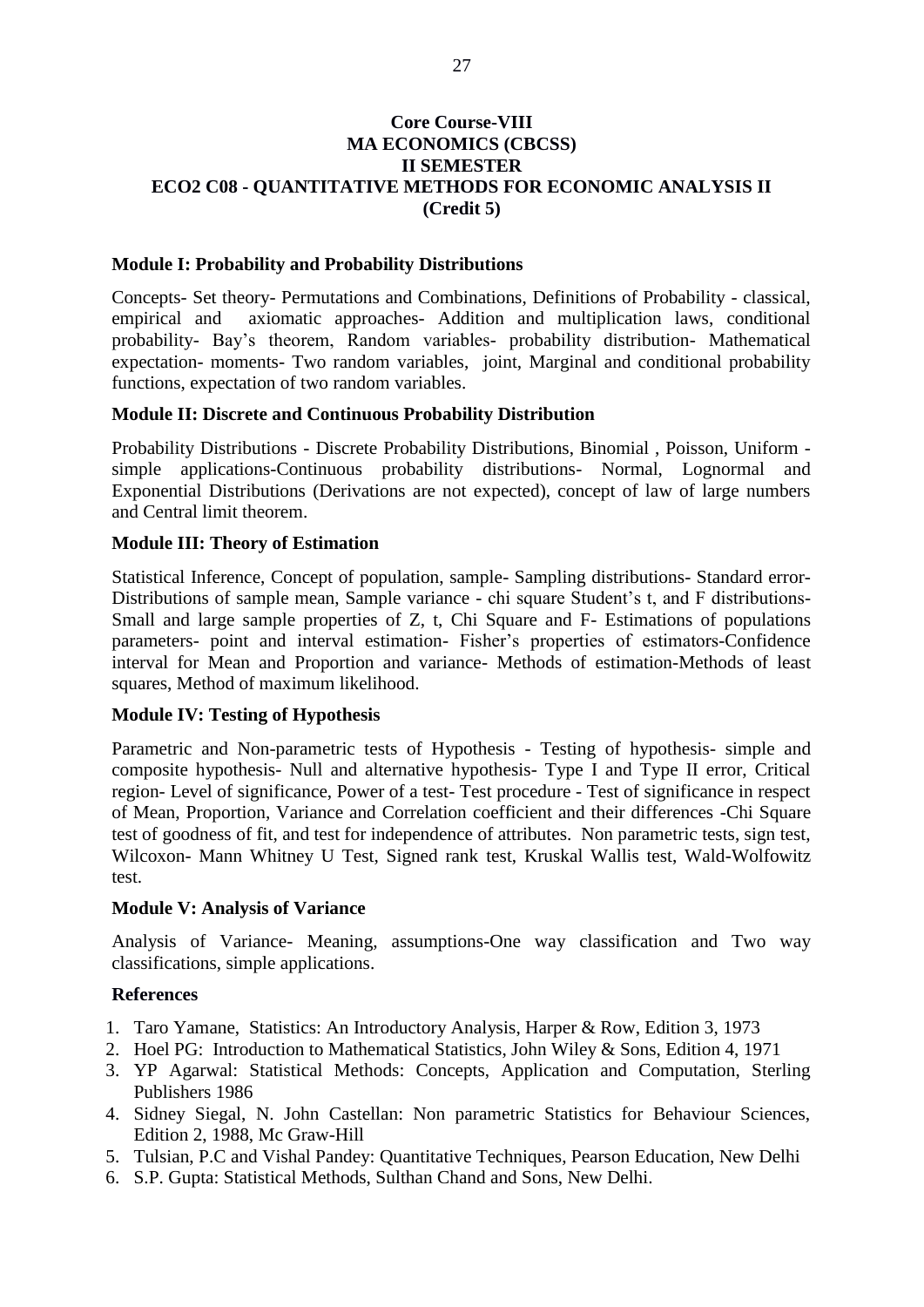- 7. Hooda R.P: Statistics for Business and Economics, Mac Million, New Delhi
- 8. Alpha C Chiang: Fundamental Methods of Mathematical Economics, 2<sup>nd</sup> Ed. Inter National Student Edition, Mc Grawhill
- 9. Edward T Dowling: Introduction to Mathematical Economics, Third Edition, Shaum's Outlines, Tata Mc Grawhill Publishing Co. Ltd, New Delhi.
- 10. Sreenath Baruah: Basic Mathematics and its applications in Economics, Macmillan India Ltd.
- 11. Joseph K.X, Quantitative Techniques, CUCCS Ltd, Calicut University.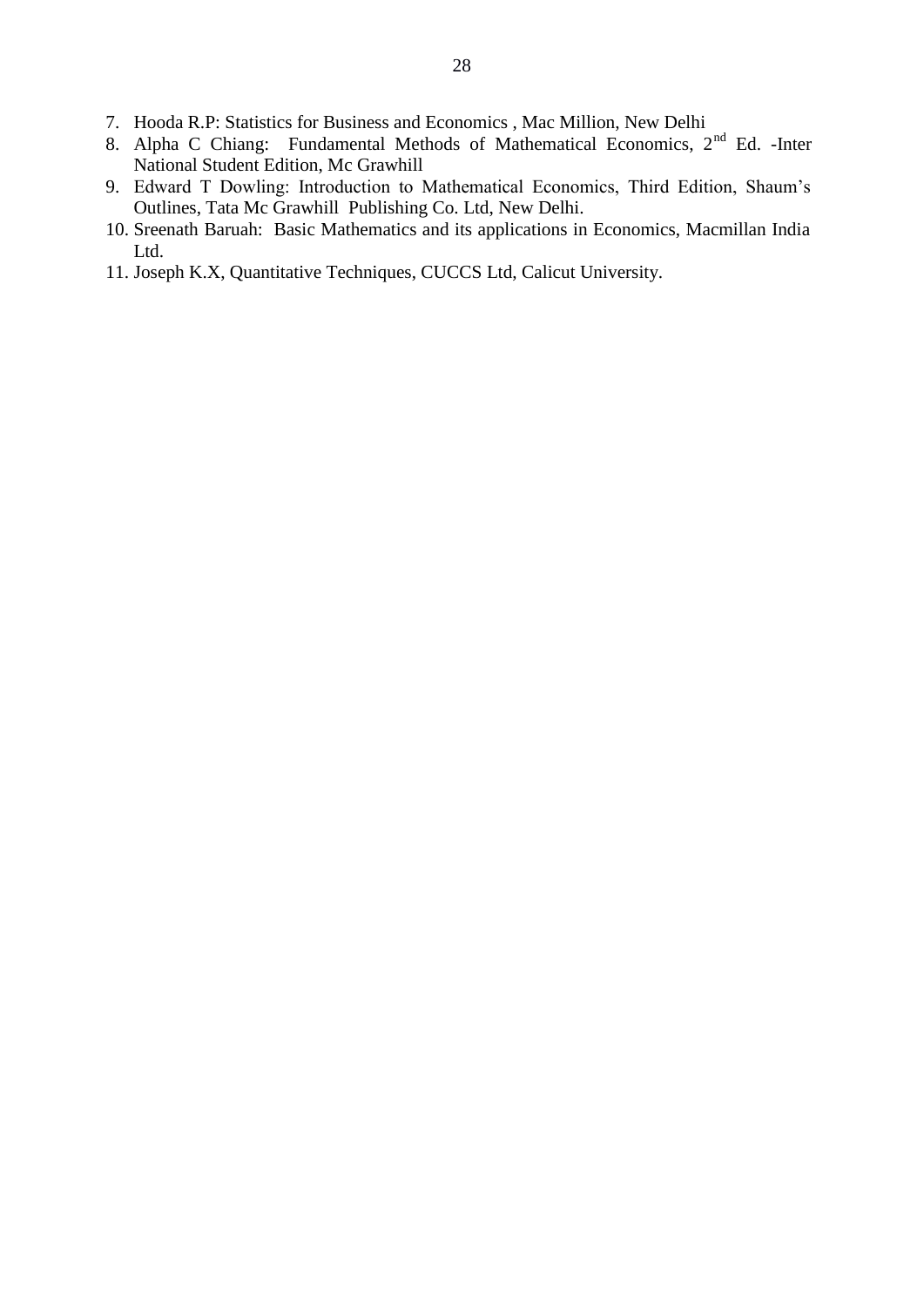| <b>SEMESTER III</b> |  |
|---------------------|--|
|---------------------|--|

| Core     | <b>Title of Course</b>     | <b>Hours/Week</b> | <b>Credits</b> |
|----------|----------------------------|-------------------|----------------|
| Course   |                            |                   |                |
|          | <b>International Trade</b> |                   |                |
|          | Growth and Development     |                   |                |
| XI       | <b>Basic Econometrics</b>  |                   |                |
| Elective | Elective I                 |                   |                |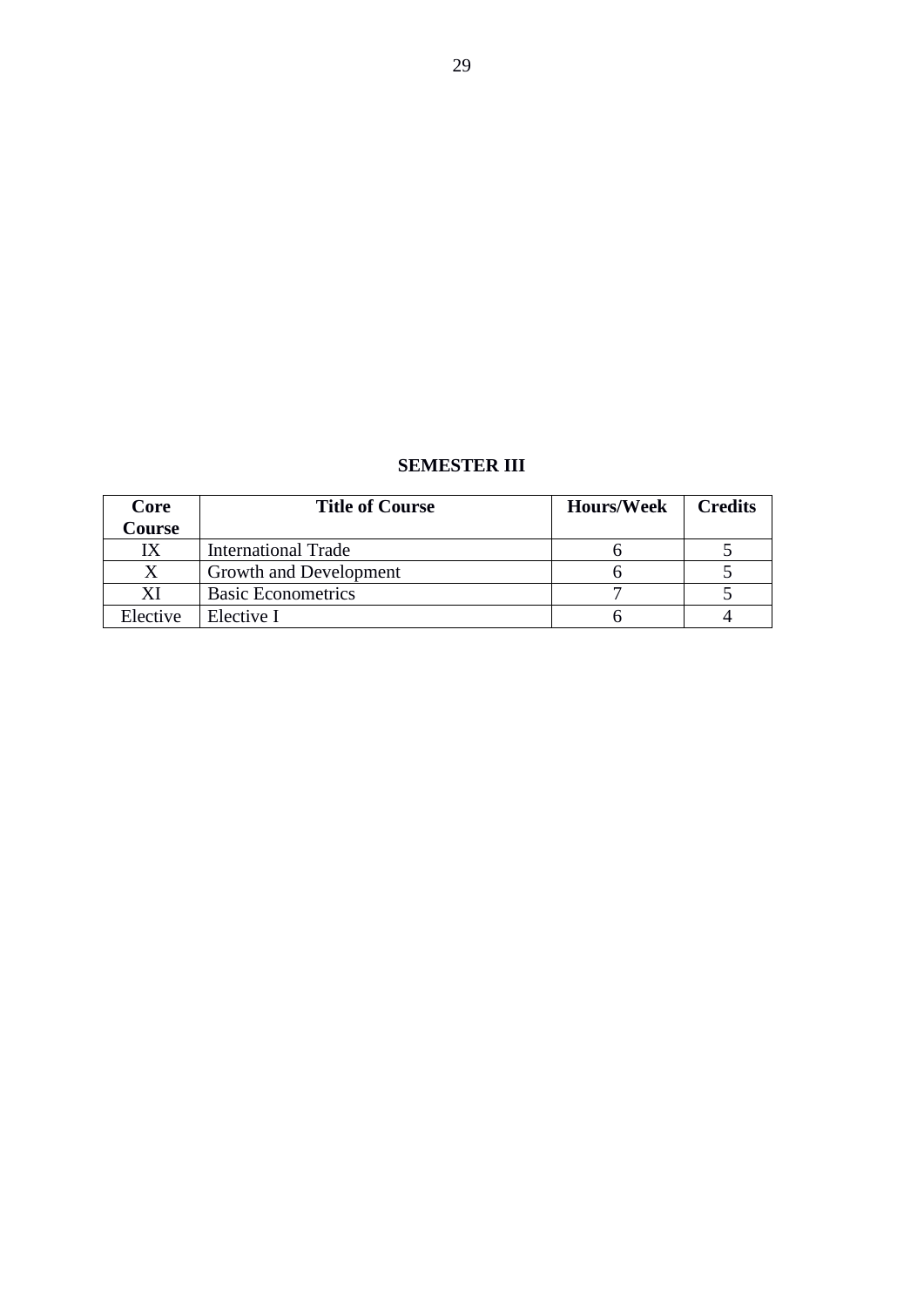# **Core Course-IX MA ECONOMICS (CBCSS) III SEMESTER ECO3 C09 - INTERNATIONAL TRADE** (Credit 5)

#### **Module I: International Trade and Economic Development**

Importance of trade to development-Trade as an engine of growth-Contributions of trade to development- Terms of trade-Types.

#### **Module II: Developments in Trade Theories**

Offer Curves- Reciprocal demand theory- Opportunity cost analysis- Factor intensity-Factor abundance-Heckscher-Ohlin Theory- Leontief Paradox- Factor intensity reversal-Factor Price Equalization Theorem- Stolper Samuelson theorem- Metzler Paradox - Economies of scale and international trade- Imperfect competition and international trade-Product differentiation and international trade- Posner's Imitation gap- Vernon's Product Cycle Theory -Leamer's and Trefler's Theorem - Kravis theory of Availability- Linder's theory of Volume of Trade and Demand pattern-Transportation cost and international trade - Foreign trade multiplier.

# Module III: Economic Growth and International Trade

Growth of labour and capital- Rybcyznski theorem- The effect of growth on trade-Immiserising growth- Dutch disease- Prebisch - Singer Thesis-Myrdal's views-

#### **Module IV: International Trade Policies**

Import substitution versus export orientation - Trade restrictions-Tariffs- Effects of Tariffs -Partial and general equilibrium analysis-Optimum tariff-Effective rate of protection-Non tariff barriers -Import quotas-Effects of an import quota - New Protectionism - Exchange control- Export subsidies- Countervailing tariff- Voluntary export restraints- Technical standards- Administrative and other regulations- Dumping and anti-dumping duties-International Cartels - Trade in Wastes.

#### **Module V: Economic Integration**

Economic Integration - Theories of customs union- Trade creating customs union-Trade diverting customs union-Static welfare effects of customs union-Dynamic benefits from customs union - Emerging issues in SAFTA, ASEAN and EU-Problems and prospects of WTO Agreement in present Global trading.

#### **References**

- 1. Dominick Salvatore: International Economics-11th Edition John Wiley & Sons (2014).
- 2. Bo Sodersten and Geoffrey Reed: International Economics- Macmillan (2008).
- 3. Paul. R. Krugman and Maurice Obstfeld: International Economics- Pearson Education.
- 4. Kindleberger, C.P: International Economics- R.D. Irwin, Homewood.
- 5. Bhagwati, J.N(Ed): International Trade: Selected Readings- MIT Press, 1987.
- 6. Robert J Carbaugh (2011): Global Economics- Cengage Learning.
- 7. Giancarlo Gandolfo: International Trade- Spinger International Edition-2006.
- 8. Dennis R Appleyard and Alfred J Field: International Economics- McGraw Hill.
- 9. Appleyard and Field: International Trade: Theory and Policy.
- 10. Richard .E. Caves and Harry G. Johnson: Readings in International Economics.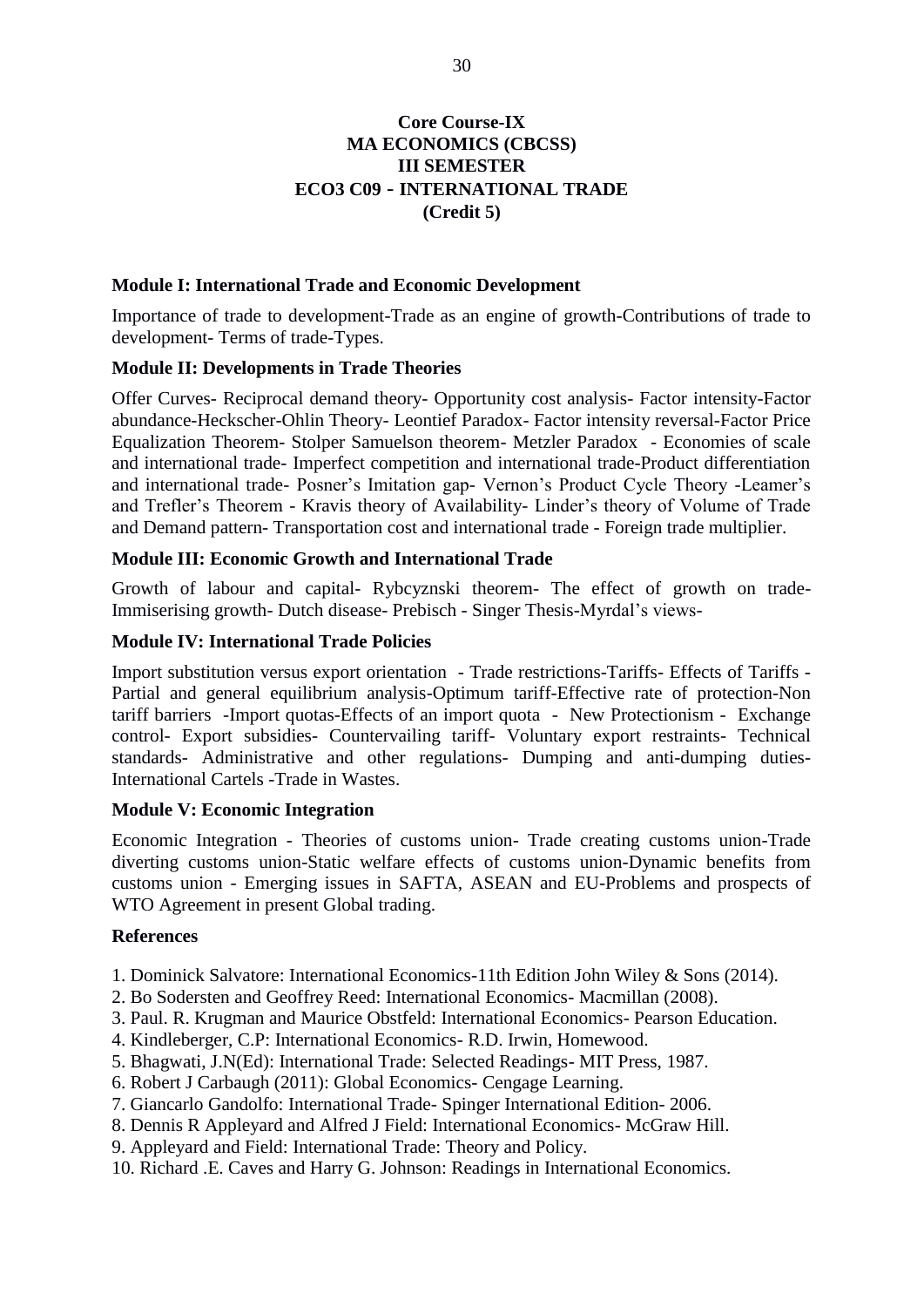11. Corden .W.M: Recent Developments in the Theory of International Trade- Princeton **University Press.** 

12. Thomas A. Pugel: International Economics-McGraw Hill.

13. James C Ingram and Robert M Dunn: International Economics-John Wiley and Sons.

14. Richard Caves, Jeffrey Frankel and Ronald Jones: World Trade and Payments-Pearson Education.

15. Theo Eicher, John Mutti and Michelle Turnovsky (2009): International Economics-Routledge.

16. Jagdish Bhagwati, Arvind Panagariya and T.N. Srinivasan (1998) Lectures on International Trade, MIT Press, 2nd edition.

17. Robert C. Feenstra (2004) Advanced International Trade: Theory and Evidence, Princeton University Press, (Indian edition 2007).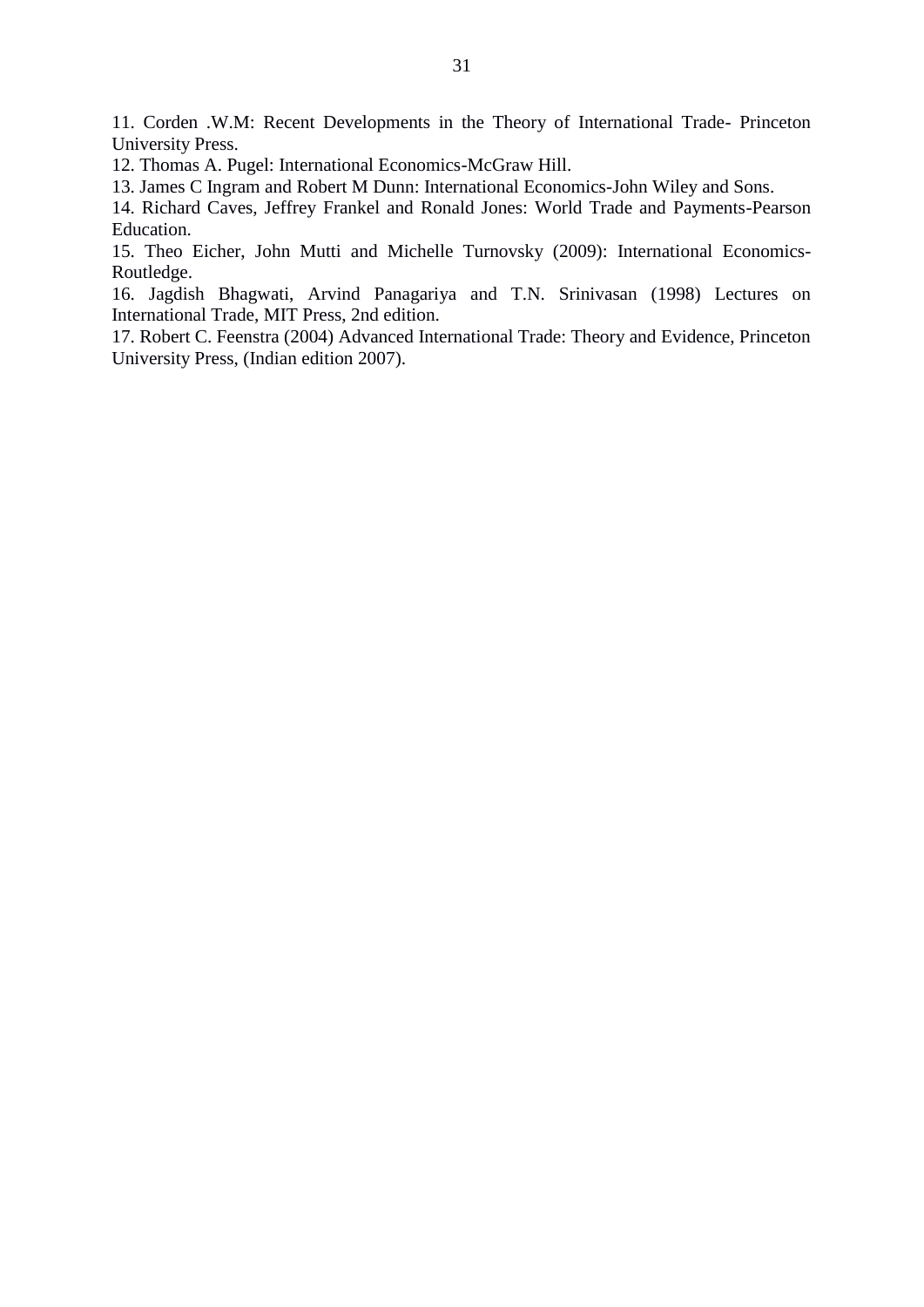# **Core Course-X MA ECONOMICS (CBCSS) III SEMESTER ECO3 C10 - GROWTH AND DEVELOPMENT** (Credit 5)

#### **Module I: Concepts and Measurements of Economic Growth and Development**

Concepts of growth and development-Indicators of Economic Development: National Income, Per capita Income, PQLI, Human Development Index, Gender Development Index, Human Poverty Index and Deprivation Index. Measures of Inequality: Kuznets Inverted U hypothesis, Lorenz Curve and Gini-coefficient, Atkinson, Theil, Palma ratio.

#### **Module II: Theories of Economic Growth**

Harrod-Domar Growth Model- Contributions of Kaldor-Mirrlees and Joan Robbinson, Hirofumi Uzawa model, Solow's Growth Model and the Convergence Hypothesis, Endogenous Growth Theory and the role of Human Capital; Indian Plan Models of Mahalanobis and Wage-goods model.

#### **Module III: Partial Theories of Economic Growth and Development**

Basic Features of Underdeveloped Countries, Population Growth and the Theory of Low-Level Equilibrium Trap, Critical Minimum Effort Thesis, Theory of Big-Push; Balanced Versus Unbalanced Growth Theories- Concepts of linkages.

#### **Module IV: Stage Theories**

Marxian Stage theory, Rostow's Stage Theory. Theory of Growth and Structural Change. Concept of Dualism: Technological, Social, Geographical and Financial. Myrdal and Circular Causation, Backwash and Spread Effect. Institutions and Economic Growth.

#### **Module V: Financing Economic Development**

Domestic Resource Mobilisation: Prior-Savings Approach, The Keynesian and Quantity Theory Approaches to the Financing of Economic Development. Foreign Resource: Dual Gap Analysis.

#### **References**

- 1. Adelman, Irma (1961): 'Theories of Economic Growth and Development', Stanford **University Press**
- 2. Ahluwalia and I.M.D Little: India's Economic Reforms and Development: Essays for Manmohan Singh
- 3. Hollis, Chenery, and T. N. Srinivasan: "Handbook of Development Economics, Vol. 1."  $(1988)$ .
- 4. Fortado (1964): Development and Underdevelopment', University of California Press, **Berkley**
- 5. Ghatak, Subrata: Introduction to Development Economics. Routledge (4<sup>th</sup> edn.)
- 6. Gill, Richard T: Economic Development: Past and Present. No. HD82 G52. 1963.
- 7. Hagen, Everett (1975): The Economics of Development Richard D. Irwin Illinois
- 8. Higgins, Benjamin (1976): Principles of Economic Development, Universal Book Stall, New Delhi.
- 9. Jones, Hywel G: An Introduction to Modern Theories of Economic Growth. London: Nelson, 1975.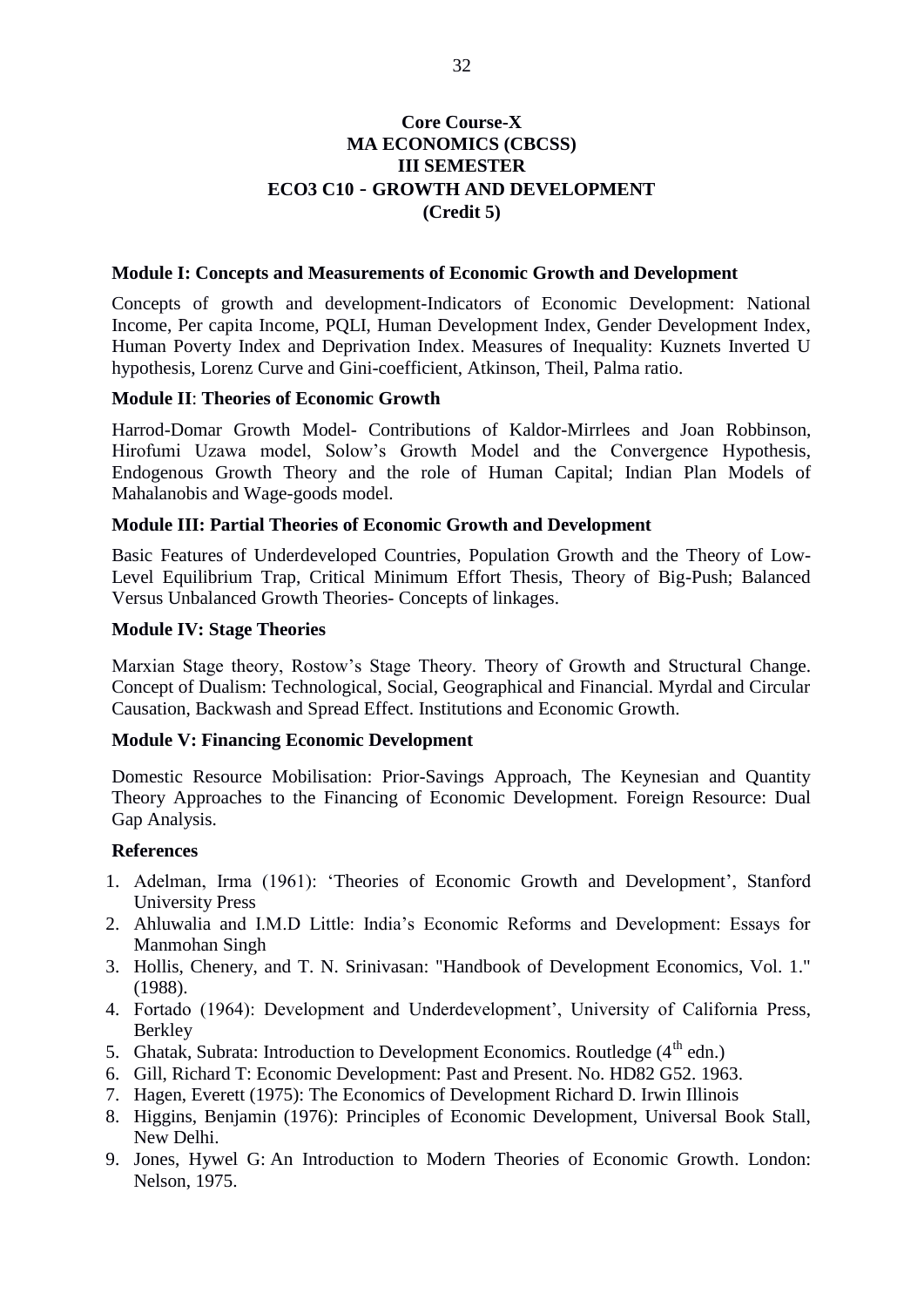- 10. Kindleberger, C.P (1958): Economic Development, Tata McGraw-Hill, NY
- 11. Kuznets S (1972): Modern Economic Growth, Oxford and IBH, New Delhi.
- 12. Little, Ian Malcolm David: Economic Development: Theory, Policy, and International Relations. (1982).
- 13. Meier, Gerald M., and James E. Rauch: Leading Issues in Economic Development. 5th ed. New York: Oxford University Press, 1989.
- 14. Ray, Debraj (2003): 'Development Economics', Oxford India Paperbacks, OUP
- 15. Sen, A. K: Introduction in Growth Economics: Selected Readings." (1970).
- 16. Skarstein, Rune. Development Theory: A Guide to Some Unfashionable Perspectives. Oxford University Press, USA, 1997.
- 17. Stiglitz, Joseph E., and Hirofumi Uzawa, eds: Readings in the Modern Theory of Economic Growth. Mit Press, 1969.
- 18. Thirlwall, A. P: Growth and Development: With Special Reference to Developing Economies: Palgrave Macmillan." (2003).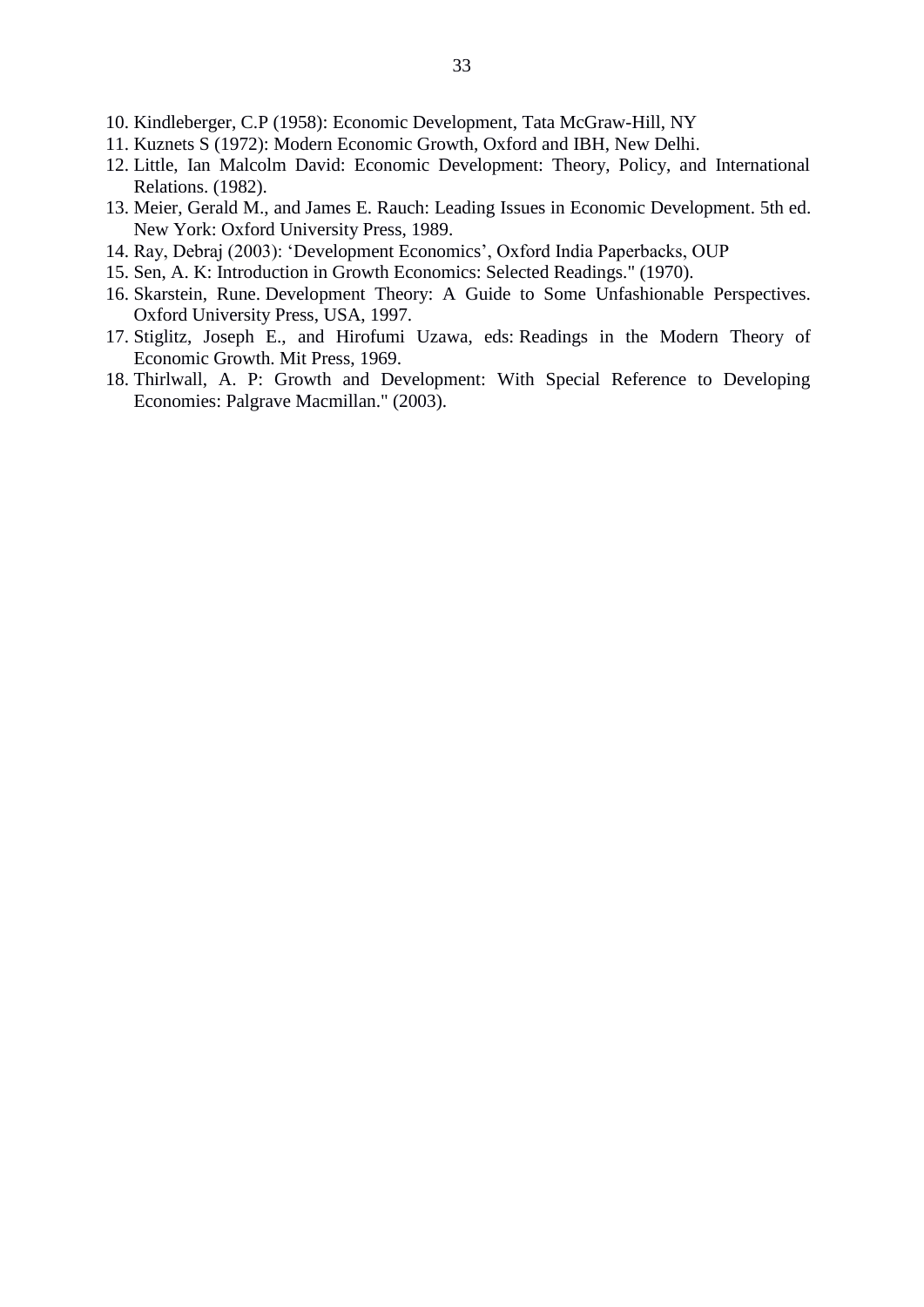# **Core Course-XI MA ECONOMICS (CBCSS) III SEMESTER ECO3 C11 - BASIC ECONOMETRICS** (Credit 5)

#### **Module I: Simple Linear Regression Model**

Nature and scope of Econometrics-Economic theory and mathematical economics-Methodology of econometrics-Uses of econometrics-The concept of PRF -Significance of stochastic error term-The SRF-Problem of estimation- Method of ordinary least squares-Assumptions underlying the method of least squares-Properties of estimators- Gauss Markov theorem-Coefficient of determination,  $r^2$ -Normality assumption-Hypothesis testing- t and F tests-P value- Practical versus statistical significance-Prediction-Method of maximum likelihood-Maximum likelihood estimation of two variables model.

#### **Module II: Multiple Regression Analysis**

The three variable model-OLS estimation of partial regression coefficients-Multiple coefficient of determination  $R^2$  and adjusted  $R^2$ -Hypothesis testing-Testing the overall significance of the regression model-F test-Testing the equality of two regression coefficients-Restricted least squares-Chow test-General k variable regression model- Matrix approach to estimation and derivation of the properties of OLS estimators.

# **Module III: Econometric Problems**

Multicollinearity-Nature, consequences, detection and remedial measures-Autocorrelation-Nature, consequences, detection, and remedial measures- Heteroskedasticity-Nature, consequences, detection and remedial measures.

#### Module IV: Extensions of Two Variables and Dummy Variable Regression Model

Regression through the origin-Functional forms of regression models, log-log, log-lin, lin-log and reciprocal models- Dummy variable-ANOVA models-ANCOVA models-Dummy variable trap-Dummy variables and seasonal analysis-Structural analysis-Piecewise linear regression.

#### **Module V: Model Specification and Diagnostic Testing**

Types of specification errors-Detection and consequences-RESET-Errors of measurement-Consequences, remedies-Qualitative response regression models-Linear probability model, Logit and Probit.

#### **References**

1. Damodar N Gujarati and Dawn C Porter (2009): Basic Econometrics, Fifth Edition, McGraw Hill International Edition.

2. Damodar N Gujarati (2011): Econometrics by Example, First Edition, Palgrave, MacMillan.

3. James H Stock and Mark W Watson (2017): Introduction to Econometrics, Third Edition, Pearson, Addison Wesley.

4. Carter Hill, William Griffiths and Guay Lim (2011): Principles of Econometrics, 4<sup>th</sup> Edition, John Wiley & Sons.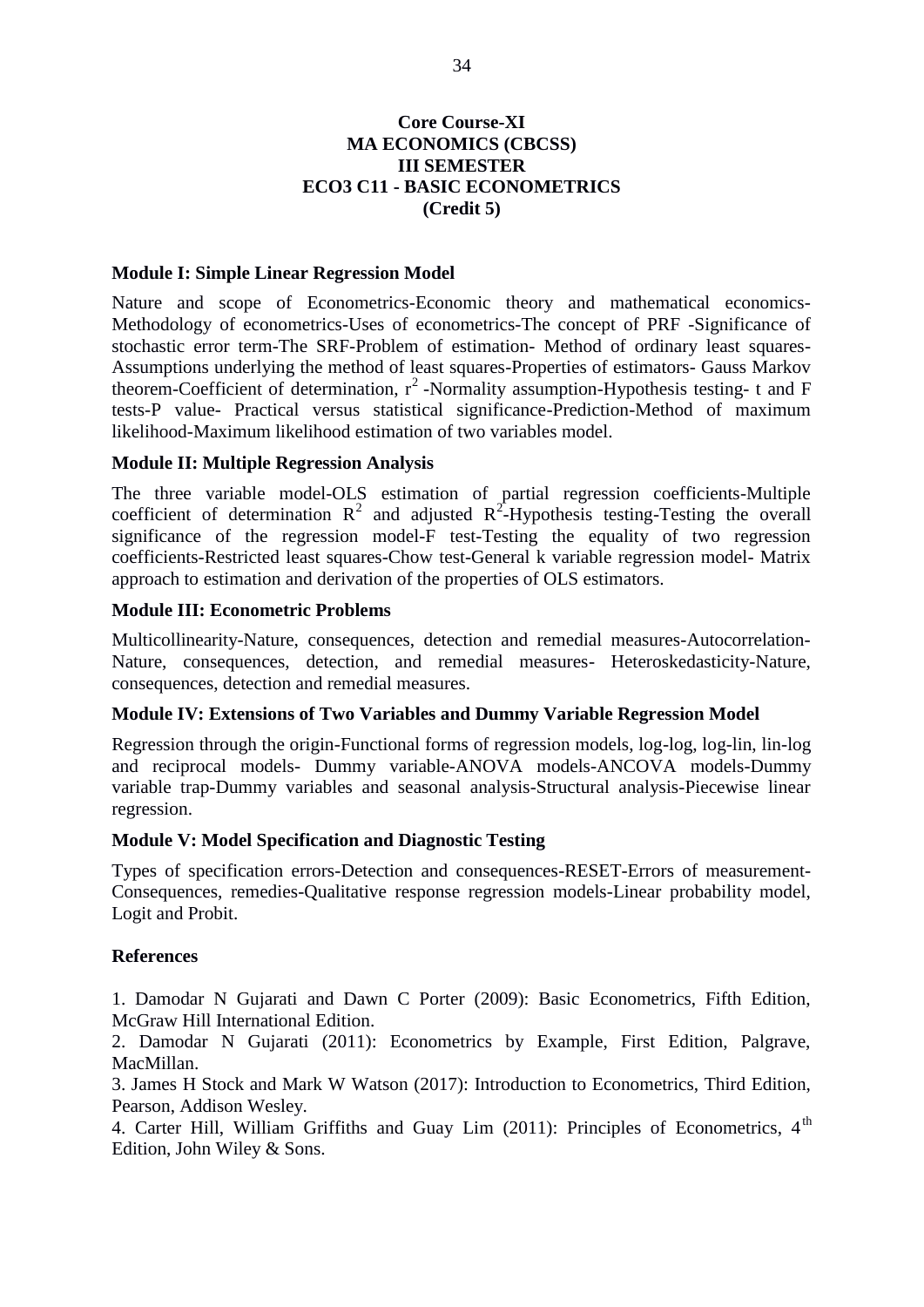5. Jeffrey M Wooldridge (2018): Introductory Econometrics: A Modern Approach, 7<sup>th</sup> Edition, Thomson South Western.

6. Robert S Pyndick and Daniel L Rubinfeld (1998): Econometric Models and Economic Forecasts, Fourth Edition, McGraw Hill International Edition.

7. Kerry Patterson (2000): An introduction to Applied Econometrics: A Time Series Approach, First Edition, Palgrave.

8. Walter Enders (2010): Applied Econometric Time Series, Third Edition, Wiley India Edition.

9. Richard Harris and Robert Sollis (2006): Applied Time Series Modeling and Forecasting, First Edition, Wiley Student Edition.

10. Dimitrios Asteriou and Robert Hall (2015): Applied Econometrics, 3<sup>rd</sup> Edition, Oxford **University Press.** 

11. Jack Johnston and John Dinardo (1998): Econometrics Methods, Fourth Edition, The McGraw Hill Companies.

12. William H Greene (2018): Econometric Analysis, 8<sup>th</sup> Edition, Pearson Education.

13. Christopher Dougherty (2007): Introduction to Econometrics, Third Edition, Oxford **University Press.** 

14. Chris Brooks (2012): Introductory Econometrics for Finance, 3<sup>rd</sup> Edition, Cambridge.

15. Hamid R Seddighi (2012): Introductory Econometrics- A Practical Approach, Routledge.

16. Chandan Mukherjee, Howard White and Marc Wuyts (1998)-Econometric and Data Analysis for Developing Countries, First Edition, Routledge.

17. Peter Kennedy (2013): A Guide to Econometrics,  $6<sup>th</sup>$  Edition, Wiley- Blackwell.

18. AH Studenmund: Using Econometrics: A Practical Guide, Fifth Edition, Pearson Education.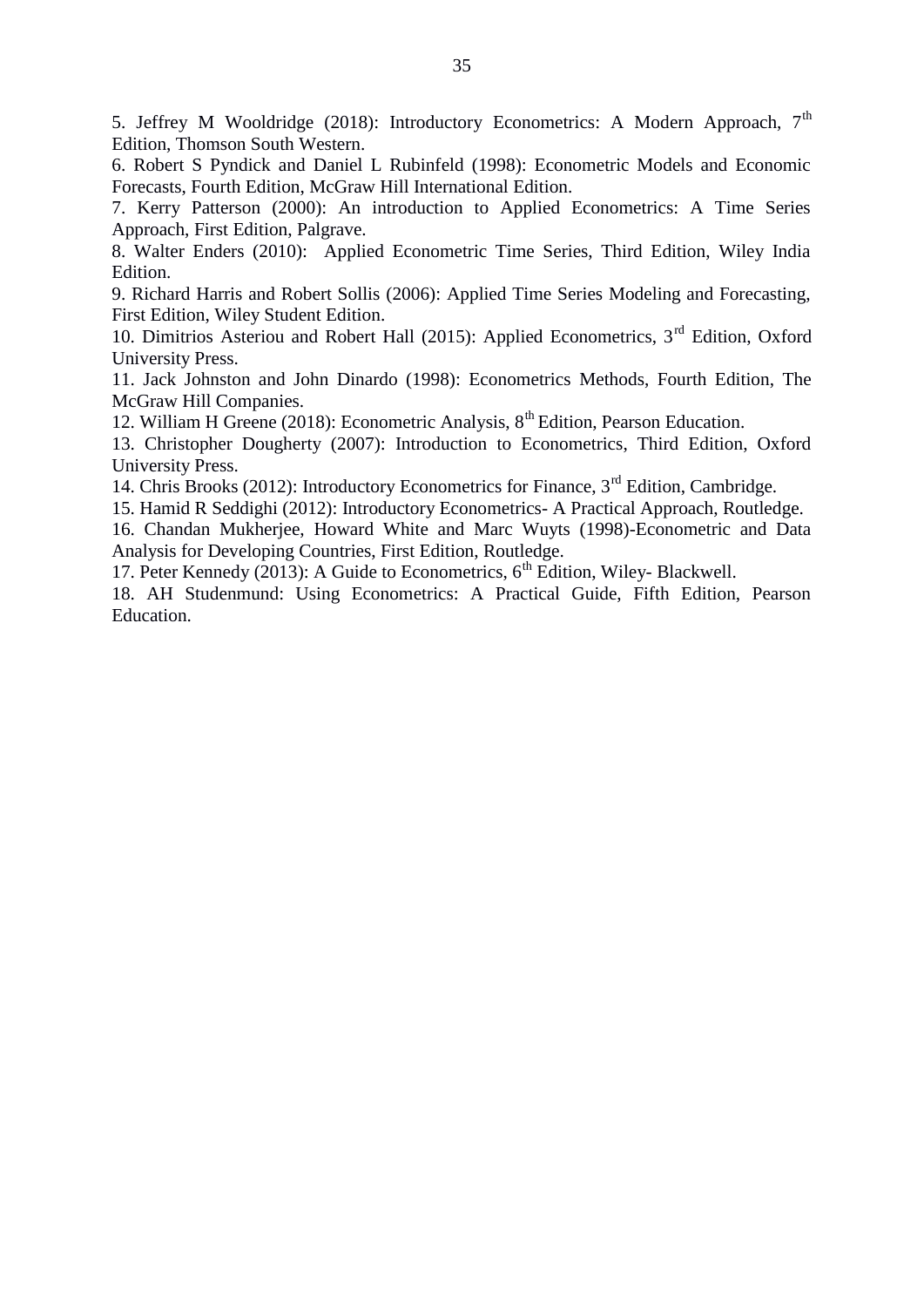| <b>SEMESTER IV</b> |  |
|--------------------|--|
|--------------------|--|

| Core     | <b>Title of Course</b>       | <b>Hours/Week</b> | <b>Credits</b> |
|----------|------------------------------|-------------------|----------------|
| Course   |                              |                   |                |
| XII      | <b>International Finance</b> |                   |                |
| XIII     | <b>Financial Markets</b>     |                   |                |
| Elective | Elective II                  |                   |                |
| Elective | Elective III                 |                   |                |
| Core XIV | Project                      |                   |                |
| Core XV  | Comprehensive Viva Voce      |                   |                |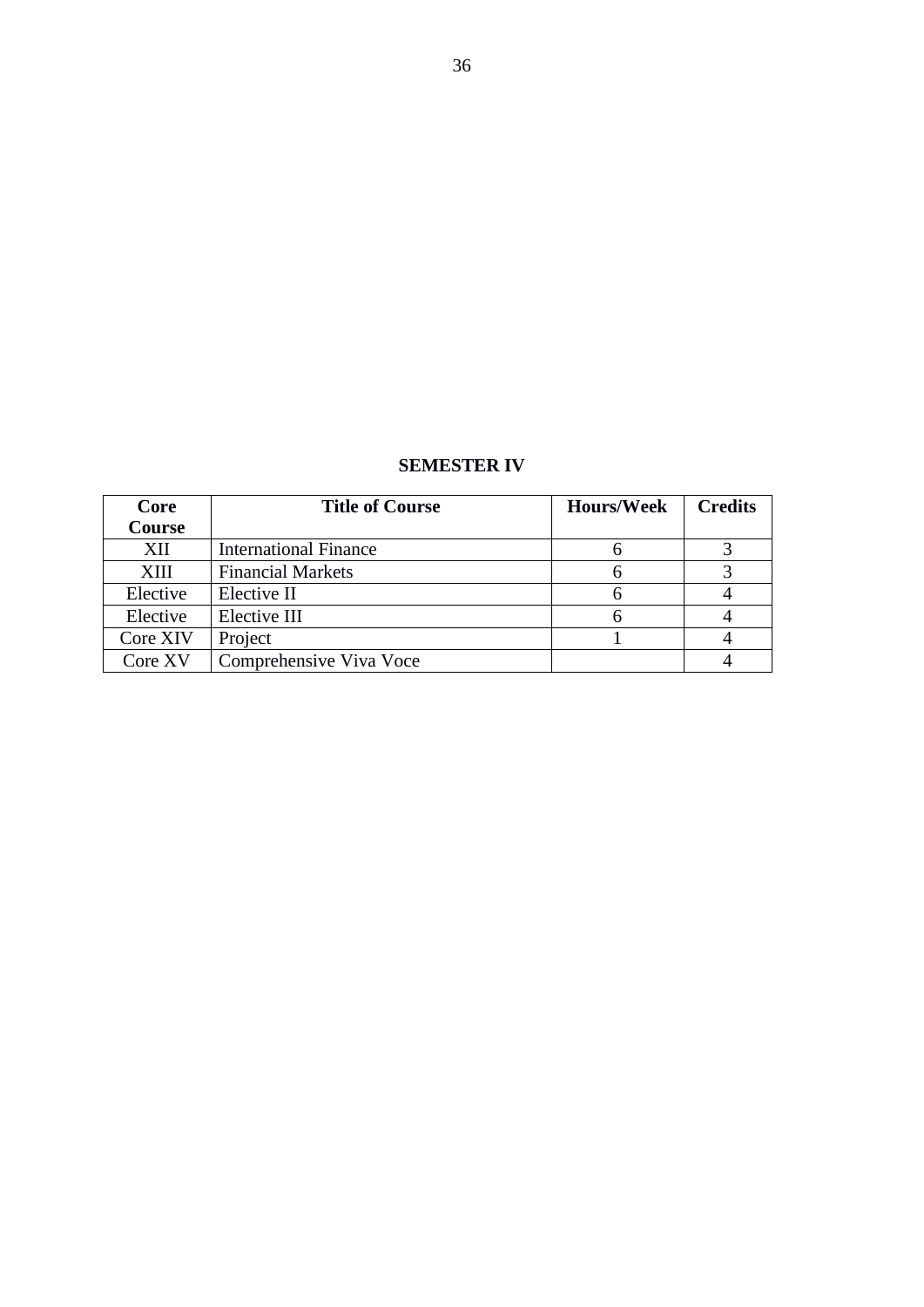## **Core Course-XII MA ECONOMICS (CBCSS) IV SEMESTER ECO4 C12 - INTERNATIONAL FINANCE** (Credit 3)

## **Module I: Balance of Payments**

Balance of payments- Components- Equilibrium and disequilibrium in BOP- Methods of correcting BOP deficit-Adjustment Mechanisms-Automatic, price and income adjustments-Elasticity approach- Marshall-Lerner condition- Absorption Approach-Monetary approach- J curve effect- Currency convertibility- Current and capital account convertibility-The Indian experience-FEMA.

## **Module II: Exchange Rate and Theories of Exchange Rate**

Exchange rate-Nominal, Real, Effective, NEER, REER- Exchange rate systems- Relative merits and demerits of fixed and flexible exchange rates- Hybrid exchange rates- Purchasing power parity theory-Monetary approach- Asset market (portfolio balance) model- Exchange rate overshooting - Exchange rate in India- Indian Rupee and its fluctuations in international currency market.

## **Module III: Foreign Exchange Market**

Foreign exchange market-Functions-Participants- Stability of foreign exchange markets-Spot and forward market- Currency futures and options- Swap market- Foreign exchange risk-Hedging- Speculation- Stabilizing and de-stabilizing- Currency arbitrage- Internal and external balance- Policy adjustments- Expenditure changing and expenditure switching policies-Assignment problem- Swan diagram- Mundell-Fleming model.

## **Module IV International Capital Flows**

Portfolio investment and direct investments- Motives for capital flows- Effects of international capital flows- Multinational corporations- Advantages and disadvantages of MNCs- Foreign investment in India since 1991.

## **Module V International Monetary System**

International monetary system-The gold standard and its breakdown-Bretton Woods system and its breakdown- Present international monetary system- European monetary union-Euro-Optimum currency areas- Currency boards- Dollarization- Brexit.

## **References**

1. Dominick Salvatore: International Economics- John Wiley and Sons.

- 2. Keith Pilbeam: International Finance-Macmillan.
- 3. Bo Sodersten and Geoffrey Reed: International Economics- Macmillan, London.

4. Paul R Krugman and Maurice Obstfeld: International Economics: Theory and Practice-Pearson Education, Singapore.

- 5. Thomas A. Pugel: International Economics-TMH.
- 6. Michael Melvin: International Money and Finance- Pearson Education.
- 7. James C Ingram and Robert M Dunn: International Economics-JohnWiley and Sons.
- 8. Keith Pilbeam: Finance and Financial Markets-Palgrave.
- 9. Dennis R Appleyard and Alfred J Field: International Economics-McGraw Hill.
- 10. Robert J Carbaugh (2011): Global Economics- Cengage Learning.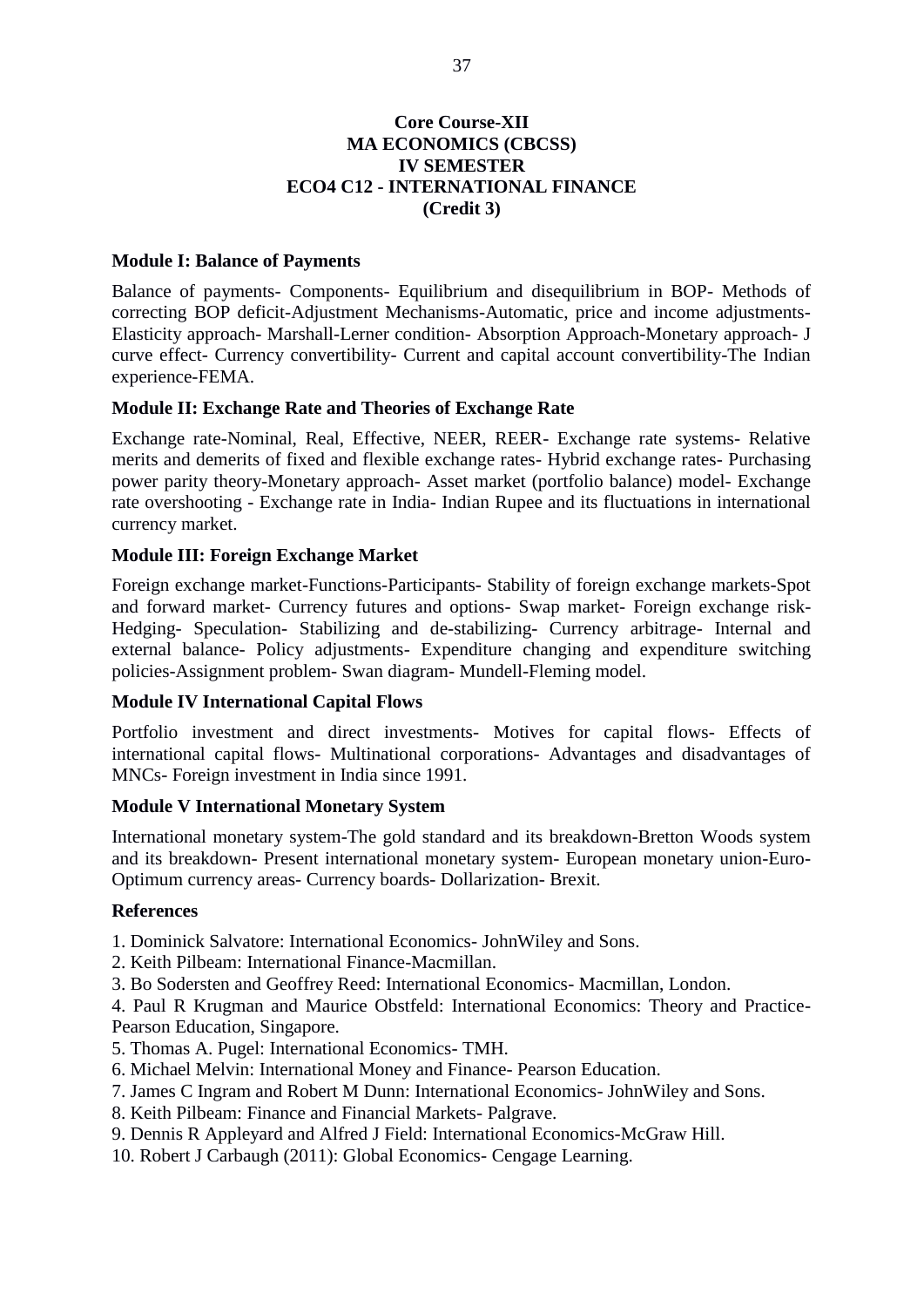11. Giancarlo Gandolfo: International Finance and Open Economy Macroeconomics-Springer.

12. Van den Berg: International Finance and Open Economy Macroeconomics- World Scientific.

13. Lawrence Copeland: Exchange Rates and International Finance-Pearson Education.

14. M Levi: International Finance-McGraw Hill.

15. Richard Caves, Jeffrey Frankel and Ronald Jones: World Trade and Payments- Pearson.

17. Sumati Varma: Currency Convertibility: Indian and Global Experiences-New Century.

18. Theo Eicher, John Mutti and Michelle Turnovsky (2009): International Economics-Routledge.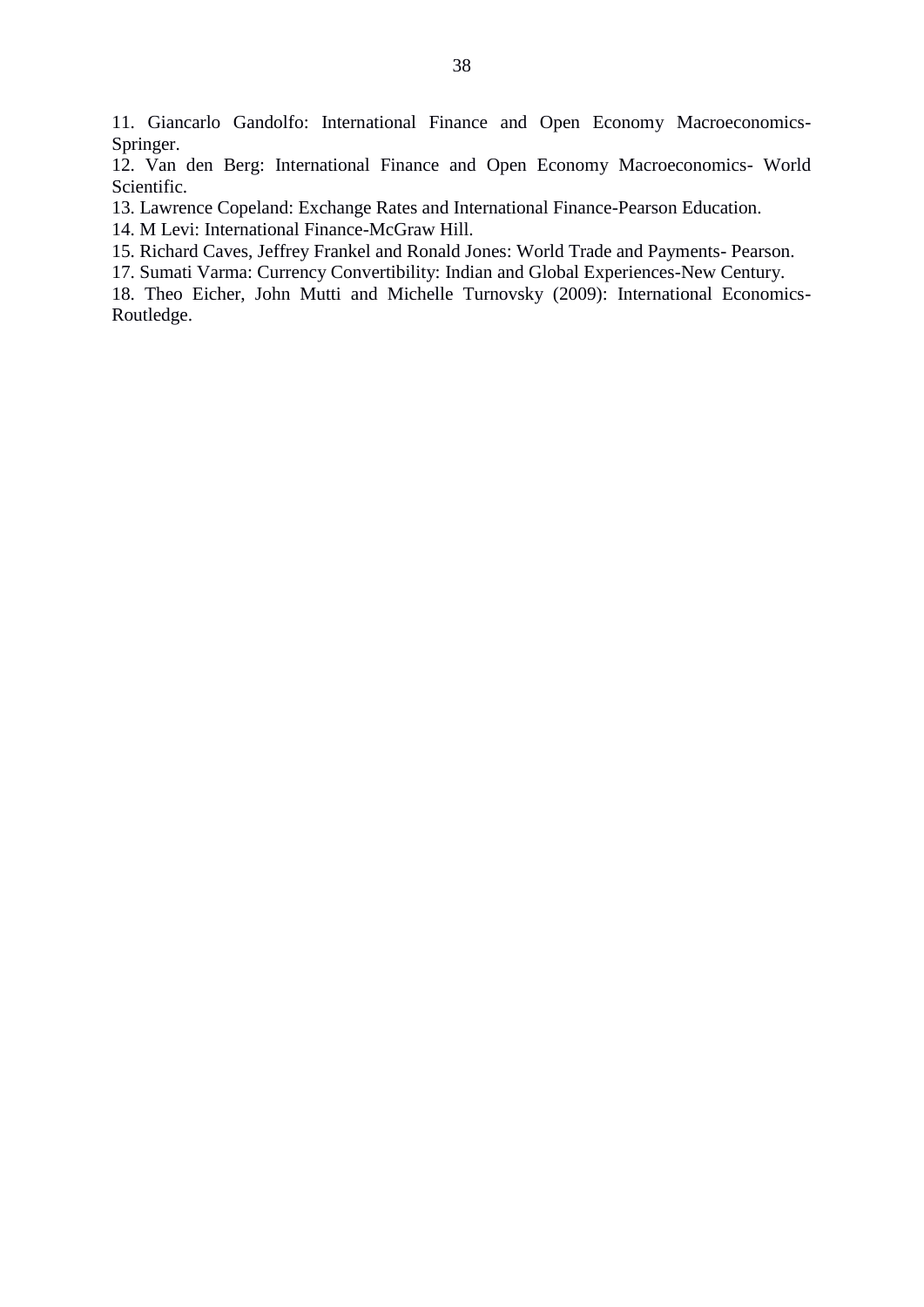## **Core Course-XIII MA ECONOMICS (CBCSS) IV SEMESTER ECO4 C13 - FINANCIAL MARKETS** (Credit 3)

#### **Module I: Financial Markets**

Functions of financial markets-Types of financial markets- Participants in financial markets-Role of financial intermediaries-Financial innovation-Financial inclusion and inclusive growth.

#### **Module II: Money Market**

Functions of money market-Instruments of the money market-Call money-Bill of exchange-Commercial bills-Treasury bills- Commercial paper-Interbank market-Federal funds-Negotiable certificate of deposits- Banker's acceptance-Repurchase agreements-Money market mutual funds- Features of a developed money market-Structure of Indian money market- Money market reforms in India since 1991.

#### **Module III: Capital Market**

Functions of capital market-Primary market-Instruments of the primary market- Secondary market-Functions- Instruments of the secondary market-Demutualisation of stock exchanges-Trading mechanism of the stock exchanges- Liquidity products (margin trading, short sales, securities lending and borrowing)-Foreign institutional investment-Participatory notes (Pnotes)-Insider trading-Investor protection- Credit rating-Capital market institutions-Depositories-Discount and Finance House of India-Stock Holding Corporation of India-Securities Trading Corporation of India-SEBI-Functions and powers- Capital market reforms in India since 1991.

#### **Module IV: Derivatives Market**

Types of derivatives-Participants in the derivative markets-Uses of derivatives- Options-Types of options-Uses of options-Platforms for options trade-Trading mechanics-Option premium-Profits and losses with options-Stock options and stock index options in India-Futures- Types of futures (stock index futures-foreign currency futures-interest rate futurescommodity futures)-Uses of futures-Market mechanics-Market participants- The clearing process- Stock futures and stock index futures in India-Difference between options and futures-Swaps-Interest rate swaps-Foreign currency swaps.

#### **Module V: Global Financial Markets**

Instruments- American Depository Receipts (ADR)-Global Depository Receipts (GDR)-Foreign Currency Convertible Bonds (FCCB)-External commercial borrowings-International bonds-Eurobonds-Euronotes-Euro commercial papers-Eurodollars-Eurocurrency market-Reasons for the growth-Features-Effects of the eurocurrency market.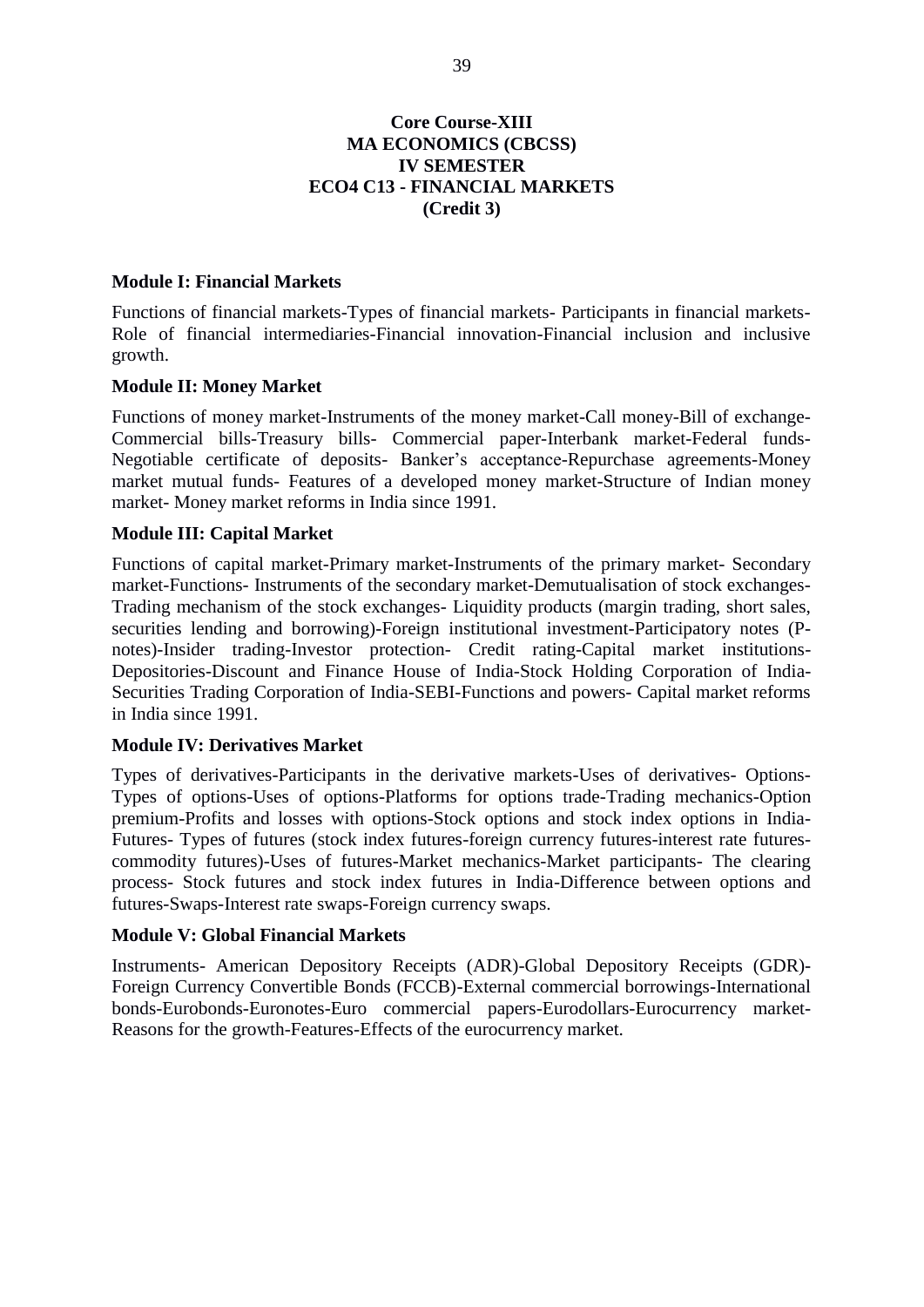# **References**

1. Anthony Santomero and David Babbel (2001): Financial Markets, Instruments and Institutions- McGraw Hill Higher Education.

2. Keith Pilbeam (1998): Finance and Financial Markets- Palgrave.

3. Anthony Saunders and Marcia Millon Cornett (2007): Financial Markets and Institutions: A Modern Perspective- TATA McGraw Hill.

4. Fabozzi, Modigliani, Jones and Ferri (2002): Foundations of Financial Markets and **Institutions- Pearson Education.** 

5. Jeff Madura (2008): Financial Markets and Institutions-Cengage Learning.

6. Stephen Valdez and Julian Wood (2003): An Introduction to Global Financial Markets-Palgrave Macmillan.

7. Robert A Strong (2002): Derivatives: An Introduction-Thomson South-Western.

8. John C Hull (1995): Introduction to Futures and Options Markets -Prentice Hall India.

9. Sunil K Parameswaran (2003): Futures Markets-Tata McGraw Hill.

10. Michael Durbin (2006): All About Derivatives - Tata McGraw Hill.

11. Giancarlo Gandolfo: International Finance and Open Economy Macroeconomics-Springer.

12. Rajesh Chakrabarti and Sankar De (2010): Capital Markets in India-Response Sage New Delhi.

13. S Gurusamy (2009): Financial Markets and Institutions-McGraw Hill Higher Education.

14. H R Machiraju (2010): Indian Financial System- Vikas Publishing House New Delhi.

15. Y.V. Reddy: Monetary and Financial Sector Reforms in India- UBSPD, New Delhi.

16. Bharati V Pathak (2011): The Indian Financial System- Pearson Education.

17. National Stock Exchange of India (NSE): Indian Securities Market: A Review- Various Issues.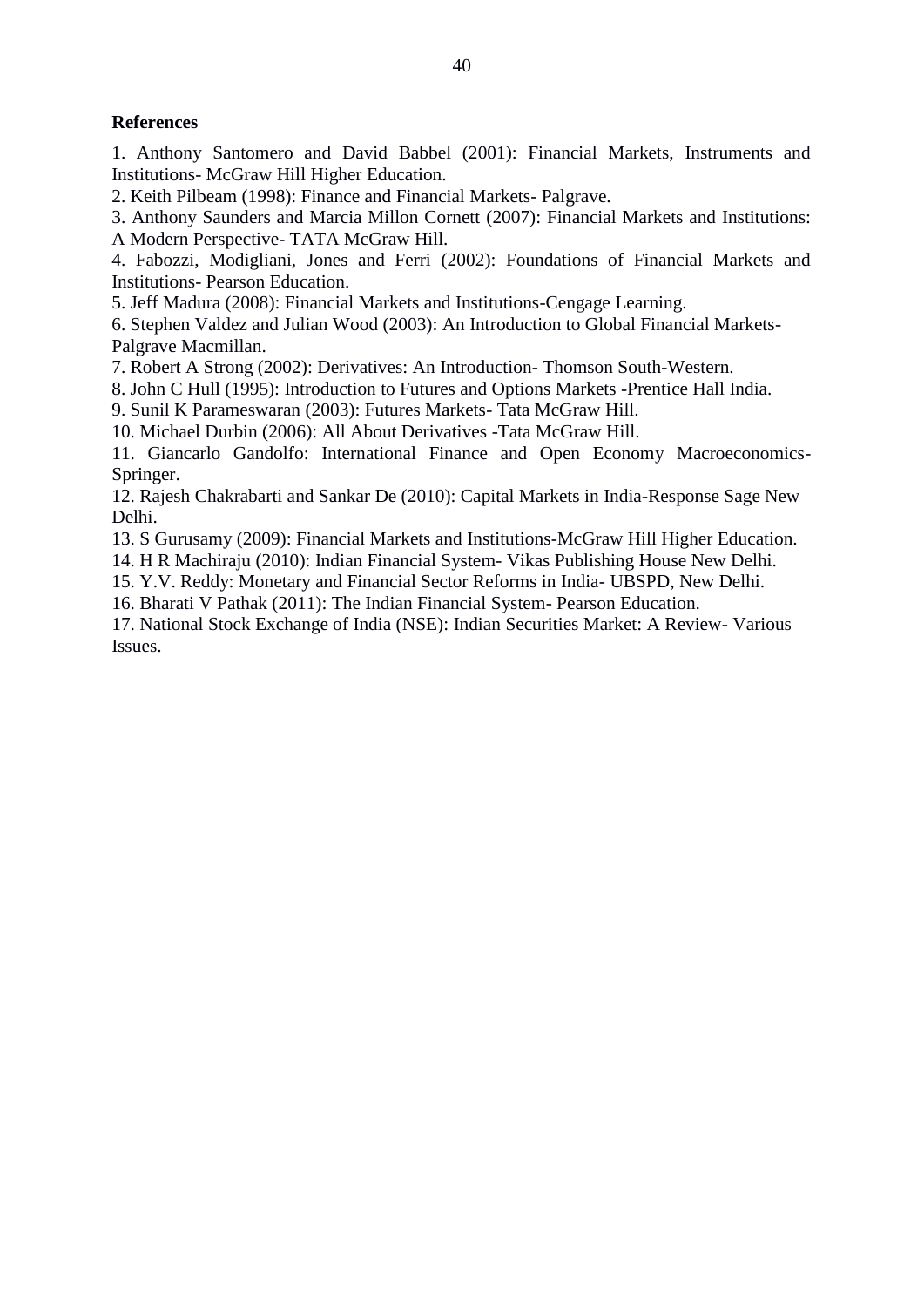# **LIST OF ELECTIVE COURSES**

# **SEMESTER III**

| <b>Elective</b> | <b>Title of Course</b>       | Hours/ | Credit |
|-----------------|------------------------------|--------|--------|
| Course          |                              | Week   |        |
|                 | Banking: Theory and Practice |        |        |
|                 | <b>Industrial Economics</b>  |        |        |
| Ш               | <b>Labour Economics</b>      |        |        |
| IV              | <b>Regional Economics</b>    |        |        |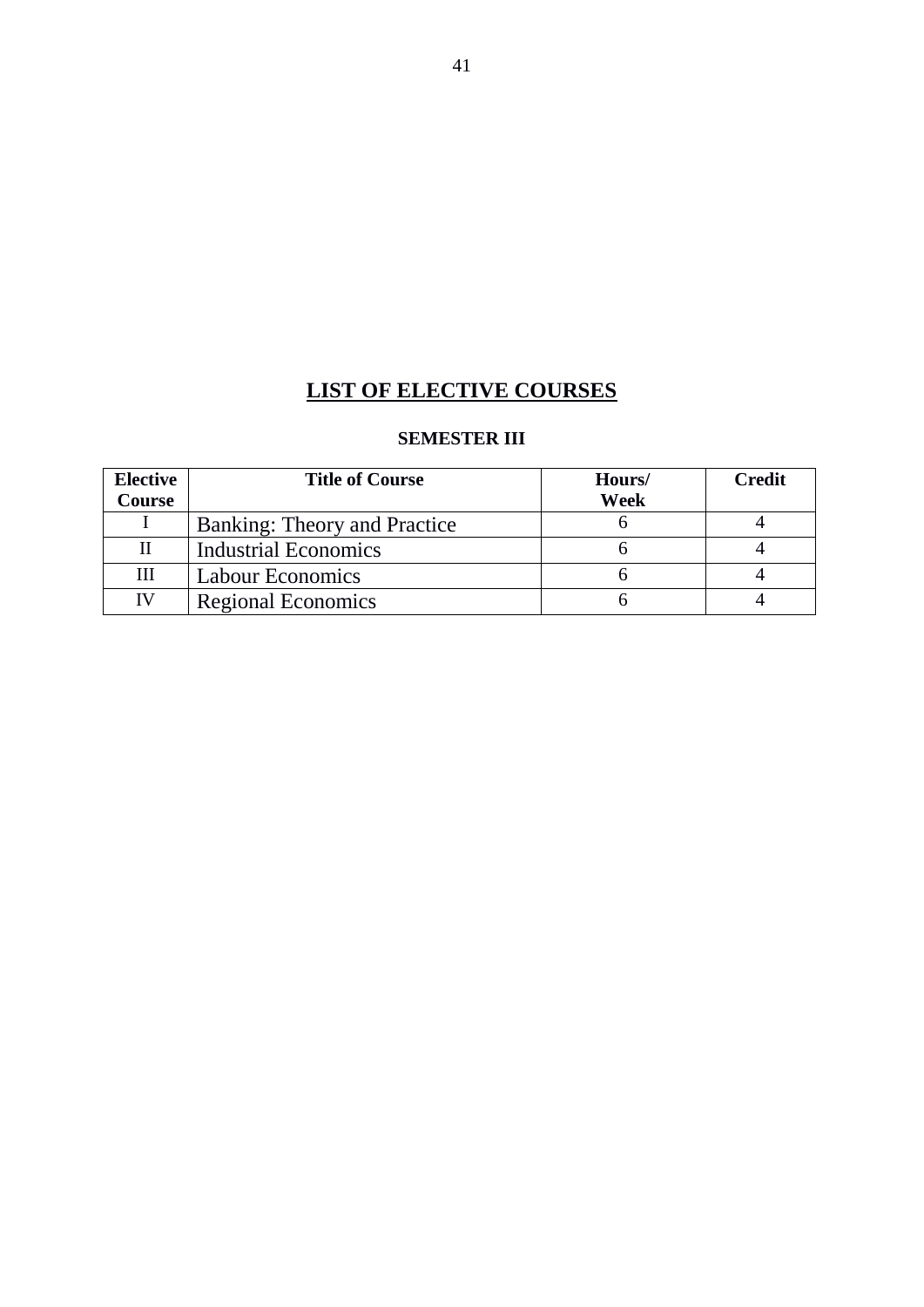# **Elective Course I MA ECONOMICS (CBCSS) III SEMESTER ECO3 E01 - BANKING: THEORY AND PRACTICE** (Credit 4)

#### **Module I Central Banking**

Structure and functions of central banks-Federal Reserve System-Bank of England- European Central Bank-Reserve Bank of India- Monetary policy- Objectives and instruments- Liquidity management- Autonomy of the RBI-Monetary sector reforms in India since 1991- Recent monetary and credit policy of RBI-Impact of RBI's monetary policy on economic growth and inflation.

#### **Module II Commercial Banks and Specialised Financial Institutions**

Structure of commercial banks-Public sector banks-Private sector banks-New generation banks-Foreign banks-Functions of commercial banks-Commercial banks and credit creation-Branch expansion programme and policy-Deposit mobilization and sectoral allocation of bank credits- Priority sector lending- Social banking-Lead bank scheme- Land development banks- Regional rural banks-Development financial institutions (IFCI, IDBI, IIBI, SIDBI) -Specialized financial institutions (EXIM Bank-National Housing Bank-NABARD-MUDRA bank)-Specialized investment institutions (Pension funds-Hedge funds-Mutual funds-UTI)-Non Banking Financial Companies-Investment banks-Merchant banks.

#### **Module III Innovations in Banking Transactions**

Mail transfer-Telegraphic transfer-MICR clearing-Automated clearing system-Electronic funds transfer-Digital payment system-E-banking-Virtual payments systems-Internet banking- Mobile banking-Home banking-Tele-banking-Core banking.

#### **Module IV Banking Sector Reforms in India**

Banking sector reforms since 1991- Context, need and objectives-Implementations of the Narsimham Committee recommendations- Issues in banking sector reforms-Priority sector lending-Asset classification-Non-performing assets-Capital adequacy norms-Regulation of the banking sector-Board for Financial Supervision-Credit Information Bureau of India Limited (CIBIL)-Banking Ombudsman-SARFAESI Act.

#### **Module V International Banking**

International banking-Reasons for the growth of international banking-Offshore banking-Multinational banking-Bank for International Settlements (BIS)-World Bank-Asian Development Bank-New Development Bank (BRICS bank).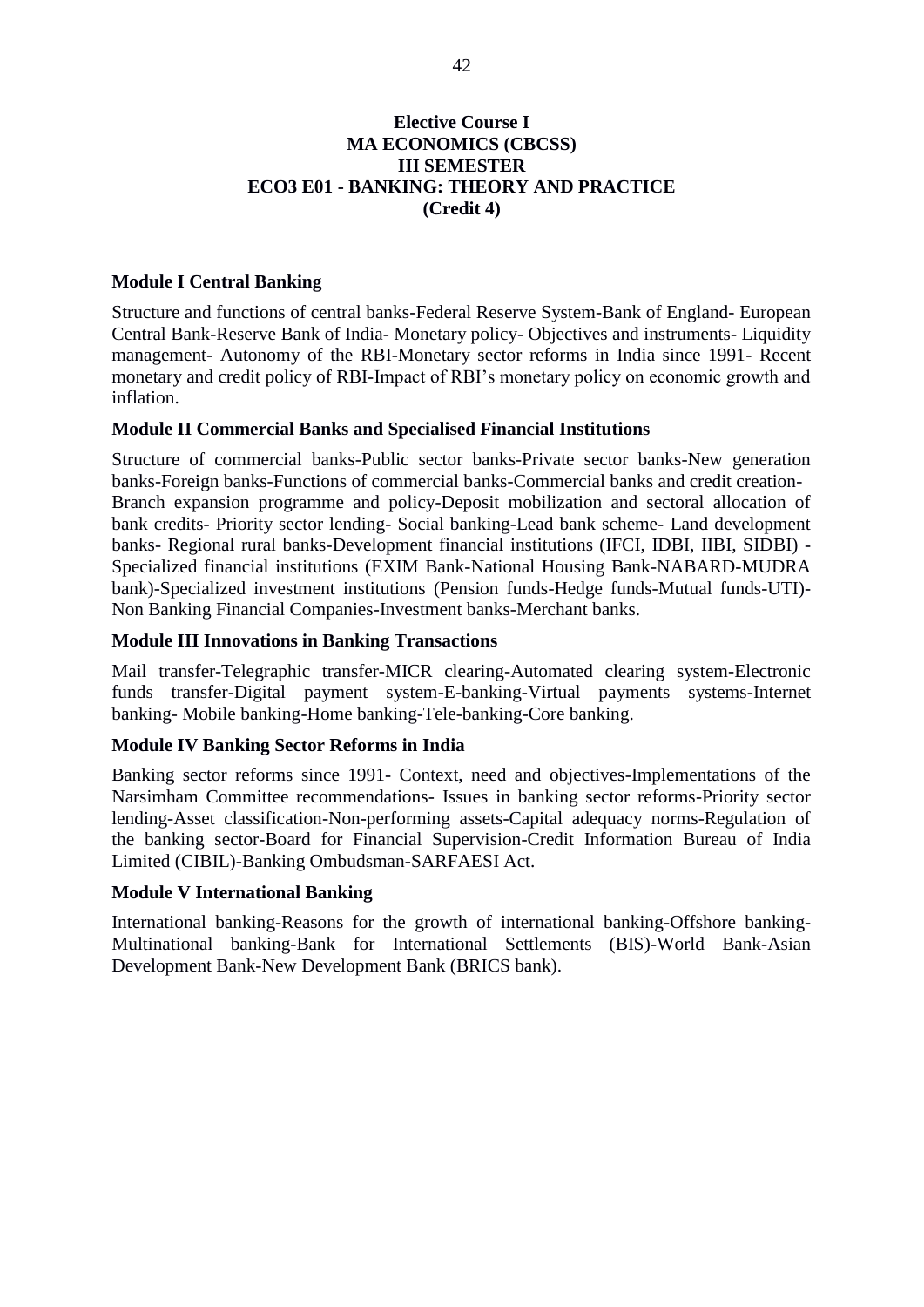# **References**

1. M H de Kock: Central Banking-Universal Book Stall, New Delhi.

2. Meir Kohn (1996): Financial Institutions and Markets-Tata McGraw Hill.

3. Roger LeRoy Miller and David VanHoose (1993): Modern Money and Banking-McGraw-Hill International.

4. Jawed Akhtar and Shabbir Alam: Banking System in India: Reforms and Performance Evaluation- New Century Publications, New Delhi. 5. Y.V. Reddy: Monetary and Financial Sector Reforms in India- UBSPD, New Delhi.

6. Suraj.B. Gupta: Monetary Planning for India.

7. K. Rao: Management of Commercial Banks.

8. Harendra Badhav (ed): Challenges to Indian Banking: Competition, Globalisation and Financial Markets- Macmillan.

9. N.S. Kher: Non-Perfoming Advances in Banks, Skylark, New Delhi.

10. Hansen and Kathuria (ed.) A Financial Sector for the 21st Century OUP.

- 11. Muraleedharan (2009) Modern Banking: Theory and Practice-PHI Learning Pvt Ltd.
- 12. Shekhar and Shekhar: Banking Theory and Practice-Vikas Publishing House Limited.
- 13. Bharati V Pathak (2011): The Indian Financial System- Pearson Education.

14. RBI: Report on Trend and Progress of Banking in India.

15. Report of the Committee (Narsimham) on the Financial System Nov., 1991.

16. Raghuram Rajan Committee Report on Financial Sector Reforms- Planning Commission.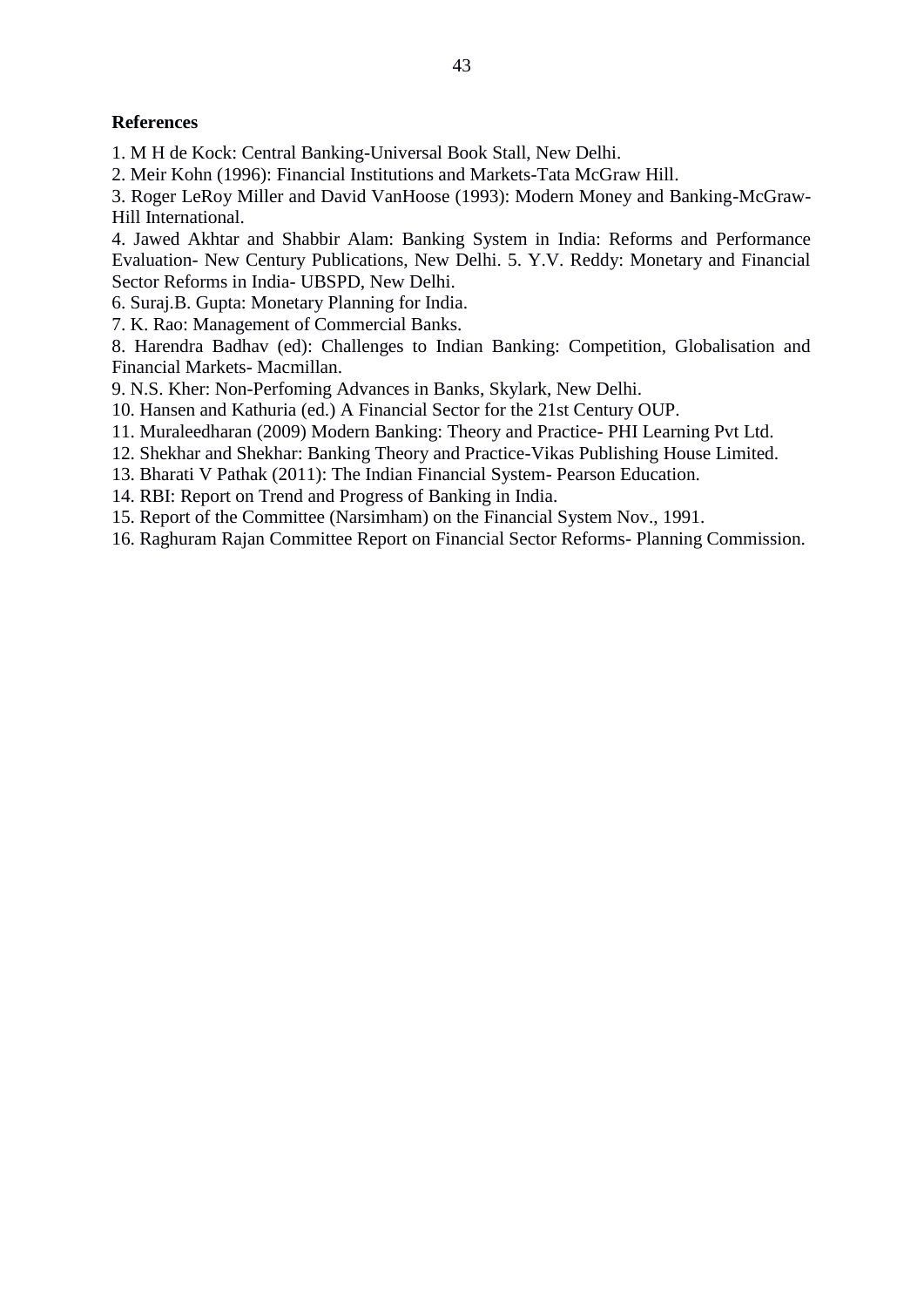# **Elective Course II MA ECONOMICS (CBCSS) III SEMESTER ECO3 E02 - INDUSTRIAL ECONOMICS** (Credit 4)

## **Module I: A Prelude to Industrial Economics**

Market structure-conduct-performance paradigm-Alternative schools of thought- Market concentration and monopoly power-Causes and measurement-Market concentration and performance-Extent of market concentration in India-Recent trends-Vertical integration, diversification and merger (motives and measurement).

#### **Module II: Location Analysis**

Factors determining location-Approaches to industrial location analysis-Theoretical (geographical and economic theories) and operational approaches-Industrial location pattern in India.

## **Module III: Industrial Finance**

Sources (internal and external)-Financial Statements- Analysis of financial ratios and their interrelatedness- Standards for comparison of financial ratios-Problems of financial analysis.

## **Module IV: Technological Change and Industrial Efficiency**

Measurement-Trend and impact of technological change in Indian industries- Problems related to R & D and innovation- Trends in total factor productivity- Determinants of productive and economic efficiency- Measurement of the efficiency level.

## **Module V: Industrial Development Government Regulation of Industries**

Pattern of industrialization since independence-Changing structure of industries- Debates on industrial stagnation-Issues in industrial development in the context of globalization-Evolution of industrial policy- Performance of licensing policy-Rationale of delicensing-Regulation of monopolies.

## **References**

1. Roger Clarke: Industrial Economics- Basil Blackwell, New York, 1985.

2. Hay D A and Morns D J: Industrial Economics: Theory and Evidence-Oxford, 1979.

3. Barthwal R R: Industrial Economics- New Age International Pvt. Ltd., New Delhi, 1995.

4. Smith D M: Industrial Location: An Economic and Geographic Analysis- John Wiley, New York, 1971.

5. Lave L B: Technological Change: Its Conception and Measurement- Wiley, 1966.

6. CDS: Balakrishnan P and Pushpangadan K: Total Factor Productivity Growth in Indian Manufacturing: A Fresh Look- Working Paper No. 259, Thiruvananthapuram, 1994.

7. Ahluwalia I J: Industrial Growth in India-Oxford University Press, 1985.

8. Prasanna Chandra: Financial Management-Theory and Practice- Tata McGraw Hill, New Delhi, 1995.

9. Harvey Leibenstein: Allocative Efficiency vs. X-Efficiency- American Economic Review, 1966, pp. 392-415

10. Uma Kapila: Indian Economy Since Independence- Academic Foundation, New Delhi,

11. Buleshkar A V, Mithani D M (Ed.): Structural Changes and Issues of Indian Economy-Himala Publishing House, New Delhi, 1990.

12. Sach S J and Varshney A (Eds.): India in the Era of Economic Reforms: A Political Economy- Oxford University Press, 2000.

13. Ahluwalia I J and Little I M D (Eds.): India's Economic Reforms and Development-Oxford University Press, 2000.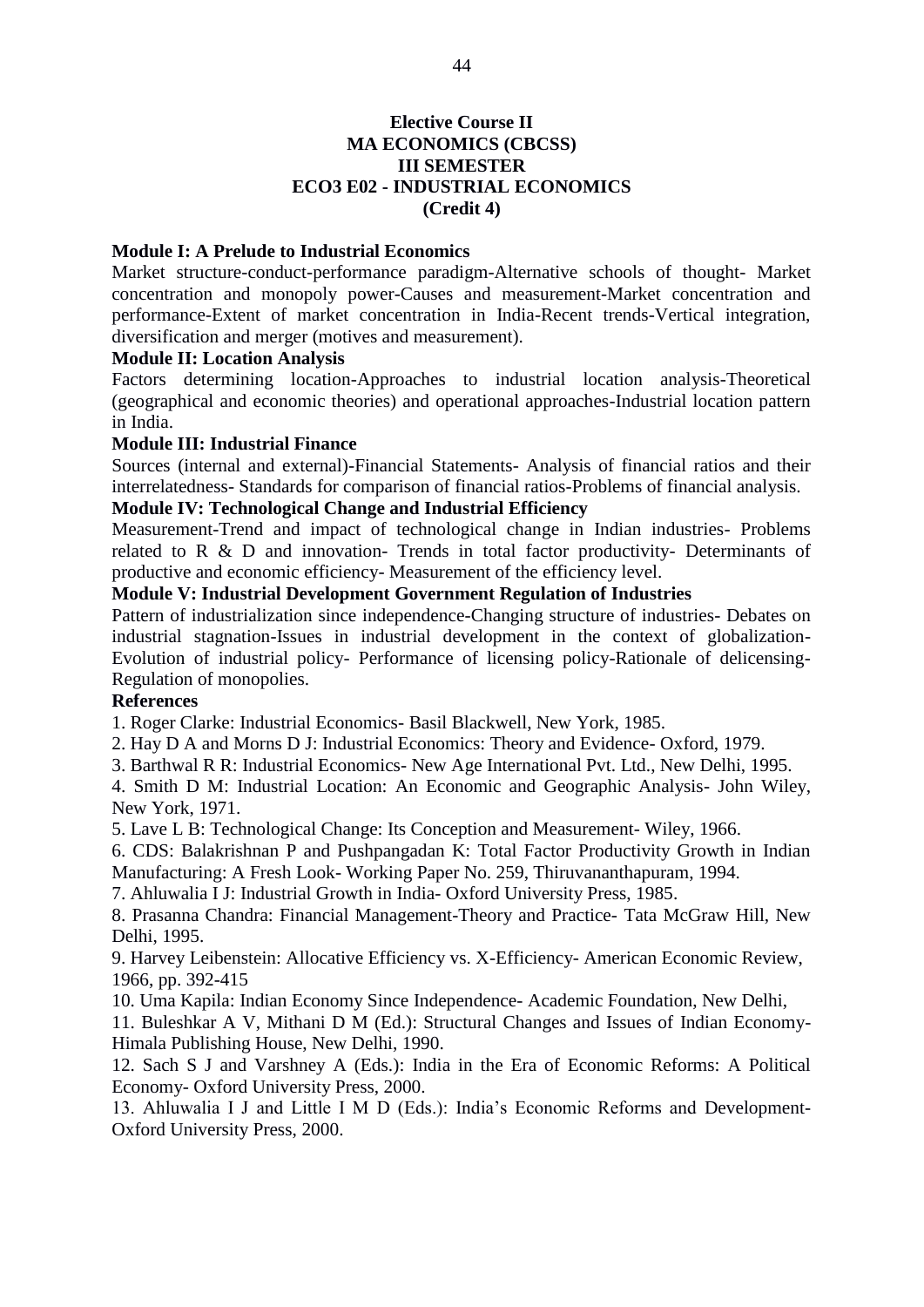# **Elective Course III MA ECONOMICS (CBCSS) III SEMESTER ECO3 E03 - LABOUR ECONOMICS** (Credit 4)

## **Module I: Labour Market**

Nature and characteristics of labour markets in developing countries like India- Paradigms of labour market-Classical, neo-classical and dualistic- Analysis of demand and supply forces-Demand for labour relating to size and pattern of investment, choice of technology and government labour policies and their orientation- Supply of labour in relation to growth of labour force- Labour market process.

#### **Module II: Employment**

Employment and development relationship-Importance of employment in the context of poverty in the developing countries- Concept and measurement of unemployment- Causes-Issues relating to employment, rationalization, technological, change and modernization-Rural unemployment and educated unemployment-Employment policy under the five year plans- Evaluation of employment policy in India.

#### **Module III: Wage Determination: Theory and Practice**

Classical, neo-classical and bargaining theories of wage determination- Concepts of wages-Fair living- Minimum wages- Problems of implementation of minimum wages -Wage determination by sectors- Urban and rural organized and unorganized sectors- Wage and nonwage components of labour remuneration-Wage and productivity and wage and inflation relationship-Productivity and profit sharing schemes- Wage differentials in terms of firm, industry, occupation, region, sex and skills-Wage standardization - Wage policy in India.

## **Module IV: Industrial Relations and Trade Unions**

Growth of industrialization and emergence of unionism- Theories of labour movement-Growth, structure and pattern of trade unions in India-Achievements and failures of trade union movements- Determinants of industrial disputes- Steps to achieve peace- Methods of present and settle industrial disputes-Collective bargaining, conciliation, arbitration adiudication- Grievance settlement- Labour participation in management.

#### **Module V: State and Labour**

Increasing role of state in the determination of labour matters- Labour policy of the government in the past-Social security and labour welfare measures adopted by governments-Important labour legislation in India and their implications- Impact of ILO- Government policy towards labour and trade unions- Agricultural labour-Child labour- Labour in the unorganized sector-VRS policy.

#### **References**

1. Hunter and Mulvey: Economics of Labour- Macmillan, 1983.

- 2. A Freeman: Labour Economics-1982.
- 3. R A Lester: Economics of Labour- Macmillan, 1964.
- 4. C R Mc Connell and S L Brue: Contemporary Labour Economics- McGraw Hill, 1986.
- 5. B Mc Cormic and Smith (Ed): The Labour Market- Penguin, 1968.
- 6. L Reynalds: The Structure of Labour Markets- Harper, 1951.
- 7. E B Jakubauskas and N A Palomba: Manpower Economics-1973.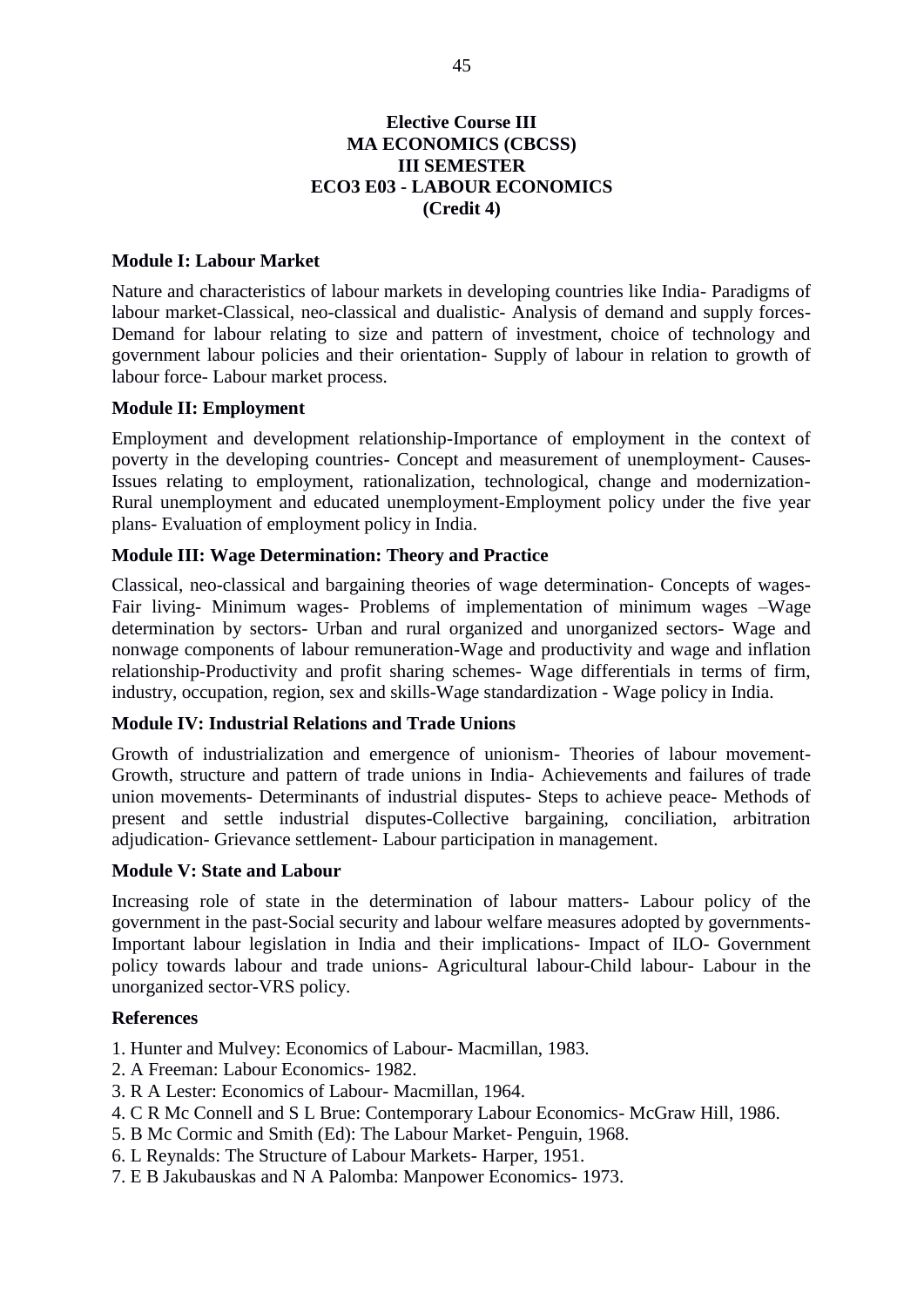8. A Rees: Economics of Work and Pay- 1978.

9. N Das: Unemployment, Full Employment and India-Asia, 1960.

10. L K Deshpande, P R Brahmanand and E A G Robinson (Ed.): Employment Policy in Developing Economy- Macmillan, 1983.

11. R Jolley et al. (Eds): Third World Employment: Problems and Strategy- Penguin, 1973.

12. S Kannappan: Employment Problems and Urban Labour Markets in Developing Nations-University of Michigan, 1983.

13. A K Sen: Employment, Technology and Development- Oxford University Press, 1975.

14. L K Deshpande and J C Jandesara (Ed): Wage Policy and Wage Determination in India-Bombay University, 1970.

- 15. J T Dunlop (Ed): Theory of Wage Determination- Macmillan, 1957.
- 16. J R Hicks: The Theory of Wages-Oxford, 1932.

17. Subrahmaniam: Wages in India-Tata McGraw Hill, 1977.

18. T S Papola: Principles of Wages Determination-1975.

19. B K Madan- The Real Wages of Industrial Labour in India- Management Development Institute, New Delhi, 1977.

- 20. Sandesara and Deshpande: Wage Policy and Wage Determination in India
- 21. S Palekar: Wage Policy and Economic Development-Asia, 1978.
- 22. C A Myers: Industrial Relations in India-Asia, 1958.

23. S D Punekar: Labour Welfare, Trade Unionism and Industrial Relations- Himalaya, 1978.

24. E A Ramaswamy and U Ramaswamy: Industrial and Labour- Oxford University Press, 1981.

25. A Rees: Economics of Trade Unionism- Nisbet, 1962.

26. H A Turner: Wage Trends, Wage Policies and Collective Bargaining-Cambridge, 1965.

27. C B Mamoria: Labour Problems and Social Welfare in India-Kitab Mahal, 1966.

28. E A Ramaswamy and U Ramaswamy: Industrial Relations in India- Macmillan, 1978.

29. V B Singh (Ed): Industrial Labour in India- Popular Prakasham, 1970.

- 30. K N Vaid: Labour Welfare in India- Centre for Industrial Relations, Delhi, 1970.
- 31. E Boserup: Women's Role in Economic Development- 1971.

32. Ray Marshall and Richards (Ed): An Anthology of Labour Economics: Readings and Commentaries-Wiley, 1972.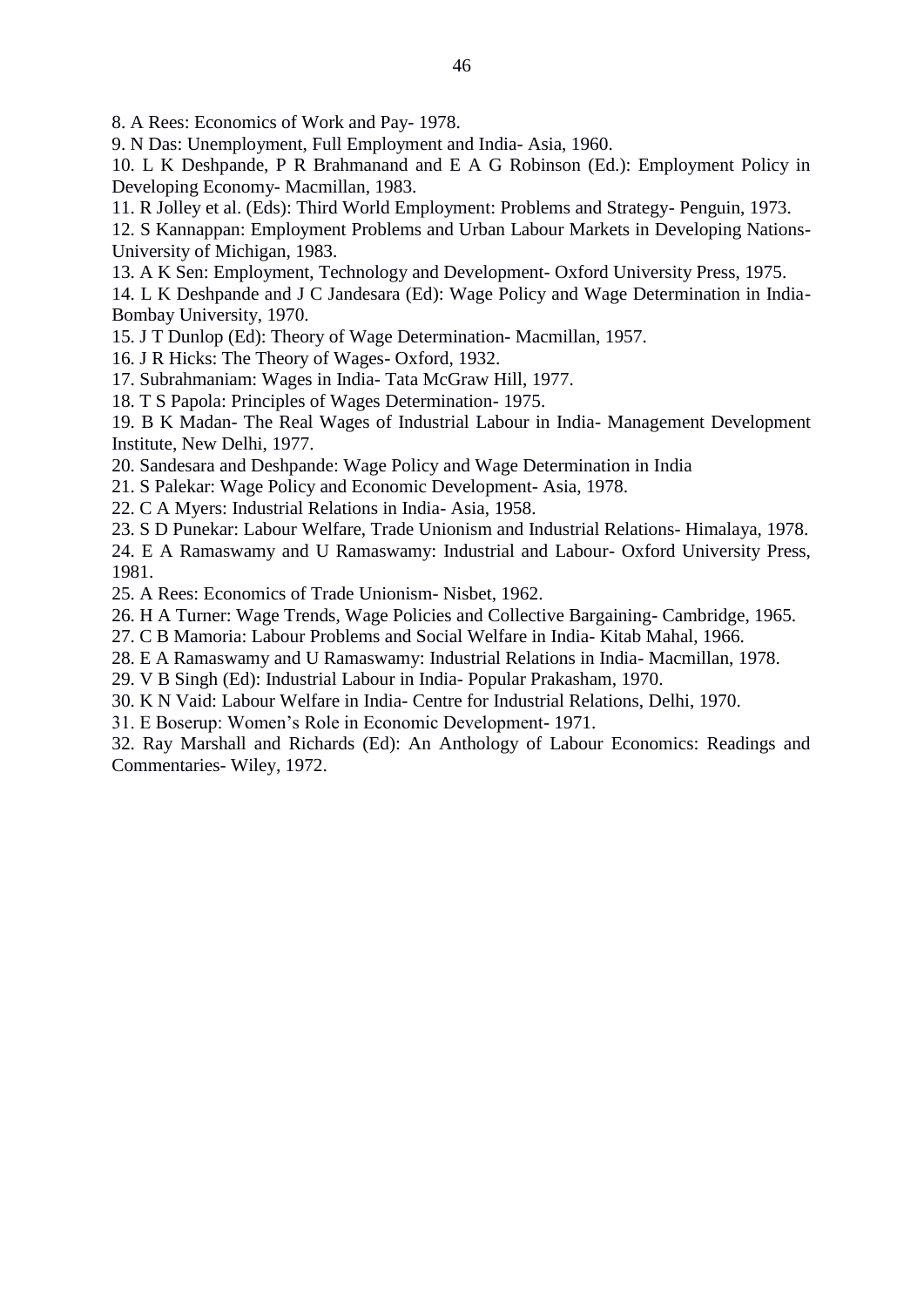# **Elective Course IV MA ECONOMICS (CBCSS) III SEMESTER ECO3 E04 - REGIONAL ECONOMICS** (Credit 4)

## **Module I: Regional and Spatial Microeconomic Theory**

Concept of region- Time and space as variables in economic analysis of a region -Spatial microeconomic theory- Theory of location- Price equilibrium in geographically separated and interlinked markets- Spatial monopolistic competitions-Spatial price discrimination-Alternative objectives of the firm with regard to locational choice- Locational interdependence- Hotelling's formulation and its critique- Economies and diseconomies of agglomeration-Transport cost on location-Views of Weber, Sergent Florence, E M Hoover, Colin Clark.

## **Module II: Spatial Macroeconomic Theory**

Spatial macroeconomics- Regional social accounting theory- Short run regional income determination -Interregional income-Multiple income determination in a multi regional economic system-Marginal growth theories-Differnce in regional income trends in per capita income-Survey of recent techniques for regional analysis-Views of Christaller, Locsch, Perroux, Isad -Dynamic theory of regions.

## **Module III: Regional Economic Policy**

Regional income accounts-Regional planning and development- Views of Perloff, Dunn, Lampard and Muth-Regional growth of income-Long term tendencies-Spread effects and backwash effects-Regional economic policy-Formulation of interregional objectives-Channalisation approach towards backward regions-Level of inter regional disparities- Role of finance commission in regional financial allocation.

## **Module IV: Regional Imbalances and Policies**

Regional characteristics in India and imbalances- Regional development programs to reduce imbalances in India-Policies to reduce regional imbalances in India -Dandekar Committee on regional imbalances.

## **Module V: Kerala Economy: Past, Present and Future**

Overview of social, political and economic situation in Travancore, Cochin and Malabar before the formation of Kerala-Migration to Malabar- Emergence of indigenous capitalist class-Commercialization of agriculture-The rise of plantation sector- Economic development policies of the state of Travancore-Structural characteristics of Kerala economy and changes in them since 1956-Strength and weakness.

Agriculture: Land reforms- Co-operative movement-Institutional and informal credit system-Food crops/cash crops sector- Area, production, productivity and price trends- Cost structure-Rural employment/ unemployment and wages- Food security.

Industry: Structural characteristics-Strength and weaknesses-Formal/informal sectors-Growth of unorganized sector-Modernization of traditional industries- the case of coir-Industrial productivity and wage rates-Industrial relations-Trade union movement-Infrastructure-Power energy-Transport and communications-Banking-Education, Healthcare-Development issues.

**External Sector:** Exports, imports and balance of trade-Gulf migration and remittances-Implications of Government of India's policies on Kerala economy-Kerala Model of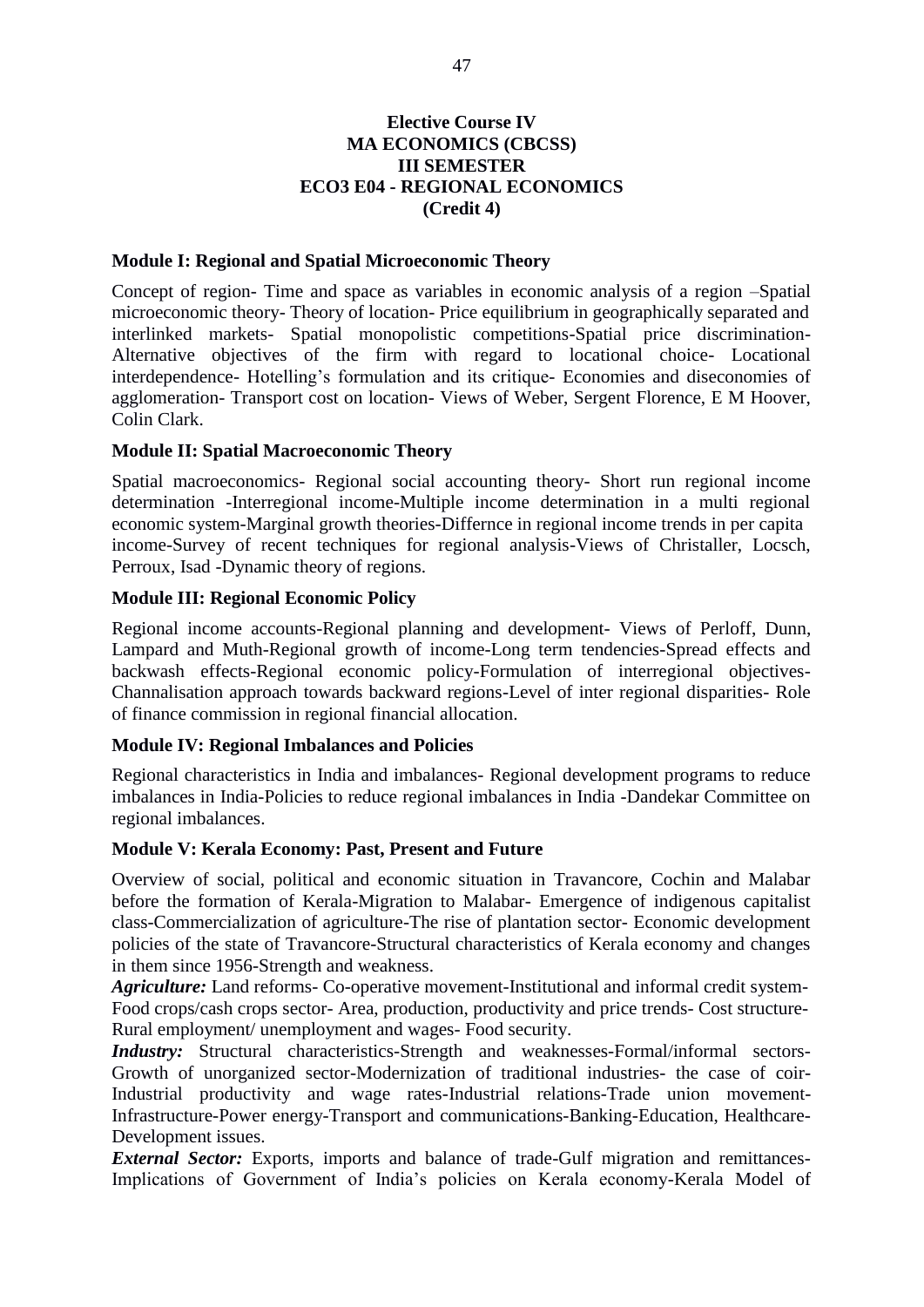Development-Strength and weaknesses-Major issues in Kerala's development- Problems and prospects.

## **References**

- 1. H W Richardson: Regional Economics- 1969.
- 2. H W Richardson: Regional Economics -A Reader- 1969.
- 3. H W Richardson: Elements on Regional Economics- 1969.
- 4. T Wilson (Ed.): Papers on Regional Development- 1965.
- 5. L Needlemena (Ed.): Regional Analysis- 1968.
- 6. H S Perloff, E S Lampard and R F Muth: Region's Resources and Economic Growth.
- 7. J R Myer: Regional Economics: A Survey in Economic Theory- Vol. II, 1968.
- 8. L S Bhat: Regional Planning in India-Statistical Publishing Society, 1972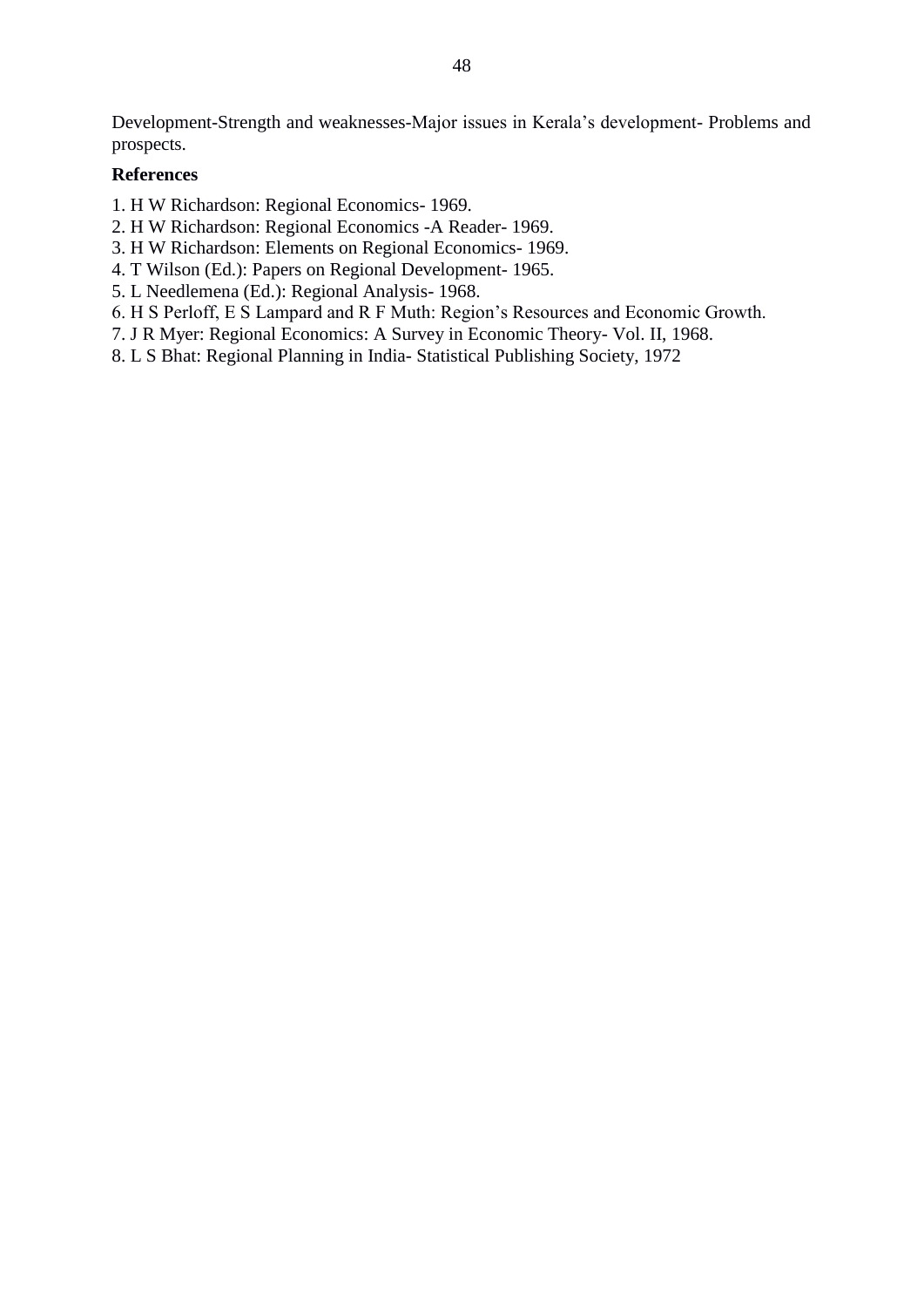# **LIST OF ELECTIVE COURSES**

# **SEMESTER IV**

# **List1**

| <b>Elective</b> | <b>Title of Course</b>                  | Hours/      | <b>Credit</b> |
|-----------------|-----------------------------------------|-------------|---------------|
| <b>Course</b>   |                                         | <b>Week</b> |               |
|                 | <b>Advanced Econometrics</b>            |             |               |
| VI              | <b>Business Economics</b>               |             |               |
| VII             | Demography                              |             |               |
| VIII            | <b>Environmental Economics</b>          |             |               |
| IX              | <b>Political Economy of Development</b> |             |               |

# **List2**

| <b>Elective</b>  | <b>Title of Course</b>                             | Hours/      | <b>Credit</b> |
|------------------|----------------------------------------------------|-------------|---------------|
| Course           |                                                    | <b>Week</b> |               |
| $\boldsymbol{X}$ | <b>Agricultural Economics</b>                      | 6           |               |
| XI               | <b>Gender Economics</b>                            | 6           |               |
| XII              | <b>Health Economics</b>                            | 6           |               |
| XIII             | <b>Mathematical Economics</b>                      | 6           |               |
| XIV              | Research Methodology and Computer                  | 6           |               |
|                  | <b>Applications (Only for Affiliated Colleges)</b> |             |               |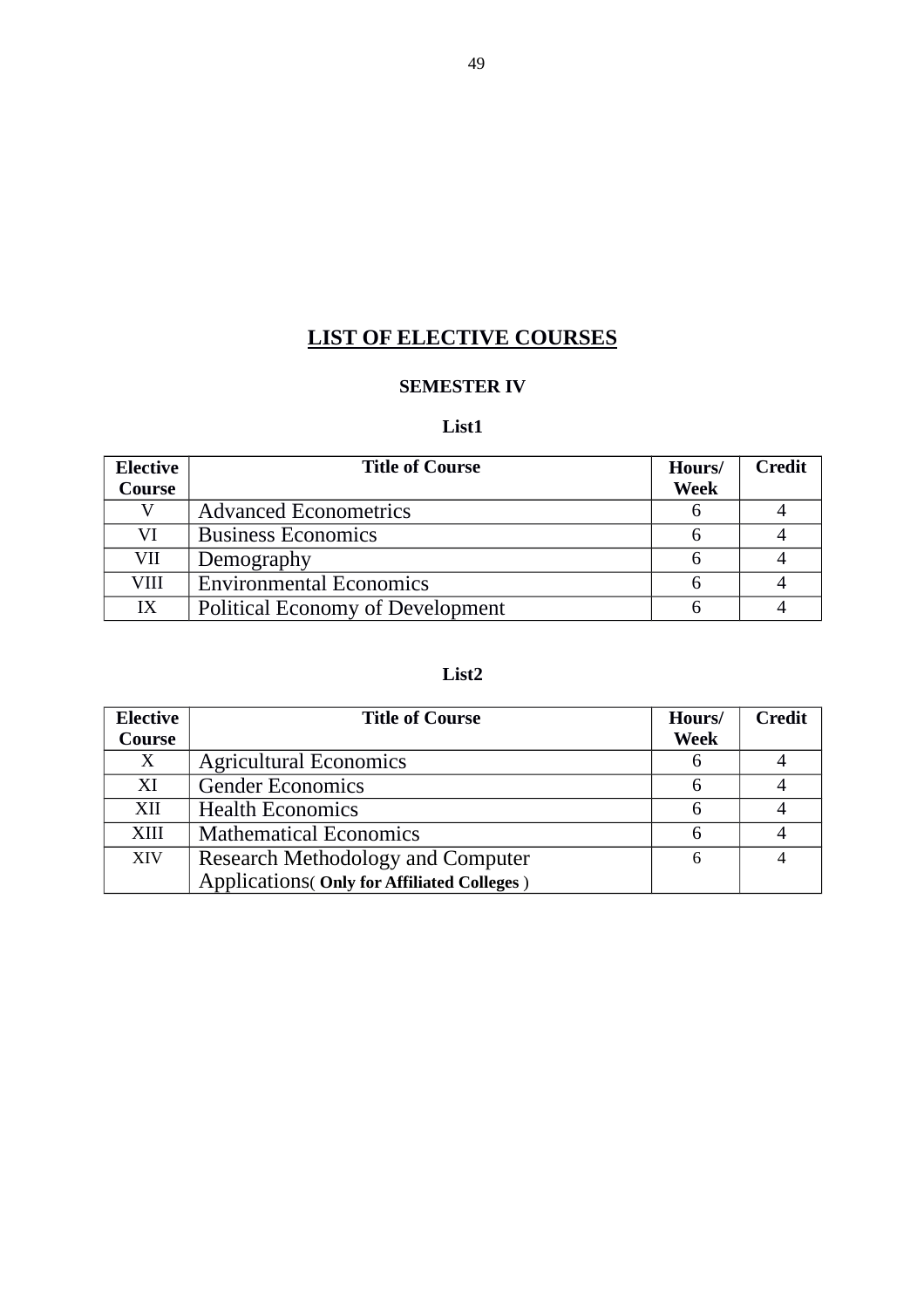# **Elective Course V MA ECONOMICS (CBCSS) IV SEMESTER ECO4 E01 - ADVANCED ECONOMETRICS** (Credit 4)

## **Module I: Qualitative Response Regression Models**

The linear probability model (LPM)- The logit model- The probit model- The tobit model.

#### **Module II: Dynamic Econometric Models and Panel Data Regression Models**

Autoregressive and distributed-lag models-Role of lag in economics-The Koyck approach-The adaptive expectations model- Stock adjustment model-Estimation of autoregressive models- The method of instrumental variable (IV)- Durbin h test- Almon approach to distributed lag models.

#### **Panel Data Regression Models**

Fixed effects regression model-The random effects model.

#### **Module III: Simultaneous Equation Methods**

Simultaneous equation bias-The identification problem-Rules of identification- Rank and order condition- Simultaneous equation methods-Limited information versus full information methods-Recursive models and ordinary least squares-The method of indirect least squares (ILS)-The method of two stage least squares (2SLS)-Instrumental variable estimation-Properties of various estimators.

#### **Module IV: Instrumental Variables Regression and Time Series Econometrics**

Instrumental variables estimator with a single regressor and a single instrument- The general IV model-Checking instrument validity, instrument relevance and instrument exogeneity.

#### **Time Series Econometrics**

Stochastic processes, stationary versus nonstationary stochastic processes-Unit roots- Trend stationary versus difference stationary stochastic processes- Spurious regression-Testing for unit roots- Dickey Fuller and Augmented Dickey Fuller tests-Cointegration and error correction models

#### **Module V: Modelling Stochastic Processes**

The Box Jenkins methodology -AR, MA, ARMA and ARIMA models-Estimation and forecasting- Vector autoregression (VAR)-Measuring volatility- The ARCH and GARCH models.

## **References**

1: Damodar N Guiarati and Dawn C Porter (2009): Basic Econometrics- Fifth Edition, McGraw Hill International Edition.

2: James H Stock and Mark W Watson (2008): Introduction to Econometrics- Pearson, Addison Wesley.

3: Christopher Dougherty (2007): Introduction to Econometrics, Third Edition, Oxford **University Press.** 

4: Robert S Pyndick and Daniel L Rubinfeld (1998): Econometric Models and Economic Forecasts- Fourth Edition, McGraw Hill International Edition.

5: Jeffrey M Wooldridge (2006) -Introductory Econometrics: A Modern Approach-Third Edition, Thomson South Western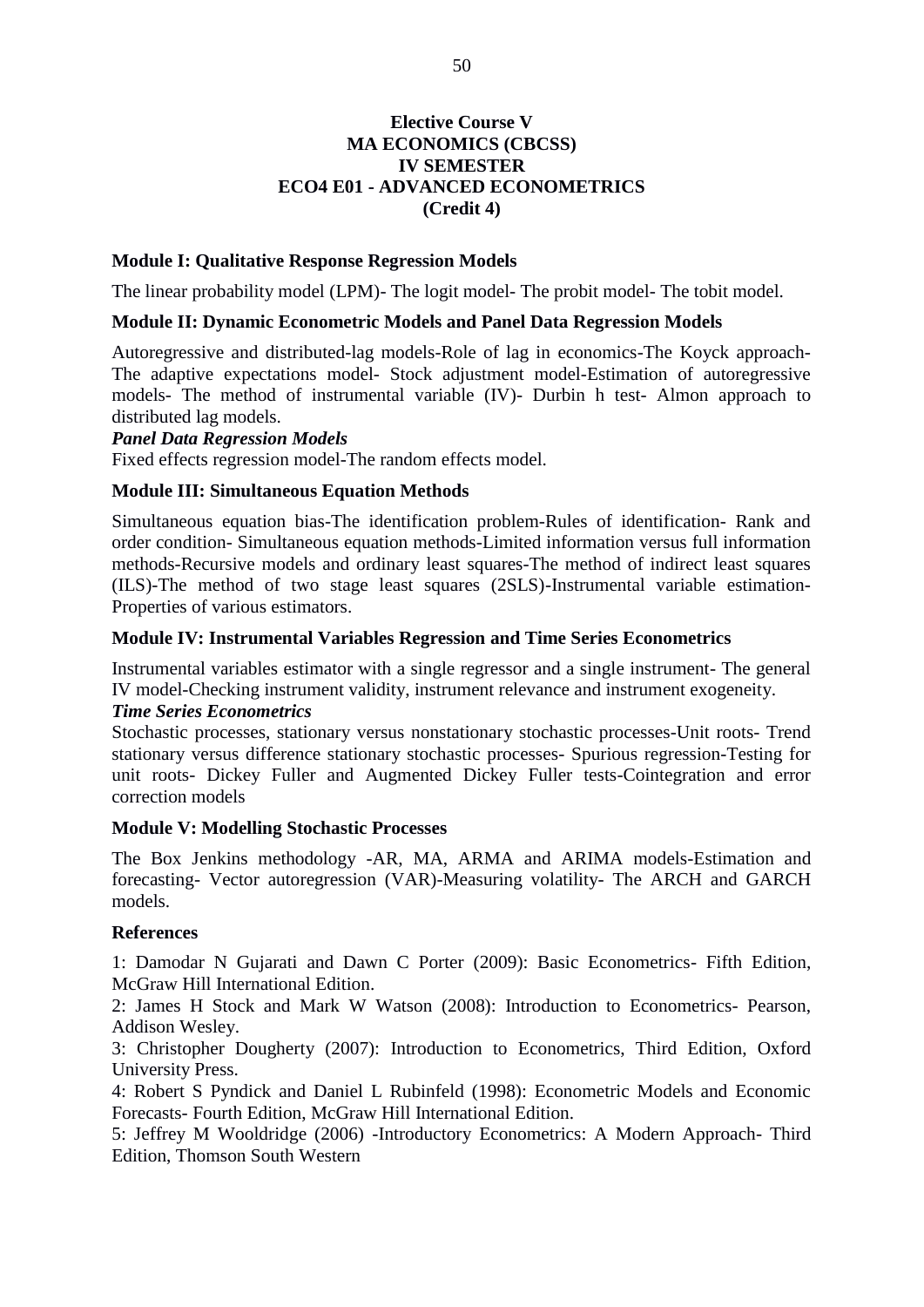6: Chandan Mukherjee, Howard White and Marc Wuyts (1998): Econometric and Data Analysis for Developing Countries- First Edition, Routledge

7: Gary Koop (2005): Analysis of Economic Data- Second Edition, John Wiley and Sons.

8: Kerry Patterson (2000): An Introduction to Applied Econometrics: A Time Series Approach- First Edition, Palgrave.

9: Jack Johnston and John Dinardo (1998): Econometric Methods- Fourth Edition, The McGraw Hill Companies.

10: William H Greene (2003): Econometric Analysis- Fifth Edition, Pearson Education.

11: Walter Enders (2004): Applied Econometric Time Series- Second Edition, Wiley India Edition.

12: Richard Harris and Robert Sollis (2006): Applied Time Series Modelling and Forecasting- First Edition, Wiley Student Edition.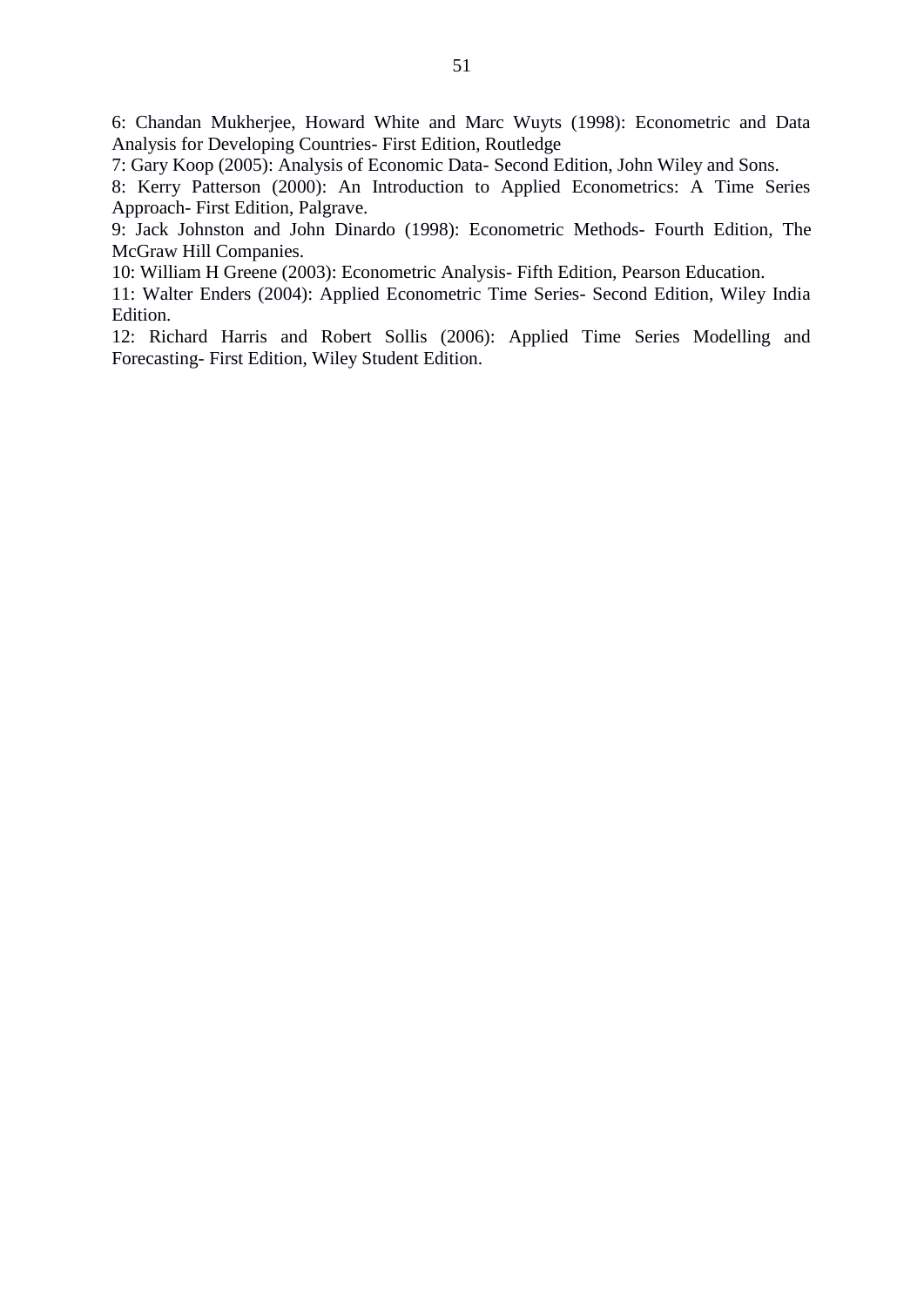## **Elective Course VI MA ECONOMICS (CBCSS) IV SEMESTER ECO4 E02 - BUSINESS ECONOMICS** (Credit 4)

## **Module I: Growth of the Firm**

Growth strategy-Constraints on growth-Alternative growth strategies-Internal expansion-External expansion- Vertical integration- Diversification-Merger-Growth through strategic Multinational corporation-Types of multinationals-Problems alliancefacing the multinationals.

## **Module II: Demand Forecasting**

Demand forecasting- Need for demand forecasting-Types of demand forecasting- Short term and long term forecasting -Quantitative and qualitative forecasts -Explanatory versus time series forecasting- Basic steps involved in a forecasting task -Criteria of a good forecasting method- Survey methods and statistical methods.

## **Module III: Financial Statements and Profit Planning**

Time value of money-Present value and discounting- Sources of business finance- Financial statements (income statement-balance sheet-statement of retained earnings-statement of cash flows)-Financial ratios (liquidity, activity, debt, profitability and market ratios)- Breakeven analysis- Operating leverage.

## **Module IV: Risk Analysis and Capital Budgeting**

Risk analysis-Types of risks- Risk return indifference curves-Risk management- Adjusting the valuation model for risk-Certainty equivalent adjustment- Risk adjusted discount rate-Decision trees -Computer simulation-Capital budgeting- Need for capital budgeting- Steps in capital budgeting- Capital budgeting and decision rules-Net present value- Internal rate of return- Payback period- Benefit cost ratio- Cost of capital- Capital rationing and profitability index.

## **Module V: Pricing of Goods and Services**

Price discrimination- Pricing and the product life cycle-Pricing of multiple products-Products with interdependent demands-Joint products- Fully distributed versus incremental cost pricing- Ramsey pricing- Tying-Product bundling- Peak load pricing- Mark up pricing-Rigid pricing- Flexible pricing- Special designs pricing-Charm pricing- Seasonal pricing-Progressive pricing- Two-part tariff-Prestige pricing-Price lining-Price matching-Auction pricing-New product pricing (price skimming, penetration pricing, going rate pricing)-Transfer pricing.

## **References**

1. John Sloman and Mark Sutcliff: Economics for Business-Third Edition, Pearson.

- 2. Mark Hirschev: Managerial Economics- Cengage Learning India.
- 3. Lila J Truett and Dale B Truett: Managerial Economics- John Wiley & Sons.

4. Spyros Makridakis, Steven C. Wheelwright, and Rob J Hyndman: Forecasting Methods and Applications- Third Edition, John Wiley & Sons.

5. Dominick Salvatore: Managerial Economics- Fourth Edition, Thomson Asia Pvt. Ltd.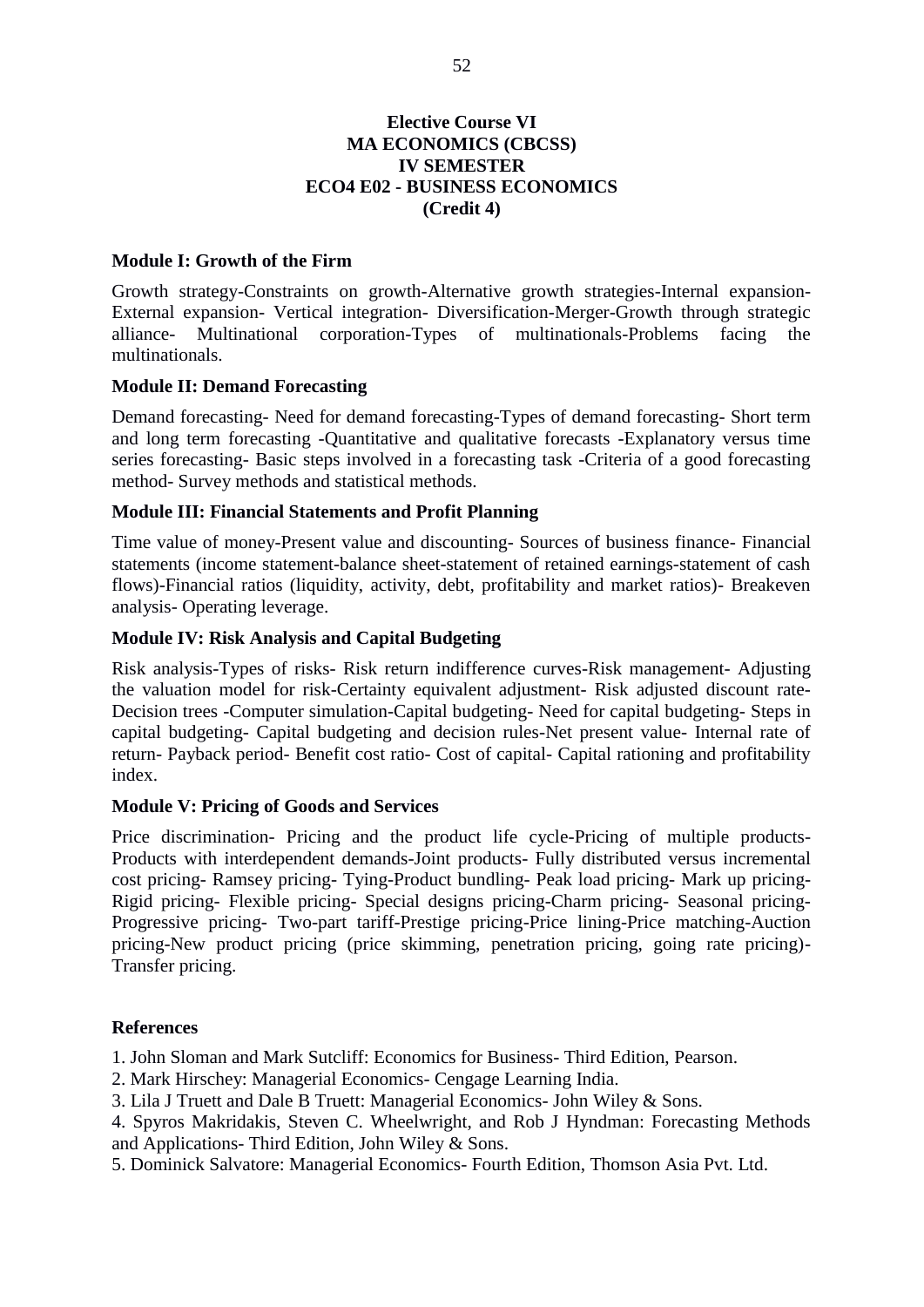6. Lawrence J Gitman: Managerial Finance- Tenth Edition, Pearson Education.

- 7. H Craig Peterson W Cris Lewis: Managerial Economics- Fourth Edition, Prentice Hall
- 8. Paul G Keat and Philip K Y Young: Managerial Economics- Pearson Education.
- 9. R R Barthwal: Industrial Economics- New Age International (P) Ltd.

10. D N Dwivedi: Managerial Economics- Seventh Edition, Vikas Publishing House.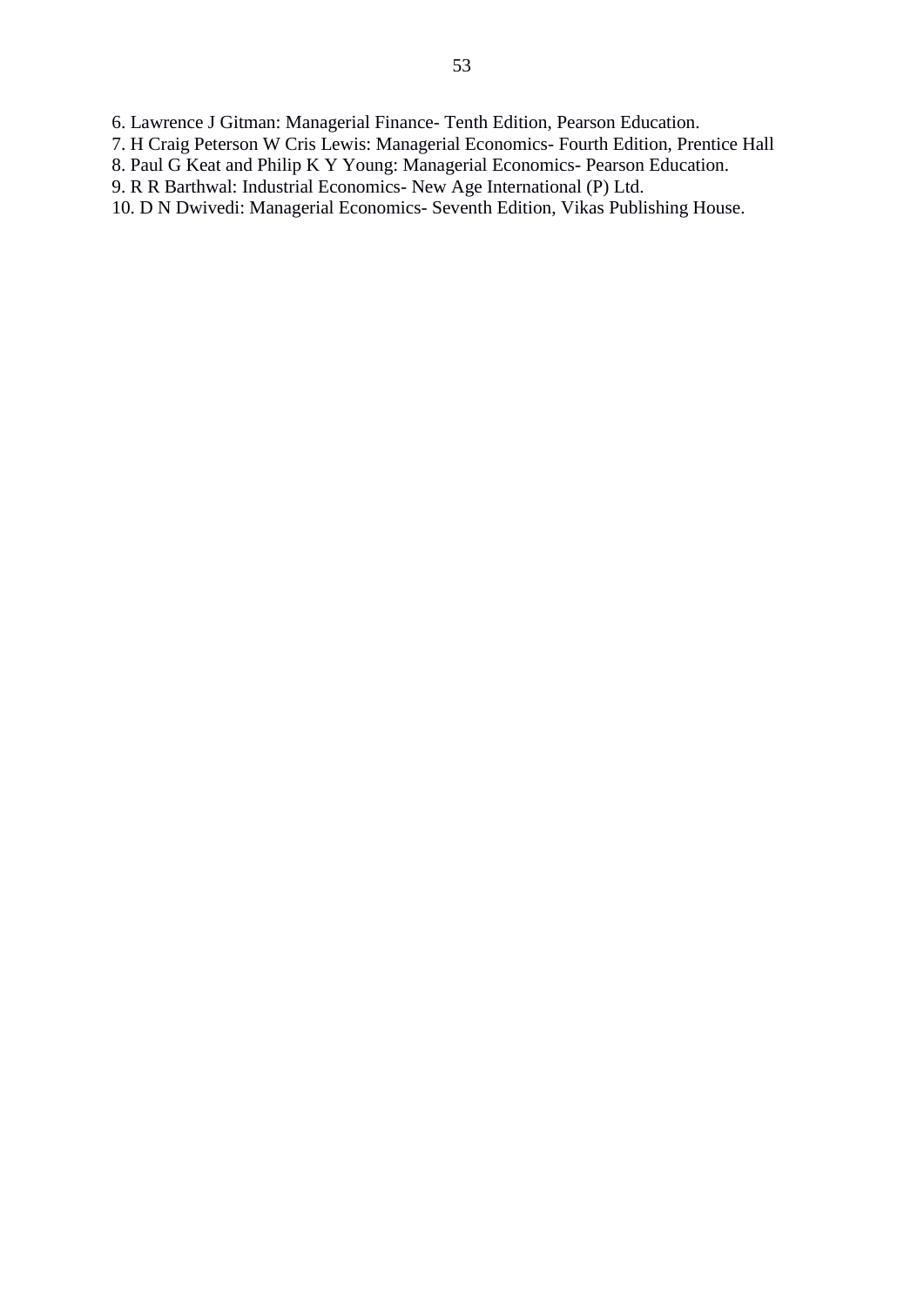# **Elective Course VII MA ECONOMICS (CBCSS) IV SEMESTER ECO4 E03 - DEMOGRAPHY** (Credit 4)

## **Module I: Concepts and Measures of Population Changes**

Meaning and scope of demography- Components of population growth and their interdependence- Measures of population change- Growth, structure and distribution and sources of population data- Demographic data in India- Censuses, Civil Registration System and Sample Surveys- Sample registration- Methods and drawbacks- Measures of fertility and mortality- Standardized birth rates and death rates- Concepts of life table- Meaning of its column and uses- Population distribution- Population projections-Stable, stationary and quasi stable population.

## **Module II: Sex and Age Structure**

Patterns of sex and age structure in developed and less developed countries- Determinants of sex and age structure- Demographic effects of sex and age structure- Ageing and younging of population.

## **Module III: Fertility**

Fertility: Levels and trends-Factors affecting fertility in developed and LDCs- Differential fertility- Ecological factors- Regional differences- Urban-rural-Socio-economic factors-Educational attainment, economic status, occupation of husband, employment status of wife, religion, caste, race, etc.

## **Module IV: Nuptiality and Mortality**

Nuptiality: Concepts-Analysis of marital status from census-Mean age at marriage- Synthetic and decadal synthetic cohort methods- Mean age at widowhood and divorce- Trends in age at marriage-Change in age pattern of marriage.

Mortality: Levels and trends of mortality in developed and LDCs-Sex and age patterns of mortality- Fetal and infant mortality-Still birth, abortion and prenatal mortality-Levels and trends of infant mortality-Factors affecting-Mortality differentials-Rural, urban, geographical, occupational, ethnic, etc.- Factors in mortality declines in developed and LDCs.

## **Module V: Migration**

Basic concepts and definitions- Importance of migration in the study of population- Types of migration- Internal, international, temporary migration- Effects of immigration and emigration- Socio-economic aspects of migration- Theories concerning internal migration-Costs and benefits of internal migration and outmigration.

## **References**

1. U.N: The Determinants and Consequents of Population Trends.

- 2. A.A. Bhende and T. Kanikar: Principles of Population Studies-Himalaya, 1982.
- 3. D.J.Bogue: Principles of Demography-Wiley, 1971.
- 4. B.D.Misra: An Introduction to the Study of Population- South Asian Publishers, 1980.
- 5. S.Nagarwal: India's Population Problem-Tata McGraw Hill, 1985.
- 6. Government of India: Census of India and Related Monographs and Reports.
- 7. U.N: Methods of Measuring Internal Migration-1979.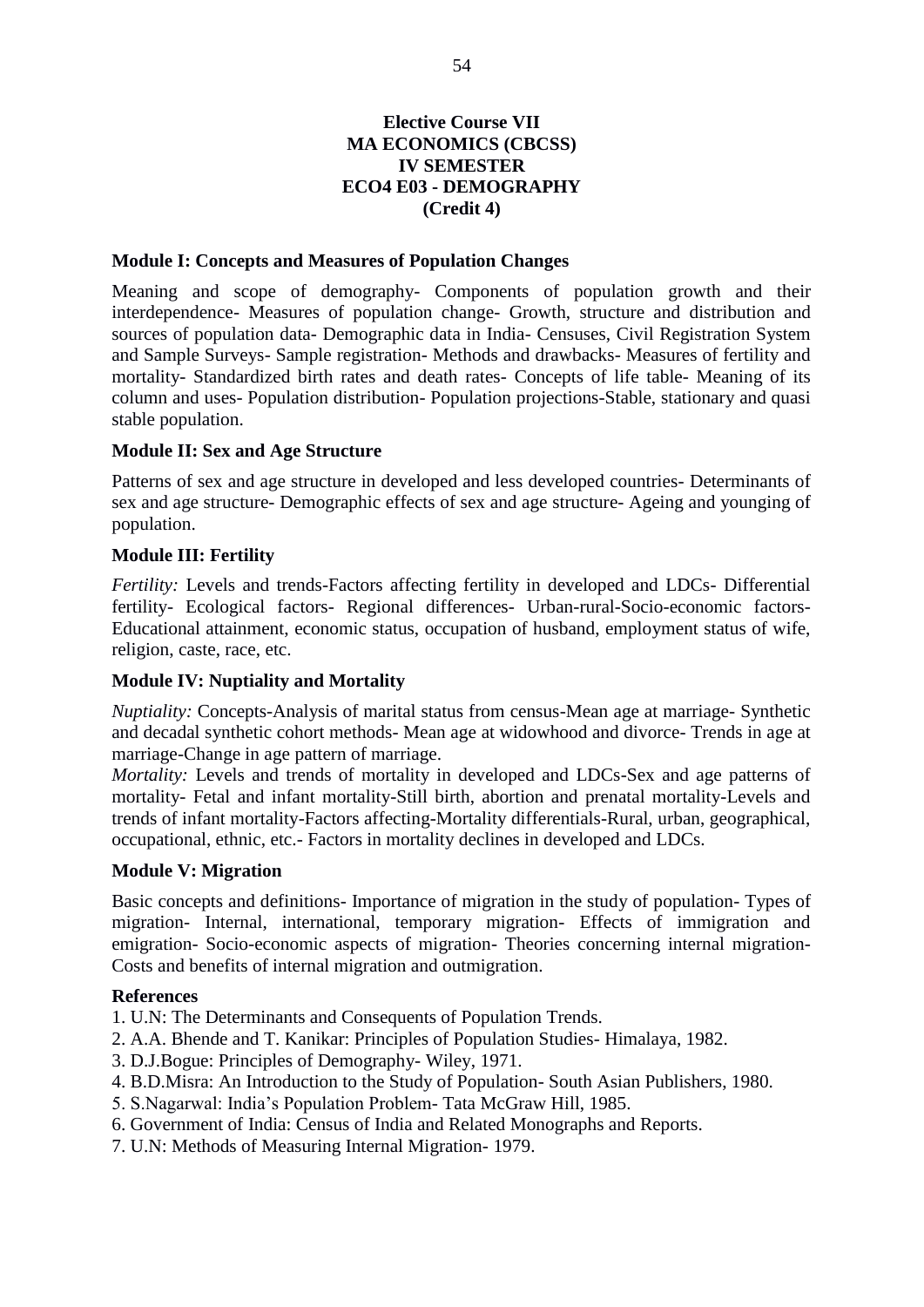# **Elective Course VIII MA ECONOMICS (CBCSS) IV SEMESTER ECO4 E04 - ENVIRONMENTAL ECONOMICS** (Credit 4)

## **Module I: Basic Concepts**

Basic concepts of environmental economics- Property rights in environment- Pollution rights-Habitats, resources, amenities- Collectively consumed goods and services- Spill over costs-Social efficiency- Economic efficiency- Sustainability- Bio-diversity-Ozone layer-Environmental quality- Environmental accounts- Externalities.

## **Module II: Normative Theory of Environmental Regulation**

The theory of externalities-Measurement of externalities- The basic theory of environmental policy- The choice among policy instruments- Environmental policy under uncertainty-Market imperfections- Properties of the Pigovian solution to the problem of extremities-Pigouvian levy as a tax equal to marginal damages at the optimal outcome.

## Module III: Design and Implementation of Environmental Policy

Problems of measurement-Obstacles to determination of environmental policy- Second best approaches- Standards of targets for environmental quality- Design of regulatory system-Choice of policy instruments- Experience with economic incentives for environmental management- Legal liability as an economic instrument for environmental protection-Environmental federation- Enforcement policy on patterns of international trade- Command and control vs. economic incentives.

## **Module IV: Benefits and Costs of Pollution Control and Environmental Programs**

Defining the value of change in environmental quality- Indirect methods of measuring the benefits of environmental quality- The adverting behaviour approach- Weak complementarily approach- Hedonic market methods- Contingent valuation method- Application of valuation techniques.

## **Benefits and Costs of Environmental Programs**

Use of benefits- Cost analysis in environmental standards- Need for B-C analysis of environmental standards- Welfare loss from setting incorrect standards- Distribution of costs andbenefits- Who pays for pollution abatement and who benefits from it- Environmental economics and environmental policy-Use of economic analysis and economic incentives in environmental management.

## **Module V: Development and Sustainability**

Notion of development- Notion of sustainability-Variables of the ecological system- Rules that govern the interactions of these variables-Operational meaning of sustainability-Defining the target state- Measure of sustainability-Case of agricultural system- Soil technology- Crop production and environmental changes-Environmentally (Eco) friendly technology and development-Value of sustainable path- Use and constraints of natural resources accounting and auditing- Methodologies for pricing natural resources- an overview -Case studies of sustainable development (based on man and the biosphere series- Studies sponsored by the UNESCO).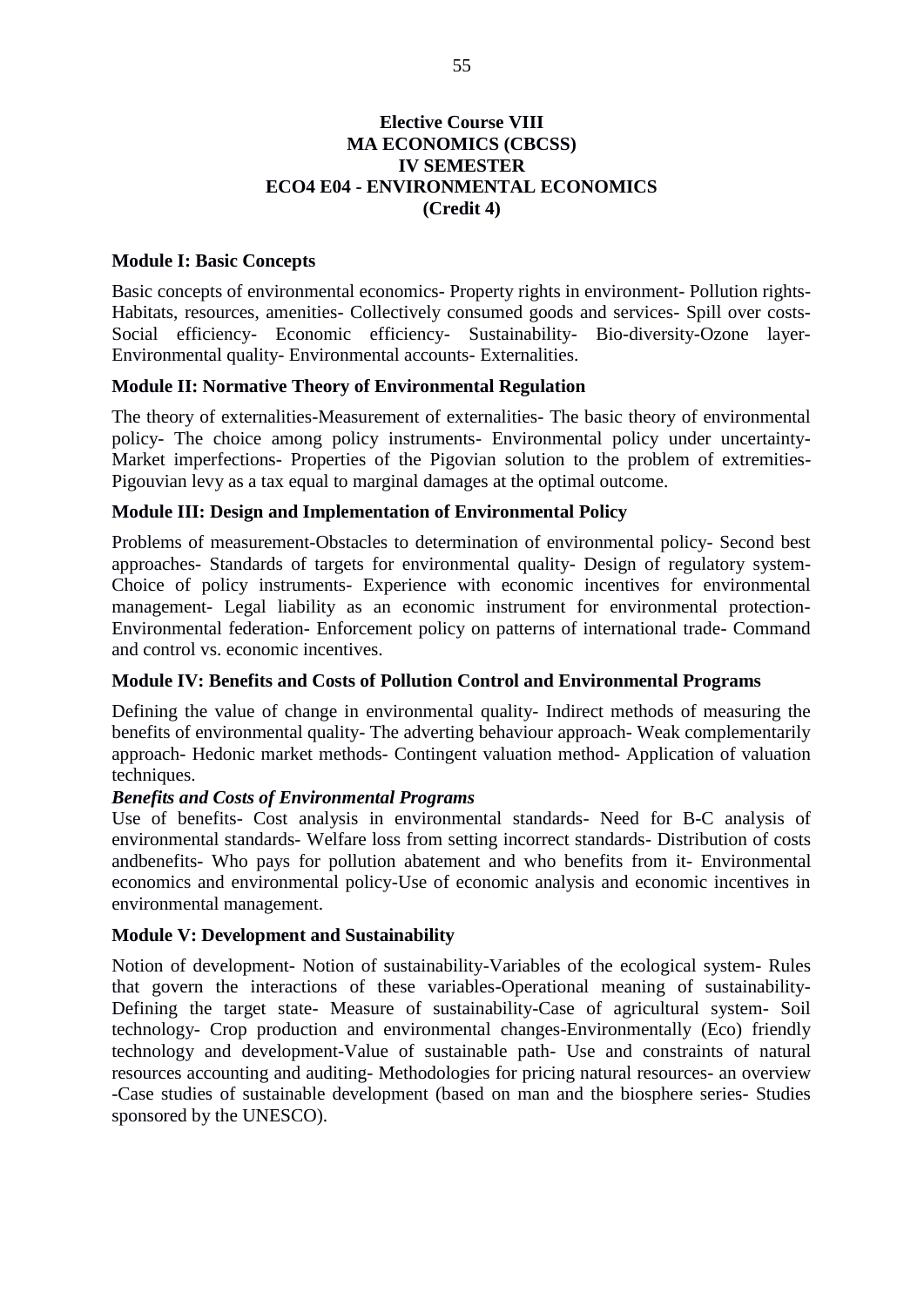## **References:**

- 1. Joseph J Seneca and M K Taussig: Environmental Economics.
- 2. P Abelson: Cost Benefit Analysis and Environmental Problems.
- 3. P Nikamp: Theory and Application of Environmental Economics, Vol. I
- 4. P Nikamp: Environmental Economics, Vol. I
- 5. H Siebert: Economics of Environment: Theory and Policy.
- 6. D N Thompson: The Economics of Environmental Protection.
- 7. A M Freeman (etc) Economics of Environmental Policy.
- 8. C C Park: Environmental Policies: An International Review.
- 9. R Costanza: Ecological Economics.
- 10. Charles D Kolstad (2003): Environmental Economics-OUP.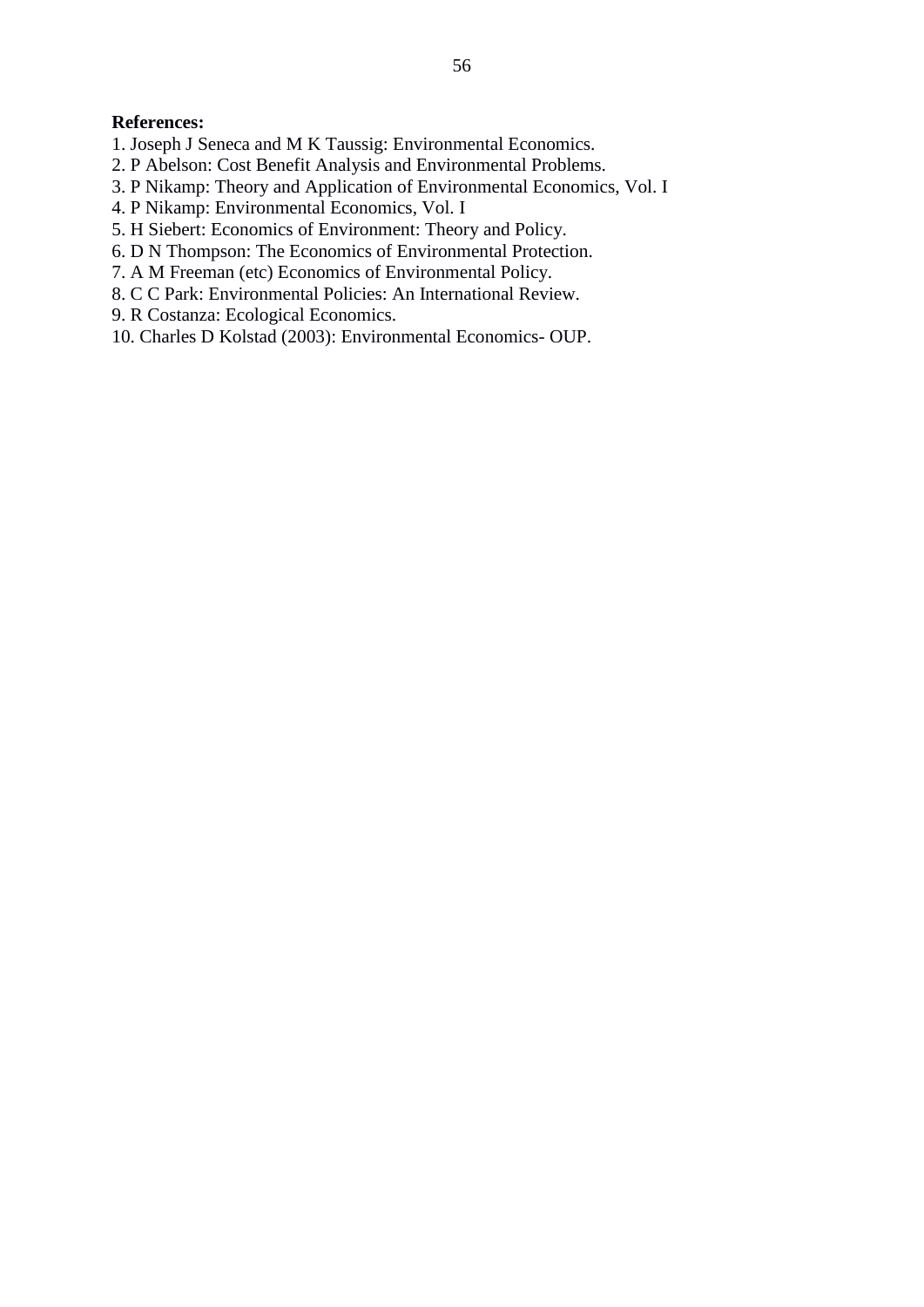# **Elective Course IX MA ECONOMICS (CBCSS) IV SEMESTER ECO4 E05 -POLITICAL ECONOMY OF DEVELOPMENT** (Credit 4)

## **Module I: Subject Matter of Political Economy**

Subject matter of political economy- State, market and institutions-Government, bureaucracy, corruption, mis-governance, rent seeking- Elite capture, Political clientelism- Competitive Populism.

## **Module II Classical Political Economy**

Genesis of Classical Political Economy-Adam Smith and David Ricardo on theory of value, growth and distribution- Views on trade- Major questions raised by classical economists-Neoclassical critique of classical economics-Contributions of Joan Robinson and Sraffa.

## **Module III Marxist Political Economy**

Mode of production- Dynamics of social change- Primitive communism, slavery, feudalism, capitalism, socialism and communism- Asiatic mode of production- Theory of value, surplus value and profit- Marxian Scheme of Simple and Expanded Reproduction.

## **Module IV International Political Economy**

Neoclassical views on international integration- WTO regime- Free Trade and its relative gains, ECLA-school- Latin American experience, Prebisch Singer, Unequal exchange, Dependency theory- Monopoly capital, imperialism and its critique. Cross border investment. European Integration-Intermediate regime.

## **Module V Political Economy of Development in India**

The Mode of Production debate in India- Political economy of fiscal federalism- Political economy of liberalisation in India- Decentralisation and local government-displacements, Environment related movements - selected cases.

## **References**

- 1. Ha-Joon Chang 2006: Rethinking Development Economics-Anthem Press.
- 2. Edmund S. Phelps, Political Economy: An Introductory Text-New York: WW Norton, 1985.
- 3. Usher, Dan 2003: Political Economy, Blackwell Publishing
- 4. Weingast, Barry R., and Donald Wittman: The Reach of Political Economy- The Oxford handbook of political economy, (2006)..
- 5. Dasgupta, A. K (1987): Epochs of Economic Theory- Blackwell Publishers
- 6. Bharadwai, Krishna (1986): Classical Political Economy- Universities Press
- 7. Dimitris Milonakis and Ben Fine: From Political Economy to Economics: Method, the social and the historical in the evolution of economic theory", Routledge.
- 8. Hahnel, Robin 2002: ABC of Political Economy- Modern Primer, Pluto Press.
- 9. Jeffrey S. Banks and Eric Allen Hanushek: Modern Political Economy: Old Topics, New Directions (Cambridge UP, 1995)
- 10. Skarstein, Rune, 1997: Development Theory: A Guide to Some Unfashionable Perspectives, OUP
- 11. Thomas Ferguson and Joel Rogers, eds., The Political Economy: Readings in the Politics and Economics of American Public Policy- M.E. Sharpe, 1984.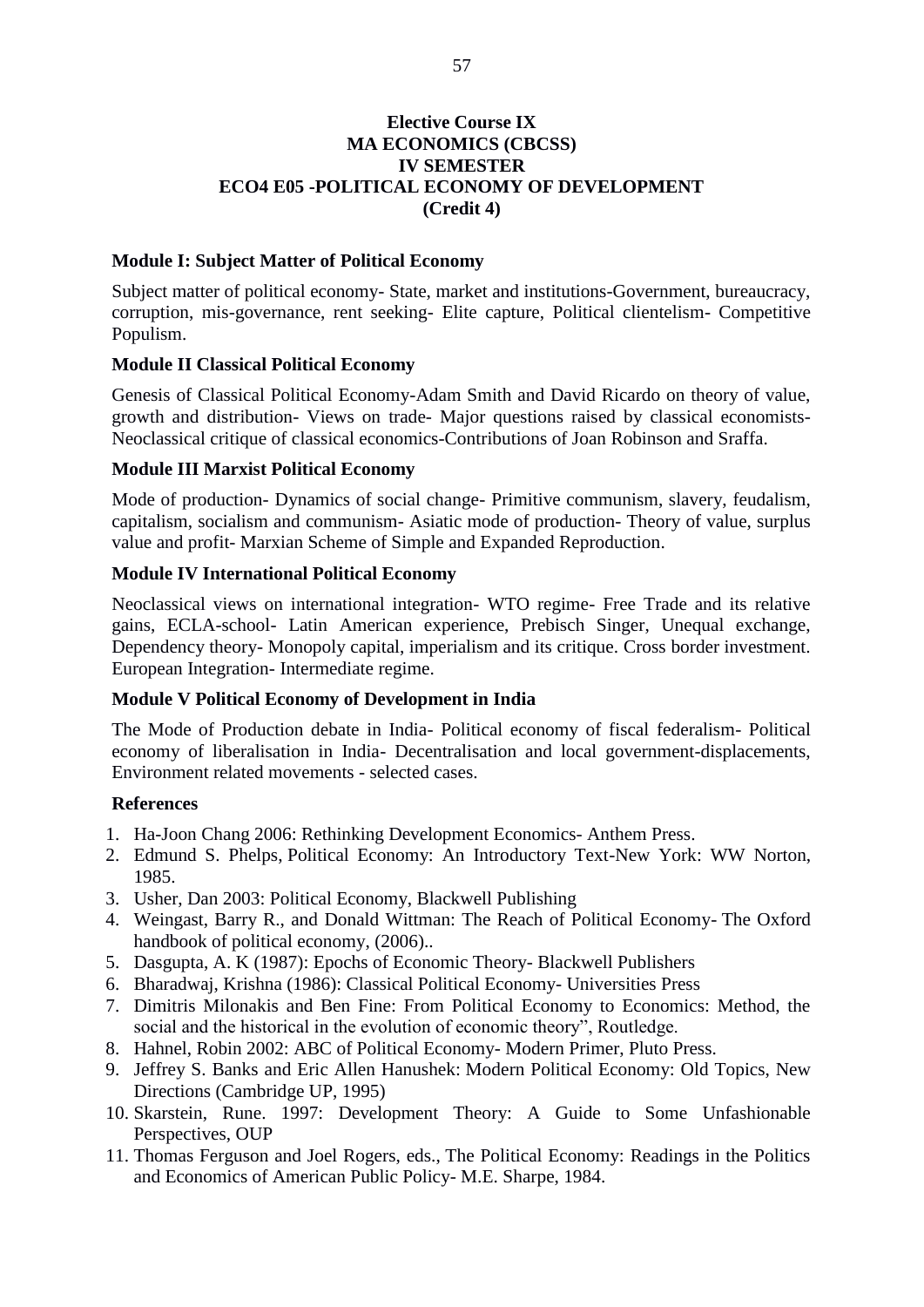- 12. James P. Caporaso and David P. Levine: Theories of Political Economy -New York: Cambridge University Press, 1992.
- 13. Martin Staniland, What is Political Economy? A Study of Social Theory and Underdevelopment - Yale, 1985.
- 14. Dobb, Maurice (1975), Theories of Value and Distribution Since Adam Smith: Ideology and Economic Theory, Cambridge University Press
- 15. Screpanti, Ernesto and Zamagni, Stefano (2006), An Outline of the History of Economic Thought, Second Edition, Oxford University Press, New Delhi (Chapter 8.1)
- 16. Sweezy, P. M (1968), The Theory of Capitalist Development, Monthly Review Press, New York
- 17. Robinson, Joan (1972), Economic Heresies, Macmillan
- 18. Baran, Paul A. and Sweezy, Paul, M (1966), Monopoly Capital- Monthly Review Press
- 19. Patnaik, Prabhat et. al (2011), Marx's Capital: An Introductory Reader, Leftword Books, Delhi
- 20. Gianni Vaggi, Peter D. Groenewegen (2003), A Concise History of Economic Thought: From Mercantilism to Monetarism, Macmillan.
- 21. Corbridge, Stuart: The Political economy of Development in India Since Independence. (2009): 318-336. Paul R Brass 'Handbook of South Asian Politics, Routledge
- 22. Ernest Mandel (2008), Marxist Economic Theory (Vol 1 & 2), Aakar Books, Delhi.
- 23. Kozlov (1977): Political Economy of Capitalism, Progress publishers, Moscow.
- 24. Khudokormov G.N. (1985), Political Economy of Socialism, Union of Soviet Socialist Republics.
- 25. Chalm K.S. (1999), Readings in Political Economy, Orient Longman, Hyderabad.
- 26. Vaggi, Gianni: Historical Antecedents of Development Economics-International Handbook of Development Economics. Cheltenham: Edward Elgar (2008): 97-110.
- 27. Bagchi, A. K. 2008: Historical Perspectives on Development, in, Amitava Krishna Dutt and Jamie Ros (eds), International Handbook of Development Economics, Vol. 1, Edward Elgar, Cheltenham, UK and USA, Chapter 2, pp16-31.
- 28. Junankar P N: Marx's Economics.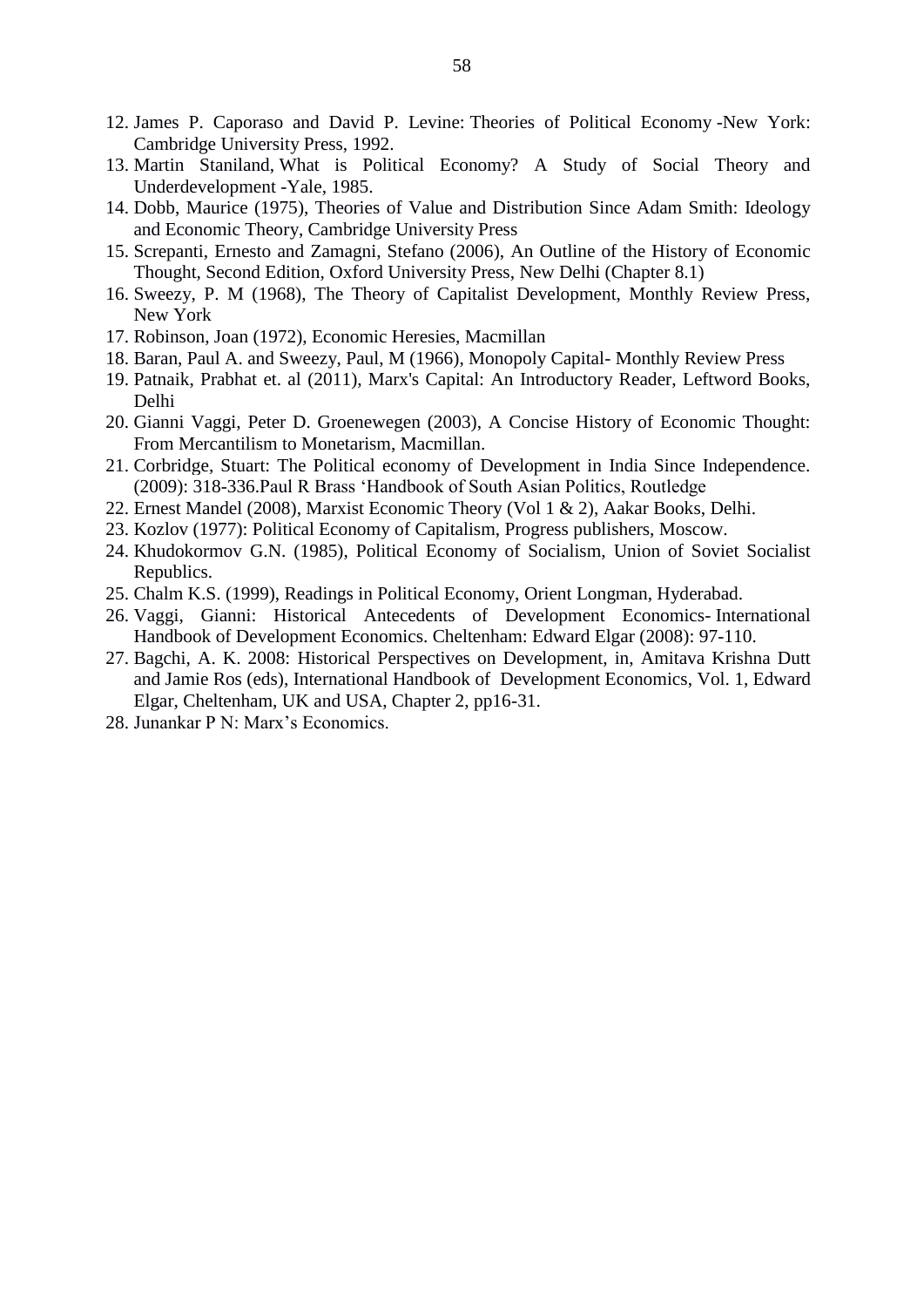## **Elective Course X MA ECONOMICS (CBCSS) IV SEMESTER ECO4 E06- AGRICULTURAL ECONOMICS** (Credit 4)

## **Module I: Agriculture in Economic Development**

Nature and scope of agricultural economics- Agriculture and economic development, Models of agricultural development (Schultz, Lewis, Fei & Ranis, Jorgenson, Todaro, Mellor, and Boserup) - Interdependence between agriculture and industry- Terms of trade between agriculture and industry.

## **Module II: Economic Decisions in Agriculture**

Production- Factor-product relationship - Production functions- Cobb Douglas, CES & Spillman- Factor-factor relationship- Product-product relationship- Resource-use efficiency-Farm-size productivity debate- Capital formation in agriculture- Public versus private investment- Complimentarily versus substitutability debate- Classification of costs- Farm planning and farm budgeting-Systems of farm organization.

## **Module III: Behaviour of Demand, Supply and Agricultural Prices**

Price determination of agricultural commodities-Elasticity of demand and supply of agricultural commodities- Cob-web theorem- Nerlovian supply response model-Prices instability- Role of public intervention in price determination and distribution of agricultural commodities- Agricultural price policy in India- Instruments of price policy- Crop insurance-CACP- Output subsidy- PDS- Food inflation.

## **Module IV: Agricultural Marketing**

Agribusiness- Market structure of agricultural commodities- Marketed and marketable surplus- Distress sales- Defects of markets- Regulated markets- Co-operative markets-Market intelligence- Futures trading.

## Module V: Structural and Institutional Changes in Indian Agriculture

Area, production & productivity trends- Changing cropping pattern- Factors affecting cropping pattern- Agricultural development under five year plans- Green revolution-Agricultural inputs- HYV seeds- Farm mechanization- Fertilizer use efficiency- Crop irrigation technology- Input subsidies- Second green revolution- Ever green revolution-ICAR-Land reforms- Institutional and non-institutional sources of agricultural credit-NABARD- Co-operative credit, Rural indebtedness- Agricultural labour and wages- National Agricultural Policy 2000- National Commission on Farmers- WTO and Indian agriculture-DOHA Agreement.

## **References**

1. Drummond and Goodwin: Agricultural Economics- Pearson, New Delhi, Ed.2, 2004.

- 2. Christopher Ritson: Agricultural Economics- Gosby Lockwood Staples, London, 1977.
- 3. Mellor J.W: The Economics of Agriculture Development- Vora & Co Bombay.

4. Bishop C.E. & Toussiant W.D: Introduction to Agricultural Economic Analysis- John Wiley & Sons, New York, 1958.

5. Heady E.O: Economics of Agricultural Production and Resource Use- Prentice Hall, N Y, 1961.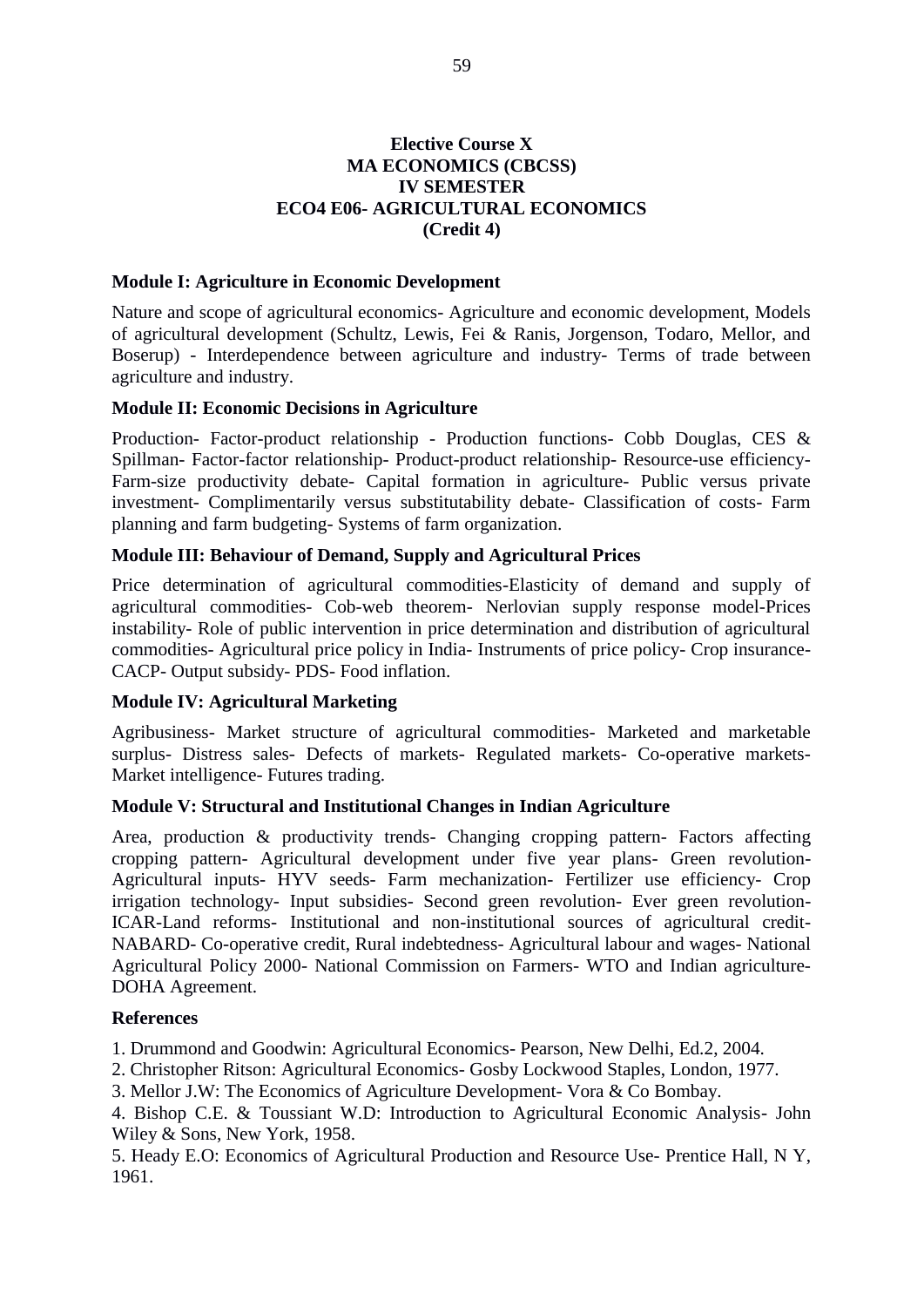6. Hanumantha Rao C.H: Agricultural Production Function, Costs and Returns in India-Tata McGraw Hill 1965.

7. Joshi P.C: Land Reforms in India: Trends and Prospects- Allied Publishers, New Delhi, 1975.

8. Majumdar N A and Kapila Uma: Indian Agriculture in the New Millennium- Changing Perspective and Development Policy- Vol. I & II, Academic Foundation, New Delhi, 2006.

9. Mohammed, Munir, Rehman (Ed): Fifty Years of Indian Agriculture- Concept, New Delhi, 2007.

10. Vyas V Y: India's Agriculture Structure, Economic Policies and Sustainable Development-Academic Foundation, New Delhi, 2003.

11. C A Robertson: Introduction to Agricultural Production Economics and Farm Management.

12. Kapila Uma: Indian Economy- Academic Foundation, New Delhi, 2005.

13. Karl Eicher & Lawerence Witt: Agriculture in Economic Development- Vora & Co., Bombay, 1970.

14. Soni R N: Leading Issues in Agricultural Economics- Shoban Lal Nagin Chand, Jalandar, 1998.

15. Singh & Sadhu: Agricultural Problems in India-Himalaya, Bombay, 1986.

16. S. Ghatak, & K. Ingersent: Agriculture and Economic Development- New Delhi, Select **Book Service Syndicate.** 

17. Shultz T.W: Transforming Traditional Agriculture- New Haven, London Yale University Press 1965.

18. Vaidyanathan A (2010): Agricultural Growth in India: The Role of Technology, Incentives and Institutions- Oxford University Press, New Delhi.

19. C. H. Hanumantha Rao (2005): Agriculture, Food Security, Poverty and Environment: Essays on Post-reform India-Oxford University Press, New Delhi.

20. Subba Reddy, P. Raghu Ram, T. V. Neelakanta Sastry and I. Bhavani Devi (2004): Agricultural Economics-Oxford & IBH Publishing Co. Pvt. Ltd., New Delhi.

21. Bhalla G.S (2007): Indian Agriculture Since Independence- National Book Trust, New Delhi.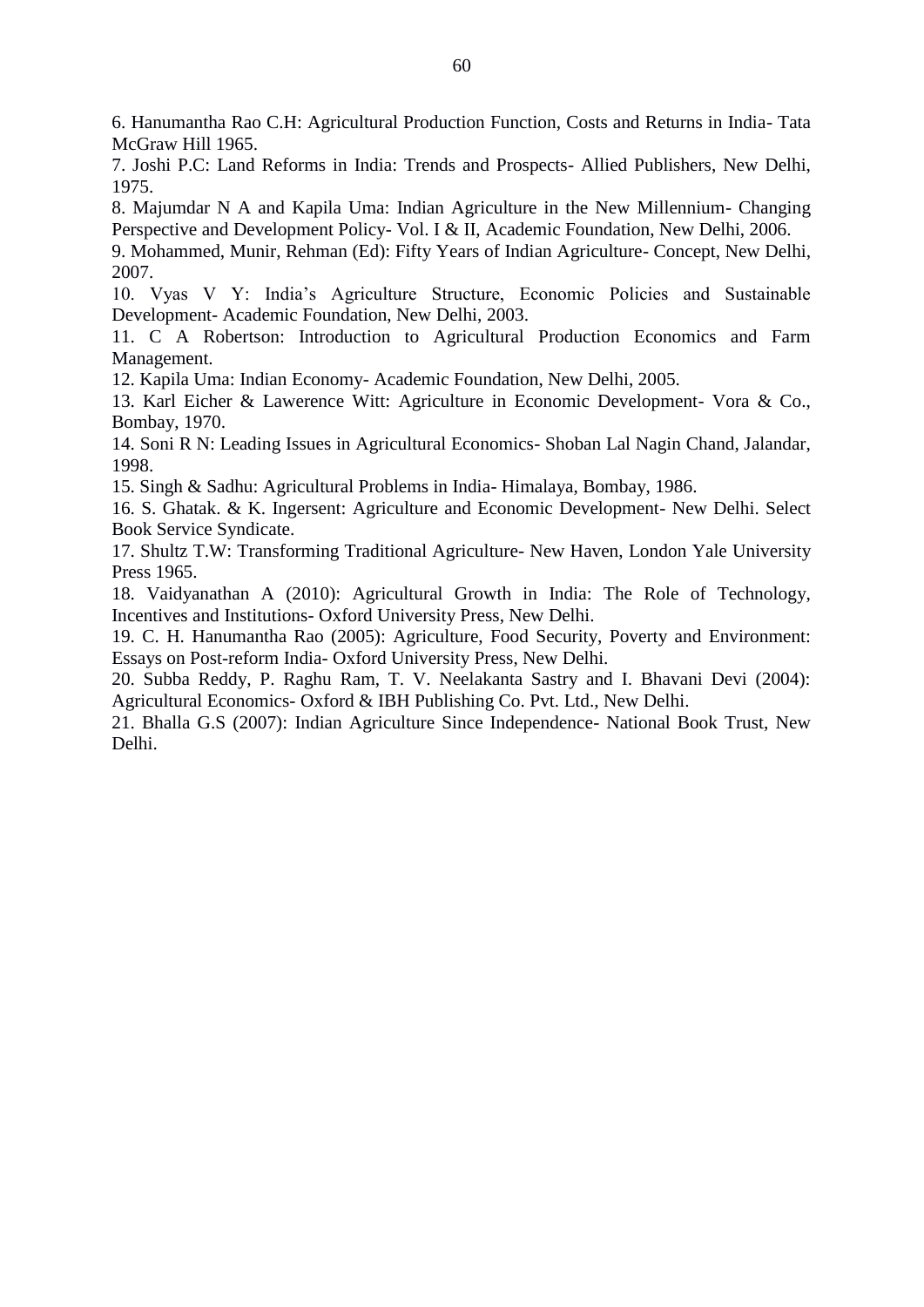# **Elective Course XI MA ECONOMICS (CBCSS) IV SEMESTER ECO4 E07 - GENDER ECONOMICS** (Credit 4)

## **Module I: Introduction to Gender Studies**

Concepts of gender and sex-Feminity and masculinity-importance of women studies-Patrilineal and matrilineal systems and its relevance to present Indian society- Demography of female population in India-Age structure, mortality rates-Inter-state variations in sex ratio-Causes of declining sex ratio- Measurement of fertility and its control-UNDP's gender related measures.

## **Module II: Women and Labour Markets**

Factors affecting female entry in labour markets-supply and demand for female labour in developed and developing countries, particularly in India- Female work participation in agriculture, non-agriculture rural activities, informal sector, cottage and small industries, organized industry and service sector- Wage differentials and its determinants- Gender, Education, Skill, Productivity, Efficiency -Impact of technology and modernization on women's work participation- Effects of globalization and liberalization on women.

## **Module III: Tools of Women Empowerment**

Women and education- GER ratio in India -Addressing gender inequalities in education-Gender equity in health-Access to nutrition-Women's participation in decision making -Role of civil society –Role of NGO's in empowering women- Gender and Community Economic Development(CED)-SEWA-Shramshakti-Kudumbashree in Kerala.

## **Module IV: Social Security for Women**

Measures for gender well being- Entitlements, ensuring economic independence and risk coverage, access to credit and insurance market- Review of legislation for women's entitlements in India -Importance of 73rd Amendment of constitution in gender empowerment.

#### **Module V: Social Protection for Women**

Protection of property rights- schemes for safety net for women- Effectiveness of collective bargaining-Public and private programmes to improve women's health-National Commission for Women(NCW)- The National Credit Fund for Women-Mahila Samridhi Yojana (MSY)-National policy for empowering women- International measures to protect women's' rights-U.N Decade for women -UN convention on CEDAW and DEVAW.

#### **References**

1. Sen, Sujatha (2012): Gender Studies- Dorling Kindersley (India) Pvt. Ltd, New Delhi.

2. Sen, Suvarna (2006): Gender and Development- ICFAI University Press, Hyderabad.

3. Dutta, Nandita and, Sumitra Jha (2014): Women and Rural Development- Pacific Books International Delhi.

4. Dutta, Nandita and, Sumitra Jha (2014): Women and Agricultural Development- Pacific Book. New Delhi.

5. Dutta, Nandita and Sumitra Jha (2014): Women Social Work and Social Welfare- Pacific Books International, New Delhi.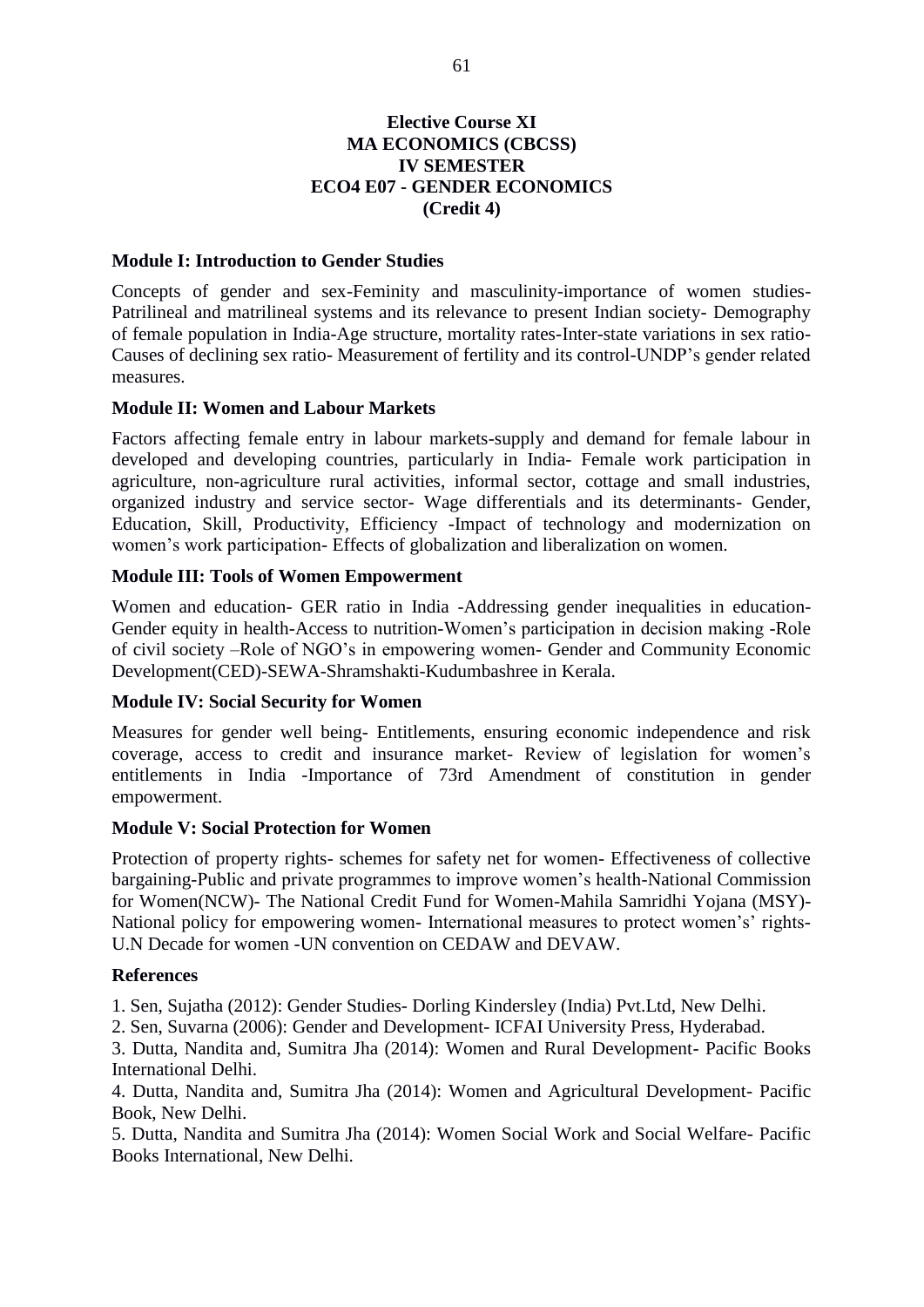6. Jitendra Ahirrao (2013): Entrepreneurship and Rural Women in India- New Century Publications. New Delhi.

7. A. Venkateswarlu, et al. (2013): Dimensions of Female Sex Ratio:: Interstate Variations in India- Serials Publications, New Delhi.

8. Desai, N and M.K Raj (1974): Women and Society in India-SNDT University, Mumbai.

9. Krishna Raj .M, Sudarshan.R.M, and Shariff.A (1999): Gender, Population and Development- Oxford University Press, New Delhi.

10. Seth .M (2000): Women and Development: The Indian Experience- Sage Publications, New Delhi.

11. Srinivasa, K, and A.Shroff (1998): India Towards Population and Development Goals-OUP, New Delhi.

12. Wazir, R, (2000): The Gender gap in Basic Education: NGO's as Change Agents- Sage Publications, Delhi.

13. Sen, Amartya. (1990): More than 100 Million Women are Missing- New York Review of Books, vol.37, No.20, 1990.

14. UNRISD, (2004): Gender Equality: Striving for Justice in an Unequal World- UNRISD, France, 2004.

15. ILO (2002): Women and Men in the Informal Economy: A Statistical Picture- ILO.

16. Govt. of India (1974): Towards Equality-Report of the Committee on the Status of Women in India- Dept of Social Welfare, Ministry of Education and Social Welfare, New Delhi.

17. Govt.of India (2009): Gender Equality and Women Empowerment in India- National Family Health Survey 2005-06 (NFHS-3), IIPS, Mumbai.

18. John Mary .E (1996): Gender and Development in India-EPW, 31(47), PP 3071-77).

19. Pal, Manoranjan et.al (Ed) (2011): Health, Nutritional Status and Role of Women in India-Oxford University Press, New Delhi.

19. E Boserup (1970): Women's Role in Economic Development- George Allen and Unwin, London.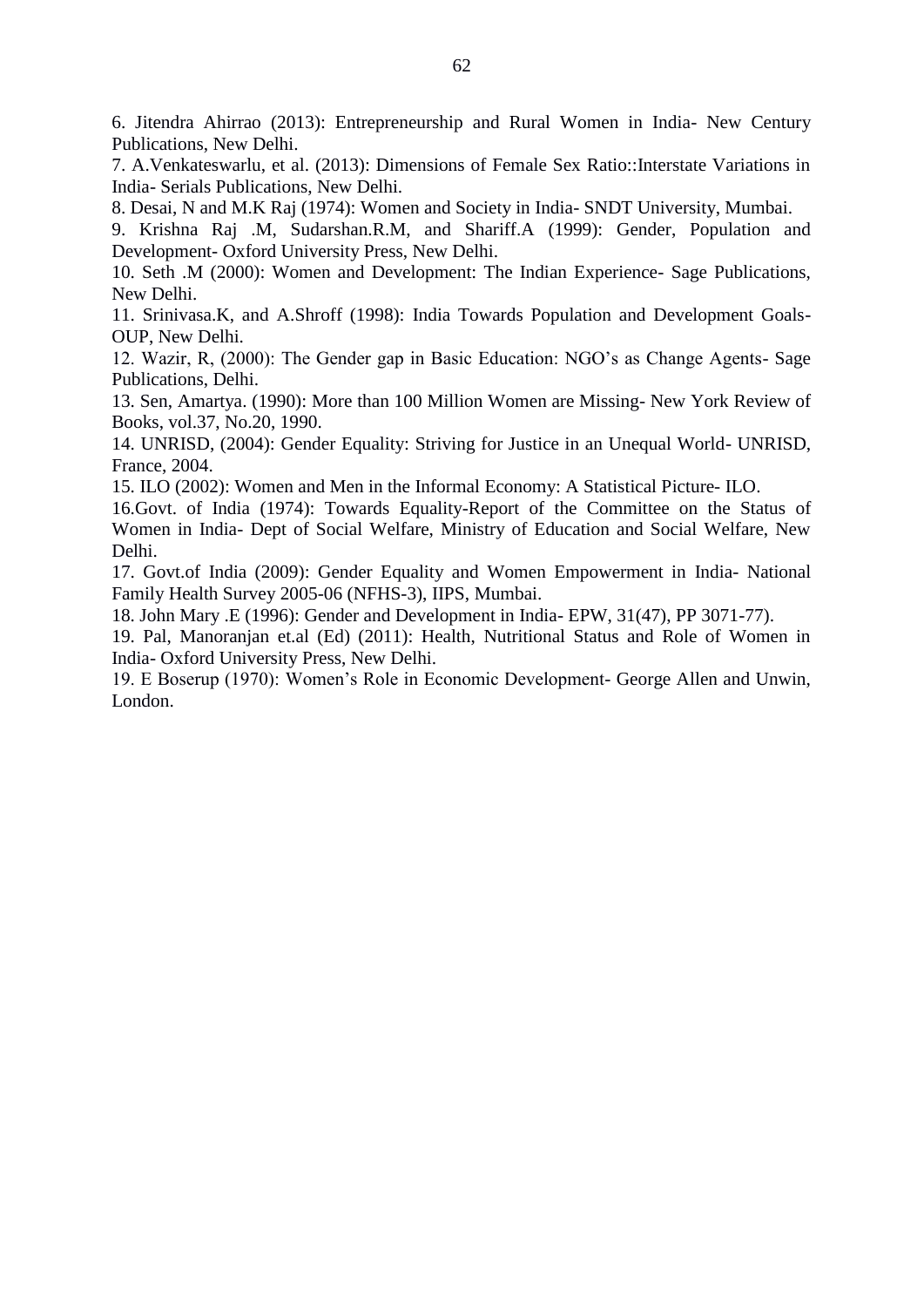# **Elective Course XII MA ECONOMICS (CBCSS) IV SEMESTER ECO4 E08 - HEALTH ECONOMICS** (Credit 4)

#### **Module I: The National and International Health Scene**

Health output and input indicators and their correlation with the level of economic development and with the public expenditure on health-Sources of health statistics and a critical appraisal of their usefulness and limitations.

#### **Module II: Resource Allocation in the Health Sector**

Resource allocation problems in private and government hospitals- Resource allocation problems facing a private practitioner-The problem of multiple services of a hospital-Pricing of these services and the choice of the mix of services- The trade-offs between quantity and quality- Production function- Productivity-Efficiency and equity considerations applied to the hospital sector- Spatial distribution of health care facilities and services-The demand for health services and the role of the physician- The impact of pharmaceutical companies and health insurance on this demand.

# **Module III: Evaluation of Benefits and Costs of Health Services**

Private benefits and private costs of providing health services- The failure of the market to provide essential health services- The provision of health services by the government-The application of benefit cost analysis to public health and family planning projects- The role of health in economic development- Value of output lost due to number of sick days- Benefits and costs (both private and social) of training professional manpower such as physicians, dentists, pharmacists and nurses.

## **Module IV: Financing of Health Service and Issues in Health Economics**

Theory and practice- Review of per capita and public expenditure on health services over time and in different parts of the country- An analysis of the sources of public funds for health- The need for a general health insurance- Need for a social health insurance for the savings and the aged- A comparative analysis of alternative payment systems such as health insurance, prepayments scheme, savings-linked insurance system etc.-Financing health services through specific (health cess) and general (direct and indirect taxes) local government revenues- The role

of government financing institutions in financing health.

#### **Issues in Health Economics**

Growth in expenditure of personal health services- Characteristics of health services-Healthcare problems, public's and economist's views-Analysis of demand for health services and supply of it-Tastes and preferences- Relative prices- Full-cost pricing- Rising healthcare costs- Supply, demand and reform approaches-Productivity and efficiency of private and public health services- Laissez-faire approach to healthcare industry-Issues in the Indian healthcare system.

#### **Module V: Health and Nutrition: Indian Experience**

Socio-economic and political setting-Improvement in health status, a historical analysis-Factors affecting health-Nutritional status- Changes in morbidity pattern and trends immortality rates-Development policies, health strategy and role of non-health system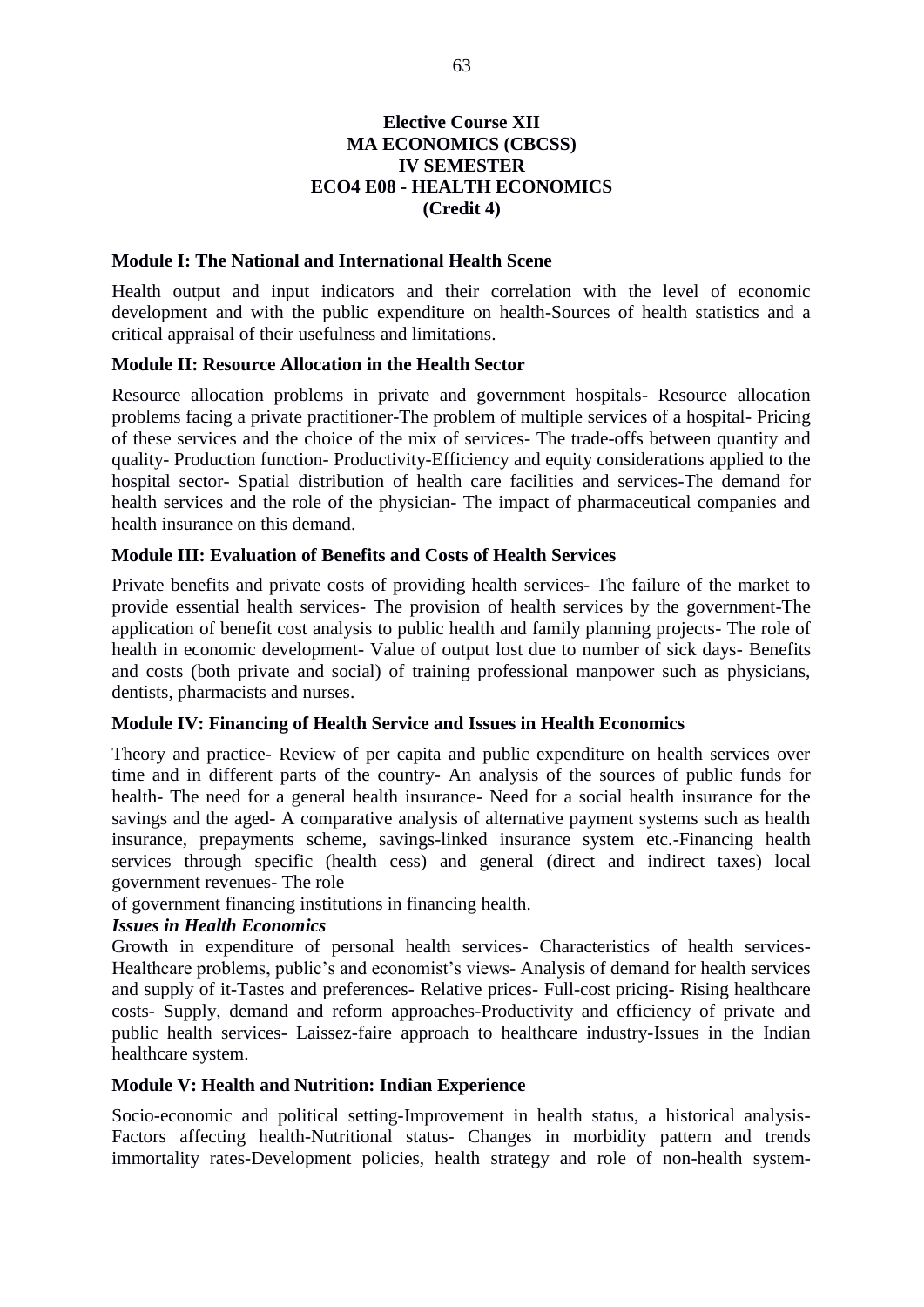Socio-economic determinants of health status- Health goals, strategies and intersectoral action-Implementation of

intersectoral programme for health-Institutional framework- Community participation and informal organization-Health and nutrition in Kerala-Issues for the 21st Century.

# **References**

1. Baneerjee D: Social and Cultural Foundation of Health Service Systems in India-Enquiry, Supplement to Vol XII, June 1975.

2. Banerjee D: Poverty, Class and Health Culture in India. Vol. I, Practical Prakashan, New Delhi 1982.

3. Gandhian Institute for Rural Health and Family Planning: Studies on Morality in India-Monograph Series, No. 5, 1972.

4. Government of India: National Health Policy- New Delhi, 1983.

5. Indian Council of Social Science Research and Indian Council of Medical Research: Health for All-2000 A.D- ICSSR, 1981.

6. Madan T.N: Who Chooses Modern Medicine and Why- Economic and Political Weekly, pp. 1475-84, 1969.

7. Madan T.N: Doctors and Society: Three Asian Case Studies- Vikas Publishing House, Delhi 1980.

8. Naik J.P: An Alternative System of Healthcare Services in India: Some Proposals- ICSSR, Delhi.

9. Feldstein M.S: Economic Analysis of Health Service Efficiency- North Holland, Amsterdam, 1967.

10. Jimenz E: Pricing Policy in the Social Sectors- Johns Hopkins University Press, New York, 1987.

11. Klarman H.E: The Economics of Health- Columbia University Press, Columbia, 1965.

12. Malenbaum W: Progress in Health: What Index of What Progress: Annals of the American Academy of Politics and Social Science- January, 1971.

13. Mote V.L. and H.N. Pathak: Drug Price Control: An Evaluation- Economic and Political Weekly, 15 July, 1972.

14. Newhouse J.P: Towards a Theory of Non-profit Institutions: An Economic Model of a Hospital- American Economic Review, March 1970.

15. Panchamukhi P.E. Economics of Health: A Trend Report- in ICSSR, A Survey of Research in Economics- Vol. VI, Infrastructure, Allied Publishers, Delhi.

16. Galenson W and W Pyatt: Quality of Labour and Economic Development in Certain Countries- International Labour Organisation, Geneva, 1964.

17. Pearce D and P Dasgupta: Social Benefit Cost Analysis- Macmilan, London, 1982.

18. Weisbroad B. A: Economics of Public Health- University of Pennsylvania Press, Pennsylvania, 1961.

19. Weisman J: Cost Benefit Analysis and Health Service Policy- Scottish Journal of Political Economy, Vol. 20, No. 1, February 1962.

20. Krishnakumar T and Rao K.N: Financing of Health Services in India: Perspectives and Issues- Department of Economics, University of Hyderabad (Mimeographed), September 1987.

21. Rothenberg J: Welfare Implications of Alternate Methods of Financing Medical Care-American Economic Review, Proceedings, May 1951.

22. World Bank: The Financing Health Services in Developing Countries: An Agenda for Reform- World Bank Policy Study, Washington, 1987.

23. David Daren: National Health Insurance: Benefits, Costs and Consequences- Brookings Institutions, 1975.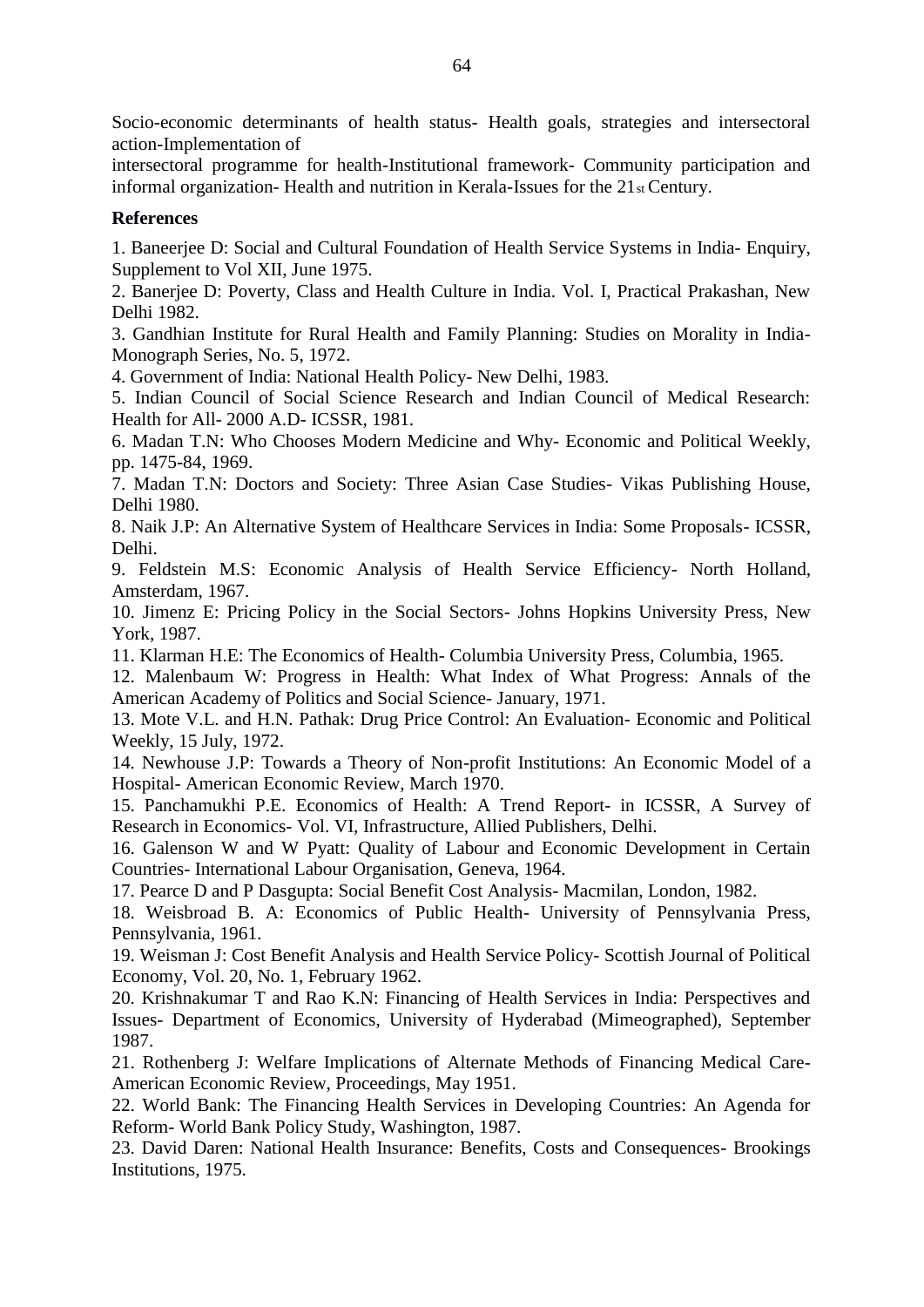24. Lindsay Cotton M (Ed.): New Directions in Public Health Care: A Prescription for the 1980s- Institute for Contemporary Studies, San Francisco, 1980.

25. Russel L.B: Technology in Hospitals: Medical Advance and their Diffusion- Brookings Institution.

26. Panikar P.G. and C.R. Soman: Health Status of Kerala- Centre for Development Studies, Thiruvananthapuram.

27. CDS: Poverty, Unemployment and Development Policy- 1975, UN, NY.

28. Panikar P.G.K: Resources not the Constraint on Health Improvement-A Case Study of Kerala- EPW, No.44, 1979.

29. Panikar P.G: Inter-regional Variations in Calorie Intake- EPW, Special No 1980.

30. Government of Kerala: Report of the High Power Committee on Health Service-Thiruvananthapruam, 1979.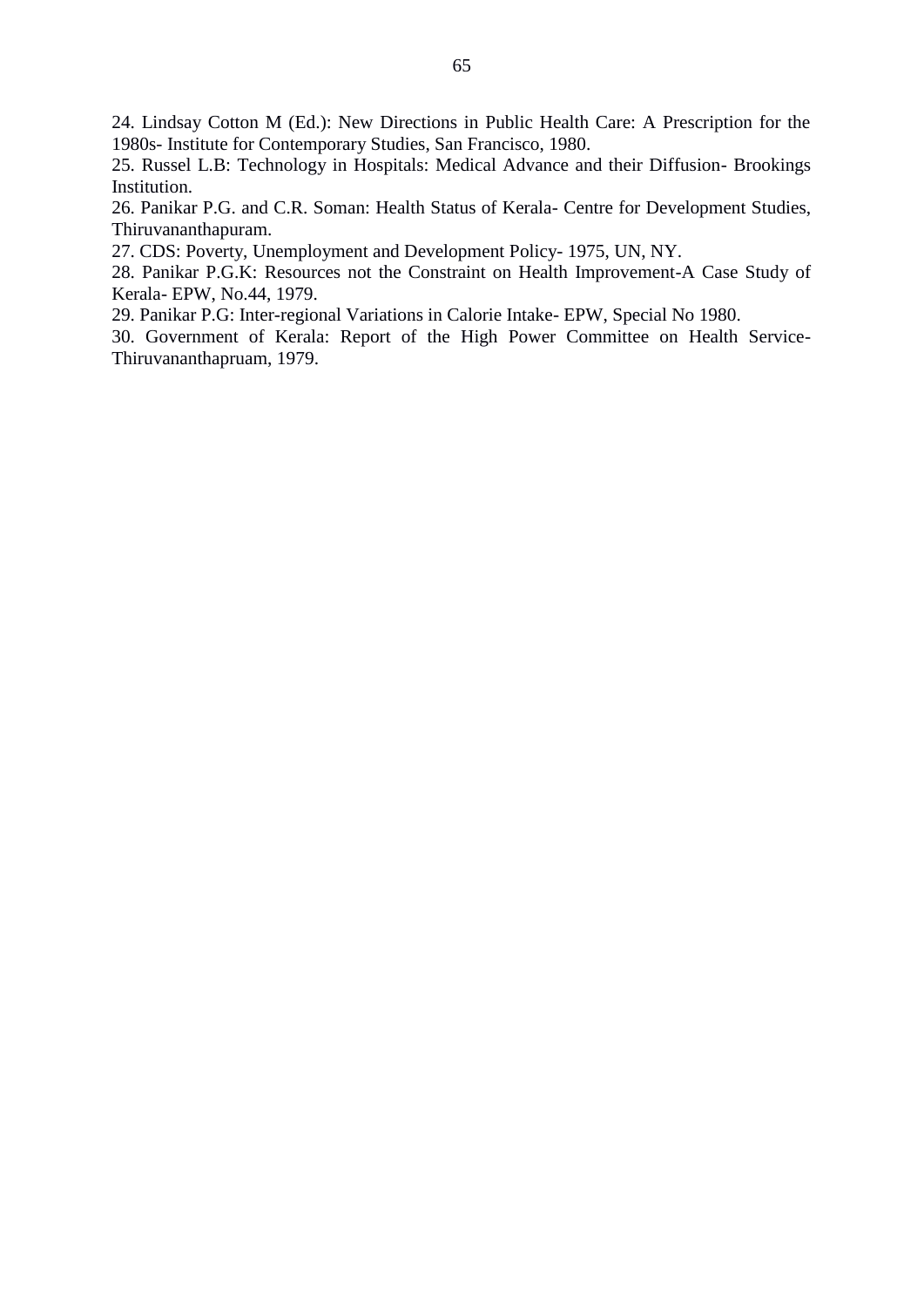## **Elective Course XIII MA ECONOMICS (CBCSS) IV SEMESTER ECO4 E09 - MATHEMATICAL ECONOMICS** (Credit 4)

## **Module I Theory of Consumer Demand**

Utility maximization- derivation of demand functions – Elasticity- measurement –Slutsky equation -Direct and cross effects - Homogeneous and homothetic utility functions - Indirect utility function - Roy's identity - Linear expenditure systems - Constant elasticity models.

## **Module II Theory of Production**

Production Function - Producers equilibrium - derivation of input demand functions - Cobb-Douglas production function - CES production function -VES production function-Translog production. Cost function: Derivation of cost as a function of output-Duality - Shepherd's lemma- derivation of supply function- generalized Leontief cost function - Technological progress and production function.

## **Module III Theory of Markets**

Mathematical treatment of market equilibrium- Single goal firm and multiple goal firms-Mathematical treatment of equilibrium under different market situations.

## **Module IV Linear Programming and Input-Output Analysis**

Linear programming: Primal and dual problem - General linear programme - Complementary slackness theorem - Simplex solution-Input Output Analysis: Open and closed, static and dynamic Leontief system -Technological viability -Hawkins-Simon's conditions for viability-

## **Module V Decision Theory**

Decision theory framework-Payoff tables-Regret tables-Decision under uncertaintyuncertainty and risk-Methods of incorporating risk-Value of perfect information-Decision tree and its uses-Theory of Games: Two person zero-sum game - Pure and mixed strategy -Saddle point theorem.

## **References**

1. Allen R.G.D (1956): Mathematical Economics- Macmillan Co. Ltd.

2. Birchcnhall C and Grout P (1984): Mathematics for Modern Economics- Philip Allen. Harness and Noble Books, Oxford.

3. David. F Heithfield and Soren Wibe (1987): Introduction to Cost and Production Functions- Macmillan Education Ltd.

4. Eugene Silberberg (1990): The Structure of Economics: A Mathematical Analysis-Second Edition, McGraw Hill International Ltd.

5. J.M Henderson and R.E Quandt (1980): Microeconomic Theory: A Mathematical Approach- McGraw Hill International Ltd.

6. Michel D. Intriligator (1980): Econometric Models, Techniques and Applications- Prentice Hall of India Ltd.

7. Alpha C. Chiang (1988): Fundamental Methods of Mathematical Economics- McGraw Hill International Edition.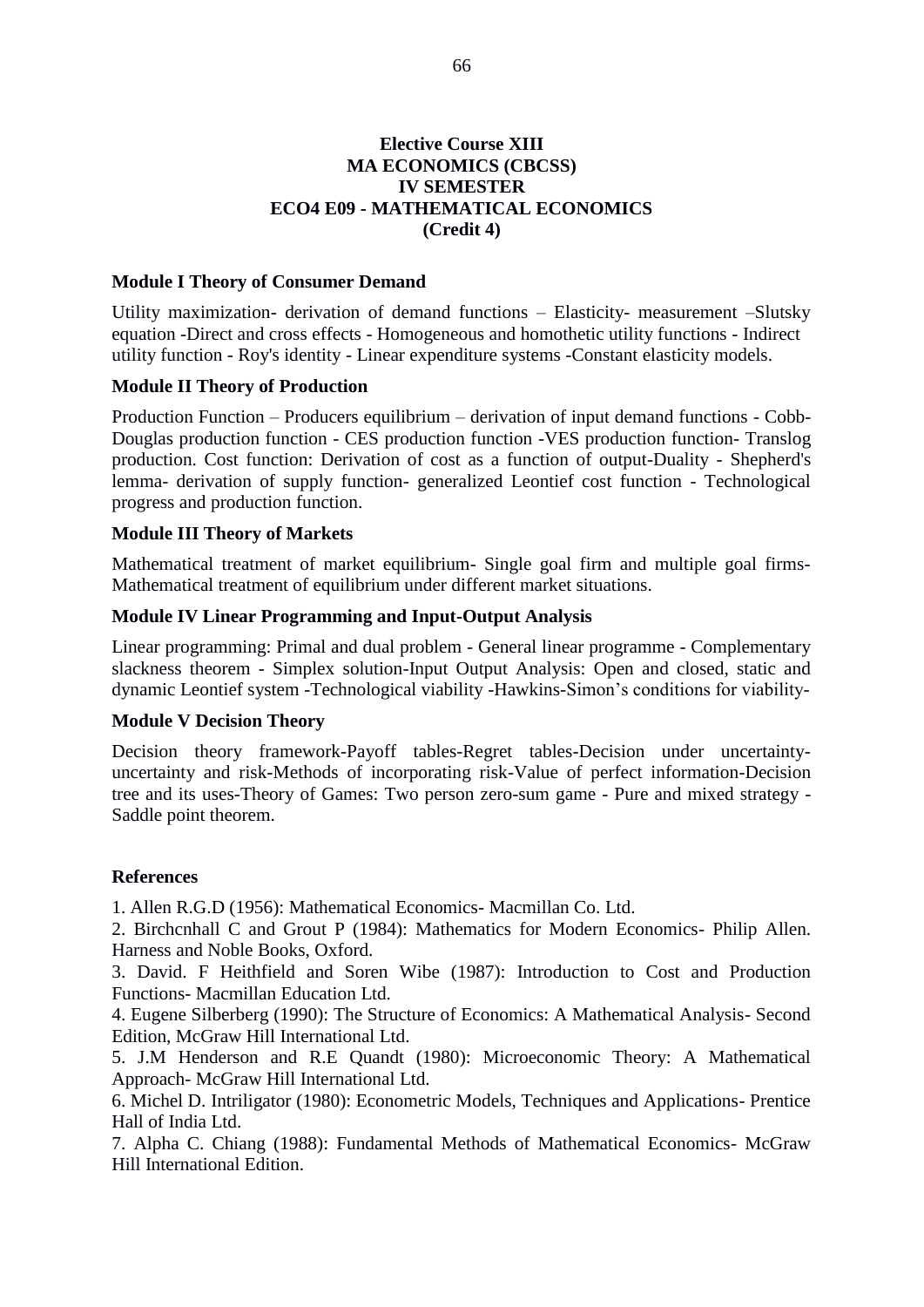8. Amitabh Kundu, et. al (1976): Input Output Framework and Economic Analysis- Centre for the Study of Regional Development, New Delhi.

9. Krishna K.L (ed.) (1987): Econometric Applications in India- Oxford University Press, New Delhi.

10. Barry Bressier: A Unified Introduction to Mathematical Economics.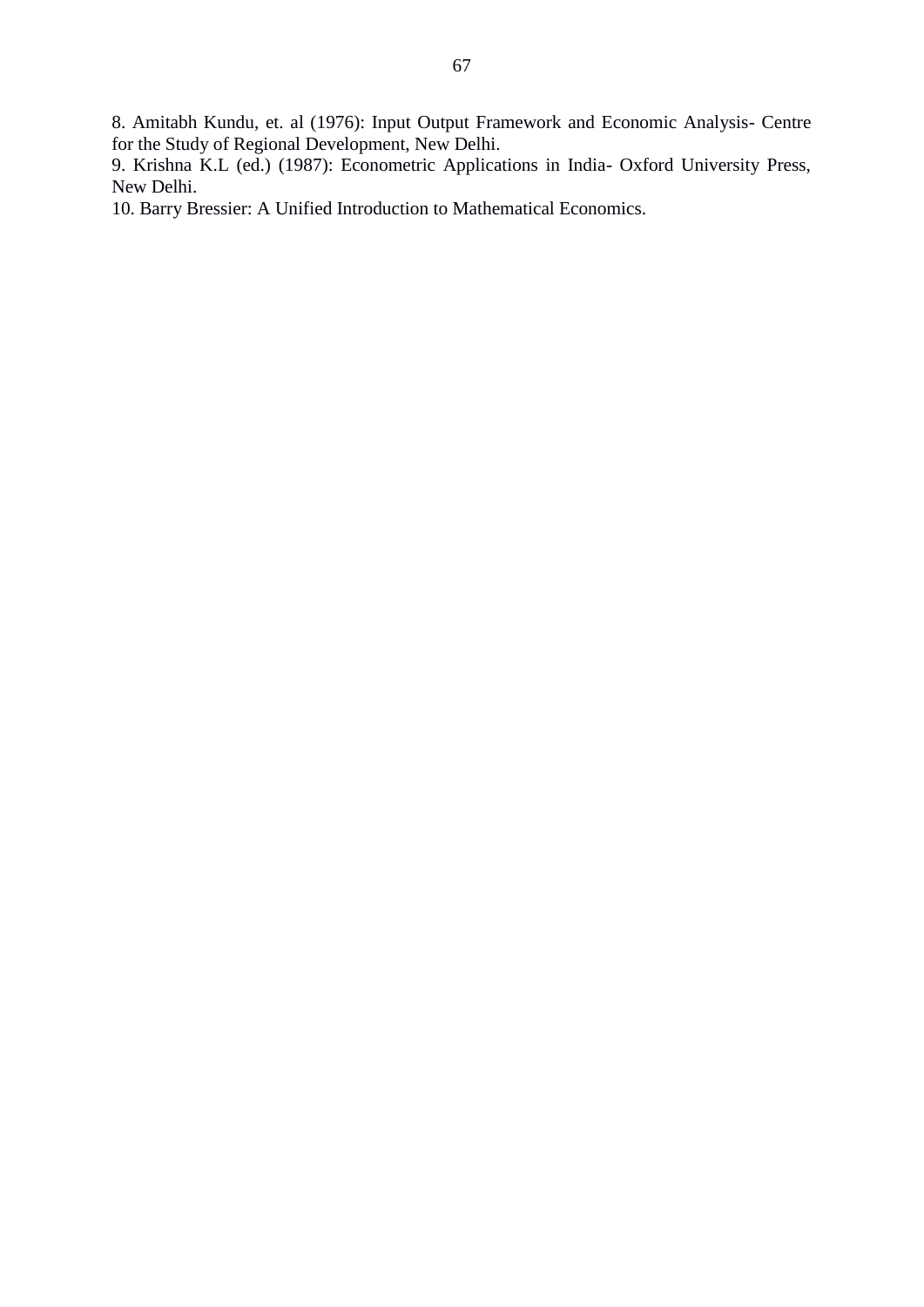## **MA ECONOMICS(CBCSS) IV SEMESTER**

# **Elective Course XIV (Only for Affiliated Colleges )**

# **ECO4 E10. - RESEARCH METHODOLOGY AND COMPUTER APPLICATIONS (Credit 4)**

## **Additional Course for SDE/Private registration Students in lieu of Dissertation/Project**

# **ECO4 C14. - RESEARCH METHODOLOGY AND COMPUTER APPLICATIONS (Credit 4)**

## **Module I: Fundamentals of Research Methodology**

Meaning of research- The relation between theory and research- Types of research- Scientific and social research- Pure and applied research- Special features of social research- Different approaches in social research.

## **Module II: Formulation of Research Problem**

Formulation of null and alternative hypothesis- Research design and methods- Exploratory, diagnostic and experimental studies- Deductive and inductive method- Static and dynamic method- Historical and dialectical method- Case study method-Interdisciplinary research.

## **Module III: Data Collection**

Sources of data- Primary and secondary- Time series and cross section data- Sample survey-Methods - Interview methods-Questionnaire methods- Construction of questionnaire.

## **Module IV: Sampling Methods**

Random, stratified, multistage, systematic, cluster, quota and judgment samples- Data analysis techniques- Drawing inferences from analysis- Scaling-Problems and Techniques- Report writingprocedures.

## **Module V: Computer Applications**

Estimation of mean, median and mode-Standard deviation and coefficient of variation- Presentation of graphs- Line, sub divided, multiple, pie graphs- Estimation of growth rates- Estimation of trend equations- Estimation of regression equations- Introduction to EXCEL, SPSS.

## **References**

- **1.** William J Goode and Paul K Hatt (1981): Methods in Social Research- McGraw-Hill.
- **2.** Pauline V Young: Scientific Social Surveys and Research- Prentice Hall India PvtLtd.
- **3.** C R Kothari (2004) Research Methodology: Methods and Techniques- NewAge.

**4.** W Lawrence Neuman (2006): Social Research Methods: Quantitative and Qualitative Approaches-Pearson.

**5.** Wilkinson and Bhandarkar (2002) Methodology and Techniques of Social Research-Himalaya PublishingHouse.

**6.** Marc Blaug: The Methodology of Economics, or How Economics Explain-CUP.

**7.** Wilkinson and Bhadarkar: ResearchMethodology.

**8.** Modern Language (2009) The MLA Handbook for Writers of Association of America, ResearchPapers.

**9.** Sarma KVS (2001): Statistics Made Simple: Do it Yourself on PC- PrenticeHall.

**10.** William M. K. Traochim, Research Methods, 2nd Edn., Biztantra, 2003.

**11.** Ellen.R.Griden, Evaluating Research Articles, SAGE,2001.

**12.** Bridget Somekth & Cathy Liwin (Ed) Research Methods in Social Sciences, Vistar,2005. **13.** John Adams, Research Methods for Graduate Business & Social Science Students, Response,2007.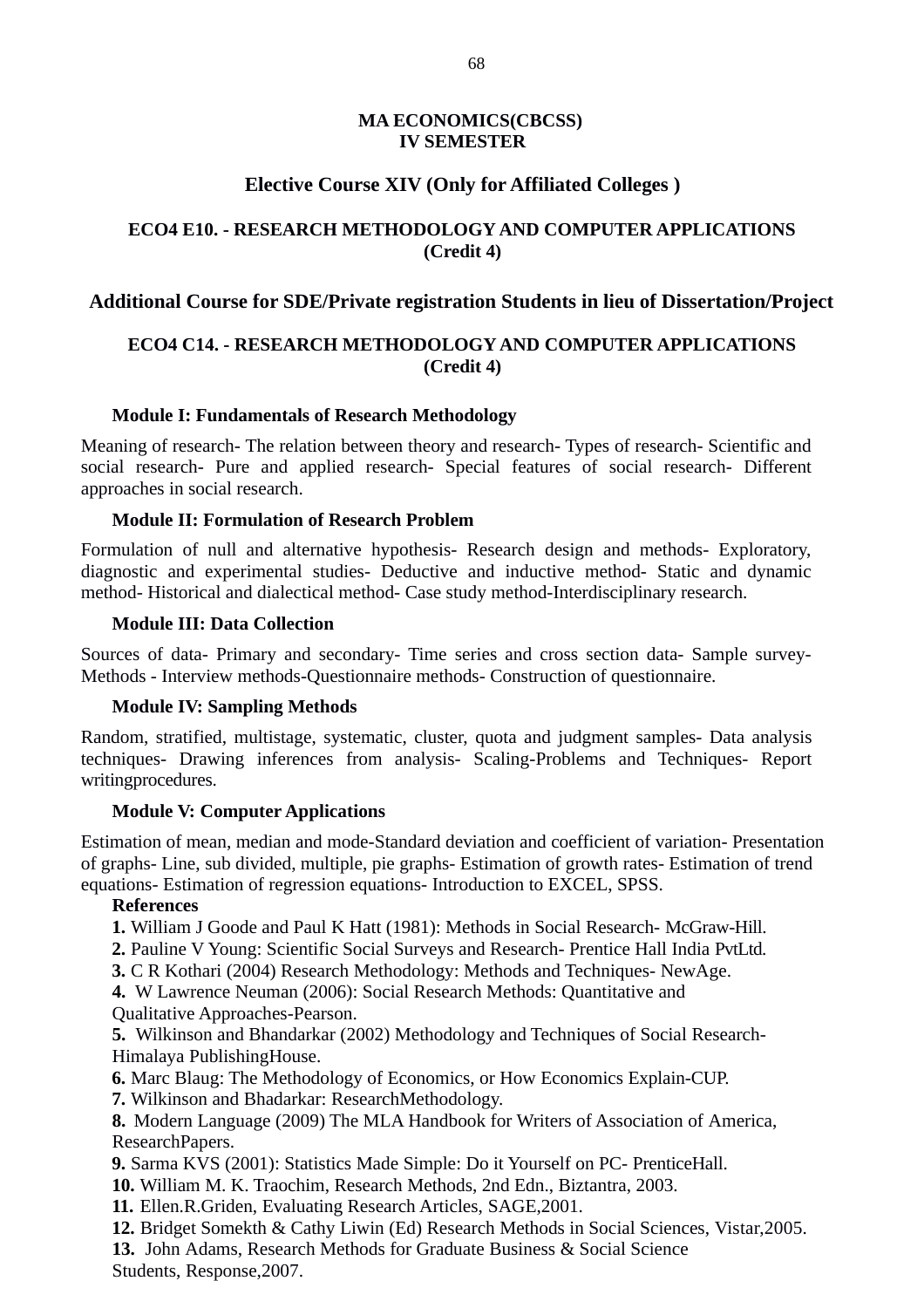# FORMAT OF THE MODEL QUESTION PAPER M A ECONOMICS (CBCSS) 2019 ADMISSION ONWARDS

## **Time: 3 Hours**

# **Maximum: 30 Weightage**

# Part A **Answer all Questions** Each bunch of five questions carries a weightage of 1

# **Multiple Choice Questions**

| 1.  |                                             |  |
|-----|---------------------------------------------|--|
| 2.  |                                             |  |
| 3.  |                                             |  |
| 4.  |                                             |  |
| 5.  |                                             |  |
| 6.  |                                             |  |
| 7.  |                                             |  |
| 8.  |                                             |  |
| 8.  |                                             |  |
| 10. |                                             |  |
| 11. |                                             |  |
| 12. |                                             |  |
| 13. |                                             |  |
| 14. |                                             |  |
| 15. | $(15x1/5 = 3$ weightage)                    |  |
|     | <b>Part B (Very Short Answer Questions)</b> |  |
|     | <b>Answer any 5 Questions</b>               |  |
|     | Each question carries a weightage of 1      |  |
| 16. |                                             |  |
| 17. |                                             |  |
| 18. |                                             |  |
| 19. |                                             |  |
| 20. |                                             |  |
| 21. |                                             |  |
| 22. |                                             |  |
| 23. | $(5x1 = 5$ weightage)                       |  |
|     | <b>Part C (Short Answer Questions)</b>      |  |
|     | <b>Answer any 7 Questions</b>               |  |
|     | Each question carries a weightage of 2      |  |
| 24. |                                             |  |
| 25. |                                             |  |
| 26. |                                             |  |
| 27. |                                             |  |
| 28. |                                             |  |
| 29. |                                             |  |
| 30. |                                             |  |
|     |                                             |  |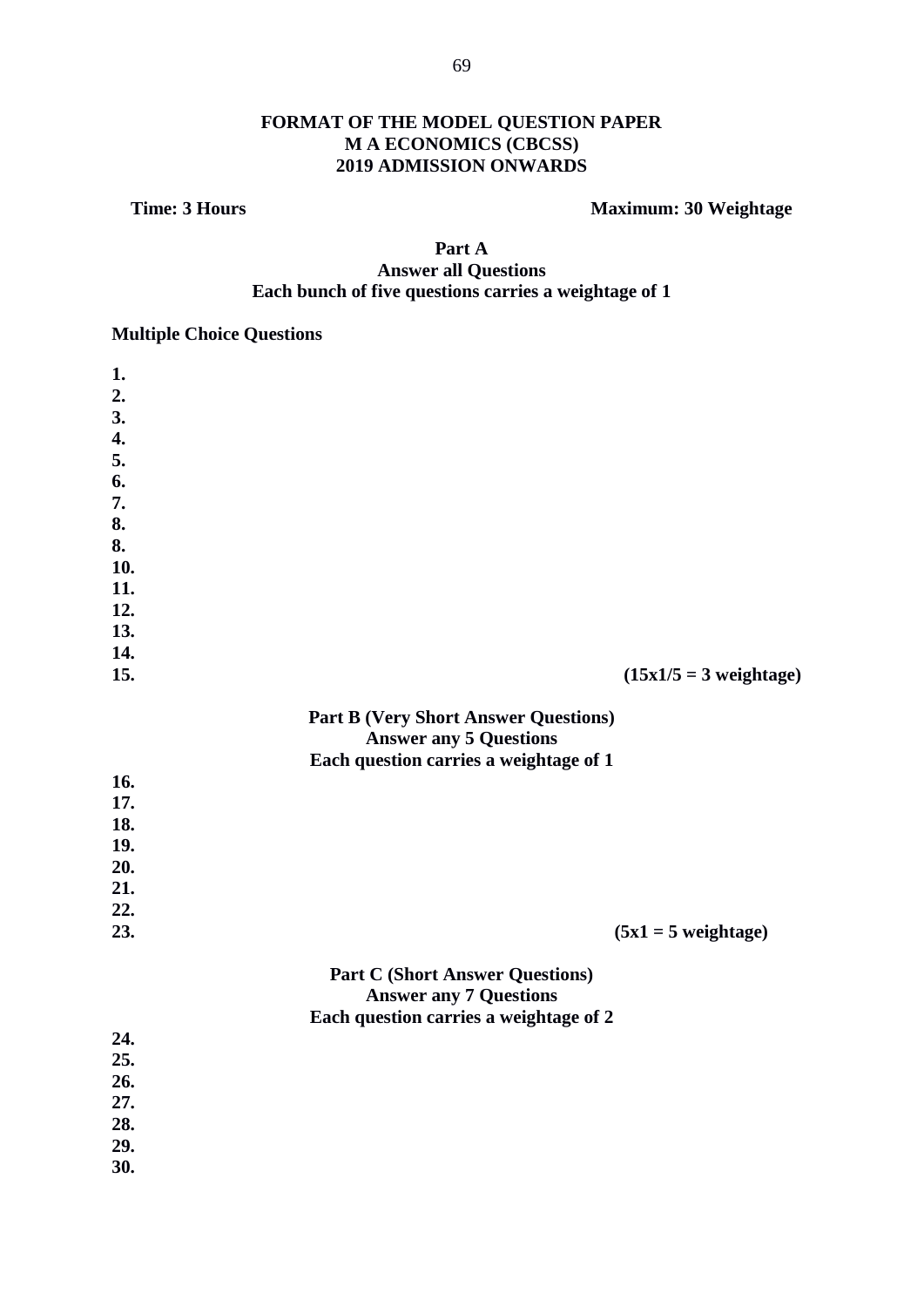| 31.<br>32. |                                        |
|------------|----------------------------------------|
| 33.        | $(7x2 = 14$ weightage)                 |
|            | <b>Part D (Essay Questions)</b>        |
|            | <b>Answer any 2 Questions</b>          |
|            | Each question carries a weightage of 4 |
| 34.        |                                        |
| 35.        |                                        |
| 36.        |                                        |
| 37.        | $(2x4 = 8$ weightage)                  |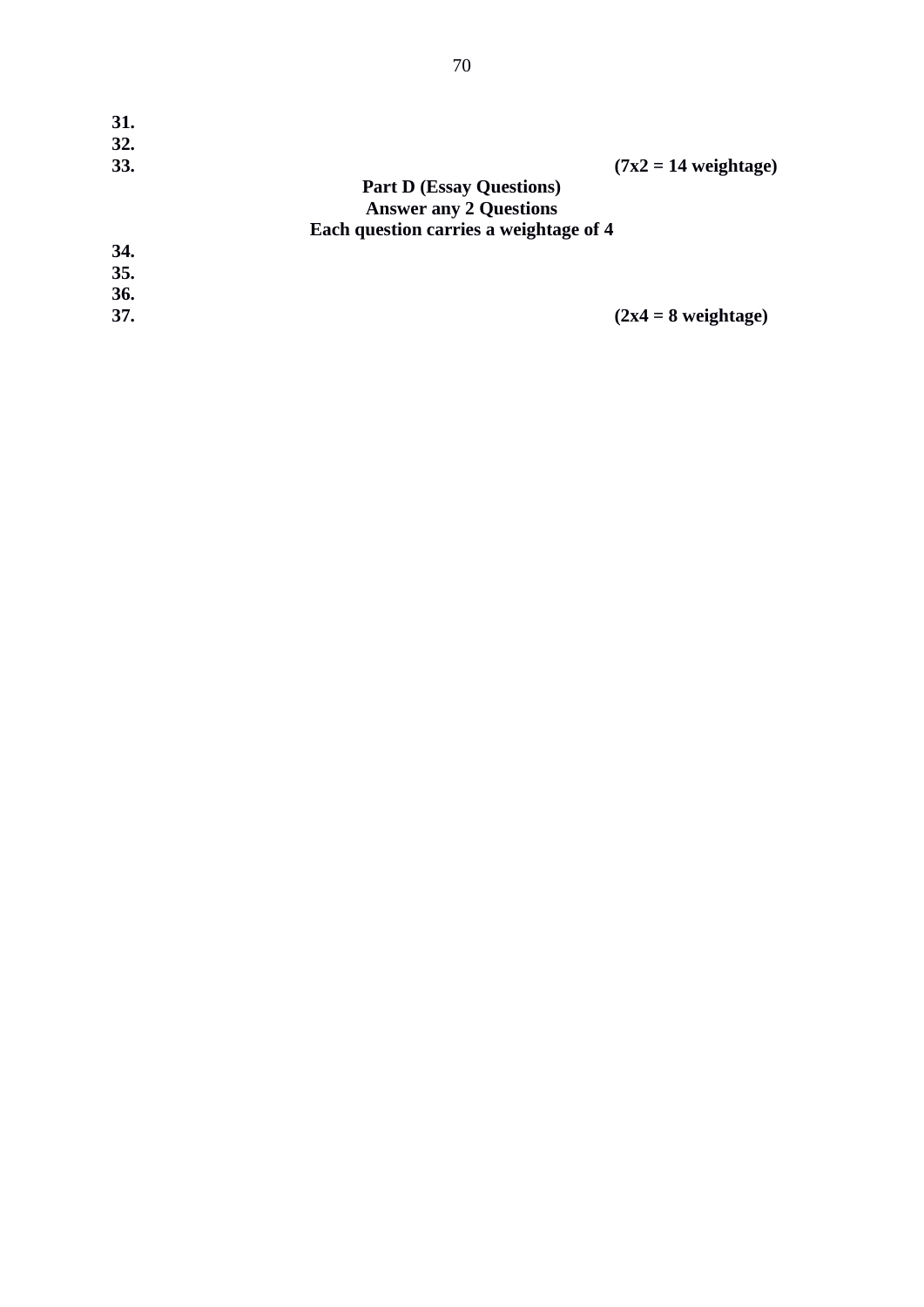#### FIRST SEMESTER M A ECONOMICS DEGREE EXAMINATION, NOVEMBER 2019  $(CBCSS)$

#### ECO1 C01-MICROECONOMICS: THEORY AND APPLICATIONS I

Time: 3 Hours

Part A

Maximum Weightage: 30

Answer all questions Each bunch of 5 questions carries a weightage of 1

**Multiple Choices:** 

1. Cournot duopoly leads to:

(a) stable equilibrium (b) unstable equilibrium (c) disequilibrium (d) neutral equilibrium

2. Labour deepening technical progress increases the MP<sub>L</sub>:

(a) faster than  $MP_K(b)$  slower than  $MP_K(c)$  at the same rate as  $MP_K(d)$  none of the above

3. If the LAC curve falls as output expands, this is due to:

(a) economies of scale (b) the law of diminishing returns

(c) diseconomies of scale (d) any of the above

4. Linearly homogeneous production function represents the case of:

(a) constant returns to scale (b) increasing returns to scale (c) decreasing returns to scale (d) none

5. Neumann-Morgenstern hypothesis deals with consumer behaviour in respect of:

(a) risk (b) preference (c) introspection (d) indifference

6. Oligopoly is characterised by:

(a) two sellers (b) one seller (c) few sellers (d) few buyers

7. Bernoulli hypothesis holds that individual takes decision under risky and uncertain decisions on the basis of:

(a) expected monetary value (b) expected utility (c) marginal utility of money

(d) both expected monetary value and expected utility

8. Kinked demand curve model is associated with the name of:

(a) Stackelberg (b) Sweezy (c) Samuelson (d) Sen

9. If an oligopolist incurs losses in the short run, then in the long run:

(a) the oligopolist will go out of business (b) the oligopolist will stay in business

(c) the oligopolist will break even (d) any of the above is possible

10. In both the Chamberlin and the kinked demand curve models, the oligopolists:

- (a) recognize their interdependence (b) do not collude
- (c) tend to keep prices constant (d) all of the above
- 11. The strategy of maximizing the minimum gain is called:
- (a) minimax (b) maximin (c) pure strategy (d) mixed strategy
- 12. All the following curves are U-shaped except:

(a) AVC curve (b) AFC curve (c) AC curve (d) MC curve

13. The concept of bandwagon effect was introduced by:

(a) Stackelberg (b) Sweezy (c) Samuelson (d) Harvey Leibenstein

14. Games in which the gains of one player equal the losses of the other are called:

(a) zero-sum games (b) non-zero sum games (c) prisoner's dilemma (d) pure strategy

- 15. At the point of producer equilibrium:
- (a) the isoquant is tangent to the isocost line (b) the MRTS<sub>LK</sub> equals  $P_1/P_K$
- (c)  $MP_{L}/P_{L} = MP_{K}/P_{K}$  (d) all of the above

 $(15 \times 1/5 = 3$  weightage)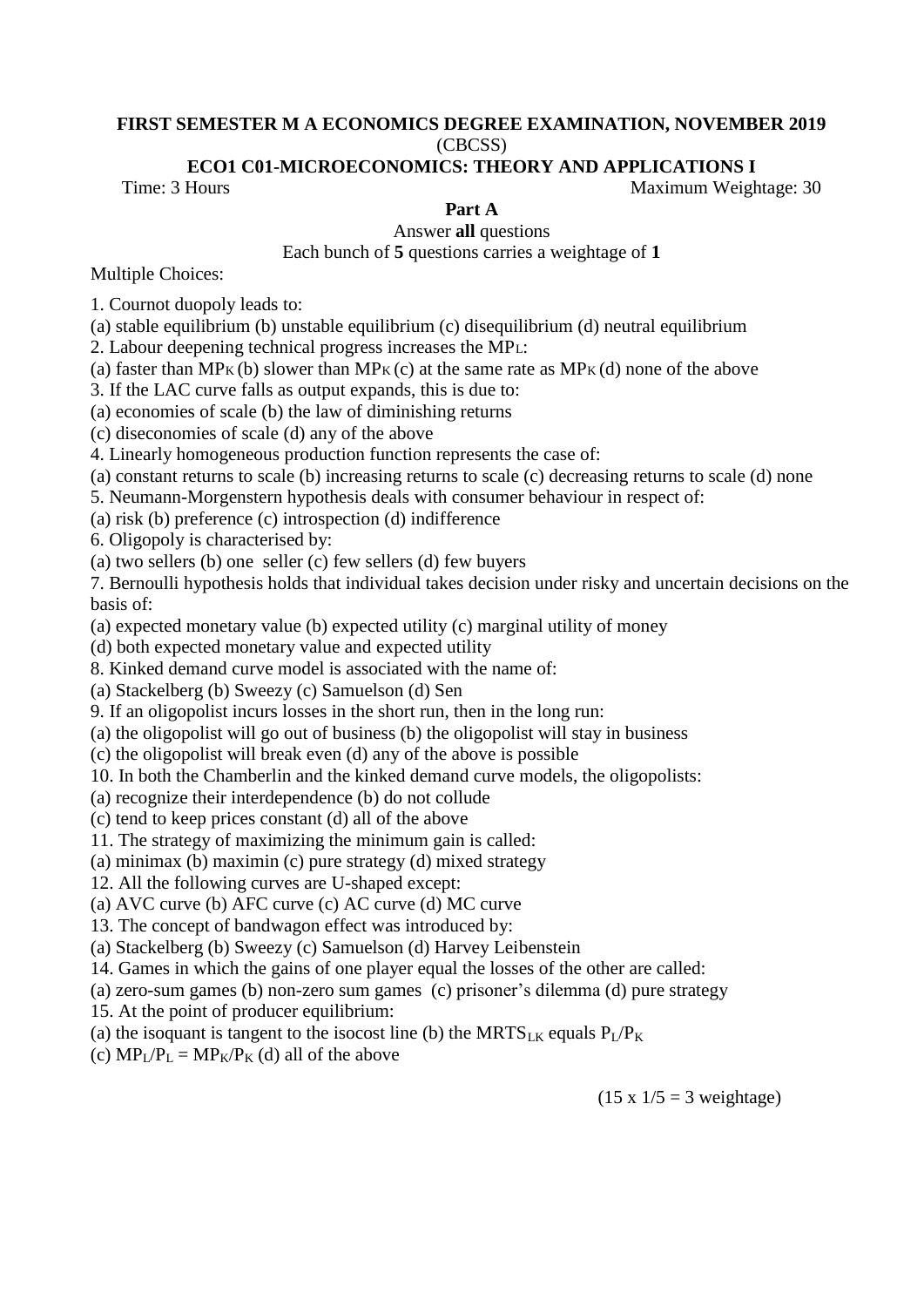## **Part B (Very Short Answer Questions)**

Answer any 5 questions Each question carries a weightage of 1

- 16. What is Veblen effect?
- 17. Distinguish between risk aversion and risk preference.
- 18. What is a learning curve?
- 19. What is meant by elasticity of substitution?
- 20. What is a cartel?
- 21. What is a linearly homogeneous production function?
- 22. Explain non-collusive oligopoly.
- 23. What is meant by saddle point?

 $(5 x 1 = 5 weightage)$ 

#### **Part C (Short Answer Questions)**

Answer any 7 questions

Each question carries a weightage of 2

- 24. Explain the properties of CES production function.
- 25. Write a note on price leadership.
- 26. Explain expected utility hypothesis.
- 27. What is meant by constant elasticity demand function?
- 28. Explain prisoner's dilemma.
- 29. Explain returns to scale.
- 30. Explain Paul Sweezy's model.
- 31. Explain different concepts of technical progress.
- 32. Explain Friedman-Savage hypothesis.
- 33. Explain the characteristic approach to demand function.

 $(7 x 2 = 14 weightage)$ 

### **Part D (Essay Ouestions)**

Answer any 2 questions Each question carries a weightage of 4

- 34. Explain the basic concepts of the theory of games.
- 35. Critically examine the Neumann-Morgenstern hypothesis.
- 36. Critically examine Chamberlin's model of oligopoly.
- 37. Critically examine the Cobb-Douglas production function.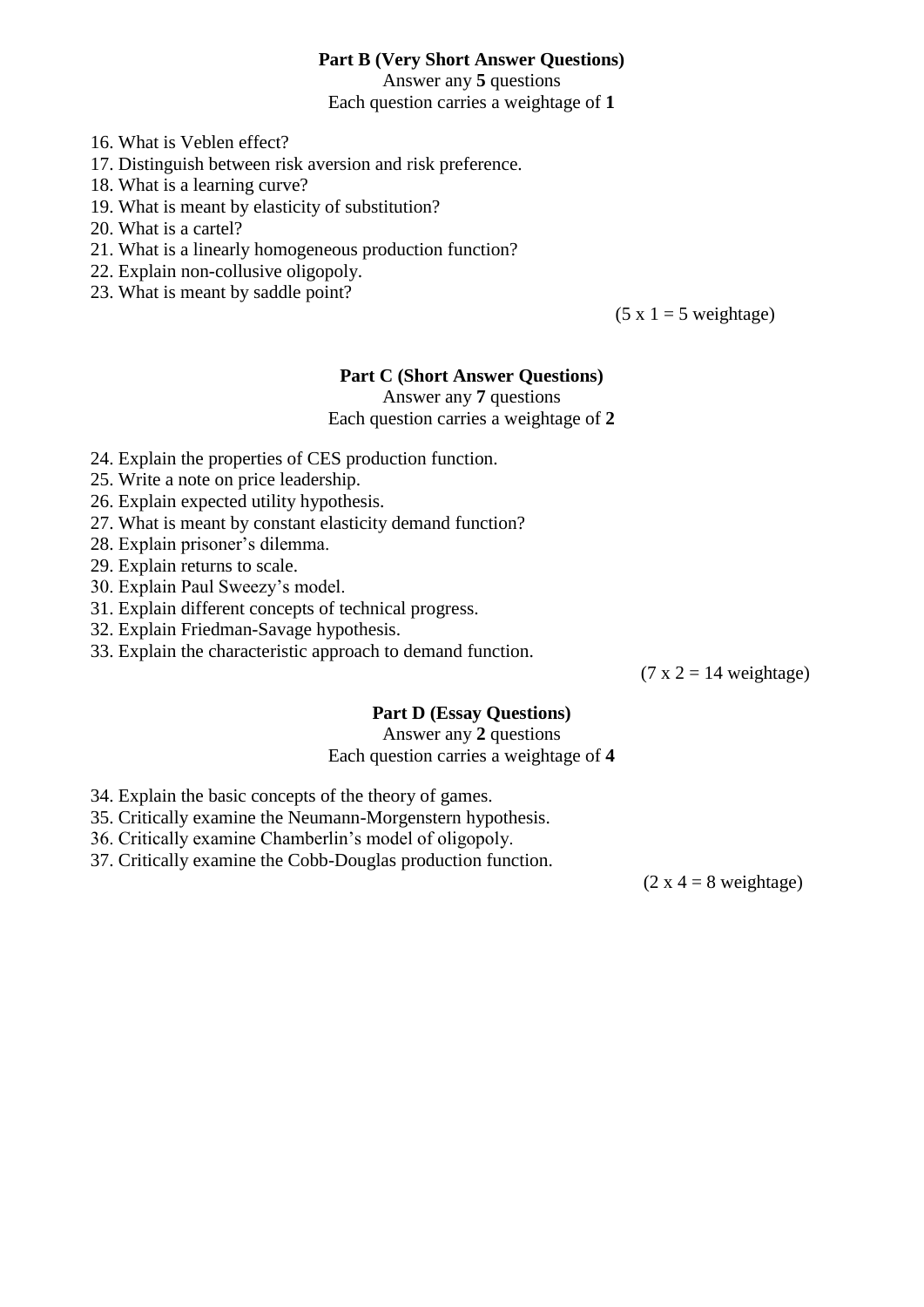#### FIRST SEMESTER M A ECONOMICS DEGREE EXAMINATION, NOVEMBER 2019  $(CBCSS)$

#### ECO1 C02-MACROECONOMICS: THEORIES AND POLICIES I

Time: 3 Hours

Part A

Maximum Weightage: 30

Answer all questions

Each bunch of 5 questions carries a weightage of 1

**Multiple Choices:** 

1. Permanent income hypothesis is related to:

(a) income (b) saving  $(c)$  consumption  $(d)$  investment

2. Innovation theory of business cycle was developed by:

(a) Hayek (b) Hawtrey (c) Schumpeter (d) Samuelson

3. Ratchet effect is related to:

(a) absolute income hypothesis (b) life cycle hypothesis

(c) relative income hypothesis

(d) permanent income hypothesis

4. The trade of between inflation and unemployment is explained by:

(a) quantity theory of money (b) Phillips curve  $(c)$  q ratio  $(d)$  H theory

5. The level of output cannot be increased by using the monetary policy, if the LM curve is:

(a) perfectly elastic (b) perfectly inelastic

(c) relatively elastic (d) relatively inelastic

6. Consumption puzzle was introduced by:

(a) Tobin (b) Kuznet (c) Fisher (d) Pigou

7. The number of assets in the Keynesian liquidity preference theory:

(a) three (b) four (c) two (d) five

8. The curve showing the equilibrium in the money market:

(a) IS (b) LM (c) BP (d) none of these

9. If MPC falls as income rises, then the consumption function is said to be:

(a) proportional (b) non-proportional (c) linear (d) non-linear

10. Which of the following is not a monetary policy instrument?

(a) bank rate (b) reverse repo rate

(c) cash reserve ratio (d) tax

11. The slope of the IS curve is:

(a) negative (b) positive (c) zero (d) none of these

12. The economist who wrote the book 'Money, Interest and Prices':

(a) James Tobin (b) Baumol (c) Radcliff (d) Don Patinkin

13. O ratio was introduced by:

(a) James Tobin (b) William Baumol (c) Radcliff (d) Don Patinkin

14. Who is associated with rational expectations?

(a) Keynes (b) Robert Lucas (c) Milton Friedman (d) Don Patinkin

15. Which of the following is not a fiscal policy instrument?

(a) bank rate (b) tax (c) savings (d) government spending

 $(15 \times 1/5 = 3$  weightage)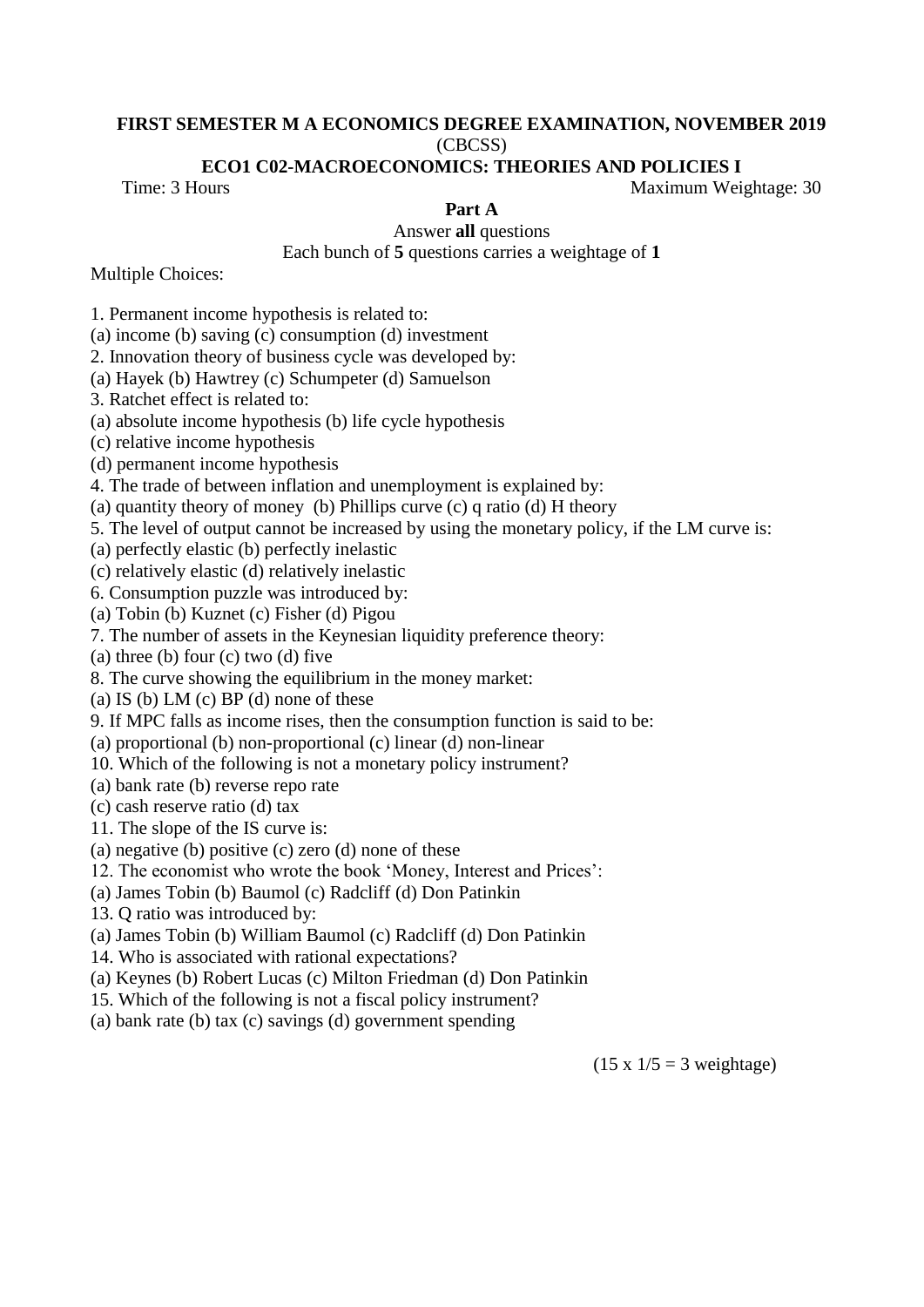## **Part B (Very Short Answer Questions)**

Answer any 5 questions Each question carries a weightage of 1

- 16. What is marginal efficiency of investment?
- 17. Define Fisher effect.
- 18. What are the motives for holding money according to Keynes?
- 19. What is an LM curve?
- 20. What is meant by natural rate of unemployment?
- 21. Distinguish between M<sub>1</sub> and M<sub>3</sub> measures of money supply?
- 22. Explain the Taylor rule.
- 23. Explain crowding out effect.

 $(5 x 1 = 5$  weightage)

#### **Part C (Short Answer Questions)**

Answer any 7 questions

Each question carries a weightage of 2

- 24. What are the instruments of fiscal policy?
- 25. Explain the accelerator theory of investment.
- 26. Explain the relative income hypothesis.
- 27. Explain Kuznet's consumption puzzle
- 28. Explain general equilibrium using IS-LM analysis.
- 29. Briefly explain the structuralist theory of inflation.
- 30. Explain the behavioural model of money supply.
- 31. Write a note on central bank autonomy.
- 32. Explain the H theory of money supply.
- 33. Explain the permanent income hypothesis

 $(7 x 2 = 14$  weightage)

### **Part D (Essay Ouestions)**

Answer any 2 questions

Each question carries a weightage of 4

- 34. Critically examine the absolute income hypothesis.
- 35. Explain the relative effectiveness of monetary and fiscal policy using IS-LM framework.
- 36. Explain the objectives and instruments of monetary policy.
- 37. Examine Friedman's restatement of the quantity theory of money.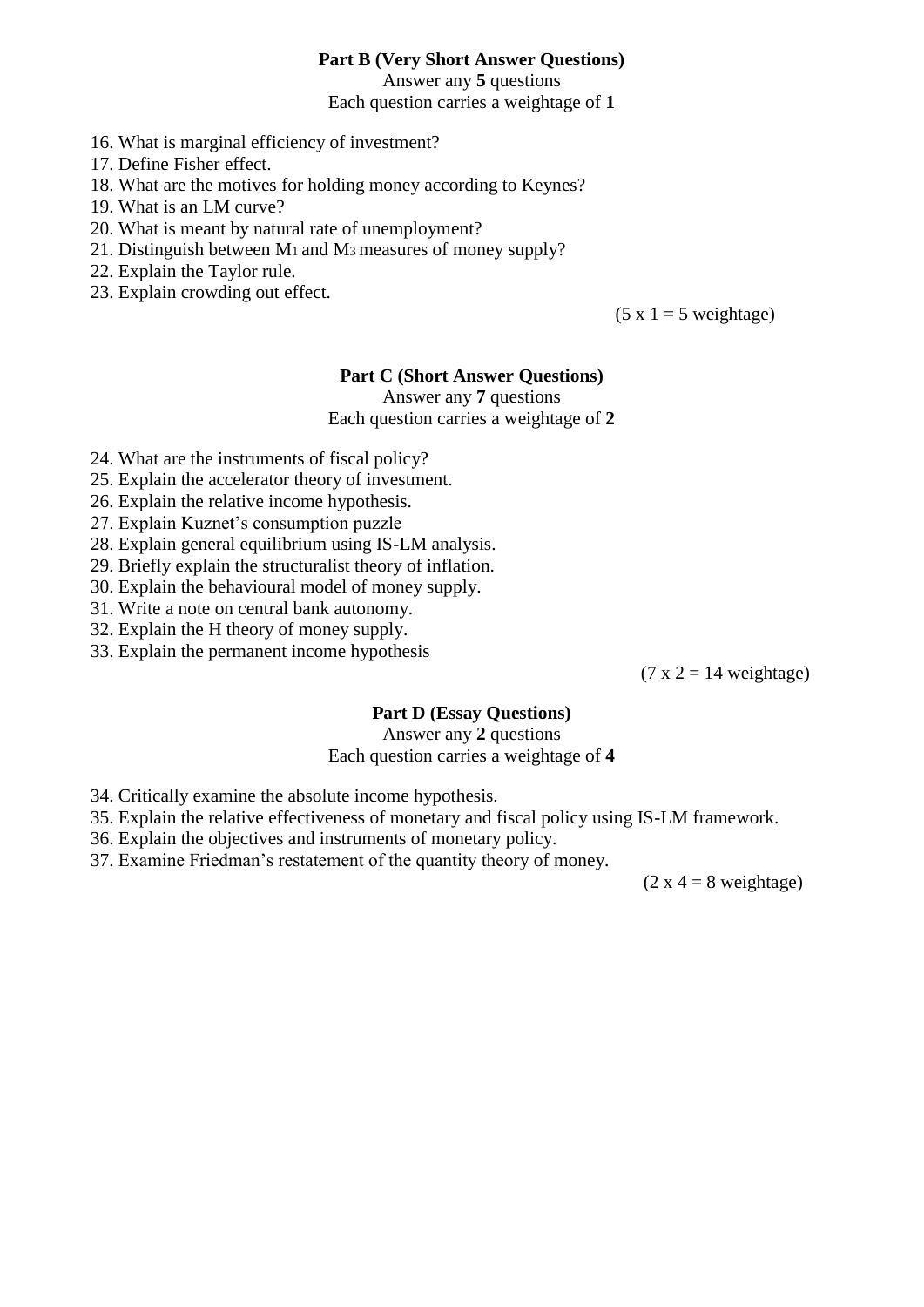#### FIRST SEMESTER M A ECONOMICS DEGREE EXAMINATION, NOVEMBER 2019 (CBCSS)

#### ECO1 C03-INDIAN ECONOMY: PROBLEMS AND POLICIES

Time: 3 Hours

Part A

Answer all questions

Each bunch of 5 questions carries a weightage of 1

**Multiple Choices:** 

1. Which of the following replaces the Planning Commission of India?

(a) SEBI (b) CIBIL (c) CRISIL (d) NITI Aayog

2. Which sector contributes the maximum to India's GDP?

(a) primary (b) secondary (c) tertiary (d) agriculture

3. The study of population is known as:

(a) NITI Aayog (b) demography (c) perestroika (d) glasnost

4. Which of the following is an indicator of poverty?

(a) head count index (b) poverty gap ratio (c) poverty square gap ratio (d) all of the above

5. The most populous state in India according to 2011 census is:

(a) Madhya Pradesh (b) Uttar Pradesh (c) Andhra Pradesh (d) Himachal Pradesh

6. Inclusive growth objective is given in the plan document of:

(a) Ninth Five Year Plan (b) Tenth Five Year Plan

(c) Eleventh Five Year Plan (d) Twelfth Five Year Plan

7. Five Year Plans are finally approved by:

(a) President (b) Prime Minister (c) National Development Council (d) Planning Commission

8. The period of 'plan holiday' in India was:

(a) 1962-65 (b) 1966-69 (c) 1969-72 (d) 1972-75

9. Which among the following coined the term 'second generation reforms?

(a) World Bank (b) IMF (c) RBI (d) None of the above

10. What is the crux of Kerala model of development?

(a) low level of economic development and low level of social development

(b) high level of economic development and high level of social development

(c) low level of economic development and high level of social development

(d) high level of economic development and low level of social development

11. Which of the following is the most important expenditure item of Kerala government?

(a) salary and pensions (b) interest payments (c) repayment of debt (d) road construction

12. Estimates of national income in India are prepared by:

(a) RBI (b) NITI Aayog (c) Ministry of Finance (d) CSO

13. From which nation India adopted Five Year Plans?

(a) USA (b) Germany (c) China (d) USSR

14. The best indicator of economic growth of a nation is:

(a) PCI (b) GDP (c) Index of Industrial Production (d) WPI

15. GST was launched on:

(a) July 1, 2017 (b) March 5, 2009 (c) March 10, 2011 (d) October 2, 2015

 $(15 \times 1/5 = 3$  weightage)

Maximum Weightage: 30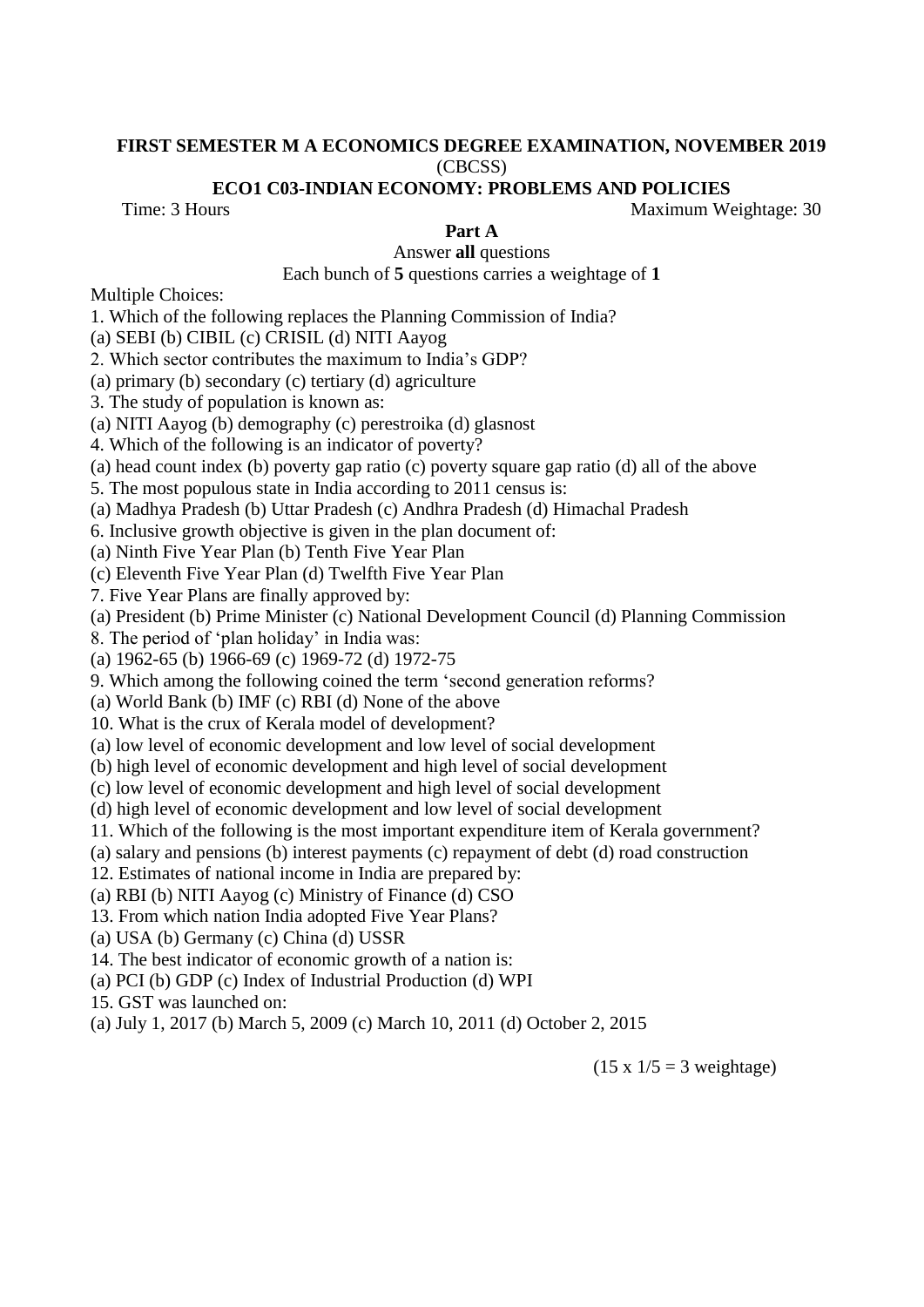## **Part B (Very Short Answer Questions)**

Answer any 5 questions Each question carries a weightage of 1

- 16. What is meant by headline inflation?
- 17. Explain the concept of inclusive growth.
- 18. Explain the concept of decentralization.
- 19. What are the objectives of planning?
- 20. Write a note on make in India initiative.
- 21. Write a note on GST.
- 22. Explain the concept black money.
- 23. What is NITI Aayog?

 $(5 x 1 = 5 weightage)$ 

#### **Part C (Short Answer Questions)**

Answer any 7 questions

Each question carries a weightage of 2

- 24. Explain the features of decentralized planning in Kerala.
- 25. Examine the demographic changes in India under the plans.
- 26. What are the causes of industrial backwardness of Kerala?
- 27. What are the important poverty eradication measures in India?
- 28. Critically analyze the second generation reforms in India.
- 29. Critically examine the Kerala model of development.
- 30. Explain the economic impact of Gulf emigration on Kerala Economy.
- 31. Explain the important policy reforms connected to foreign investment.
- 32. What are Millennium Development Goals?
- 33. Write a note on the state of unemployment in Kerala.

 $(7 x 2 = 14$  weightage)

### **Part D (Essay Ouestions)**

#### Answer any 2 questions Each question carries a weightage of 4

- 34. Critically examine the impact of financial sector reforms in India since 1991.
- 35. Explain the trends in savings and investment in India since reforms.
- 36. Explain the causes and consequences of fiscal crisis of Kerala.
- 37. What were the major structural changes in Indian economy since 1951?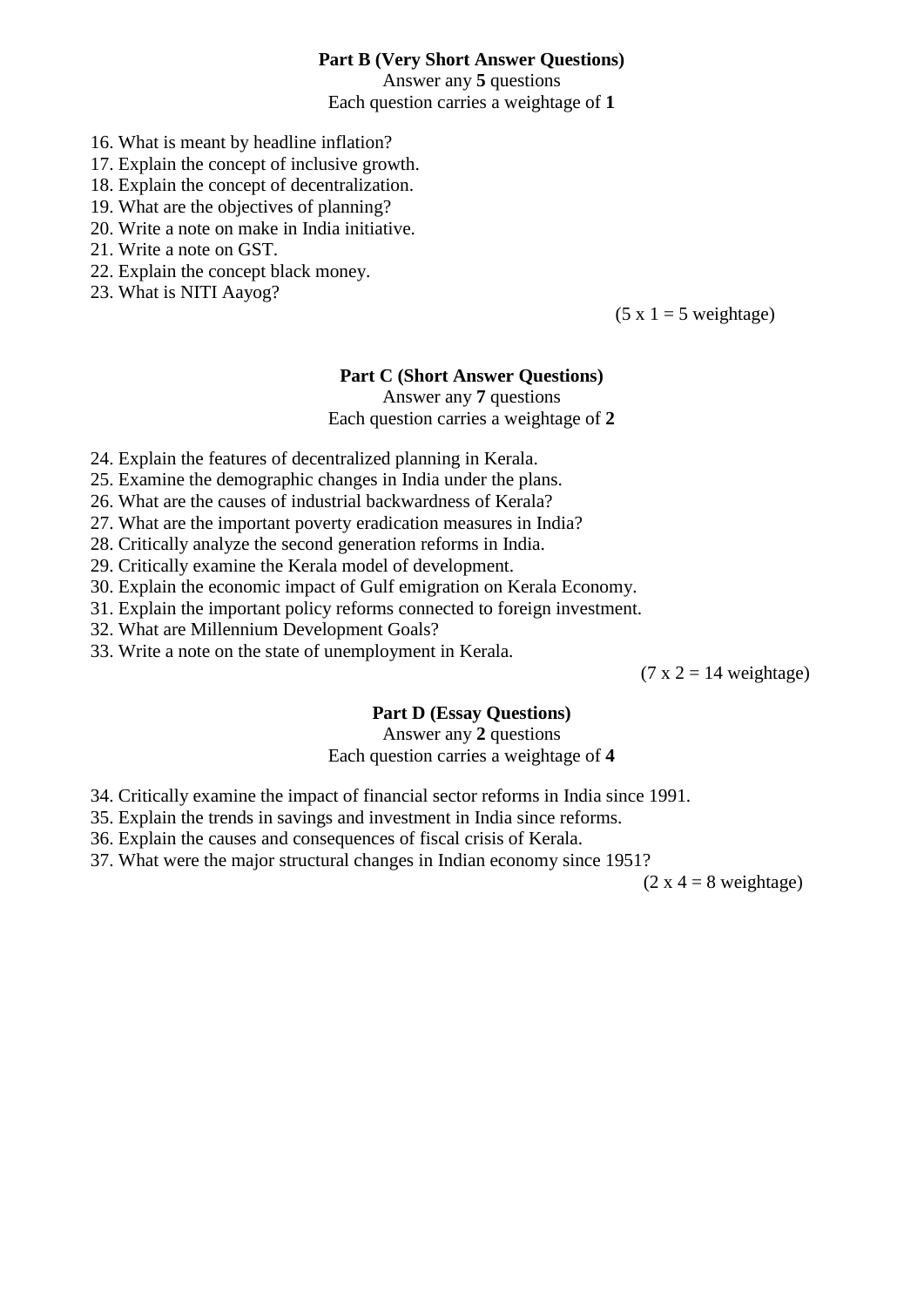# FIRST SEMESTER MA ECONOMICS DEGREE EXAMINATION, NOVEMBER 2019 (CBCSS)

## ECO1 C04-QUANTITATIVE METHODS FOR ECONOMIC ANALYSIS I

## **Time: 3 hours**

## **Maximum Weightage: 30**

#### Part A **Answer all Questions**

Each bunch of 5 questions carries a weightage of 1

## Multiple Choice

| 1. | The function $y = \frac{1}{3}x + 2$ is:                                                         |               |                                    |  |                  |                |
|----|-------------------------------------------------------------------------------------------------|---------------|------------------------------------|--|------------------|----------------|
|    | b.<br>a. Quadratic<br>Linear                                                                    | $C_{\bullet}$ | Cubic                              |  | d.               | Reciprocal     |
| 2. | In a matrix the number of rows and columns are called:                                          |               |                                    |  |                  |                |
|    | b.<br>a. order<br>size                                                                          | C.            | degree                             |  | d.               | all the above  |
| 3. | Trace of a matrix is:                                                                           |               |                                    |  |                  |                |
|    | a. Largest column sum                                                                           | C.            | Sum of principal diagonal elements |  |                  |                |
|    | b. Sum of off diagonal elements                                                                 | d.            | None of these                      |  |                  |                |
| 4. | The derivative of $y = logx$ is:                                                                |               |                                    |  |                  |                |
|    | a. $\frac{1}{r^2}$<br>b. $\frac{1}{2\sqrt{x}}$                                                  | c. $e^x$      |                                    |  | d. $\frac{1}{x}$ |                |
| 5. | The total utility function is $q^2$ , then the marginal utility function is:                    |               |                                    |  |                  |                |
|    | b. $q^2$<br>a. $q^{-2}$                                                                         | C.            | 2q                                 |  | d.               | q              |
| 6. | The function $y = logx - x$ is stationary, then the value of x is:                              |               |                                    |  |                  |                |
|    | b. 0<br>a. 1                                                                                    |               | c. $-1$                            |  | d.               | $\overline{2}$ |
|    | 7. If $u = x^2 + y^2$ , then $\frac{d^2u}{dx^2}$ is:                                            |               |                                    |  |                  |                |
|    | a. $2x$<br>b. 2                                                                                 | $C_{\bullet}$ | $\boldsymbol{0}$                   |  | d.               | 2y             |
|    | 8. $u = x^2 + xy + y^2$ , then the total differential du is:                                    |               |                                    |  |                  |                |
|    | a. $(2x + y)dx + (2y + x)dy$                                                                    |               | c. $(2x+2y)dx + (x + y)dx$         |  |                  |                |
|    | b. $2xdx + 2ydy$                                                                                |               | d. None of these                   |  |                  |                |
|    | 9. $\int_1^3 (x^2 + 2x - 3) dx$ :                                                               |               |                                    |  |                  |                |
|    | b. $\frac{32}{3}$<br>a. $\frac{31}{2}$                                                          | $C_{\bullet}$ | 30                                 |  | d.               | $\frac{40}{3}$ |
|    |                                                                                                 |               |                                    |  |                  |                |
|    | 10. The order of the difference equation $I_t = \alpha(y_{t-1} - y_{t-2})$ is :                 |               |                                    |  |                  |                |
|    | b. Two<br>a. One                                                                                | C.            | Zero                               |  | d.               | <b>Three</b>   |
|    | 11. The differential equation $\frac{dy}{dt} + 4y = 20$ is:                                     |               |                                    |  |                  |                |
|    | Non-linear<br>b.<br>a. Linear                                                                   |               | d.<br>c.exact                      |  |                  | None of these  |
|    | 12. Which of the following area where difference equation can be applied:                       |               |                                    |  |                  |                |
|    | a. Cob-web Model                                                                                |               | c. Both a and b                    |  |                  |                |
|    | b. Harrod-Domar model                                                                           |               | d. None of these                   |  |                  |                |
|    | 13. The difference between present value of benefits and costs is called:                       |               |                                    |  |                  |                |
|    | a. Internal rate of return                                                                      |               | c. Nominal present value           |  |                  |                |
|    | b. Net present value                                                                            |               | d. Profitability index             |  |                  |                |
|    | 14. An amount of Rs.2000/- is invested for 2 years at an interest rate of 6%. Then the compound |               |                                    |  |                  |                |
|    | interest is:                                                                                    |               |                                    |  |                  |                |
|    | a. Rs.250/-<br>b. Rs.247.20                                                                     |               |                                    |  |                  |                |
|    |                                                                                                 |               |                                    |  |                  |                |
|    | c. Rs.247/-<br>d. Rs.248/-                                                                      |               |                                    |  |                  |                |
|    |                                                                                                 |               |                                    |  |                  |                |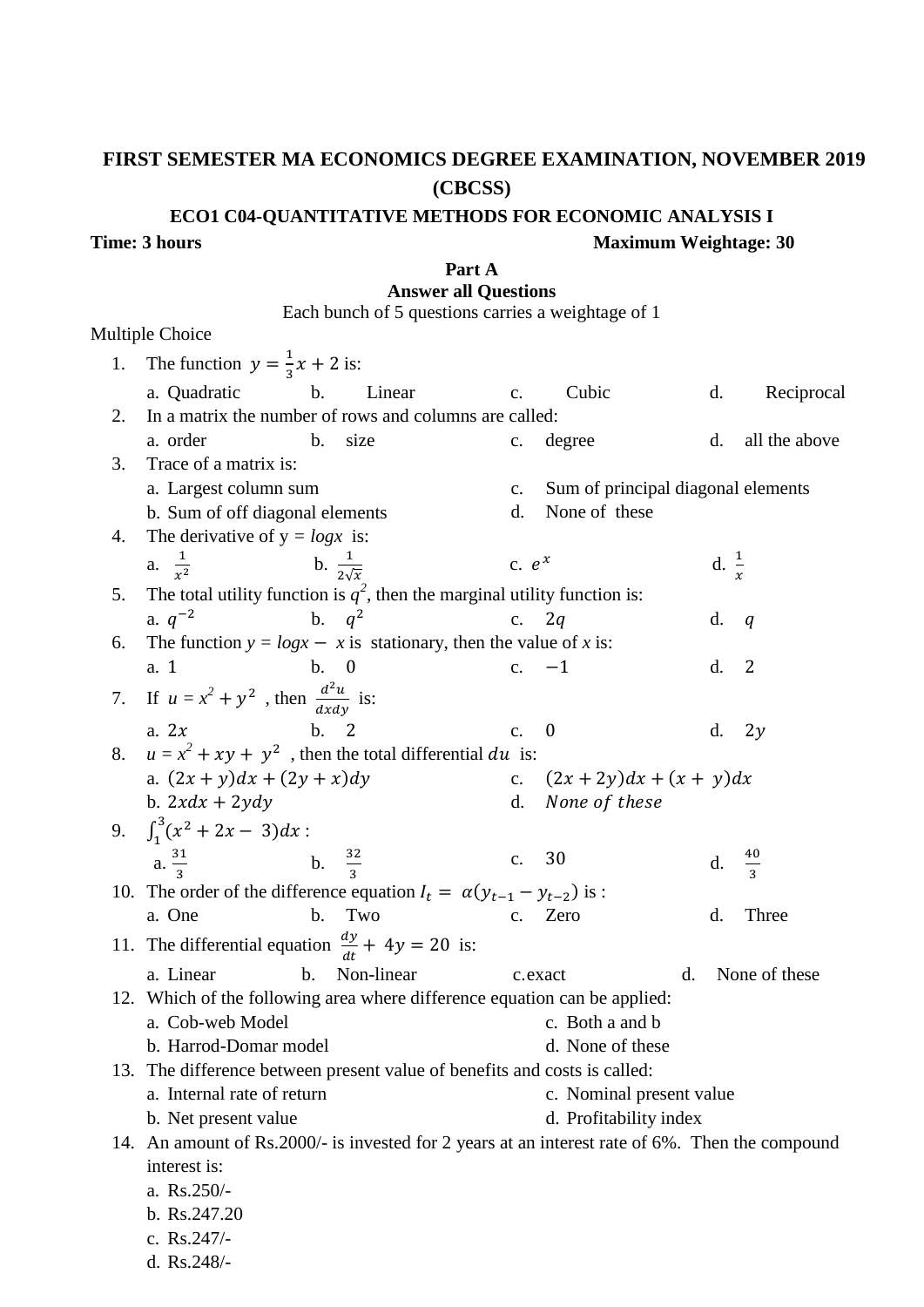15. The formulae for depreciation is:

a. 
$$
A = P(1+r)^t
$$
 b.  $A = P(1-r)^t$  c.  $A = P(1-\frac{r}{2})^t$  d.  $P = A(1-r)^t$   
(15  $x\frac{1}{5} = 3$  weightage)

#### **PART B (Very Short Answer Questions)**

#### Answer any 5 questions

Each question carries a weightage of 1

- 16. Define odd and even function.
- 17. What is a singular matrix?
- 18. State quotient rule on differentiation.
- 19. What do you mean by points of inflexion?
- 20. State Euler's theorem.
- 21. Give one example of a second degree first order differential equation.
- 22. What do you mean by annuities?
- 23. What do you mean by sinking fund?

 $(5 x 1 = 5$  weightage)

## **Part C (Short Answer Ouestions) Answer any 7 questions**

Each question carries a weightage of 2

- 24. Draw the graph of the function  $y = \frac{1}{x}$ .
- 25. Find the characteristic roots of the matrix  $\begin{bmatrix} 2 & 1 \\ 1 & 2 \end{bmatrix}$
- 26. Determine the elasticity of demand when price falls from 136 to 119, given the demand function P=  $200 - Q^2$
- 27. A monopolist has inverse demand function  $P = 150 2x$ . His total cost is  $c = 1.1x^3 - 3x^2 + 5x + 100$ . What is the profit maximizing price and output?
- 28. If  $u = x^3 + y^3 + z^3 3xyz$ , prove that  $x \frac{du}{dx} + y \frac{du}{dy} + z \frac{du}{dz} = 3u$ .
- 29. What is meant by consumer's surplus ? Calculate the consumer's surplus given to the demand function  $p=35-2q-q^2$  and the demand  $q_0 = 3$
- 30. Solve  $(1-x)dy (1-y)dx = 0$ .
- 31. Solve  $y_{t+1}+3y_t = 4$  given  $y_0=4$ .
- 32. Discuss the merits and demerits of NPV method.
- 33. Establish the relationship between interest rates and price of bonds.

 $(7 x 2 = 14$  weightage)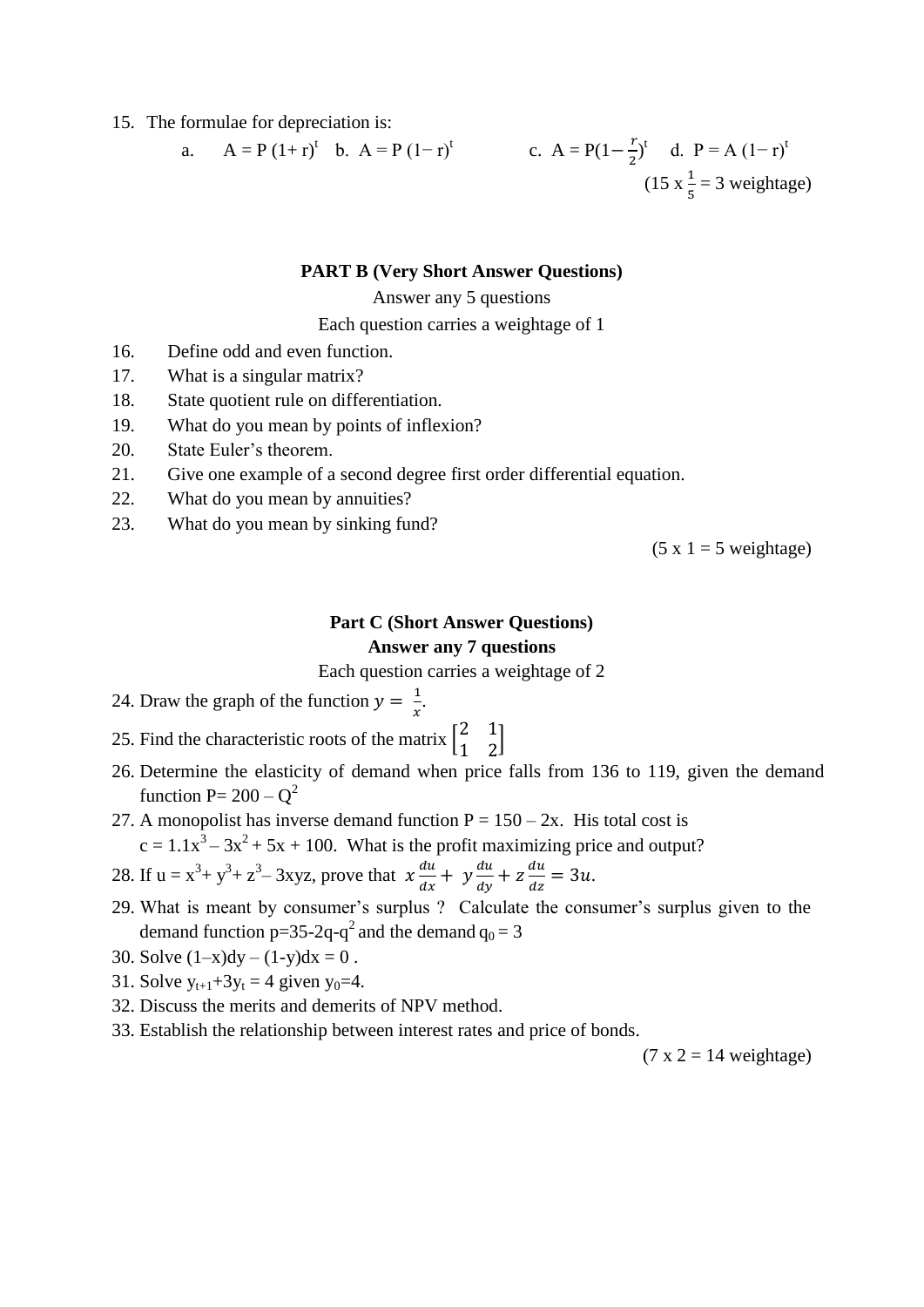#### **Part D (Essay Questions)**

Answer any 2 questions Each question carries a weightage of 4

34. Solve the system of equations by Crammer's rule

```
2x-3y+5z=11,
5x+2y-7z = -12;
-4x+3y + z = 5
```
- 35. For a firm each unit of capital and labour cost Rs.10 and Rs.20 respectively. The total output costs are fixed at Rs.1600/-. If the firm faces a production function given by  $Q=4LK + L<sup>2</sup>$ , find the levels of K and L when the firm maximizes its output. Also find maximum output.
- 36. Obtain the optimum value of the function  $z = xy + 2x$  subject to the constraint  $20-x-2y = 0$ , using Lagrange multiplier method.
- 37. What is time value of money? Discuss the IRR method used for measuring investment worth. Compare and contrast NPV and IRR method.